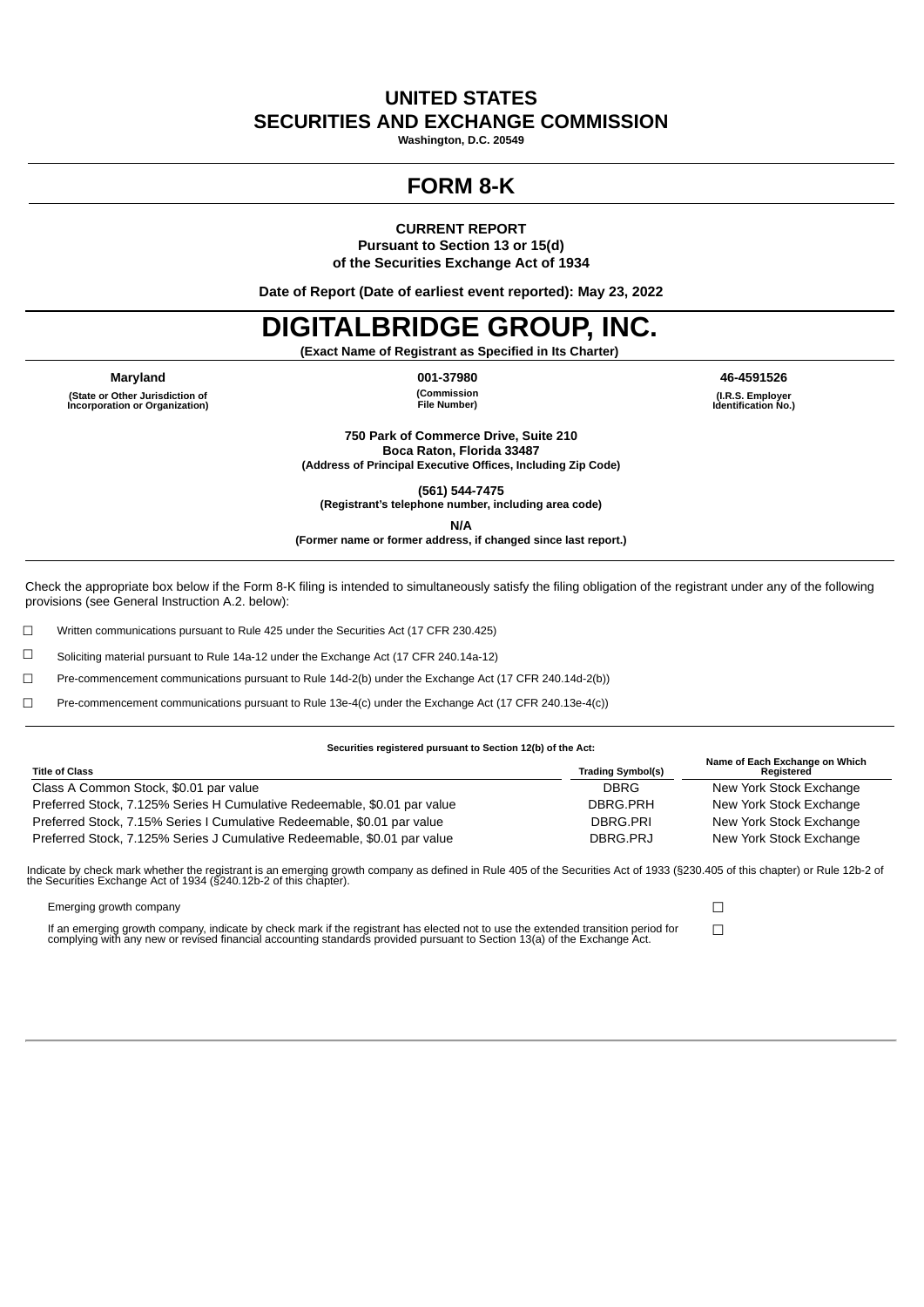## **Item 1.01. Entry into a Material Definitive Agreement.**

On May 23, 2022, DigitalBridge Group, Inc., a Maryland corporation ("DigitalBridge" or the "Company"), DigitalBridge Operating Company, LLC, a Delaware limited liability company and DigitalBridge's operating company ("DBOC") and DigitalBridge Digital IM Holdco, LLC, a Delaware limited liability company and wholly owned subsidiary of DBOC ("Purchaser") closed (the "Closing") the previously announced transaction (disclosed in the Current Report on Form 8-K filed by DigitalBridge on April 18, 2022 (the "[April](https://www.sec.gov/ix?doc=/Archives/edgar/data/1679688/000167968822000040/dbrg-20220414.htm) 8-K")), contemplated by the Agreement of Purchase and Sale dated April 14, 2022 (the "Purchase Agreement") with affiliates of Wafra, Inc., a Delaware corporation (collectively, "Wafra"). DigitalBridge, DBOC, and certain of DBOC's subsidiaries previously entered into a series of agreements with Wafra on July 17, 2020, pursuant to which, among other things, Wafra made an investment in DigitalBridge Management Holdings, LLC, a Delaware limited liability company and subsidiary of DigitalBridge ("DBMH"), which operates the Company's digital investment management business, as more fully described in the Current Report on Form 8-K filed by DigitalBridge on July 23, 2020 (the "Strategic Minority Investment" and such Current Report on Form 8-K the ["2020](https://www.sec.gov/ix?doc=/Archives/edgar/data/0001679688/000167968820000047/clny8-k07172020.htm) 8-K"). At the Closing (i) Purchaser paid or caused to be paid consideration to Wafra in the amount of \$390,000,000 in cash, less certain adjustments for a net cash payment of \$388,517,055, and 57,741,599 shares of the Company's Class A common stock, par value \$0.01 ("Common Stock"); (ii) Purchaser acquired Wafra's 31.5% membership interest in DBMH; (iii) with certain limited exceptions, Wafra sold or forwent its right to invest in, or receive carried interest from, future investment management products; and (iv) Wafra's carried interest in DigitalBridge Partners II, L.P. was reduced from 12.6% to 7% (collectively, the "Transactions"). Wafra retained its investment in and, except as provided above, its allocation of carried interest from, existing investment management products.

The Purchase Agreement also provides for an earnout based on FEEUM (as defined in the Purchase Agreement) raised during the period from December 31, 2021 to December 31, 2023, as described in additional detail in the April 8-K.

At the Closing, the Company, Wafra and/or certain of their affiliates, as applicable, entered into (i) an amended and restated carried interest participation agreement (the "Amended and Restated Carried Interest Participation Agreement"), (ii) a termination agreement (the "Termination Agreement"), (iii) a registration rights agreement (the "Registration Rights Agreement") and (iv) amended and restated warrants (the "Amended and Restated Warrants"), each in the form attached to the Purchase Agreement.

The Amended and Restated Carried Interest Participation Agreement amends certain carried interest rights, information rights, and covenants granted to Wafra in connection with the Strategic Minority Investment.

Pursuant to the Termination Agreement, the following documents, each dated July 17, 2020 and as defined in the Termination Agreement, were terminated as of the Closing except to the extent otherwise provided in the Termination Agreement: (i) the Investor Rights Agreement; (ii) the Investment Agreement; (iii) the Carry Investment Agreement; (iv) the Ganzi Acknowledgement Letter; (v) the Jenkins Acknowledgement Letter; and (vi) the Specified / Warehouse Investment Side Letter (collectively, the "Terminated Agreements").

The Registration Rights Agreement provides Wafra six demand registration rights and certain piggyback registration rights, as described in further detail in the Registration Rights Agreement. The Registration Rights Agreement also requires the Company to file a shelf registration statement registering Wafra's Registrable Securities (as defined in the Registration Rights Agreement) within six months of Closing.

As previously disclosed, in connection with the Strategic Minority Investment on July 17, 2020, the Company issued to Wafra five warrants (each, a "Warrant," and collectively, the "Warrants") to purchase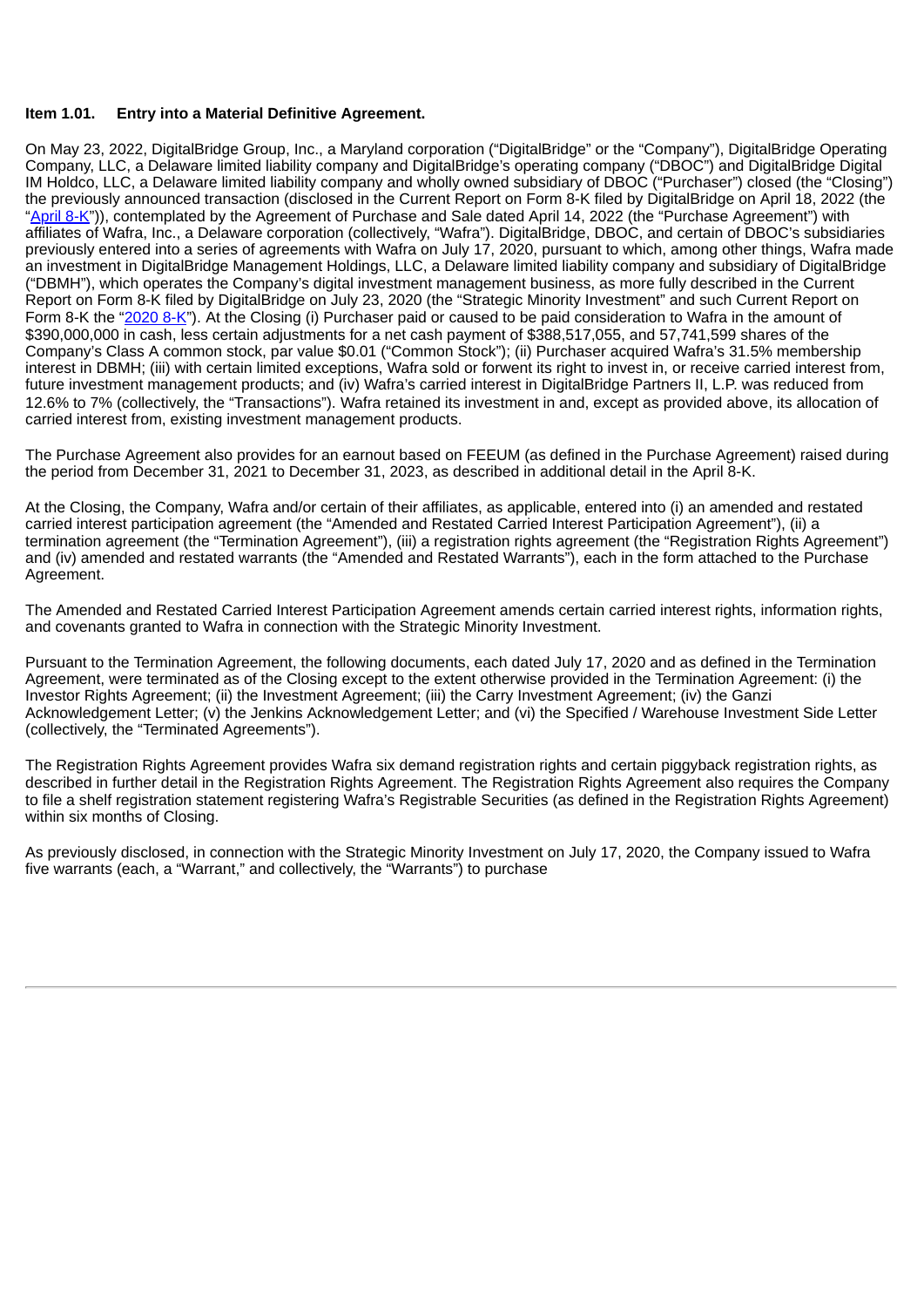up to an aggregate of 26,760,000 shares of Common Stock, with staggered strike prices for each Warrant (\$2.43, \$3, \$4, \$5 and \$6 per share, respectively) that are exercisable until July 17, 2026. Pursuant to the Purchase Agreement, upon Closing, the Warrants were amended and restated to increase the Beneficial Ownership Limitation (as defined in the Warrants) to 9.8% and provide for a net cash settlement (at the Company's or Wafra's election) upon the exercise of the Amended and Restated Warrants if such exercise would result in Wafra beneficially owning in excess of 9.8% of the issued and outstanding shares of Common Stock.

In addition, upon Closing, DigitalBridge named Adel Alderbas, Chief Investment Officer of Wafra, as a senior advisor to DigitalBridge. The term for such appointment is three years from Closing.

The foregoing description of the Purchase Agreement does not purport to be complete and is qualified in its entirety by reference to the Purchase Agreement, a copy of which was filed as [Exhibit](https://www.sec.gov/Archives/edgar/data/1679688/000167968822000040/dbrg8-k04142022exhibit21.htm) 2.1 to the April 8-K and is incorporated herein by reference.

The foregoing descriptions of the Amended and Restated Carried Interest Participation Agreement, Termination Agreement, Registration Rights Agreement and the Warrants do not purport to be complete and are qualified in their entirety by reference to the Amended and Restated Carried Interest Participation Agreement, Termination Agreement, Registration Rights Agreement and the Warrants, copies of which are filed (or, in the case of the Warrants, a form of which is filed) as Exhibits 10.1, 10.2, 10.3, and 4.1, respectively to this Current Report on Form 8-K and are incorporated by reference herein.

## **Item 1.02. Termination of a Material Definitive Agreement.**

The disclosure contained in Item 1.01 of this Current Report on Form 8-K with respect to the Termination Agreement is incorporated by reference into this Item 1.02. The descriptions of the Terminated Agreements contained in the 2020 8-K are incorporated by reference into this Item 1.02.

## **Item 2.01 Completion of Acquisition or Disposition of Assets.**

The disclosure contained in Item 1.01 of this Current Report on Form 8-K with respect to the Transactions is incorporated by reference into this Item 2.01.

## **Item 3.02. Unregistered Sales of Equity Securities.**

The disclosure contained in Item 1.01 of this Current Report on Form 8-K with respect to the Common Stock is incorporated by reference into this Item 3.02. The 57,741,599 shares of Common Stock described in Item 1.01 of this Current Report on Form 8- K were offered, issued and sold to Wafra at the Closing in a private placement pursuant to the exemption from registration provided by Section 4(a)(2) of the Securities Act.

## **Cautionary Statement regarding Forward-Looking Statements**

This current report may contain forward-looking statements within the meaning of the federal securities laws. Forward-looking statements relate to expectations, beliefs, projections, future plans and strategies, anticipated events or trends and similar expressions concerning matters that are not historical facts. In some cases, you can identify forward-looking statements by the use of forward-looking terminology such as "may," "will," "should," "expects," "intends," "plans," "anticipates," "believes," "estimates," "predicts," or "potential" or the negative of these words and phrases or similar words or phrases which are predictions of or indicate future events or trends and which do not relate solely to historical matters. Forward-looking statements involve known and unknown risks, uncertainties, assumptions and contingencies, many of which are beyond our control, and may cause actual results to differ significantly from those expressed in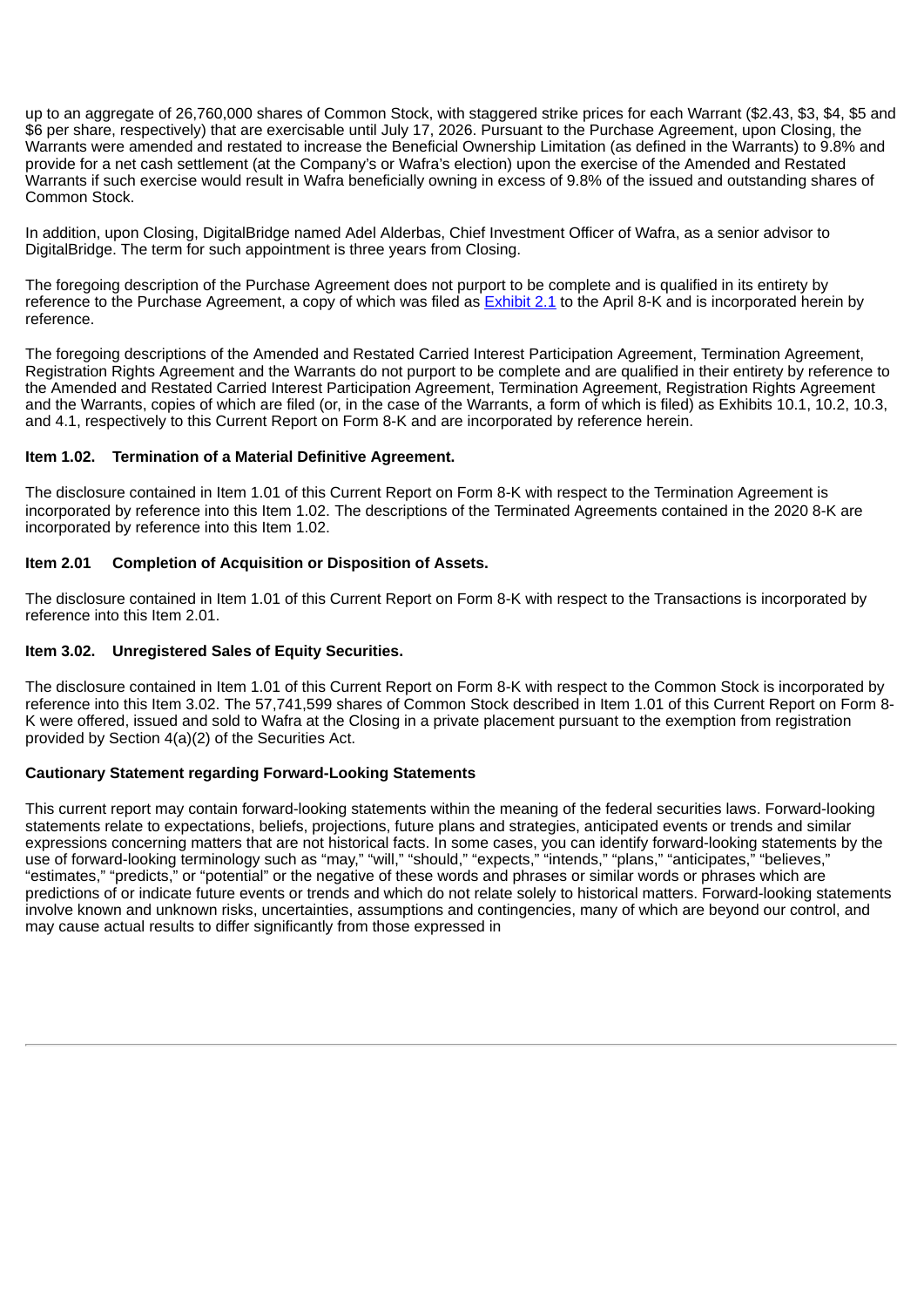any forward-looking statement. Factors that might cause such a difference include, without limitation, whether the Company will realize any of the anticipated benefits from the Transactions, whether the Company's investment management business will continue to grow at the rate anticipated, and other risks and uncertainties, including those detailed in the Company's Annual Report on Form 10-K for the year ended December 31, 2021, Quarterly Report on Form 10-Q for the quarter ended March 31, 2022, and its other reports filed from time to time with the U.S. Securities and Exchange Commission ("SEC"). All forwardlooking statements reflect the Company's good faith beliefs, assumptions and expectations, but they are not guarantees of future performance. The Company cautions investors not to unduly rely on any forward-looking statements. The forward-looking statements speak only as of the date of this current report. The Company is under no duty to update any of these forwardlooking statements after the date of this current report on Form 8-K, nor to conform prior statements to actual results or revised expectations, and the Company does not intend to do so.

## **Item 9.01. Financial Statements and Exhibits.**

- (a) Financial statements are not required in connection with this acquisition pursuant to Rule 3-05(b) of Regulation S-X.
- (b) Pro forma financial information is not required in connection with this acquisition pursuant to Article 11 of Regulation S-X.
- (d) Exhibits. The following exhibits are being filed with this Current Report on Form 8-K.

## **Exhibit No. Description**

| 4.1  | Form of Class A Common Stock Purchase Warrant of DigitalBridge Group, Inc.                                                                                                                                                                                                                                                                                     |
|------|----------------------------------------------------------------------------------------------------------------------------------------------------------------------------------------------------------------------------------------------------------------------------------------------------------------------------------------------------------------|
| 10.1 | Amended and Restated Carried Interest Participation Agreement, dated as of May<br>23, 2022, by and among Colony DCP (CI) Bermuda, LP, Colony DCP (CI) GP,<br>LLC, DigitalBridge Operating Company, LLC, DigitalBridge Group, Inc. and W-<br>Catalina (C) LLC                                                                                                   |
| 10.2 | <u>Termination Agreement, dated as of May 23, 2022, by and among DigitalBridge</u><br>Management Holdings, LLC, DigitalBridge Digital IM Holdco, LLC, DigitalBridge IM<br>Manager, LLC, DigitalBridge Operating Company, LLC, DigitalBridge Group, Inc.,<br>Colony DCP (CI) Bermuda, LP, Marc Ganzi, Ben Jenkins, W-Catalina (C) LLC and<br>W-Catalina (S) LLC |
| 10.3 | Registration Rights Agreement, dated as of May 23, 2022, by and between<br>DigitalBridge Group, Inc. and Wafra Strategic Holdings LP                                                                                                                                                                                                                           |
| 104  | Cover Page Interactive Data File (embedded within the Inline XBRL document)                                                                                                                                                                                                                                                                                    |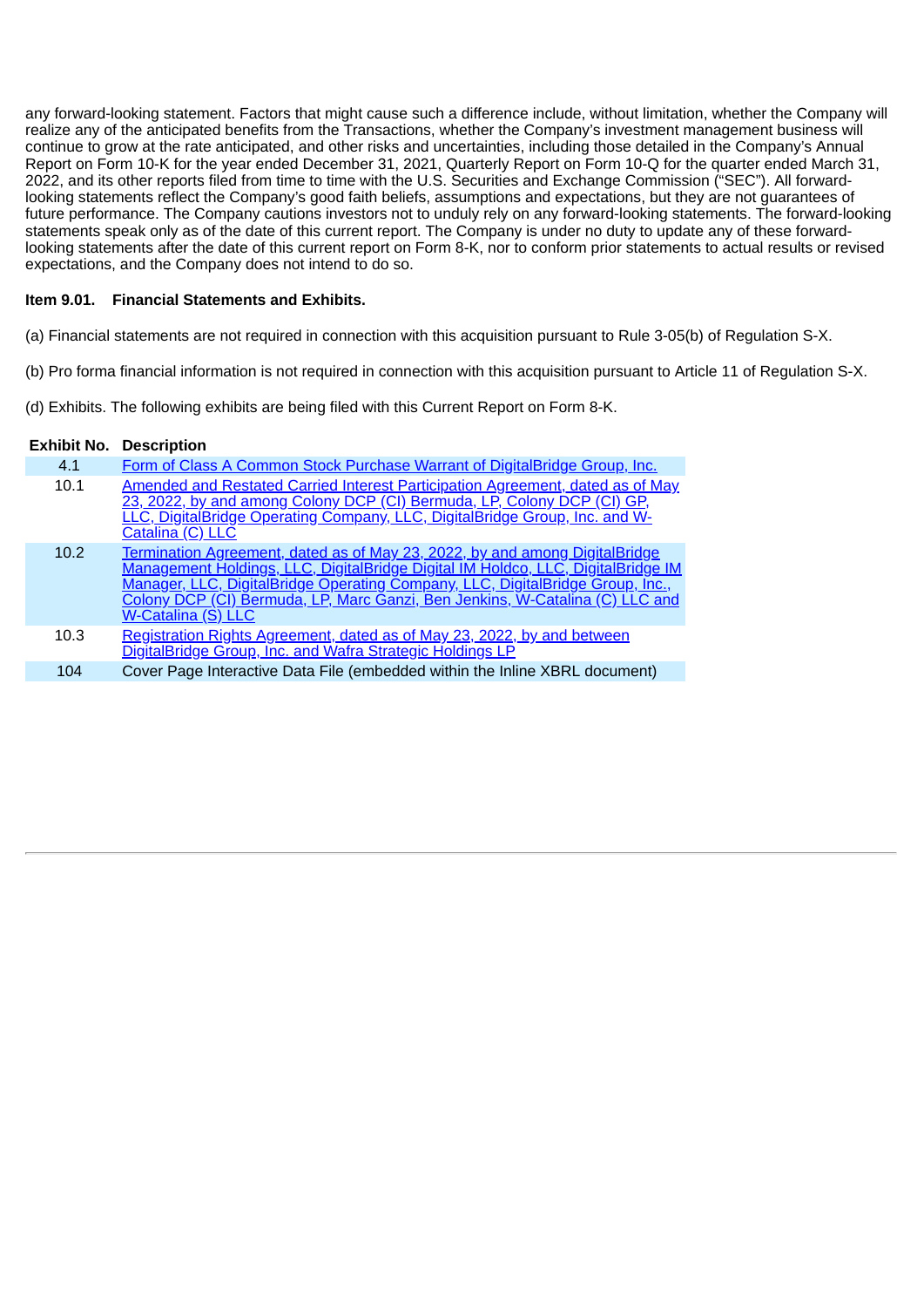#### **SIGNATURES**

Pursuant to the requirements of the Securities Exchange Act of 1934, as amended, the registrant has duly caused this report to be signed on its behalf by the undersigned hereunto duly authorized.

Date: May 24, 2022 **DIGITALBRIDGE GROUP, INC.** 

By:  $\frac{1}{s}$  /s/ Jacky Wu

**Jacky Wu Executive Vice President and Chief Financial Officer**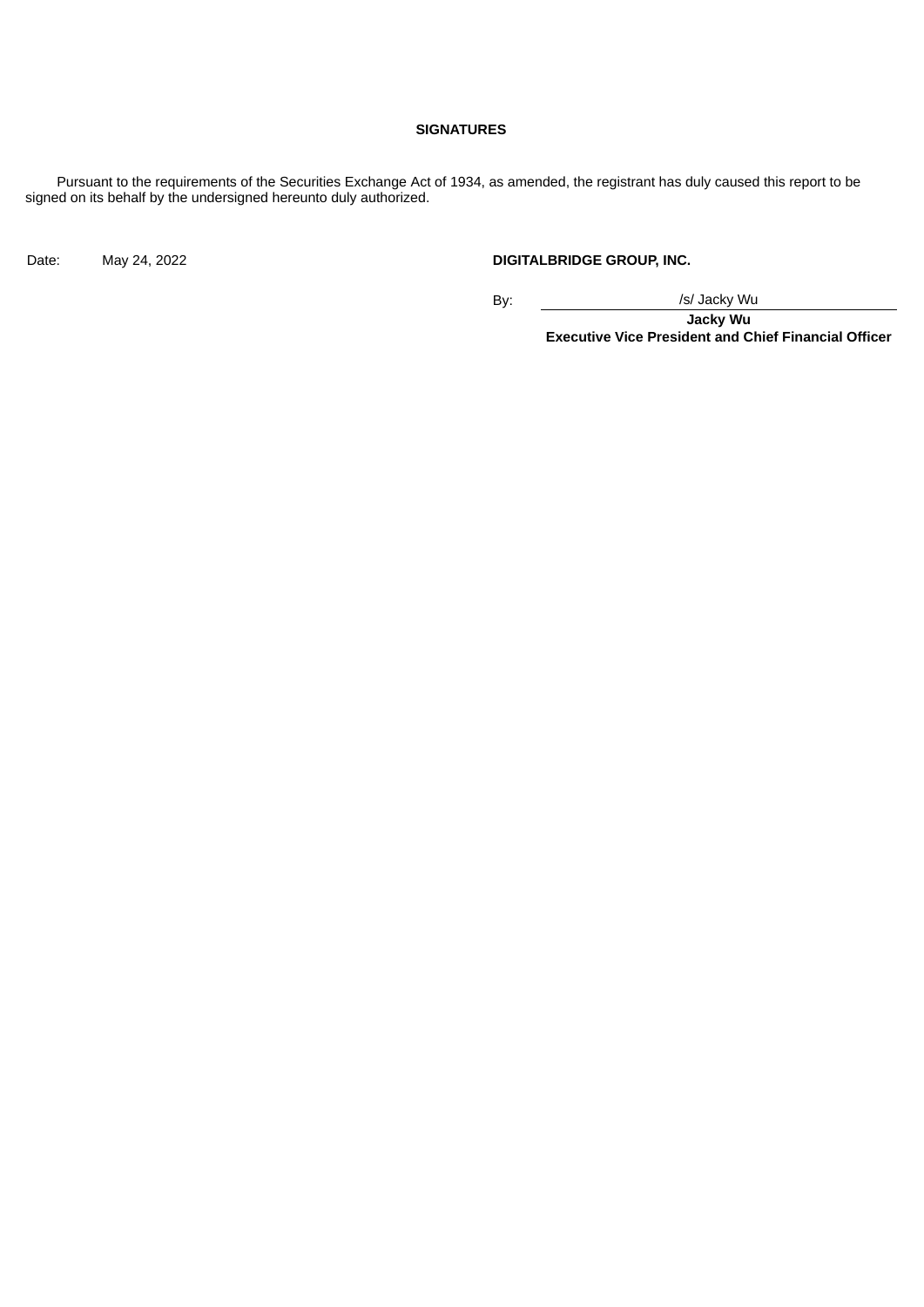<span id="page-5-0"></span>NEITHER THIS WARRANT NOR ANY SECURITIES THAT MAY BE ISSUED UPON EXERCISE HEREOF HAVE BEEN REGISTERED UNDER THE SECURITIES ACT OF 1933, AS AMENDED (THE "SECURITIES ACT"), OR REGISTERED OR QUALIFIED UNDER ANY STATE SECURITIES LAWS. THIS WARRANT HAS BEEN ACQUIRED FOR INVESTMENT AND NOT WITH A VIEW TO ITS DISTRIBUTION OR RESALE, AND THIS WARRANT AND ANY SUCH SECURITIES MAY NOT BE SOLD, OR OTHERWISE TRANSFERRED WITHOUT AN EFFECTIVE REGISTRATION STATEMENT FOR THIS WARRANT OR SUCH SECURITIES UNDER THE SECURITIES ACT AND APPLICABLE STATE SECURITIES LAWS, EVIDENCE REASONABLY SATISFACTORY TO THE ISSUER THAT SUCH DISPOSITION WILL NOT REQUIRE REGISTRATION OF SUCH SECURITIES UNDER THE SECURITIES ACT OR AN OPINION OF LEGAL COUNSEL (WHICH SHALL BE AN OUTSIDE LAW FIRM WITH SECURITIES LAW EXPERIENCE) TO THE EFFECT THAT SUCH REGISTRATION IS EXEMPT FROM THE REGISTRATION REQUIREMENTS OF THE SECURITIES ACT.

#### **Date of Issuance: [●] Warrant No. A-[**●**]**

Number of Shares: [●]

#### **DIGITALBRIDGE GROUP, INC. FORM OF AMENDED AND RESTATED CLASS A COMMON STOCK PURCHASE WARRANT**

DIGITALBRIDGE GROUP, INC., a Maryland corporation (the "Company"), for value received, hereby certifies that WAFRA STRATEGIC HOLDINGS LP, a Bermuda limited partnership, or its registered permitted assigns (the "Registered Holder"), is entitled, subject to the terms and conditions set forth below, to purchase from the Company up to [●] duly authorized, validly issued, fully paid and nonassessable shares of Class A Common Stock, \$0.01 par value per share, of the Company ("Common Stock"), at a purchase price per share of Common Stock equal to [•] subject to adjustment as set forth herein (the "Exercise Price"), at any time or from time to time (the "Initial Exercise Date") and on or before the Applicable Expiration Time (such period between the Initial Exercise Date and the Applicable Expiration Time, the "Exercise Period"). The shares of Common Stock purchasable upon exercise of this Warrant, and the purchase price per share, each as adjusted from time to time pursuant to the provisions of this Warrant, are hereinafter referred to as the "Warrant Shares" and the "Purchase Price," respectively. The Warrant and Warrant Shares are referred to herein as the "Securities".

A warrant (the "Original Warrant"), with the warrant number  $\lceil \bullet \rceil$ , was originally issued to the Registered Holder by the Company (under the name Colony Capital, Inc.) on July 17, 2020. The Company and the Registered Holder agree that this Warrant shall amend, restate, supersede and cancel the Original Warrant in all respects.

#### **1. Exercise**.

(a) Exercise Procedure. Subject to Section 2 below, the Registered Holder may, at its option, elect to exercise all or any portion of this Warrant at any time during the Exercise Period by surrendering this Warrant at the principal office of the Company, or at such other office or agency as the Company may designate, together with an Exercise Notice in the form attached hereto as Exhibit I (the "Exercise Notice") duly executed by or on behalf of the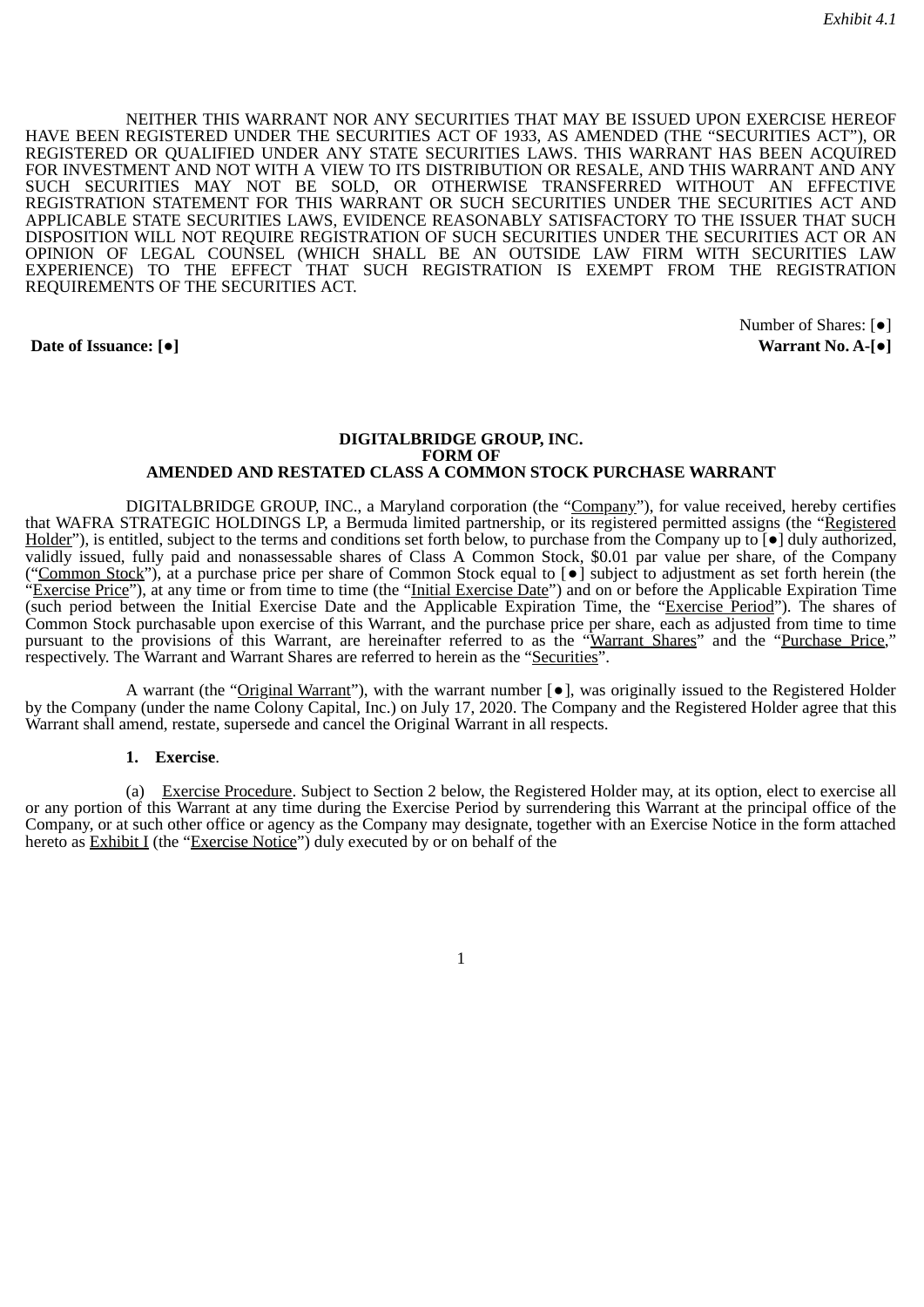Registered Holder, accompanied by payment in full, in lawful money of the United States, of the Purchase Price payable in respect of the number of Warrant Shares purchased upon such exercise (a "Cash Exercise"). Partial exercises of this Warrant resulting in purchases of a portion of the total number of Warrant Shares available hereunder shall have the effect of lowering the outstanding number of Warrant Shares purchasable hereunder in an amount equal to the applicable number of Warrant Shares purchased. In lieu of a Cash Exercise of this Warrant, the Registered Holder may elect (and if upon any exercise hereof, other than a Net Cash Settlement (as defined below), a registration statement covering the issuance of the Warrant Shares is not effective and an exemption from the registration requirements of the Securities Act, is not available, then the Registered Holder shall be deemed to have elected) to receive upon exercise of this Warrant such number of Warrant Shares determined according to the following formula (a "Cashless Exercise"):

$$
X = \frac{Y(A-B)}{A}
$$

Where:

"X" refers to the number of Warrant Shares to be issued to the holder of this Warrant.

"Y" refers to the number of Warrant Shares the Registered Holder has elected to purchase under this Warrant.

"A" refers to the Fair Market Value (as determined in subsection 2(c) below) of one Warrant Share.

"B" refers to the Exercise Price (as adjusted hereunder to the date of such calculations).

At the time the Registered Holder submits the Exercise Notice, the Registered Holder will confirm to the Company the number of shares of Common Stock beneficially owned (within the meaning of Section 13(d)(3) of the Exchange Act and the rules and regulations promulgated thereunder) by the Registered Holder and its Affiliates, and in lieu of the Cash Exercise or Cashless Exercise described in the Exercise Notice, and only to the extent that such Cash Exercise or Cashless Exercise of this Warrant would result in the Registered Holder and its Affiliates beneficially owning in excess of 9.8% of the issued and outstanding shares of Common Stock within the meaning of Section 13(d) of the Exchange Act, the Company may elect to settle, in whole or in part, the exercise of this Warrant through payment of cash on or prior to the Warrant Share Delivery Date by the Company to the Registered Holder, net of the Exercise Price, ("Net Cash Settlement") and the portion of this Warrant being so exercised shall be canceled, and the Company shall deliver to the Registered Holder an amount of cash computed using the following formula:

 $X = Y * (A - B)$ 

Where:

"X" refers to the Net Cash Settlement amount to be paid to the holder of this Warrant.

"Y" refers to the number of Warrant Shares with respect to which the Net Cash Settlement is applicable.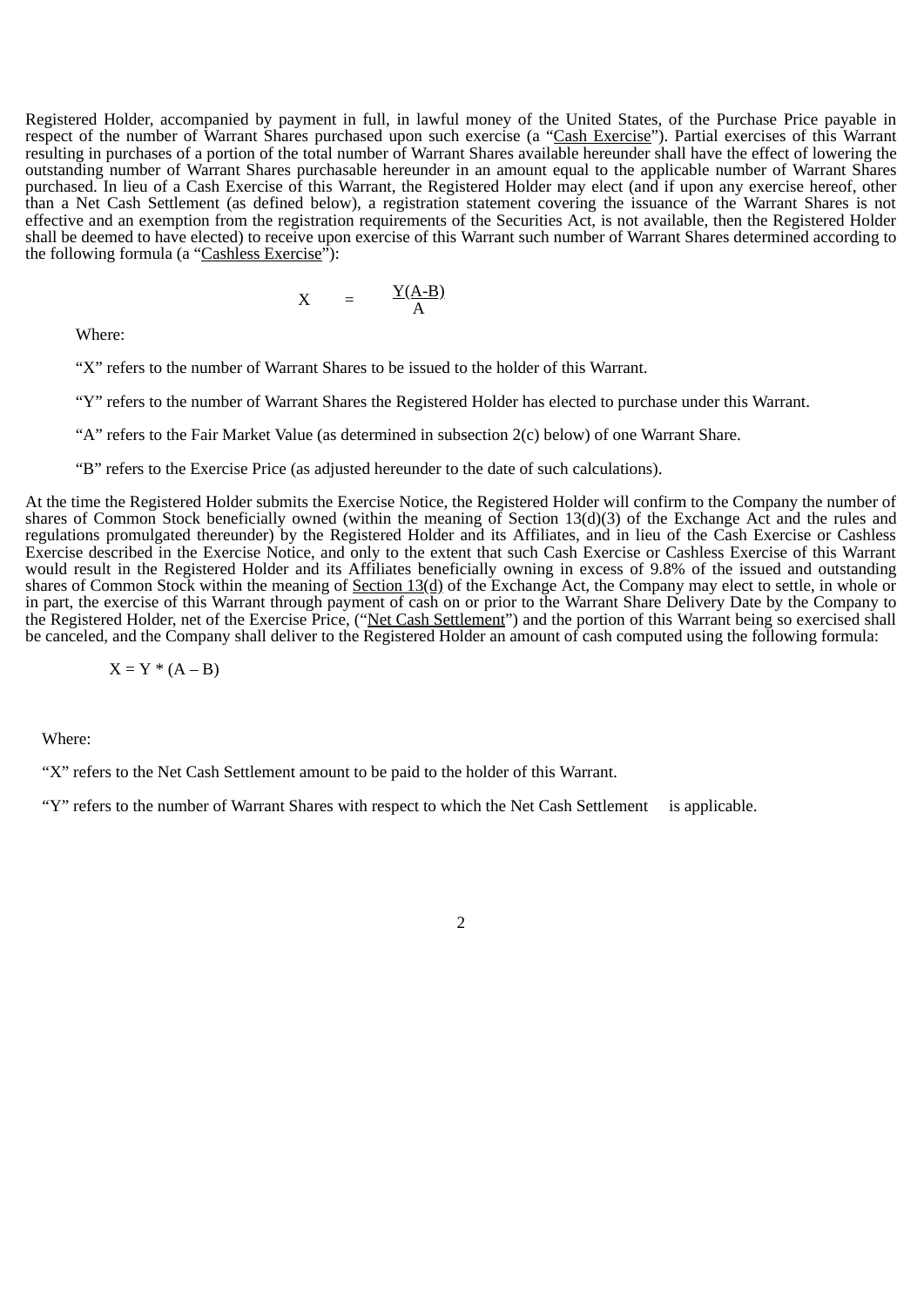"A" refers to the Fair Market Value (as determined in subsection 2(c) below) of one Warrant Share.

"B" refers to the Exercise Price (as adjusted hereunder to the date of such calculations).

\* = multiplied by.

In addition, in connection with any submission of any Exercise Notice, to the extent that a Cash Exercise or Cashless Exercise of this Warrant would result in the Registered Holder and its Affiliates beneficially owning in excess of 9.8% of the issued and outstanding shares of Common Stock within the meaning of Section  $13(d)$  of the Exchange Act, taking into account only such shares of Common Stock acquired by such parties (i) pursuant to the transactions contemplated by the Purchase Agreement (including Section 2.6 thereof) and (ii) through the exercise of this Warrant and any other Amended and Restated Warrant (as defined in the Purchase Agreement) (the "Election Threshold"), the Registered Holder shall be permitted to elect to require the Company to settle, in whole or in part, through Net Cash Settlement such portion of this Warrant that would result in the ownership of shares of Common Stock (if settled through Cash Exercise) in excess of the Election Threshold. If the Registered Holder makes a Net Cash Settlement election, at any time prior to the earlier of the settlement thereof and the Warrant Share Delivery Date, if the board of the directors of the Company determines in good faith that the Company does not have sufficient liquidity to effect all or any portion of such Net Cash Settlement (a "Board Liquidity Determination"), the Company shall be permitted to send written notice to the Registered Holder electing not to perform the Net Cash Settlement solely with respect to the portion of this Warrant with respect to which the Board Liquidity Determination was made (a "Net Cash Settlement Cancellation Notice"). Upon receipt of any Net Cash Settlement Cancellation Notice, the Registered Holder shall be permitted to elect, by written notice to the Company, to either (i) cancel the exercise of such portion of this Warrant to which such Net Cash Settlement Cancellation Notice relates (in which case the rights of the Registered Holder under this Warrant shall be as if the Exercise Notice with respect to such applicable portion of this Warrant had not been submitted) or (ii) elect to cause the exercise of such portion of this Warrant to which such Net Cash Settlement Cancellation Notice relates to be settled via Cash Exercise or Cashless Exercise (in which case (A) such notice shall serve as a new Exercise Notice (delivered as of the date of such written notice from the Registered Holder) and (B) the board of directors will be deemed to have waived any ownership limitations (or similar provisions) set forth in the organizational documents of the Company in respect of the then current ownership of the shares of Common Stock by the Registered Holder and its Affiliates acquired pursuant to (x) the Purchase Agreement (including Section 2.6 thereof) or (y) this Warrant or any other Amended and Restated Warrant).

(b) Exercise Date. Each exercise of this Warrant shall be deemed to have been effected immediately prior to the close of business on the Business Day on which this Warrant, the completed and executed Exercise Notice, and the Purchase Price (either in cash with respect to a Cash Exercise or in the relinquishment of the right to acquire the appropriate number of shares of Common Stock with respect to a Cashless Exercise or Net Cash Settlement) shall have been surrendered to the Company as provided in subsection  $1(a)$  above (the "Exercise Date"). At such time, the Person to whom any Warrant Shares shall be issuable upon such exercise as provided in subsection 1(c) below shall be deemed to have become the holder or holders of record of such Warrant Shares, except that, if the date of such surrender and payment is a date when the share transfer books of the Company are closed, such Person shall be deemed to have become the holder of such shares at the close of business on the next succeeding date on which the share transfer books are open.

(c) Issuance of Warrant Shares; Delivery of New Warrants. By the date that is five (5) trading days after the latest of (A) the delivery to the Company of the Exercise Notice,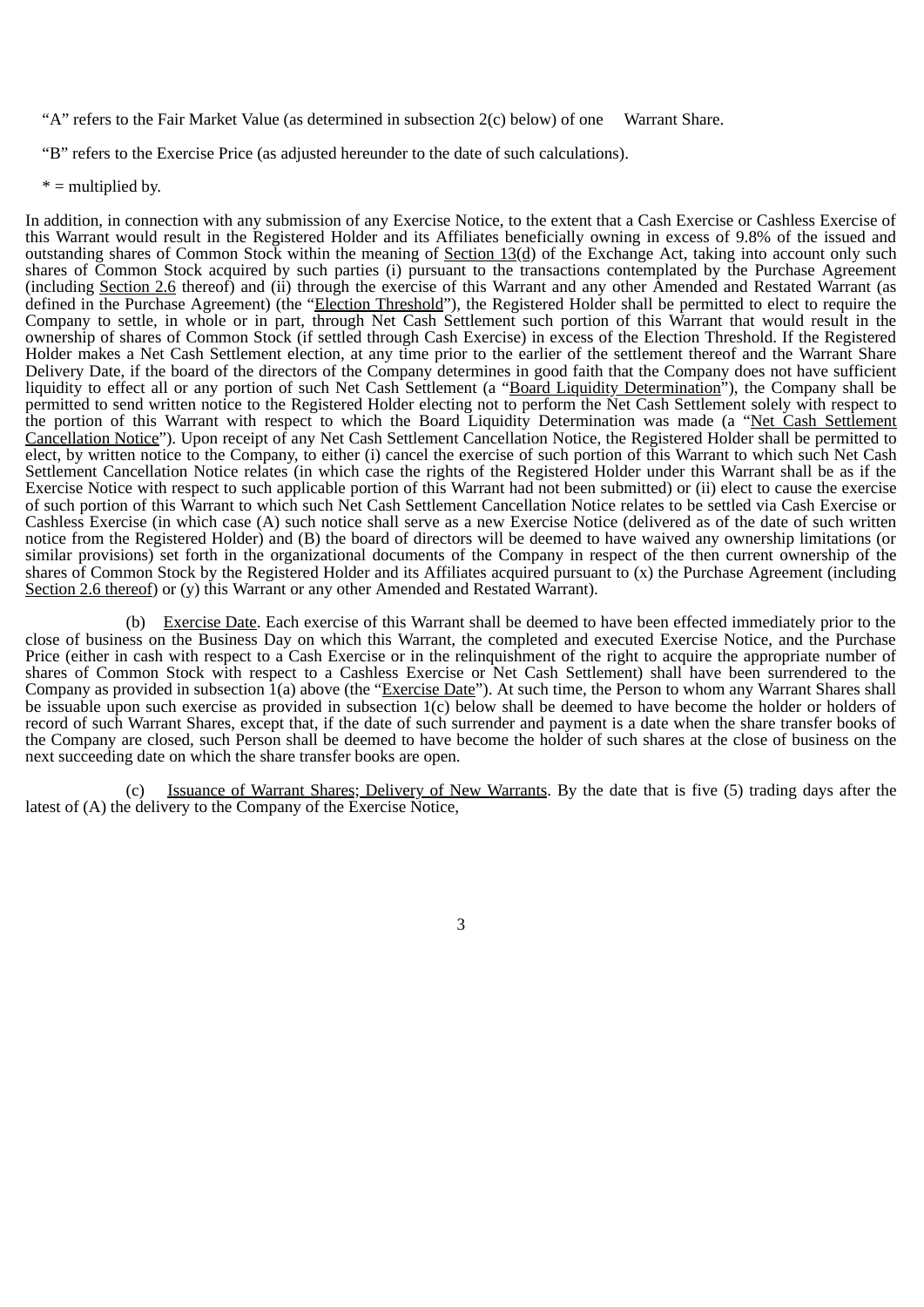and (B) payment of the aggregate Purchase Price in respect thereof (including by Cashless Exercise (such date, the "Warrant Share Delivery Date")), the Company shall deliver to the Registered Holder in book entry form, the Warrant Shares to which the Registered Holder is entitled, registered in such name or names as may be directed by the Registered Holder, and, if this Warrant has not been fully exercised and has not expired, the Company shall deliver to the Registered Holder a new warrant representing the Warrant Shares not so acquired, which new warrant shall in all other respects be identical to this Warrant.

(d) Rescission Rights. If the Company fails to cause the Warrant Shares to which the Registered Holder is entitled pursuant to Section 1(c) to be transferred to the Registered Holder by the Warrant Share Delivery Date, then the Registered Holder shall have the right to rescind such exercise; provided, that in the event of any such rescinded exercise, the Registered Holder shall execute such documents and take such other actions as are necessary to promptly return to the Company any Warrant Shares that have been issued to the Registered Holder in connection with the rescinded exercise.

(e) Charges, Taxes and Expenses. Issuance of Warrant Shares shall be made without charge to the Registered Holder for any issue or transfer tax or other incidental expense in respect of the issuance of such Warrant Shares, all of which taxes and expenses shall be paid by the Company, and such Warrant Shares shall be issued in the name of the Registered Holder or in such name or names as may be directed by the Registered Holder.

(f) Closing of Books. The Company shall not close its stockholder books or records in any manner which prevents the timely exercise of this Warrant, pursuant to the terms hereof.

(g) Exercise Limitations. The Company shall not effect any exercise of this Warrant or any of the other warrants issued by the Company to the Registered Holder and its Affiliates as of the date hereof (the "Other Warrants"), and a Registered Holder or any of its Affiliates shall not have the right to exercise any portion of this Warrant or any Other Warrant pursuant to Section 1 hereof or otherwise, to the extent that after giving effect to such issuance after exercise as set forth on the applicable Exercise Notice, the Registered Holder (together with the Registered Holder's Affiliates, and any other Persons acting as a group together with the Registered Holder or any of the Registered Holder's Affiliates), would beneficially own in excess of the Beneficial Ownership Limitation. For purposes of this Section 1(g), beneficial ownership shall be calculated in accordance with Section 13(d) of the Securities Exchange Act of 1934, as amended (the "Exchange Act") and the rules and regulations promulgated thereunder, it being acknowledged and agreed by the Registered Holder that the Company makes no representation to the Registered Holder that such calculation is in compliance with Section 13(d) of the Exchange Act, and that the Registered Holder shall be solely responsible for any schedules required to be filed in accordance therewith. To the extent that the limitation contained in this Section  $\hat{1}(g)$  applies, the determination of whether this Warrant or any Other Warrant is exercisable and of which portion of this Warrant or any Other Warrant is exercisable shall be the sole responsibility and in the sole discretion of the Registered Holder, and the submission of an Exercise Notice shall be deemed to be the Registered Holder's determination of whether this Warrant or any Other Warrant is exercisable and of which portion of this Warrant or any Other Warrant is exercisable, in each case subject to the Beneficial Ownership Limitation, and the Company shall have no obligation to verify or confirm the accuracy of such determination. In addition, a determination as to any group status as contemplated above shall be determined in accordance with Section 13(d) of the Exchange Act and the rules and regulations promulgated thereunder. For purposes of this Section  $1(g)$ , in determining the number of outstanding shares of Common Stock, the Registered Holder may rely on the number of outstanding shares of Common Stock as reflected in (A) the Company's most recent periodic or annual report filed with the United States Securities and Exchange Commission, as the case may be, (B) a more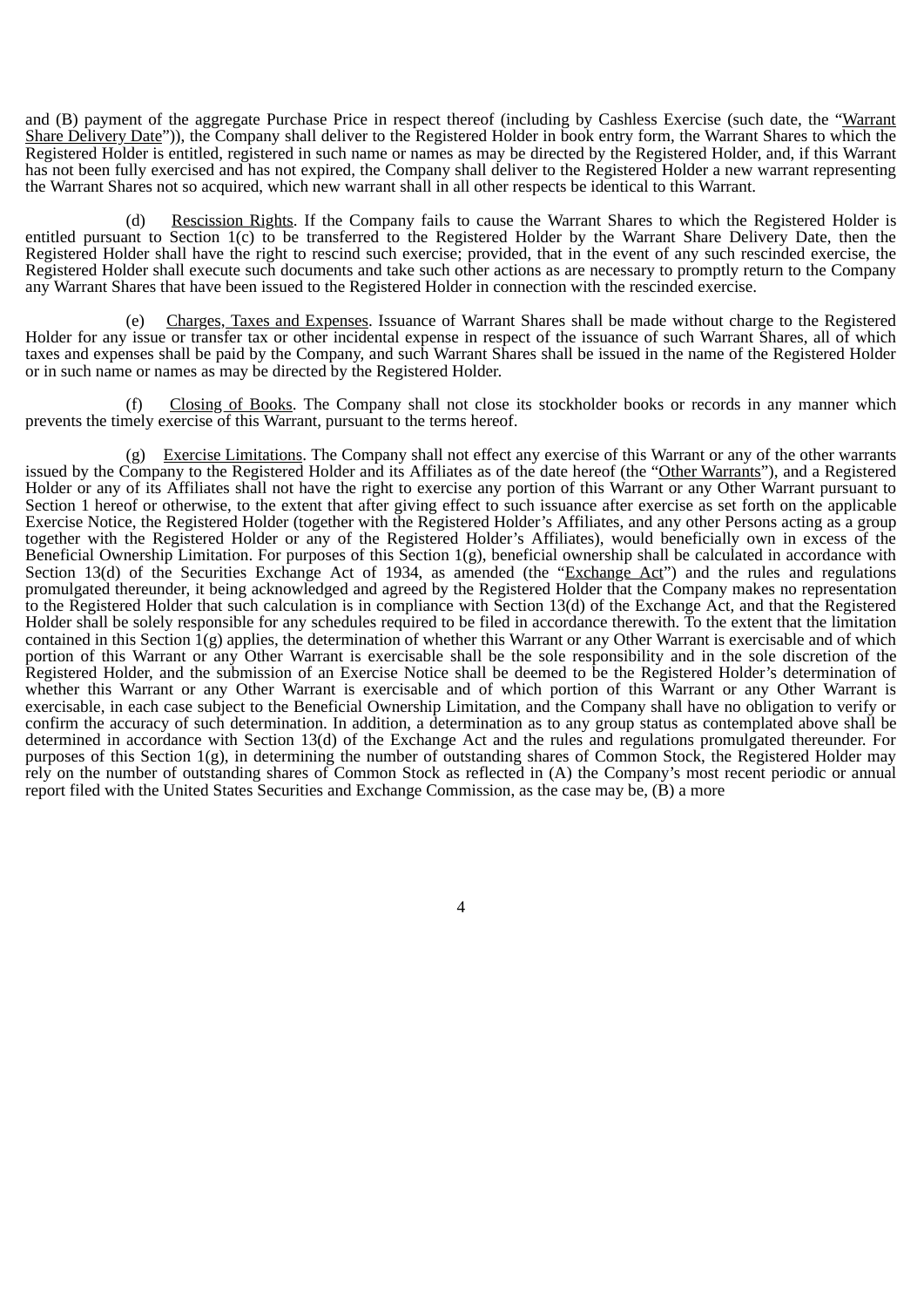recent public announcement by the Company or (C) a more recent written notice by the Company setting forth the number of shares of Common Stock outstanding. Upon the written request of a Registered Holder, the Company shall within three (3) trading days confirm in writing (which may be by email) to the Registered Holder the number of shares of Common Stock then outstanding. The Registered Holder, upon written notice to the Company, may (a) increase or decrease the Beneficial Ownership Limitation provisions of this Section 1(g) or (b) terminate the effect of this paragraph and render its provisions null and void. Any such increase or termination shall not be effective until the 61st day after such notice is delivered to the Company. Any such decrease shall be effective upon delivery of such notice to the Company. The provisions of this paragraph shall be construed and implemented in a manner otherwise than in strict conformity with the terms of this Section  $1(g)$ , to correct this paragraph (or any portion hereof) to the extent it may be defective or inconsistent with the intended Beneficial Ownership Limitation herein contained or to make changes or supplements necessary or desirable to properly give effect to such limitation. The limitations contained in this paragraph shall apply to a successor holder of this Warrant.

(h) Notice for Certain Actions. During the Exercise Period and prior to the Registered Holder's exercise of this Warrant, the Company shall, prior to (i) declaring or making any dividend or other distribution of its assets (or rights to acquire its assets) to holders of shares of Common Stock, by way of return of capital or otherwise (including any distribution of cash, stock or other securities, property or options by way of a dividend, spin off, reclassification, corporate rearrangement, scheme of arrangement or other similar transaction) that is inconsistent with past practice or otherwise outside of the ordinary course (an "Extraordinary Distribution"), or (ii) granting, issuing or selling or offering to grant, issue, or sell any Common Stock or Common Stock Equivalents or rights to purchase stock, warrants, securities or other property pro rata to all or substantially all of the holders of Common Stock ("Rights Offering"), in each case, provide the Registered Holder with written notice of such Extraordinary Distribution or Rights Offering at least ten (10) days prior to the record date for such Extraordinary Distribution or Rights Offering, which notice shall include the material terms of such Extraordinary Distribution or Rights Offering.

#### **2. Adjustments**.

(a) Adjustment for Stock Splits and Combinations. If the Company shall at any time or from time to time after the date on which this Warrant was first issued (or, if this Warrant was issued upon partial exercise of, or in replacement of, another warrant of like tenor, then the date on which such original warrant was first issued) (the "Original Issue Date") effect a subdivision of the outstanding shares of Common Stock or a distribution or dividend in respect of the Common Stock payable in shares of Common Stock or Common Stock Equivalents, the Purchase Price then in effect immediately before that subdivision or dividend, as applicable, shall be proportionately decreased and the number of Warrant Shares shall be proportionately increased. If the Company shall at any time or from time to time after the Original Issue Date combine the outstanding shares of Common Stock, the Purchase Price then in effect immediately before the combination shall be proportionately increased and the number of Warrant Shares shall be proportionately decreased. Any adjustment under this paragraph shall become effective at the close of business on the date the subdivision or combination becomes effective.

(b) Adjustment for Reorganizations, Mergers, etc. In case at any time or from time to time during the Exercise Period and prior to the Registered Holder's exercise of this Warrant the Company, in one or more related transactions, (A) effects a reclassification or recapitalization of its Common Stock, (B) directly or indirectly effects a merger or consolidation with or into any other Person, or (C) transfers all or substantially all of its properties or assets to any other Person under any plan or arrangement contemplating the dissolution of the Company (each of  $(A)$  through  $(C)$ , a "Fundamental Transaction"), then, in each case, effective upon the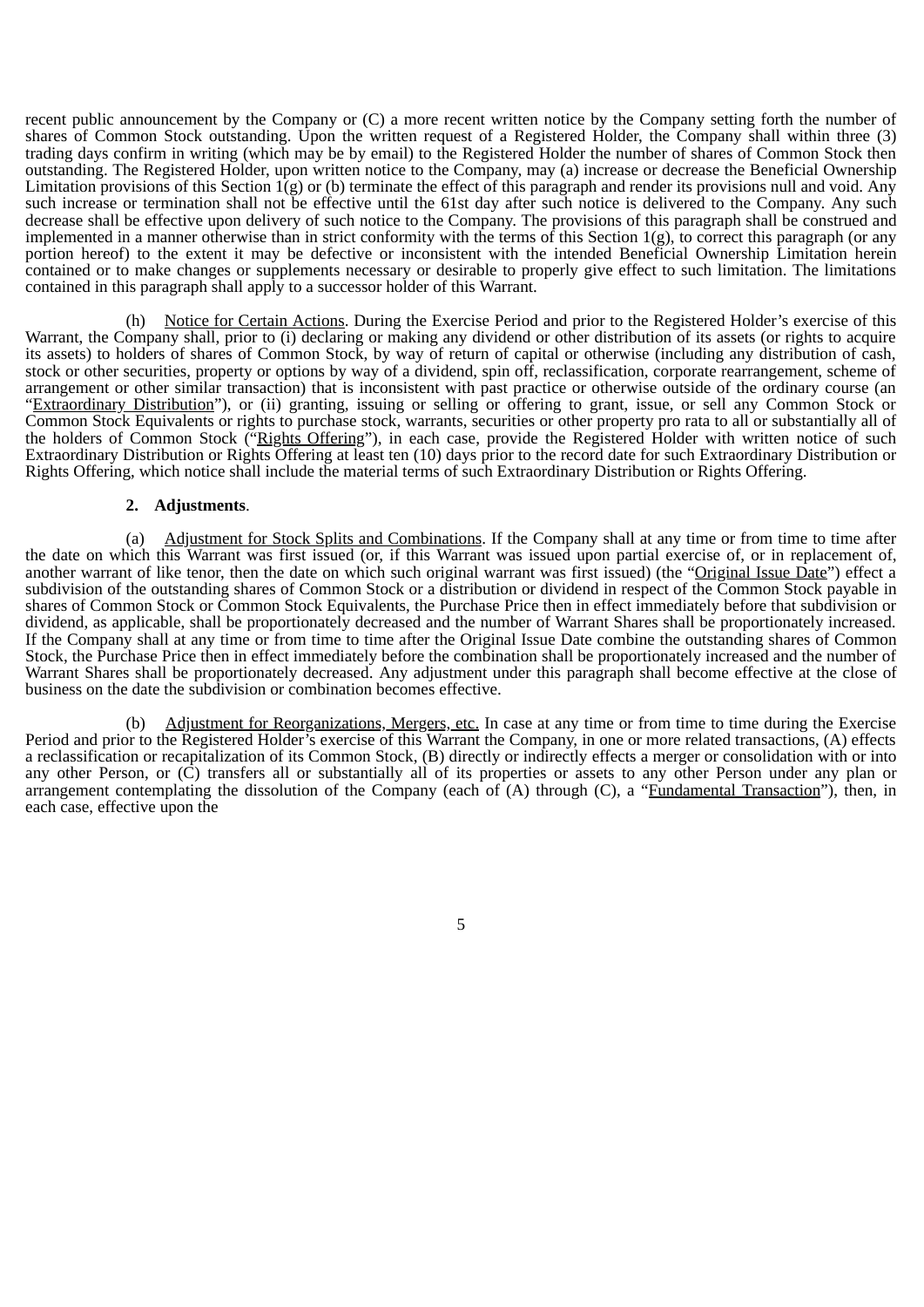occurrence of any such event, the Registered Holder's right to receive Warrant Shares upon subsequent exercise of this Warrant shall be converted into the right to receive the other securities, cash, and/or property that the Warrant Shares issuable (calculated as of the effective time of such event) upon exercise of this Warrant immediately prior to such event would have been entitled to receive upon consummation of such event (the "Alternate Consideration"). For purposes of any such exercise, the determination of the Exercise Price shall be appropriately adjusted to apply to such Alternate Consideration based on the amount of Alternate Consideration issuable in respect of one Warrant Share in such Fundamental Transaction, and the Company shall apportion the Exercise Price among the Alternate Consideration in a manner reflecting the relative value of any different components of the Alternate Consideration. If holders of shares of Common Stock are given any choice as to the amount or kind of securities, cash or property to be received in a Fundamental Transaction, then the Registered Holder shall be given the same choice as to the Alternate Consideration it receives upon any exercise of this Warrant in connection with such Fundamental Transaction. To the extent necessary to effectuate the foregoing provisions, the Company, any successor to the Company or any surviving entity in such Fundamental Transaction, as the case may be, shall make lawful provision to establish such rights, to issue such Warrants, to execute such agreements, and to provide for such adjustments that, for events from and after such Fundamental Transaction, shall be as nearly equivalent as possible to the rights and adjustments provided for herein. The terms of any agreement pursuant to which a Fundamental Transaction is effected shall include terms requiring any such successor or surviving entity to comply with the provisions of this Section 2(b).

(c) Fair Market Value. The "Fair Market Value" per share of Common Stock shall, as of any date, be equal to the VWAP per share of the Common Stock on the trading day immediately preceding such date. All such determinations shall be appropriately adjusted for any stock dividend, stock split, stock combination, recapitalization or other similar transaction during the applicable period.

(d) Calculations. All calculations under this Section 2 shall be made to the nearest cent or the nearest 1/100th of a share, as the case may be. For purposes of this Section 2, the number of shares of Common Stock deemed to be issued and outstanding as of a given date shall be the sum of the number of shares of Common Stock (excluding treasury shares, if any) issued and outstanding.

(e) Statement Regarding Adjustments. Whenever the Purchase Price or the Warrant Shares into which this Warrant is exercisable shall be adjusted as provided in this Section 2, the Company shall prepare a statement showing in reasonable detail the facts requiring such adjustment and the Purchase Price that shall be in effect and the Warrant Shares into which this Warrant shall be exercisable after such adjustment, and cause a copy of such statement to be delivered to the Registered Holder as promptly as reasonably practicable.

**3. No Fractional Shares**. The Company shall not be required upon the exercise of this Warrant to issue any fractional shares of Common Stock. In lieu of any fractional share to which the Registered Holder would otherwise be entitled, the fractional Warrant Shares shall be rounded up to the next whole Warrant Share and the Registered Holder shall be entitled to receive such rounded up number of Warrant Shares.

#### **4. Transfers, Etc**.

(a) Transferability. Subject to applicable securities laws, this Warrant and all rights associated herewith (including registration rights) are transferable, in whole or in part, upon surrender of this Warrant at the principal office of the Company or its designated agent, together with a written assignment of this Warrant substantially in the form attached hereto as Exhibit II duly executed by the Registered Holder or its agent or attorney and funds sufficient to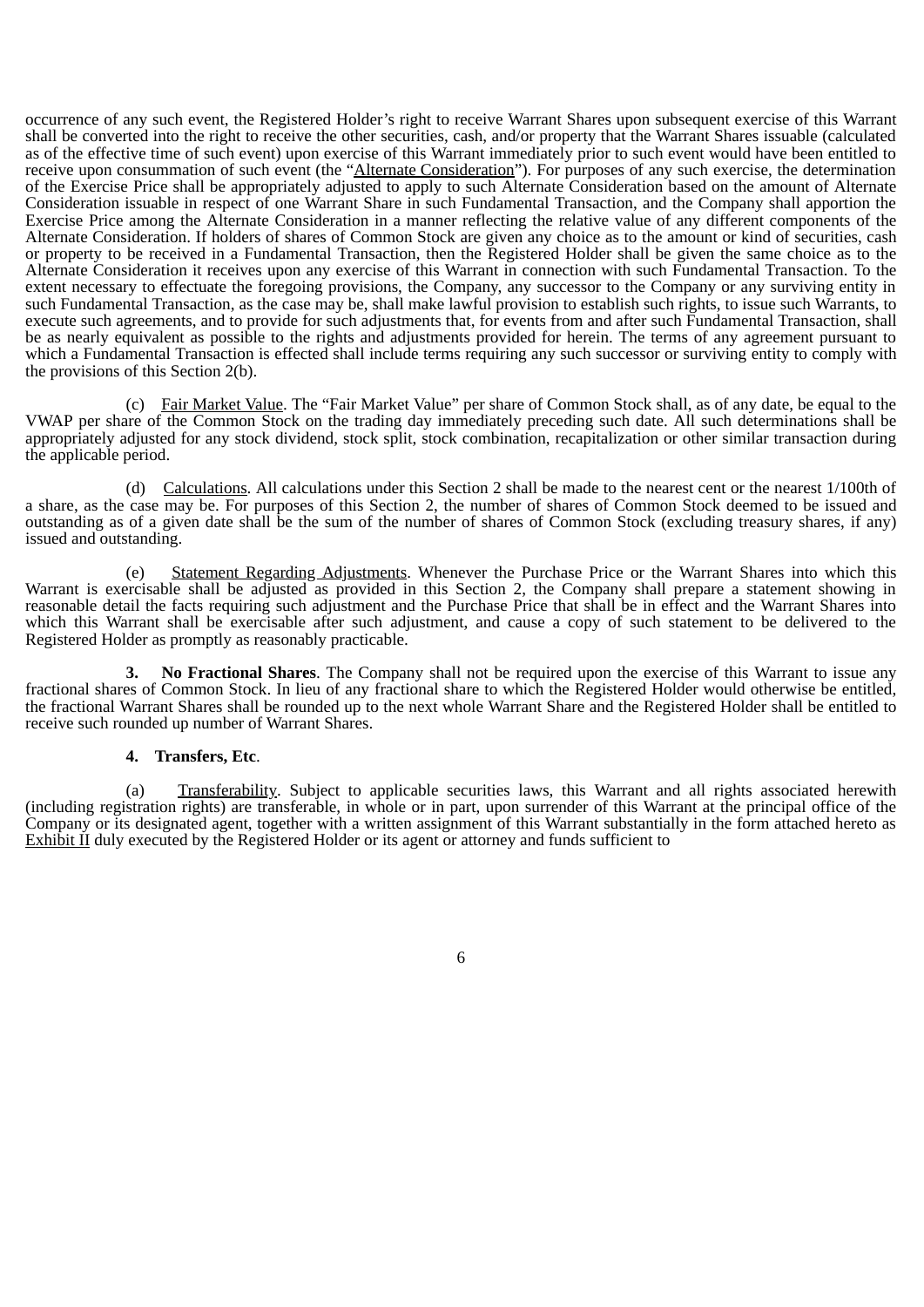pay any transfer taxes payable upon the making of such transfer. Upon such surrender and, if required, such payment, the Company shall execute and deliver a new Warrant or Warrants in the name of the assignee or assignees, as applicable, and in the denomination or denominations specified in such instrument of assignment, and shall issue to the assignor a new Warrant evidencing the portion of this Warrant not so assigned, and this Warrant shall promptly be cancelled. Notwithstanding the foregoing, this Warrant, if properly assigned in accordance herewith (i.e., pursuant to a written assignment of this Warrant substantially in the form attached hereto as Exhibit II duly executed by the Registered Holder or its agent or attorney and upon payment of any applicable transfer taxes), may be exercised by a new holder for the purchase of Warrant Shares without having a new Warrant issued.

(b) New Warrants. This Warrant may be divided or combined with other Warrants upon presentation hereof at the aforesaid office of the Company, together with a written notice specifying the names and denominations in which new Warrants are to be issued, signed by the Registered Holder or its agent or attorney. Subject to compliance with Section 4(a), as to any transfer which may be involved in such division or combination, the Company shall execute and deliver a new Warrant or Warrants in exchange for the Warrant or Warrants to be divided or combined in accordance with such notice. All Warrants issued on transfers or exchanges shall be dated the initial issuance date of this Warrant and shall be identical with this Warrant except as to the number of Warrant Shares issuable pursuant thereto.

(c) Warrant Register. The Company shall register this Warrant, upon records to be maintained by the Company for that purpose, in the name of the record Registered Holder hereof from time to time. The Company may deem and treat the Registered Holder of this Warrant as the absolute owner hereof for the purpose of any exercise hereof or any distribution to the Registered Holder, and for all other purposes, absent actual notice to the contrary.

(d) Any certificate that may be issued representing Warrant Shares shall bear a legend substantially in the following form:

**THE SECURITIES REPRESENTED HEREBY HAVE NOT BEEN REGISTERED UNDER THE SECURITIES ACT OF 1933 (THE "ACT"), AS AMENDED, OR ANY STATE SECURITIES LAWS AND NEITHER THE SECURITIES NOR ANY INTEREST THEREIN MAY BE OFFERED, SOLD, TRANSFERRED, OR OTHERWISE DISPOSED OF EXCEPT PURSUANT TO AN EFFECTIVE REGISTRATION STATEMENT FOR SUCH SECURITIES UNDER THE ACT OR APPLICABLE STATE SECURITIES LAWS, EVIDENCE REASONABLY SATISFACTORY TO THE ISSUER THAT SUCH DISPOSITION WILL NOT REQUIRE REGISTRATION OF SUCH SECURITIES UNDER THE ACT OR AN OPINION OF LEGAL COUNSEL (WHICH SHALL BE AN OUTSIDE LAW FIRM WITH SECURITIES LAW EXPERIENCE) THE ISSUER, TO THE EFFECT THAT SUCH REGISTRATION IS EXEMPT FROM THE REGISTRATION REQUIREMENTS OF THE ACT**

The foregoing legend shall be removed from any certificates representing any Warrant Shares, at the request of the holder thereof, following or in connection with any sale of such Warrant Shares pursuant to Rule 144 under the Securities Act (and the holder thereof has submitted a written request for removal of the legend indicating that the holder has complied or is complying with the applicable provisions of Rule 144) or at such time as the Warrant Shares are sold or transferred in accordance with the requirements of an effective registration statement filed under the Securities Act. Notwithstanding the foregoing and for the avoidance of doubt, the Company shall have no obligation to issue any physical stock certificates in respect of any Warrant Shares (provided, that any book entry interests shall bear any required restrictive legends).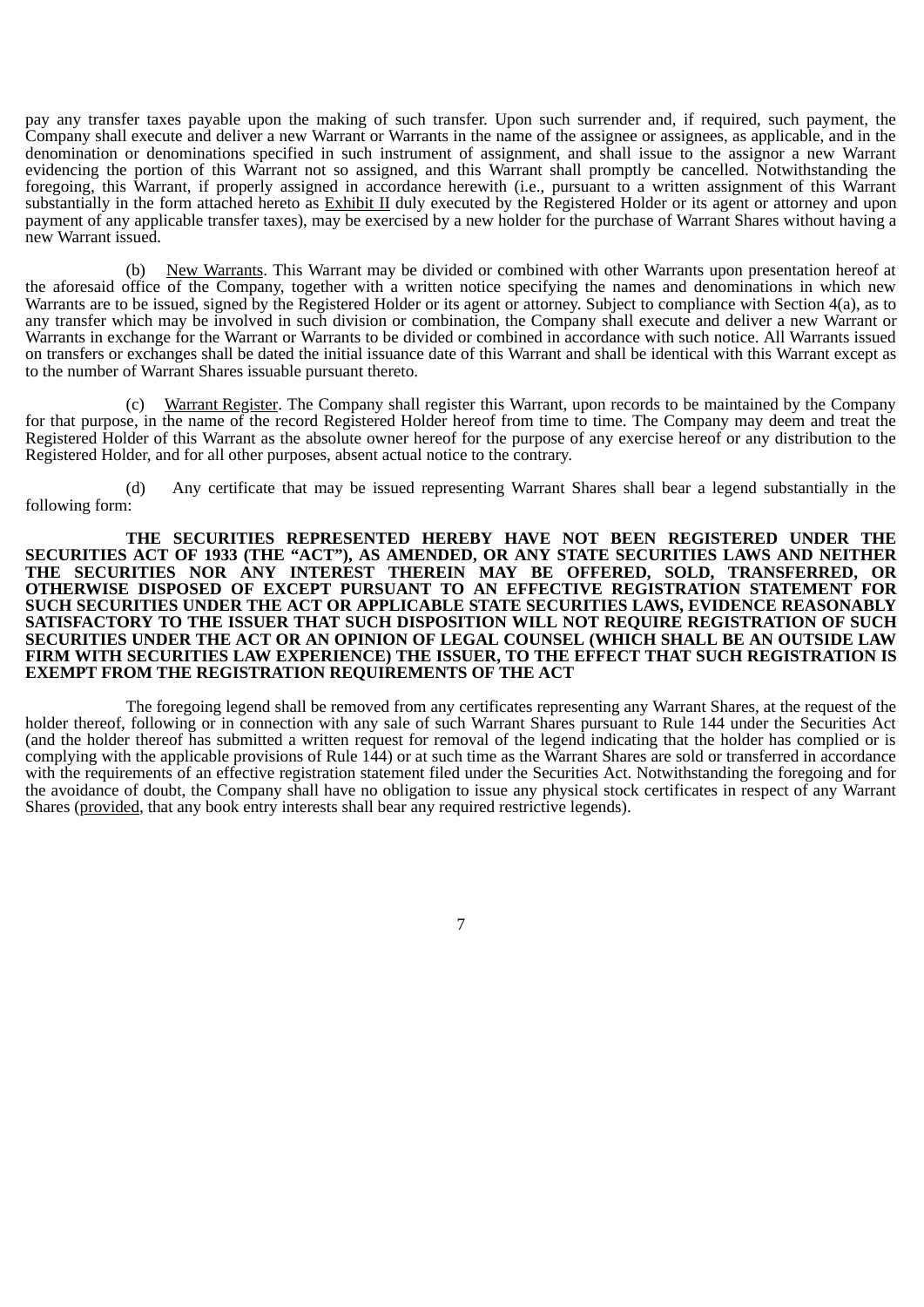**5. Representations and Warranties of Registered Holder**. The Registered Holder hereby represents and warrants to the Company that:

(a) No Registration. The Registered Holder understands that the Securities have not been, and, except as may be agreed pursuant to a separate registration rights agreement entered into with the Company, will not be, registered under the Securities Act by reason of a specific exemption from the registration provisions of the Securities Act, the availability of which depends upon, among other things, the bona fide nature of the investment intent and the accuracy of the Registered Holder's representations as expressed herein or otherwise made pursuant hereto.

(b) Purchase for Own Account. The Securities are not being and will not be acquired with a view to the public resale or distribution thereof within the meaning of the Securities Act, and the Registered Holder has no present intention of selling, granting any participation in, or otherwise distributing the Securities in a manner that would require registration under the Securities Act.

(c) Investment Experience. The Registered Holder (i) has such knowledge and experience in financial or business matters so that it is capable of evaluating the merits and risks of its investment in the Company and protecting its own interests in connection therewith and/or (ii) has a preexisting personal or business relationship with the Company and certain of its officers, directors or controlling Persons of a nature and duration that enables such Registered Holder to be aware of the character, business acumen and financial circumstances of the Company and such persons.

(d) Disclosure of Information. The Registered Holder has received or has had full access to all the information it considers necessary or appropriate to make an informed investment decision with respect to the Securities. The Registered Holder further has had an opportunity to ask questions and receive answers from the Company regarding the terms and conditions of the offering of the Securities and to obtain additional information necessary to verify any information furnished to Registered Holder or to which Registered Holder had access.

(e) Accredited Investor Status. The Registered Holder is familiar with the definition of, and qualifies as, an "accredited investor" within the meaning of Regulation D promulgated under the Securities Act.

(f) Restricted Securities. The Registered Holder understands that the Securities are characterized as "restricted securities" under the Securities Act and Rule 144 promulgated thereunder inasmuch as they are being acquired from the Company in a transaction not involving a public offering, and that under the Securities Act and applicable regulations thereunder such securities may be resold without registration under the Securities Act only in certain limited circumstances.

(g) Legal Counsel(h) . The Registered Holder has had the opportunity to review this Warrant, the exhibits attached hereto and the transactions contemplated by this Warrant with its own legal counsel. The Registered Holder is not relying on any statements or representations of the Company or its agents for legal advice with respect to this investment or the transactions contemplated by this Warrant.

**6. Representations and Warranties of the Company.** The Company hereby represents and warrants to the Registered Holder that:

(a) Due Organization. The Company is duly incorporated, validly existing and in good standing under the laws of the State of Maryland.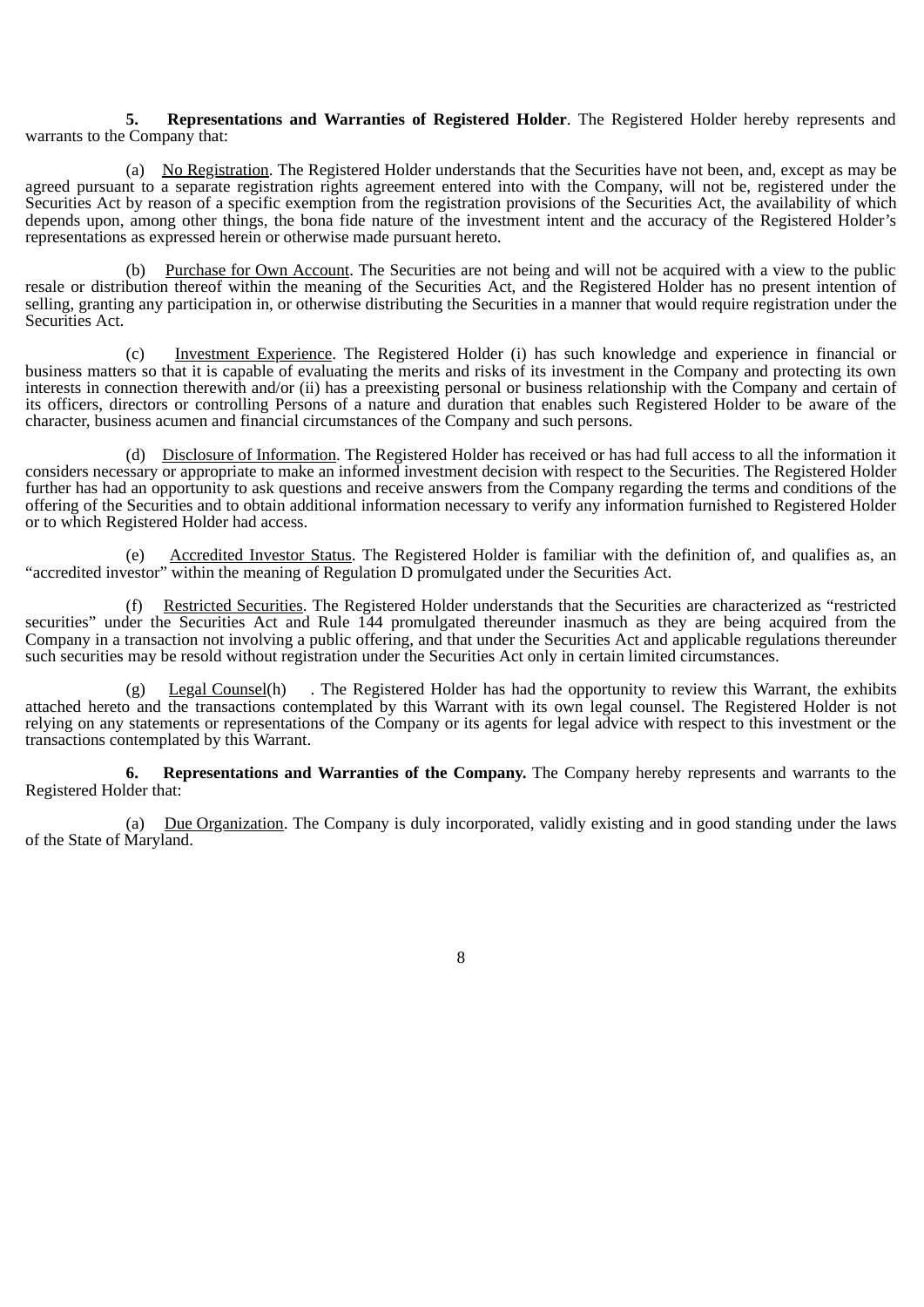(b) Authorization; Non-Contravention. The Company has the requisite power and authority to enter into this Warrant and the transactions contemplated hereby and to carry out its obligations hereunder. This Warrant has been duly authorized, executed and delivered by the Company and constitutes a valid and binding agreement enforceable against it in accordance with its terms, except to the extent that enforceability may be limited by applicable bankruptcy, insolvency, reorganization or other laws affecting the enforcement of creditors rights generally or by general equitable principles. Neither the execution and delivery of this Warrant, the consummation of the transactions and agreements contemplated hereby, nor compliance with the terms, conditions or provisions of this Warrant, will be a violation of any of the terms, conditions or provisions of the Charter or the Company's bylaws.

(c) Warrant Shares. The Warrant Shares to be issued and sold by the Company to the Registered Holder hereunder have been duly and validly authorized and, when issued and delivered against payment therefor as provided herein, will be duly and validly issued and fully paid and non-assessable.

**7. Reservation of Stock; Noncircumvention**. The Company shall at all times reserve and keep available, solely for issuance and delivery upon the exercise of this Warrant, such number of shares of Common Stock as from time to time shall be issuable upon the exercise of this Warrant. The Company further covenants that its issuance of this Warrant shall constitute full authority to its officers who are charged with the duty of executing stock certificates to execute and issue the necessary Warrant Shares upon the exercise of the purchase rights under this Warrant. The Company shall take all such commercially reasonable action as may be necessary to assure that such Warrant Shares may be issued as provided herein without violation of any applicable law or regulation, or of any requirements of the Trading Market upon which the Common Stock may be listed. The Company represents, warrants and covenants that all Warrant Shares which may be issued upon the exercise of the purchase rights represented by this Warrant shall, upon exercise of the purchase rights represented by this Warrant and payment for such Warrant Shares in accordance herewith, be duly authorized, validly issued, fully paid and nonassessable and free from all taxes, liens and charges created by the Company in respect of the issue thereof (other than restrictions generally arising under any applicable federal or state securities laws or any taxes in respect of any transfer occurring contemporaneously with such issue). Except and to the extent as waived or consented to by the Registered Holder in writing, the Company shall not, by amending its certificate of incorporation or through any reorganization, transfer of assets, consolidation, merger, dissolution, issue or sale of securities or any other voluntary action, avoid or seek to avoid the observance or performance of any of the terms of this Warrant to be observed or performed by the Company, but shall at all times in good faith assist in the carrying out of all such terms and in the taking of all such actions as may be necessary or appropriate to effect such terms. Without limiting the generality of the foregoing, the Company shall (i) not increase the par value of any Warrant Shares above the Exercise Price in effect immediately prior to such increase in par value, (ii) take all such action as may be necessary in order that the Company may validly and legally issue fully paid and nonassessable Warrant Shares upon the exercise of this Warrant, and (iii) use commercially reasonable efforts to obtain all such authorizations, exemptions or consents from any public regulatory body having jurisdiction thereof as may be necessary to enable the Company to perform its obligations under this Warrant.

**8. Replacement of Warrants**. Upon receipt of evidence reasonably satisfactory to the Company of the loss, theft, destruction or mutilation of this Warrant and (in the case of loss, theft or destruction) upon delivery of an indemnity agreement reasonably satisfactory to the Company (with surety if reasonably required in an amount reasonably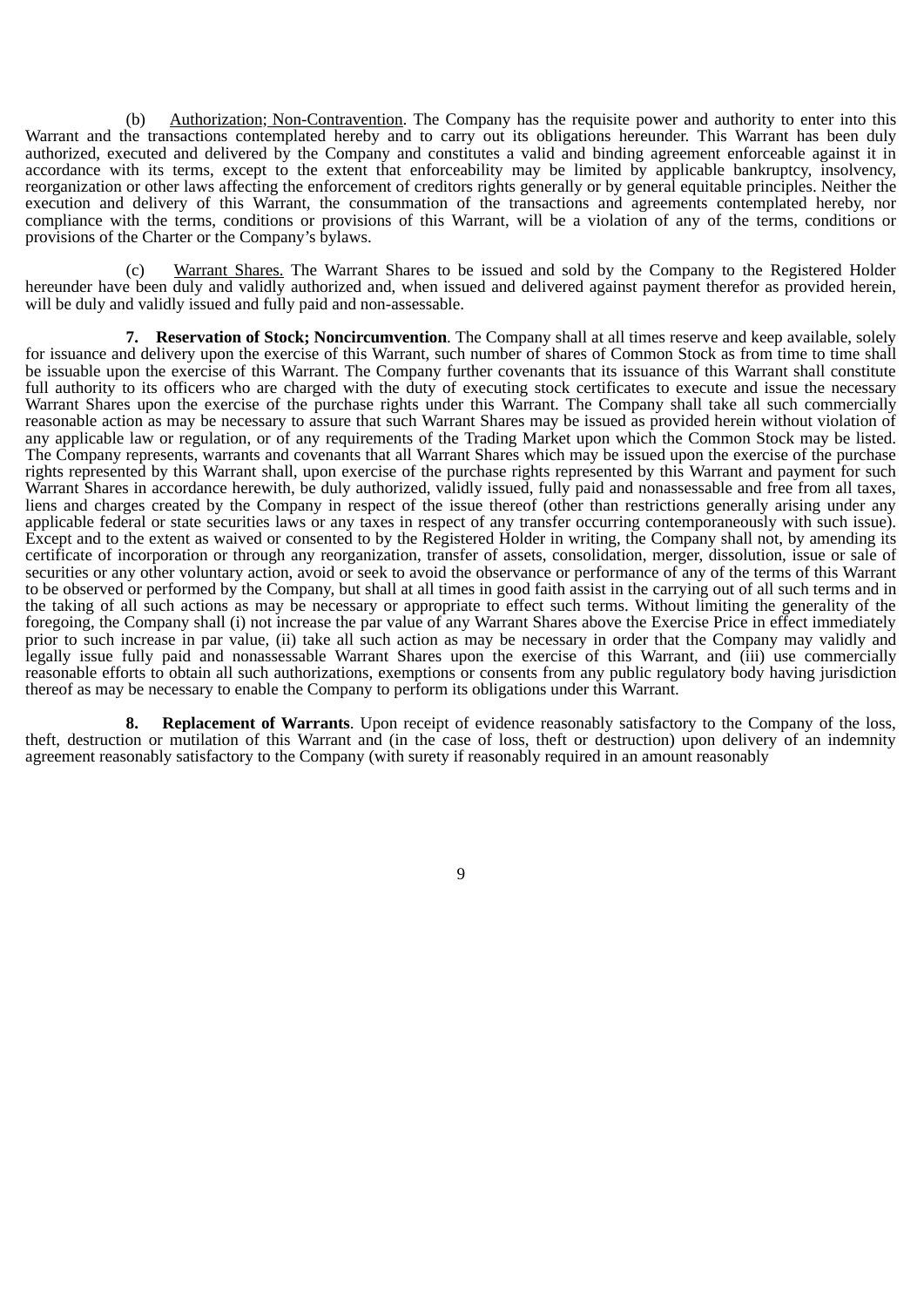satisfactory to the Company), or (in the case of mutilation) upon surrender and cancellation of this Warrant, the Company shall issue, in lieu thereof, a new warrant of like tenor.

#### **9. [Reserved.]**

**10. Charter Restrictions**. Notwithstanding anything else contrary to this Warrant or any other agreement between the Registered Holder or its Affiliates, on the one hand, and the Company or its Affiliates, on the other hand, the Securities shall be subject to the Charter, including any provisions regarding the Company's qualification as a real estate investment trust under Sections 856 through 860 of the Internal Revenue Code of 1986, as amended, or any successor statute, and provisions regarding restrictions on transfer and ownership of shares of stock of the Company.

**11. Notices**. Any notice, request, instruction or other document to be given hereunder by any party hereto to any other party hereto shall be in writing and delivered personally or sent by registered or certified mail, postage prepaid, by facsimile, by email or by overnight courier to (a) the Registered Holder, at the address last furnished to the Company in writing by the Registered Holder, and (b) to the Company, at its principal office set forth below. Any party hereto may, from time to time, by written notice to the others designate a different address, which shall be substituted for the one specified above. If any notice, request, instruction or other document is given as provided above, the same shall be deemed to have been effectively given to the receiving party upon actual receipt, if delivered personally, three (3) Business Days after deposit in the mail if sent by registered or certified mail, upon confirmation of successful transmission if sent by facsimile or email, provided, that if given by facsimile or email such notice, request, instruction or other document shall be confirmed within one Business Day by dispatch pursuant to one of the other methods described herein; or on the next Business Day after deposit with an overnight courier.

**12. No Rights or Liabilities as Stockholder**. Except as otherwise provided by the terms of this Warrant, this Warrant does not entitle the Registered Holder to (a) receive dividends or other distributions, (b) consent to any action of the stockholders of the Company, (c) receive notice of or vote at any meeting of the stockholders, (d) receive notice of any other proceedings of the Company or (e) exercise any other rights whatsoever, in any such case, as a stockholder of the Company.

**13. Saturdays, Sundays, Holidays, etc**. If the last or appointed day for the taking of any action or the expiration of any right required or granted herein shall not be a Business Day, then such action may be taken or such right may be exercised on the next succeeding day that is a Business Day.

**14. Amendment or Waiver**. Any term of this Warrant may be amended or waived (either generally or in a particular instance and either retroactively or prospectively) with the written consent of the Company and the Registered Holder. No course of dealing or any delay or failure to exercise any right hereunder on the part of a Registered Holder shall operate as a waiver of such right or otherwise prejudice such Registered Holder's rights, powers or remedies.

**15. Construction and Interpretation.16.** The section headings in this Warrant are for the convenience of the parties and in no way alter, modify, amend, limit or restrict the contractual obligations of the parties. When a reference is made in this Warrant to an "exercise", such reference shall be with respect to a Cash Exercise, a Cashless Exercise or Net Cash Settlement, as applicable. When a reference is made in this Warrant to Sections, or Exhibits, such reference shall be to a Section of or Exhibit to this Warrant unless otherwise indicated. Whenever the words "include," "includes" or "including" are used in this Warrant,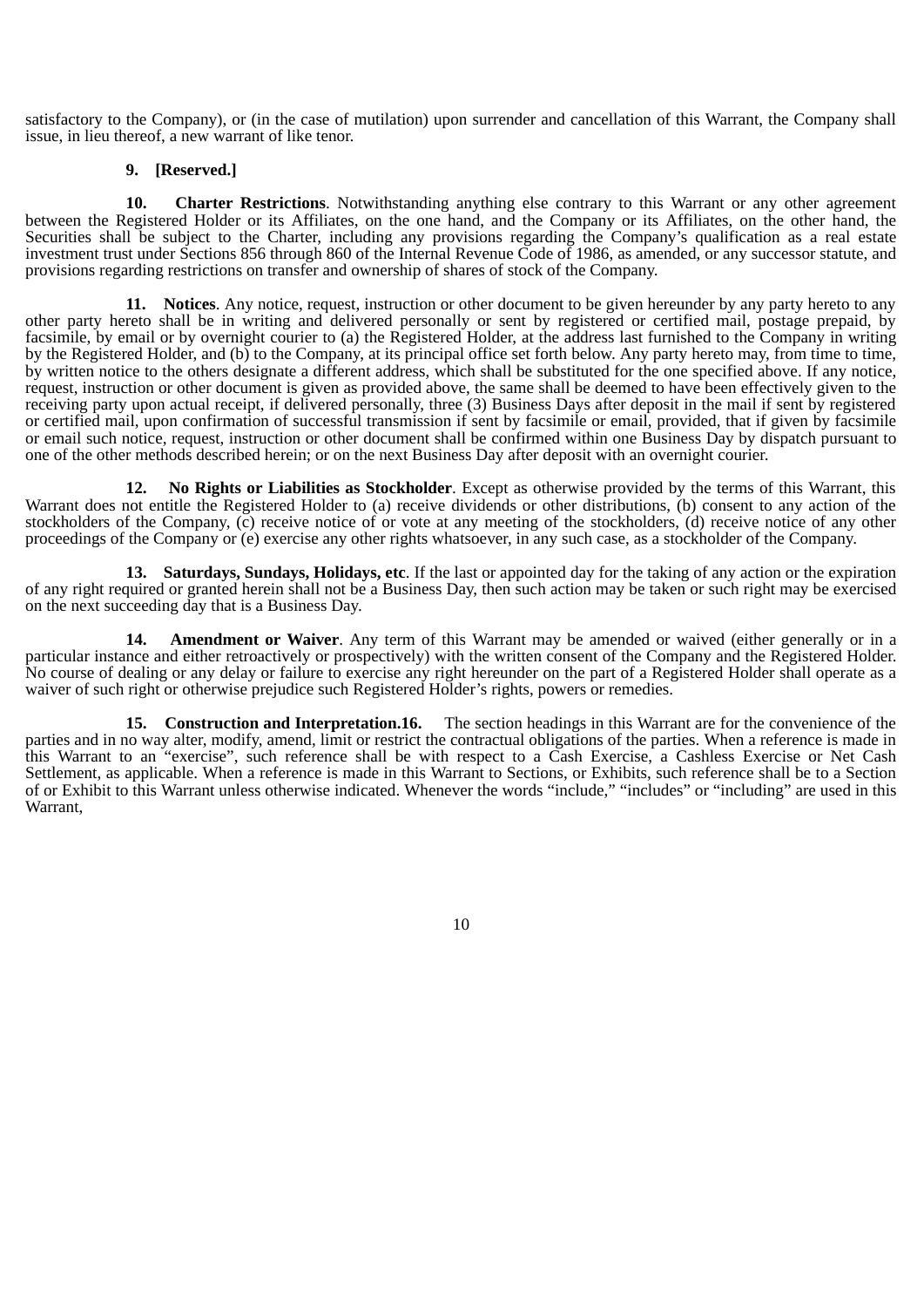they shall be deemed to be followed by the words "without limitation." Words in the singular form will be construed to include the plural, and vice versa, unless the context requires otherwise. Pronouns of one gender shall include all genders. The words "hereof," "herein," "hereby" and terms of similar import shall refer to this entire Warrant. Unless the defined term "Business Days" is used, references to "days" in this Warrant refer to calendar days. If any period expires on a day which is not a Business Days" is used, references to "days" in this Warrant refer to calendar days. If any period e Day or any event or condition is required by the terms of this Warrant to occur or be fulfilled on a day which is not a Business Day, such period shall expire or such event or condition shall occur or be fulfilled, as the case may be, on the next succeeding Business Day. If any event or condition is required by the terms of this Warrant to occur or be fulfilled upon a set number of Business Days, and during such period banks in New York, NY are closed for business due to government order, the number of business days shall not toll during the period in which banks are closed, but will immediately begin to toll once the government restrictions has been lifted. Any action required to be taken "within" a specified time period following the occurrence of an event shall be required to be taken by no later than 5:00 p.m. Eastern time on the last day of such time period, which shall be calculated starting with the day immediately following the date of the event. The parties have participated jointly in the negotiation and drafting of this Warrant. In the event any ambiguity or question of intent or interpretation arises, this Warrant shall be construed as if drafted jointly by all parties, and no presumption or burden of proof shall arise favoring or disfavoring any party by virtue of the authorship of any provision of this Warrant. All references to "Dollars" or "\$" shall mean U.S. Dollars unless otherwise specified.

**16. Governing Law; Consent to Jurisdiction**. This Warrant shall be governed by and construed in accordance with the internal laws of the State of Maryland (without reference to the conflicts of law provisions thereof), and the United States District Court for the Southern District of New York located in the borough of Manhattan in the City of New York, or if such court does not have jurisdiction, the Supreme Court of the State of New York, New York County, shall have exclusive jurisdiction over matters arising out of this Warrant.

**17. Counterparts/Facsimile**. This Warrant may be executed in one or more counterparts, each of which shall be deemed an original, but all of which together constitute one and the same instrument.

**18. Limitation of Liability**. No provision hereof, in the absence of any affirmative action by the Registered Holder to exercise this Warrant to purchase Warrant Shares, and no enumeration herein of the rights or privileges of the Registered Holder, shall give rise to any liability of the Registered Holder for the purchase price of any Common Stock or as a stockholder of the Company, whether such liability is asserted by the Company or by creditors of the Company.

**19. Remedies**. The Company and the Registered Holder each agree that irreparable damage may occur in the event that any of the provisions of this Warrant were not performed in accordance with their specific terms or were otherwise breached. Accordingly, the Company and the Registered Holder each agree that, in addition to any other remedies, the Company and the Registered Holder, as the case may be, shall be entitled to seek to enforce the terms of this Warrant by a decree of specific performance without the necessity of proving the inadequacy of money damages as a remedy. Each of the Company and the Registered Holder hereby waives any requirement for the securing or posting of any bond in connection with such remedy. Each of the Company and the Registered Holder further agrees that neither the Company nor the Registered Holder shall oppose the granting of an injunction or specific performance as provided herein on the basis that the other party hereto has an adequate remedy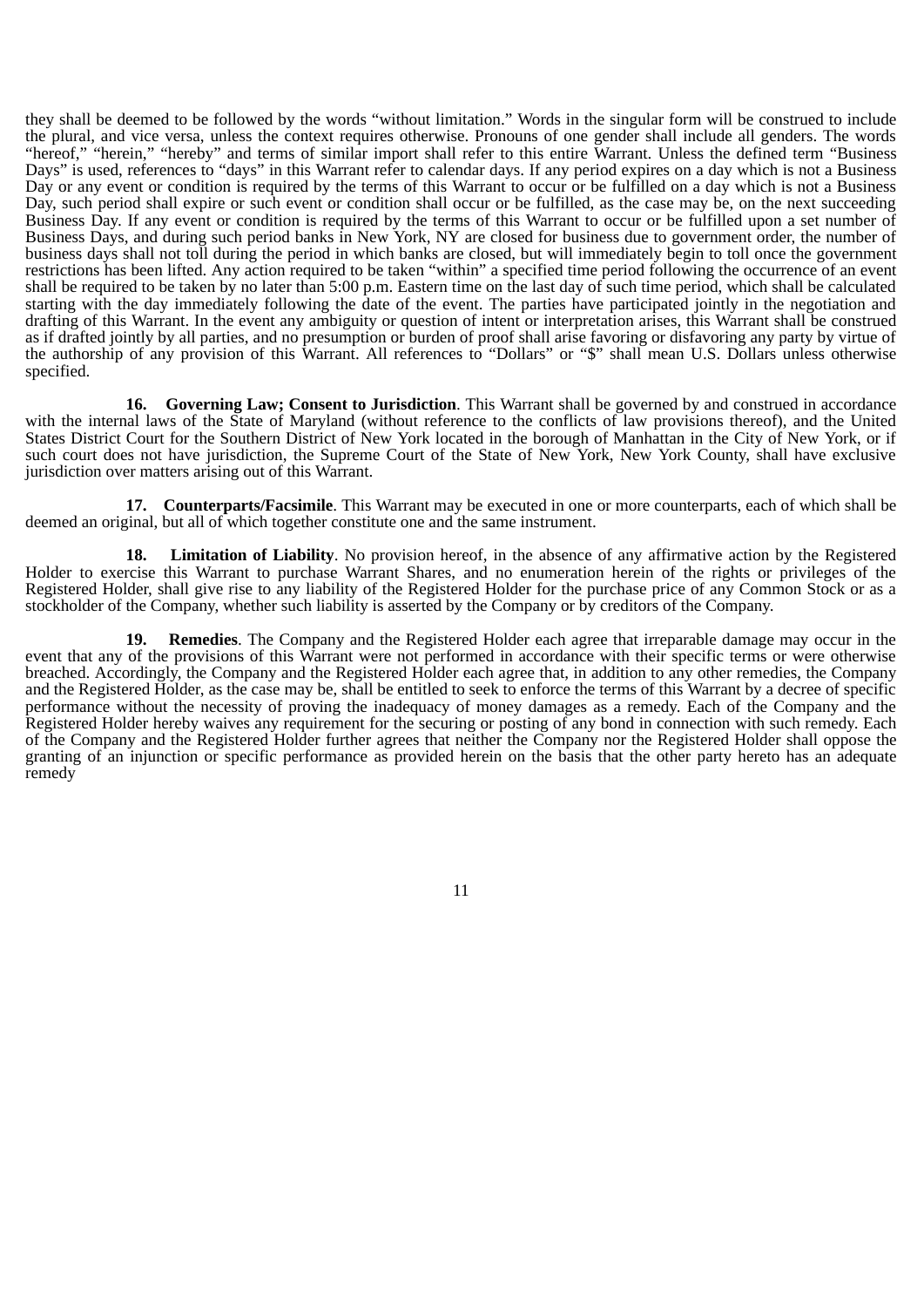at law or that an award of specific performance is not an appropriate remedy for any reason at law or equity.

**20. Certain Definitions**. The following definitions shall apply for purposes of this Warrant.

"Affiliate" means any Person that, directly or indirectly, through one or more intermediaries, controls, or is controlled by, or is under common control with, a Person.

"Applicable Expiration Time" means, with respect to all Warrant Shares hereunder, the date that is six years following the Closing Date.

"Beneficial Ownership Limitation" means 9.8% of the number of shares of the Common Stock outstanding immediately after giving effect to the issuance of shares of Common Stock issuable upon any exercise of this Warrant.

"Business Day" means any day other than a Saturday, a Sunday or a day on which banks in New York City, New York, are authorized or obligated by law or executive order to close.

"Charter" means the Articles of Amendment and Restatement of the Company, dated as of June 22, 2018, as may hereinafter be amended from time to time.

"Closing Date" means July 17, 2020.

"Common Stock Equivalents" means any securities of the Company which would entitle the holder thereof to acquire at any time Common Stock, including any debt, preferred stock, right, option, warrant or other instrument that is at any time convertible into or exercisable or exchangeable for, or otherwise entitles the holder thereof to receive, Common Stock.

"DBMH" means DigitalBridge Management Holdings, LLC, a Delaware limited liability company.

"OTC Bulletin Board" means the Financial Industry Regulatory Authority, Inc. OTC Bulletin Board.

"Person" means any individual, corporation (including any non-profit corporation), company, general or limited partnership, limited liability company, joint venture, estate, trust, association, organization, labor union, or other entity or governmental entity.

"Purchase Agreement" means that certain Agreement of Purchase and Sale, dated as of April 14, 2022, by and among DigitalBridge Digital IM Holdco, LLC, Wafra Strategic Holdings LP, W-Catalina (C) LLC, W-Catalina (B) LLC, W-Catalina (S) LLC, and, solely for the purposes of certain sections thereof, DigitalBridge Group, Inc. and Digital Bridge Operating Company, LLC.

"Trading Market" means any market or exchange of The Nasdaq Stock Market LLC or the New York Stock Exchange.

"VWAP" means, for any date, the price determined by the first of the following clauses that applies: (i) if the Common Stock is then listed or quoted on a Trading Market, the daily volume weighted average price of the Common Stock for such date (or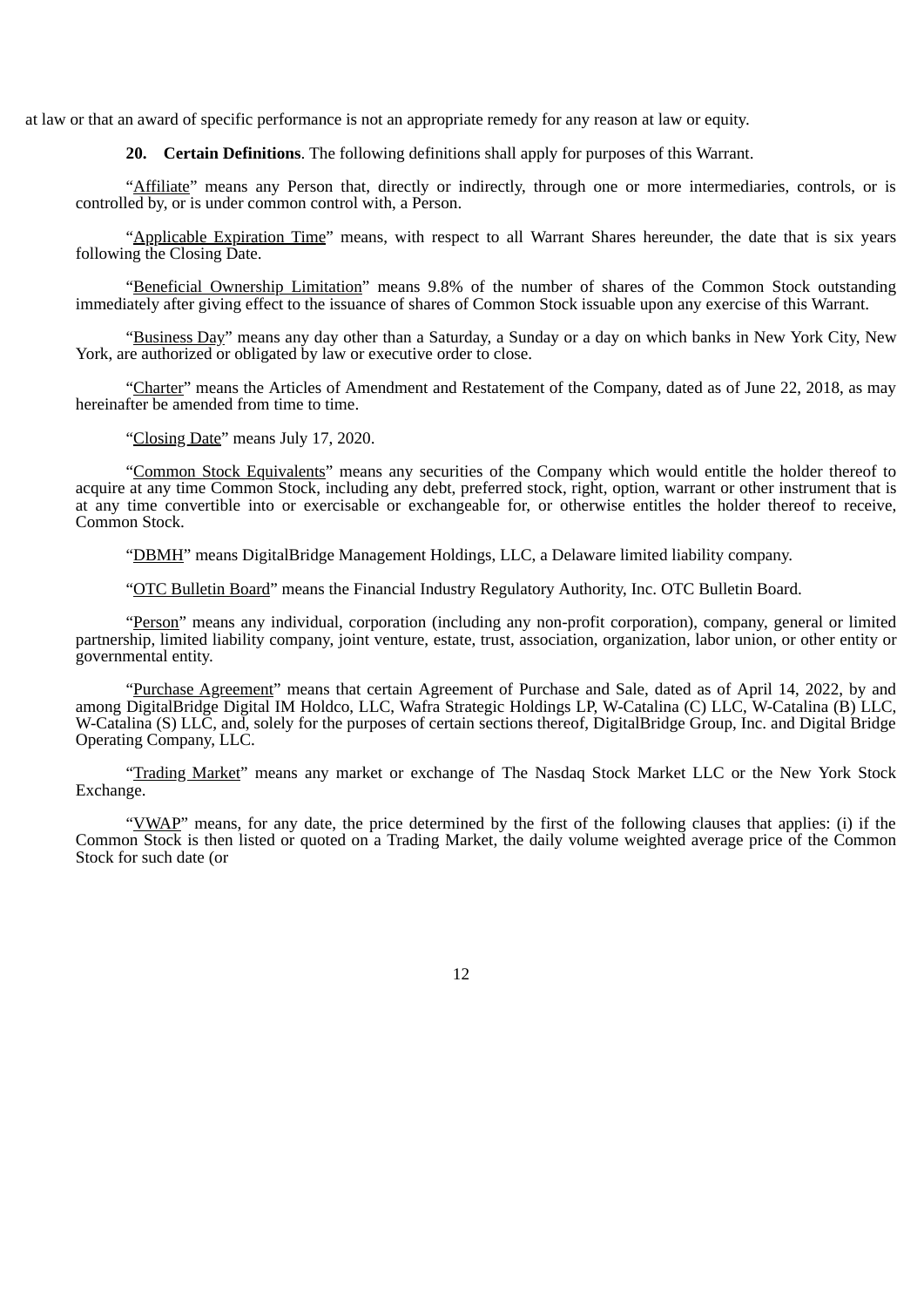the nearest preceding date) on the Trading Market on which the Common Stock is then listed or quoted as reported by Bloomberg L.P. (based on a trading day from 9:30 a.m. (New York City time) to 4:02 p.m. (New York City time)), (ii) if the Common Stock is not then listed on a Trading Market and if prices of the Common Stock are then quoted for trading on the OTC Bulletin Board, the daily volume weighted average price of the Common Stock for such date (or the nearest preceding date) on the OTC Bulletin Board, (iii) if the Common Stock is not then quoted on the OTC Bulletin Board and if prices for the Common Stock are then reported in the "Pink Sheets" published by OTC Markets Group Inc. (or a similar organization or agency succeeding to its functions of reporting prices), the most recent bid price per share of the Common Stock so reported, or (iv) in all other cases, the fair market value of a share of Common Stock as determined by an independent appraiser selected in good faith by the Company and reasonably acceptable to the Registered Holder, the fees and expenses of which shall be paid by the Company.

#### [*Signature Page Follows*]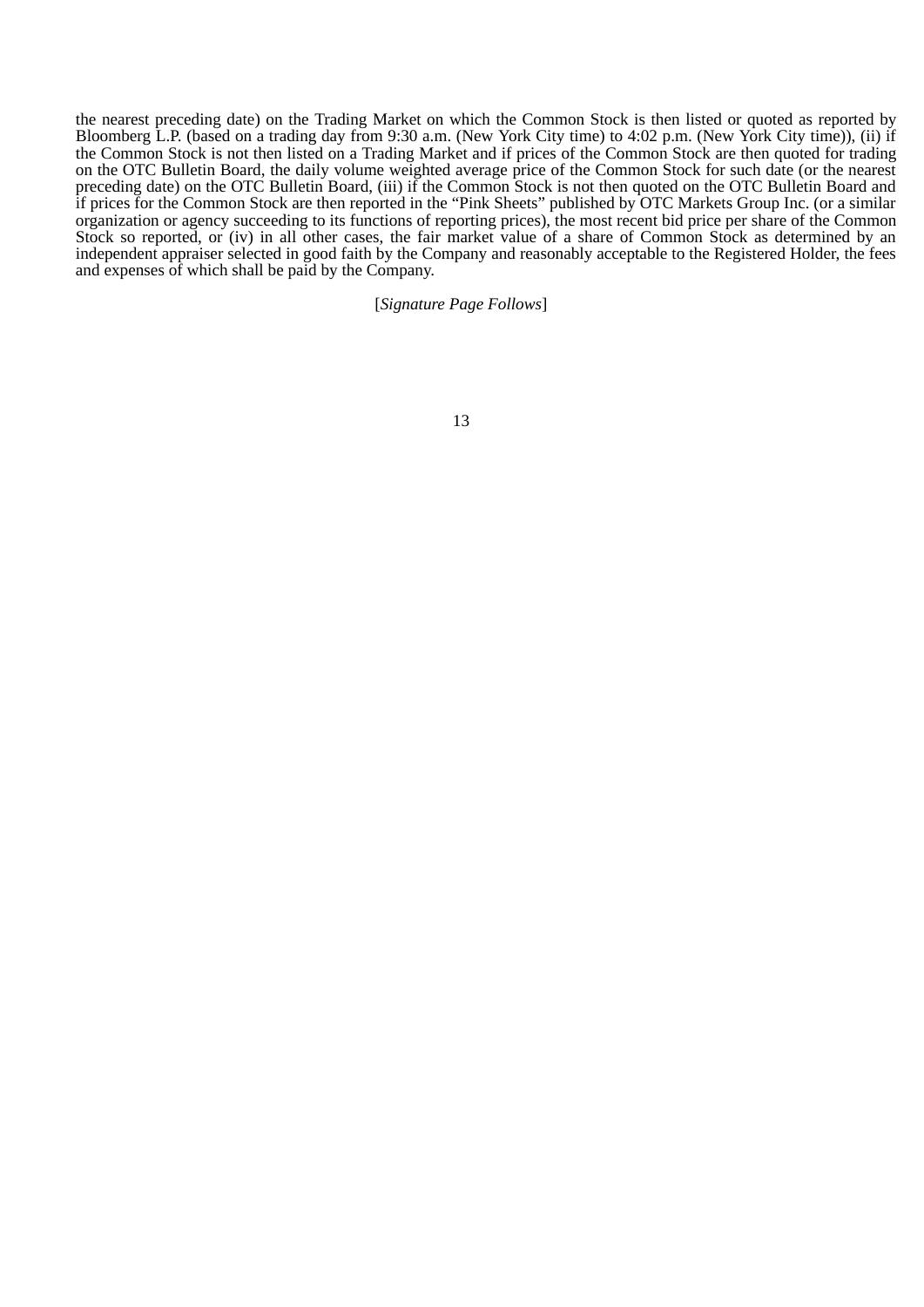IN WITNESS WHEREOF, the undersigned have caused this Warrant to be executed as of the Date of Issuance indicated above.

## **DIGITALBRIDGE GROUP, INC.**

By:

Name: Title: Address:

## **WAFRA STRATEGIC HOLDINGS LP**

 $By:$ 

Name: Title: Address:

[*Signature Page to Warrant*]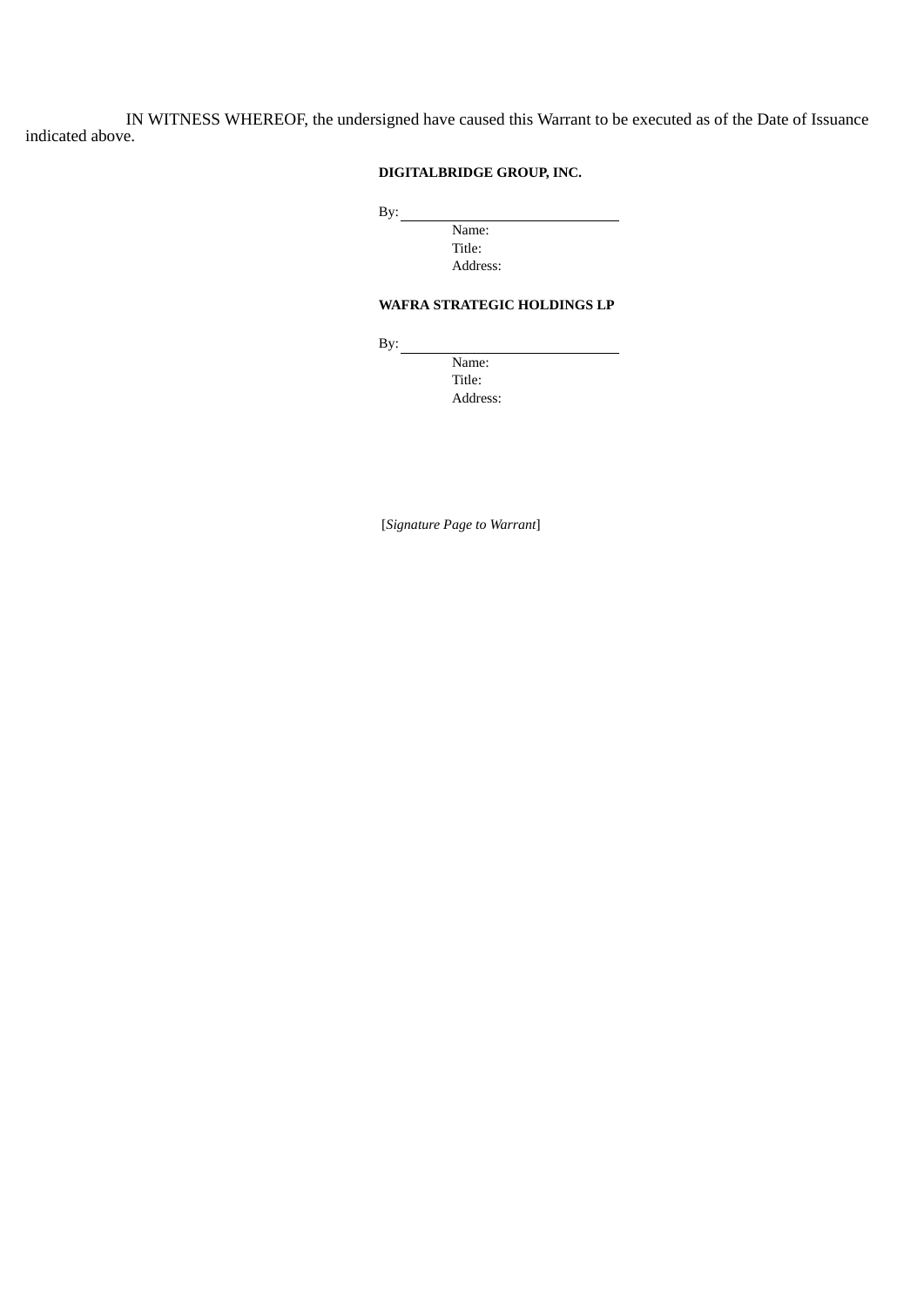### **EXHIBIT I**

#### **FORM OF EXERCISE NOTICE**

To: DigitalBridge Group, Inc. Dated: [●]

Reference is made to that certain DigitalBridge Group, Inc. Amended and Restated Class A Common Stock Purchase Warrant, issued on [●] with respect to [●] shares of the common stock, \$0.01 par value per share, of DigitalBridge Group, Inc. (the "Warrant"). Capitalized terms used but not defined herein are used as defined in the Warrant.

The undersigned, pursuant to the provisions set forth in the Warrant, hereby elects to purchase \_\_\_\_\_\_\_\_\_\_\_\_ shares of Common Stock of DigitalBridge Group, Inc., a Maryland corporation, covered by such Warrant (such exercised shares, "Warrant Shares").

The undersigned intends that payment of the Purchase Price shall be made as:

\_\_\_ a Cash Exercise with respect to \_\_\_\_\_\_\_\_\_\_ Warrant Shares;

\_\_\_ a Cashless Exercise with respect to \_\_\_\_\_\_\_\_\_\_ Warrant Shares; and/or

\_\_\_ a Net Cash Settlement with respect to \_\_\_\_\_\_\_\_\_\_ Warrant Shares;

provided, that the undersigned hereby acknowledges that if as of the date first set forth above a registration statement covering the issuance of the Warrant Shares is not effective and an exemption from registration Securities Act of 1933, as amended, is not available, the undersigned shall be deemed to have elected to make a Cashless Exercise with respect to all of the Warrant Shares the Registered Holder has elected to purchase.

The undersigned hereby confirms the representations and warranties in Section 5 of the Warrant as they apply to the undersigned are true and complete as of this date.

The undersigned herewith makes payment of the full Purchase Price for such shares of Common Stock at the price per share provided for in such Warrant.

Sincerely,

**WAFRA STRATEGIC HOLDINGS LP**

By:

Name: Title<sup>.</sup> Address: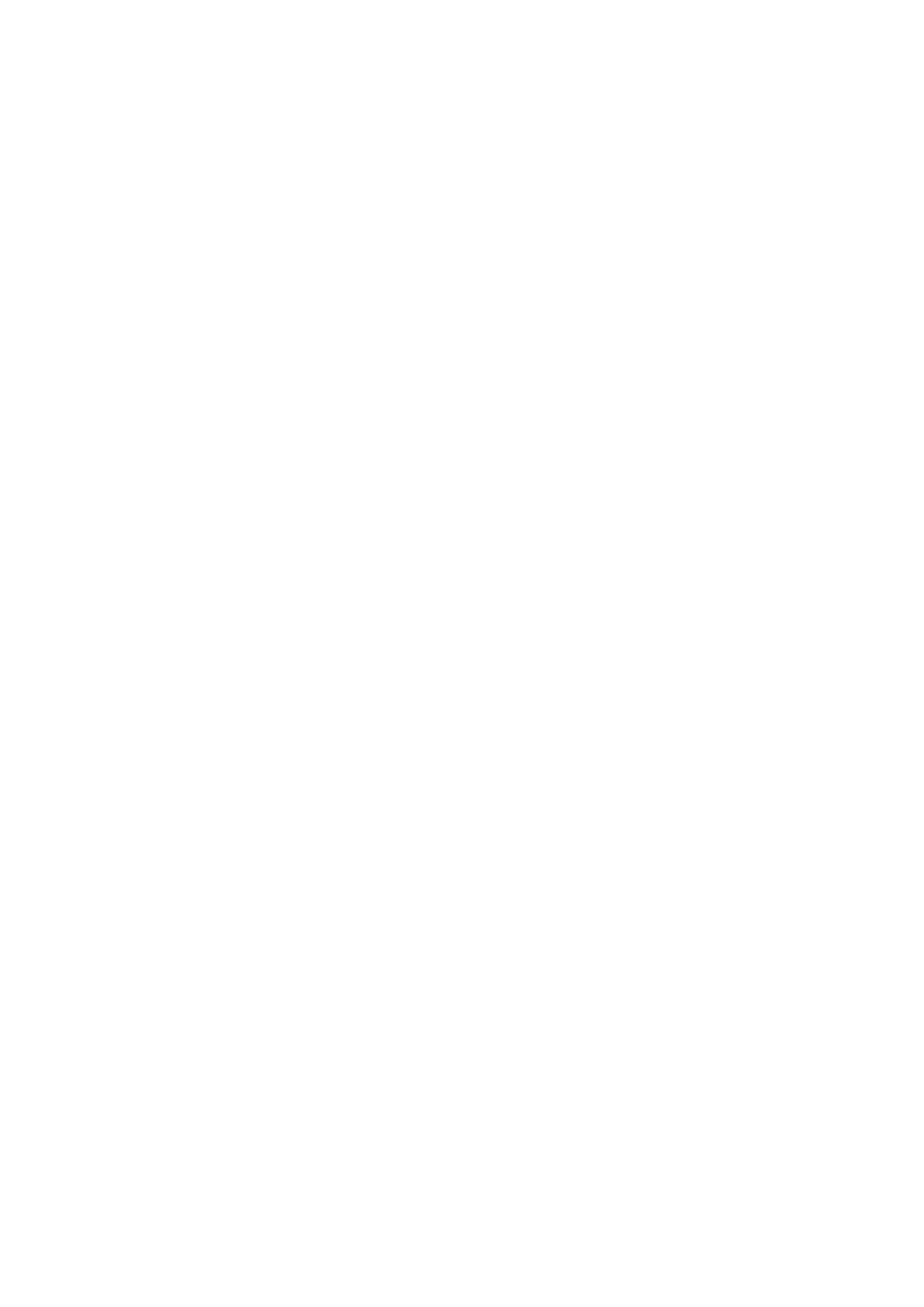### **EXHIBIT II**

## **ASSIGNMENT FORM**

(To assign the foregoing warrant, execute this form and supply required information. Do not use this form to exercise the warrant.)

FOR VALUE RECEIVED, all of or [\_\_\_\_\_\_\_] of the shares of the foregoing Amended and Restated Class A Common Stock Purchase Warrant (the "Warrant") and all rights evidenced thereby are hereby assigned to

\_\_\_\_\_\_\_\_\_\_\_\_\_\_\_\_\_\_\_\_\_\_\_\_\_\_\_\_\_\_\_\_\_\_\_\_\_\_\_\_\_\_\_\_\_\_\_ whose address is

\_\_\_\_\_\_\_\_\_\_\_\_\_\_\_\_\_\_\_\_\_\_\_\_\_\_\_\_\_\_\_\_\_\_\_\_\_\_\_\_\_\_\_\_\_\_\_\_\_\_\_\_\_\_\_\_\_\_\_\_\_\_\_.

Dated:

Holder's Signature:

Holder's Address: <u>New York: William School and the Charles of the Charles of the Charles of the Charles of the Charles of the Charles of the Charles of the Charles of the Charles of the Charles of the Charles of the Charl</u>

-III-2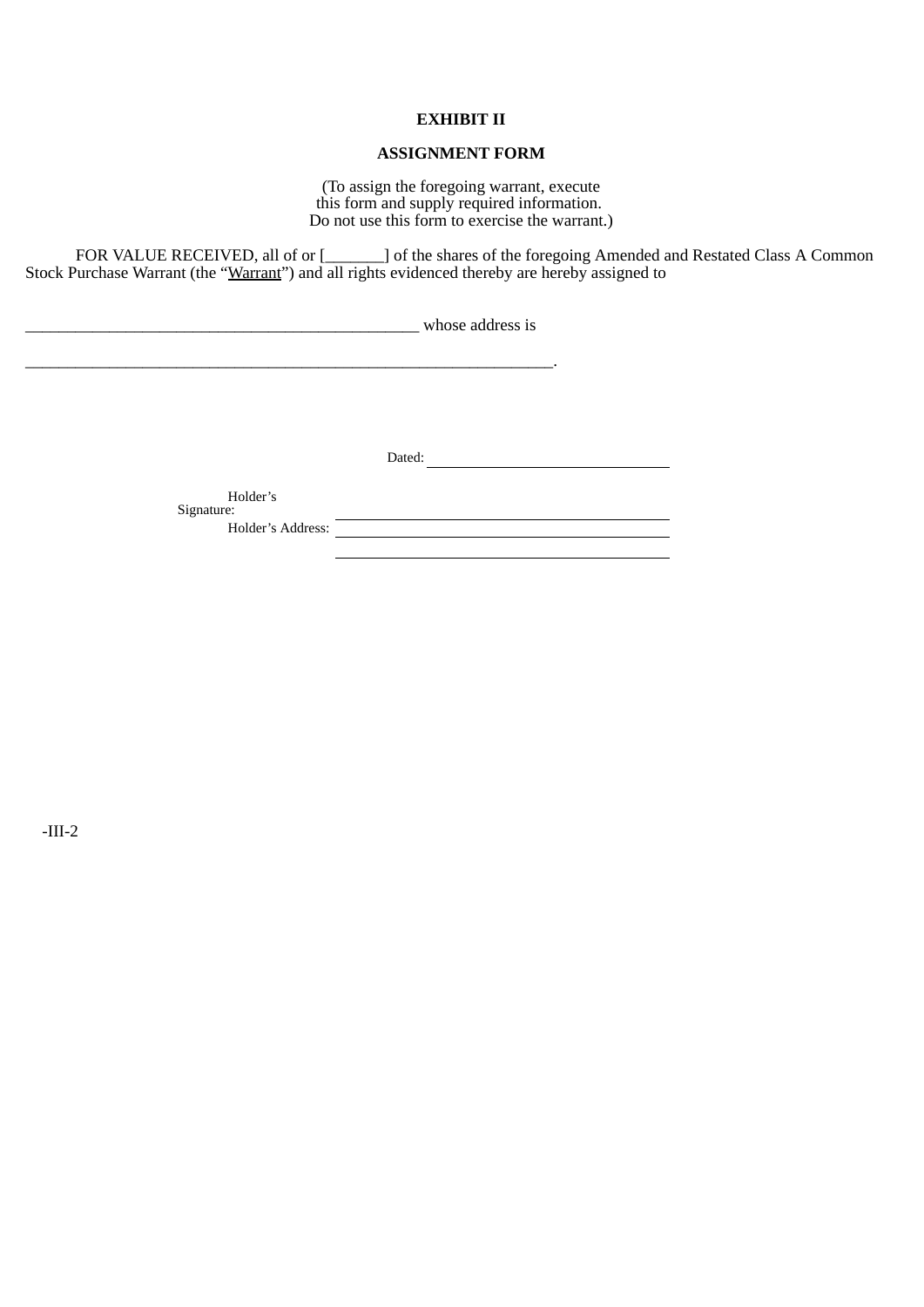# <span id="page-22-0"></span>**AMENDED AND RESTATED CARRIED INTEREST PARTICIPATION AGREEMENT BY AND AMONG**

# **COLONY DCP (CI) BERMUDA, LP,**

# **COLONY DCP (CI) GP, LLC,**

# **DIGITALBRIDGE OPERATING COMPANY, LLC,**

# **DIGITALBRIDGE GROUP, INC.**

**AND**

# **W-CATALINA (C) LLC**

**May 23, 2022**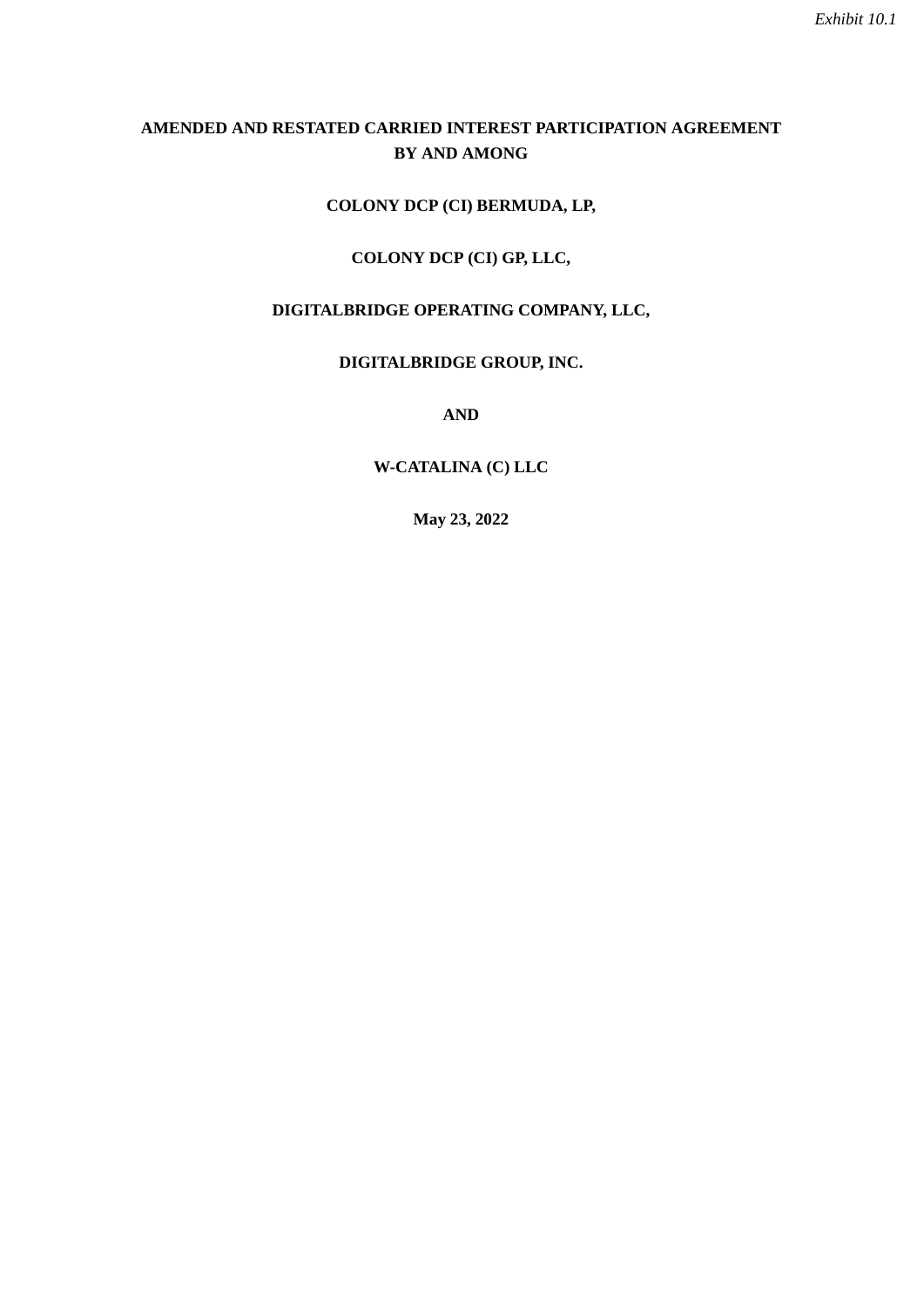# **Table of Contents**

|             |                                                                       | <b>Page</b>    |
|-------------|-----------------------------------------------------------------------|----------------|
| Section 1.  | Definitions; Interpretation                                           | $\overline{2}$ |
| Section 2.  | Revenue Share; Payment                                                | 14             |
| Section 3.  | Clawbacks; Givebacks                                                  | 15             |
| Section 4.  | <b>Carried Interest Structure</b>                                     | <u>16</u>      |
| Section 5.  | Records; Audits                                                       | <u>16</u>      |
| Section 6.  | <b>Rights and Operating Covenants; Representations and Warranties</b> | 20             |
| Section 7.  | <b>Transfers</b> ; Assignment                                         | 25             |
| Section 8.  | <b>Tag-Along Rights</b>                                               | 28             |
| Section 9.  | Drag-Along Rights                                                     | 30             |
| Section 10. | <b>Other Tag and Drag Provisions</b>                                  | 31             |
| Section 11. | <b>SPE</b> Investor                                                   | 33             |
| Section 12. | <b>Anti-Dilution</b>                                                  | 33             |
| Section 13. | <b>New DigitalBridge Party</b>                                        | 33             |
| Section 14. | Confidentiality                                                       | 33             |
| Section 15. | Indemnification                                                       | 33             |
| Section 16. | <b>Term</b>                                                           | 35             |
| Section 17. | <b>Miscellaneous</b>                                                  | 35             |

# <span id="page-23-0"></span>-i-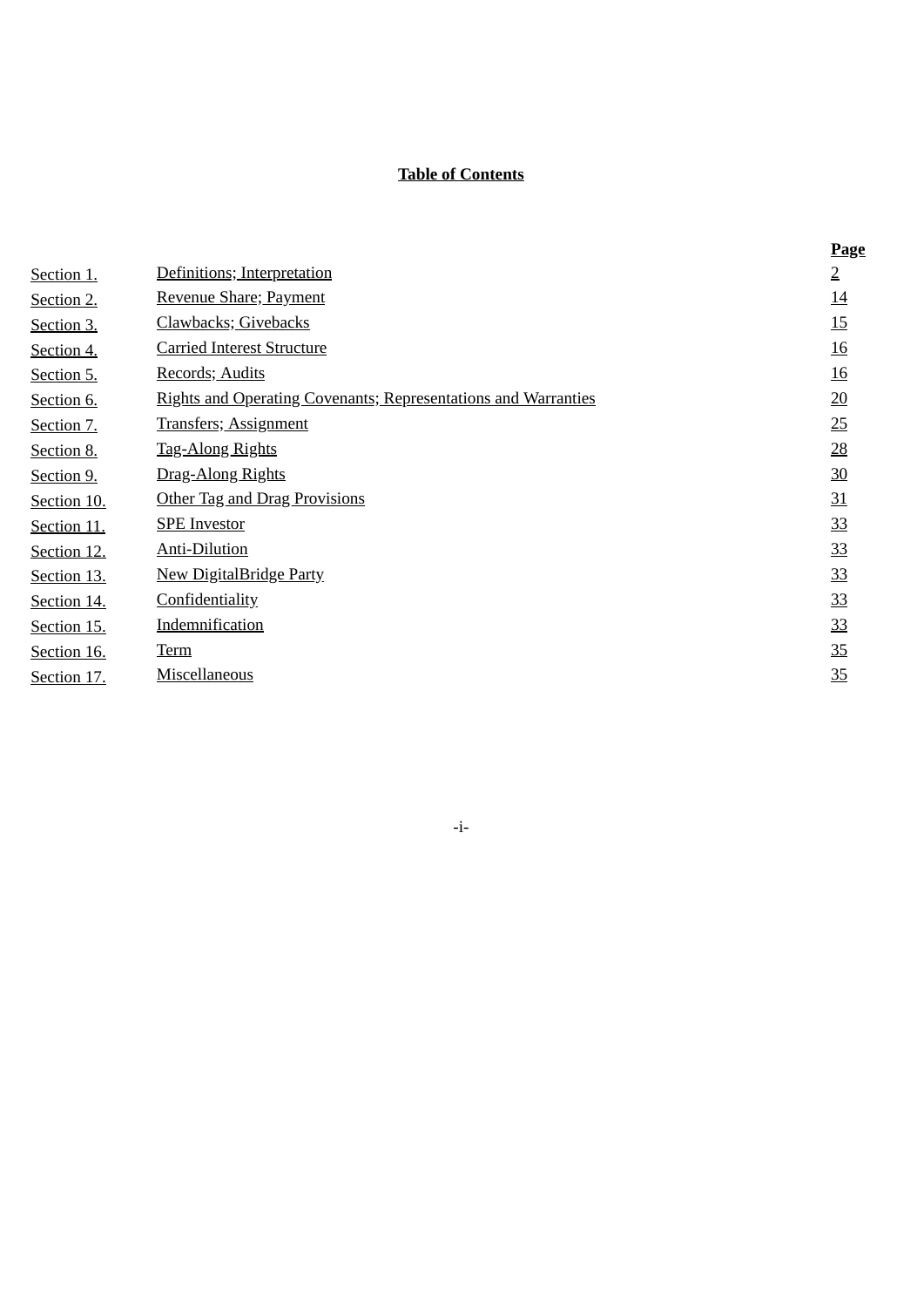## **AMENDED AND RESTATED CARRIED INTEREST PARTICIPATION AGREEMENT**

This Amended and Restated Carried Interest Participation Agreement (this "Agreement") is made as of May 23, 2022, among Colony DCP (CI) Bermuda, LP, a Bermuda limited partnership (the "Company"), Colony DCP (CI) GP, LLC, a Delaware limited liability company and the general partner of the Company (the "GP"), DigitalBridge Operating Company, LLC, a Delaware limited liability company, formerly known as Colony Capital Operating Company, LLC ("DBOC"), solely for purposes of Section 4 (*Carried Interest Structure*), DigitalBridge Group, Inc., a Maryland corporation, formerly known as Colony Capital, Inc. ("DigitalBridge" and together with GP and DBOC, each, a "DigitalBridge Party"), W-Catalina (C) LLC, a Bermuda limited liability company (together with its successors and permitted assigns, the "Wafra Participation Entity"), and the Wafra Participation Entity, in its capacity as the Wafra Representative (each, a "Party" and collectively, the "Parties").

WHEREAS, Colony Capital Digital Holdco, LLC (the "DigitalBridge Purchaser"), Wafra Strategic Holdings LP (the "Seller"), the Wafra Participation Entity, the Wafra Management Subscriber, W-Catalina (B) LLC and, solely for the limited purposes set forth therein, DigitalBridge have entered into that certain Agreement of Purchase and Sale, dated as of April 14, 2022, (as amended, restated, modified or supplemented from time to time, the "Agreement of Purchase and Sale"), pursuant to which, among other things, (i) the Seller agreed to sell to the DigitalBridge Purchaser, and the DigitalBridge Purchaser agreed to purchase from the Seller, all of the Seller's direct and indirect right, title and interest in and to a 100% membership interest in the Wafra Management Subscriber and the underlying membership interest of the Wafra Management Subscriber in DBMH, (ii) the Wafra Participation Entity's entitlement to a fixed percentage of Applicable Carried Interest with respect to Fund II shall be reduced from 12.6% to 7% (and any guaranty obligations of the Wafra Participation Entity and its Affiliates with respect to Fund II shall be proportionately reduced), (iii) the Wafra Participation Entity shall assign transfer and deliver to CFI RE Holdco, and cause to be assigned, transferred and delivered to CFI RE Holdco, all right, title and interest of the Wafra Participation Entity in and to Carried Interest paid by any future co-investment vehicles with respect to future portfolio companies of the Digital Colony Funds other than as described in Section 2.7(iv) of the Agreement of Purchase and Sale, and (iv) CFI RE Holdco shall acquire from the Wafra Participation Entity all right, title and interest of the Wafra Participation Entity in and to Carried Interest referenced in clause (iii) above, free and clear of all Encumbrances (as defined in the Agreement of Purchase and Sale), other than the Permitted Transfer Restrictions (as defined in the Agreement of Purchase and Sale), and CFI RE Holdco shall assume and perform from and after the consummation of the transactions contemplated by the Agreement of Purchase and Sale all Liabilities (as defined in the Agreement of Purchase and Sale) arising from and in connection with the ownership of such Carried Interest in each case, upon the terms and subject to the conditions set forth in the Agreement of Purchase and Sale;

WHEREAS, the Parties are party to that certain Carried Interest Participation Agreement, dated July 17, 2020 (the "2020 CIPA"); and

WHEREAS, concurrently with the consummation of the transactions contemplated by the Agreement of Purchase and Sale, the Parties desire to amend and restate the 2020 CIPA as set forth herein.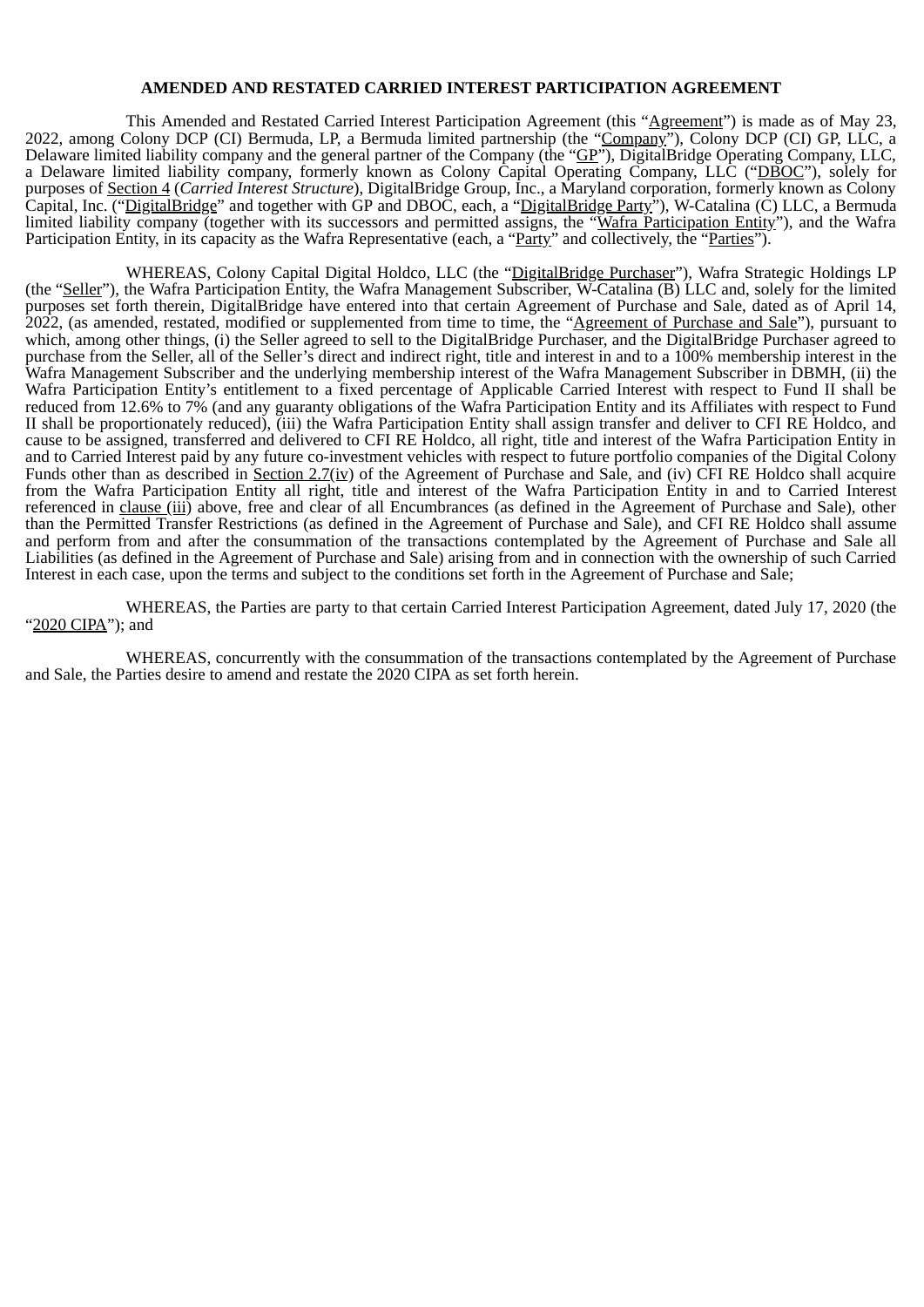NOW, THEREFORE, in consideration of the premises and the mutual covenants and undertakings contained herein, and for other good and valuable consideration, the receipt and sufficiency of which are hereby acknowledged, the parties hereto, intending to be legally bound, agree as follows:

Section 1. Definitions; Interpretation.

(a) Definitions. The following terms when used in this Agreement shall have the following definitions:

"2020 Ancillary Agreements" means any agreement, instrument or Contract entered into (whether on or following the date of the 2020 Transaction) in connection with the 2020 CIPA, including the DBMH Investor Rights Agreement, the DBMH Investment Agreement, the Carry Investment Agreement, the A&R DBMH Agreement, the Warrants, the A&R Employment Agreement, the A&R Restrictive Covenant Agreements, the Acknowledgement Letters, the Fund I Specified Investment Purchase Agreement, the Purchaser Side Letter and the Specified / Warehouse Investment Side Letter, each as defined herein.

"2020 CIPA" has the meaning set forth in the recitals.

"2020 Transaction" means the transaction contemplated by the 2020 CIPA and the 2020 Ancillary Agreements.

"2022 Ancillary Agreements" means any agreement, instrument, or Contract entered into in connection with this Agreement, including the Agreement of Purchase and Sale, the Registration Rights Agreement, the Termination Agreement, and the Amended and Restated Warrants.

"2022 Transaction" means the transaction contemplated by this Agreement and the 2022 Ancillary Agreements.

"A&R DBMH Agreement" means that certain First Amended and Restated Limited Liability Company Agreement of DBMH, dated July 17, 2020.

"A&R Employment Agreement" means that certain Amended and Restated Employment Agreement, dated July 17, 2020, entered into by Ben Jenkins.

"A&R Restrictive Covenant Agreements" means those certain Amended and Restated Restrictive Covenant Agreements, dated July 17, 2020, entered into by the Managing Directors.

"Acceptance Notice" has the meaning set forth in Section  $7(c)(ii)$ .

"Acknowledgement Letters" means those certain Acknowledgment Letters, dated July 17, 2020, entered into by the Managing Directors.

"Affiliate" means, with respect to any Person, any other Person that directly or indirectly through one or more intermediaries Controls, is Controlled by or is under common Control with such other Person; provided, that an "Affiliate" of a natural person also includes such person's Related Persons; provided, further, that with respect to WINC, "Affiliates" shall only mean such Person's Controlled Affiliates. For the avoidance of doubt, neither the Wafra Participation Entity or any of its Affiliates, nor any Portfolio Company, shall be deemed an Affiliate of any of the Digital Colony Companies, the Digital Colony Funds, the DigitalBridge Group, any of the Managing Directors, Successors or any of their respective Affiliates, and none

-2-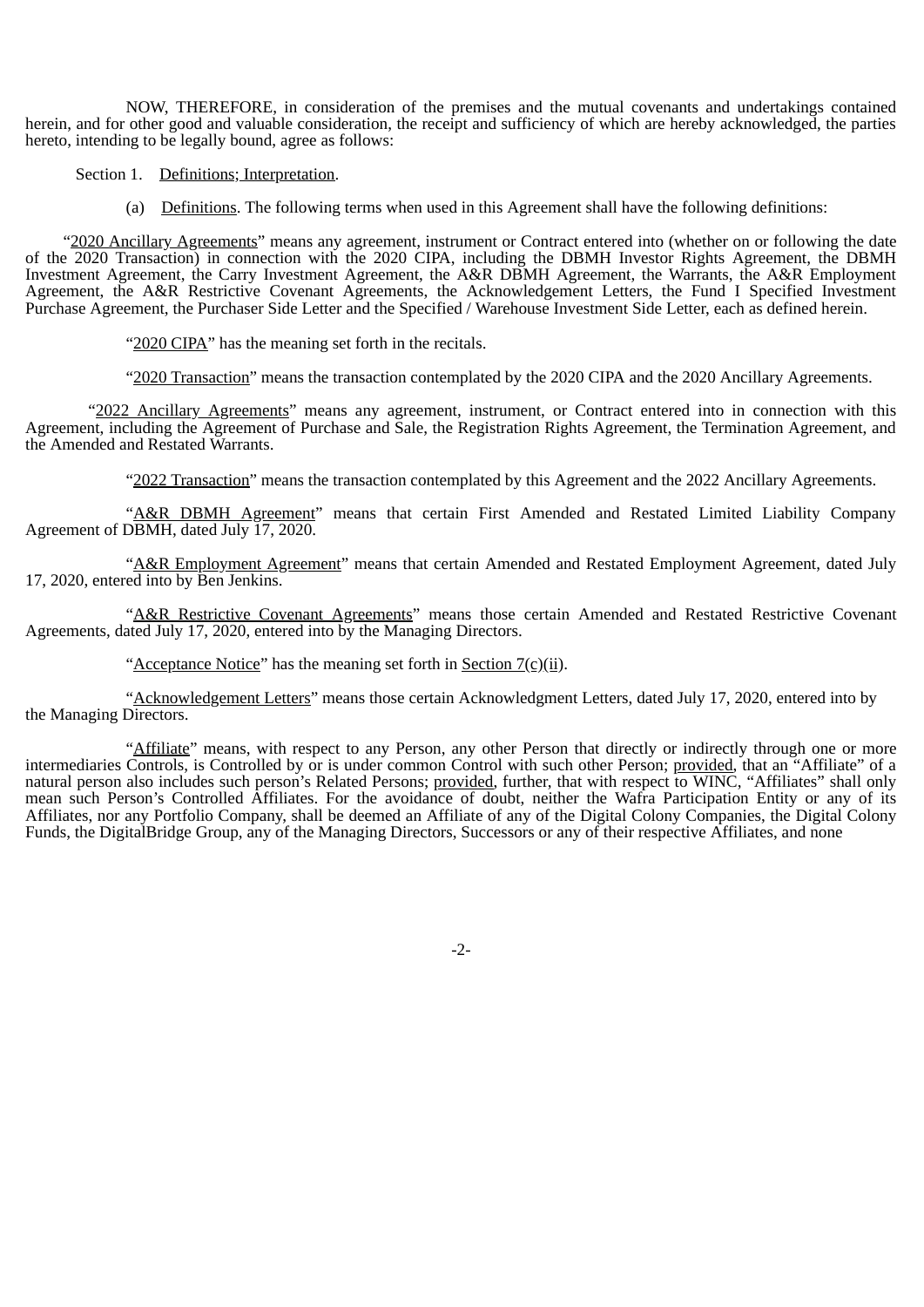of the Digital Colony Companies, the DigitalBridge Group, the Managing Directors, Successors or any of their respective Affiliates shall be deemed an Affiliate of the Wafra Participation Entity or any of its Affiliates.

"Agreement" has the meaning set forth in the Preamble.

"Agreement of Purchase and Sale" has the meaning set forth in the recitals.

"Amended and Restated Warrants" means, collectively, that certain Amended and Restated Warrant No. A-1, Amended and Restated Warrant No. A-2, Amended and Restated Warrant No. A-3, Amended and Restated Warrant No. A-4, and Amended and Restated Warrant No. A-5, in each case, with respect to purchase of Common Stock by Wafra Strategic Holdings LP.

"Applicable Carried Interest" means Gross Carried Interest net of any reasonable, documented and out-of-pocket costs or expenses directly related or reasonably allocable (in the good faith judgment of the applicable Digital Colony Company) to such Gross Carried Interest (i.e., the costs of forming and maintaining the relevant entities, including legal, accounting and tax costs, which are expected to be borne by such entities; provided, that such costs and expenses described above shall not include any allocation of personnel/staff time; and provided, further, that, for the avoidance of doubt, any such costs and expenses shall be adjusted or deducted prior to any distribution of Carried Interest being made such that the costs and expenses are deducted pro rata from all such Persons that received such distribution).

"Bankruptcy Law" means Title 11 of the United States Code, as amended, and any similar federal, state, or foreign law for the relief of debtors.

"Business Day" means a day other than a Saturday, Sunday or other day on which commercial banks in New York, New York are authorized or required by law to close.

"Carried Interest" means any gross carried interest, incentive allocations, promote interests and similar performance based profits interests (and including any tax distributions thereon or with respect thereto), in each case paid or allocated, as applicable, by any Digital Colony Fund, including, with respect to Fund I, all amounts distributed as "Carried Interest" under and as defined in the Fund I limited partnership agreement (collectively, "Gross Carried Interest"), net of (i) any reasonable, documented and out-of-pocket costs or expenses directly related or reasonably allocable (in the good faith judgment of the applicable Digital Colony Company) to such Gross Carried Interest (i.e., the costs of forming and maintaining the relevant entities, including legal, accounting and tax costs, which are expected to be borne by such entities; provided, that such costs and expenses described above shall not include any allocation of personnel/staff time; and provided, further, that, for the avoidance of doubt, any such costs and expenses shall be adjusted or deducted prior to any distribution of Carried Interest being made such that the costs and expenses are deducted pro rata from all such Persons that received such distribution) and (ii) any allocation of Gross Carried Interest to current or former Digital Colony Personnel or current or former personnel of the DigitalBridge Group.

-3-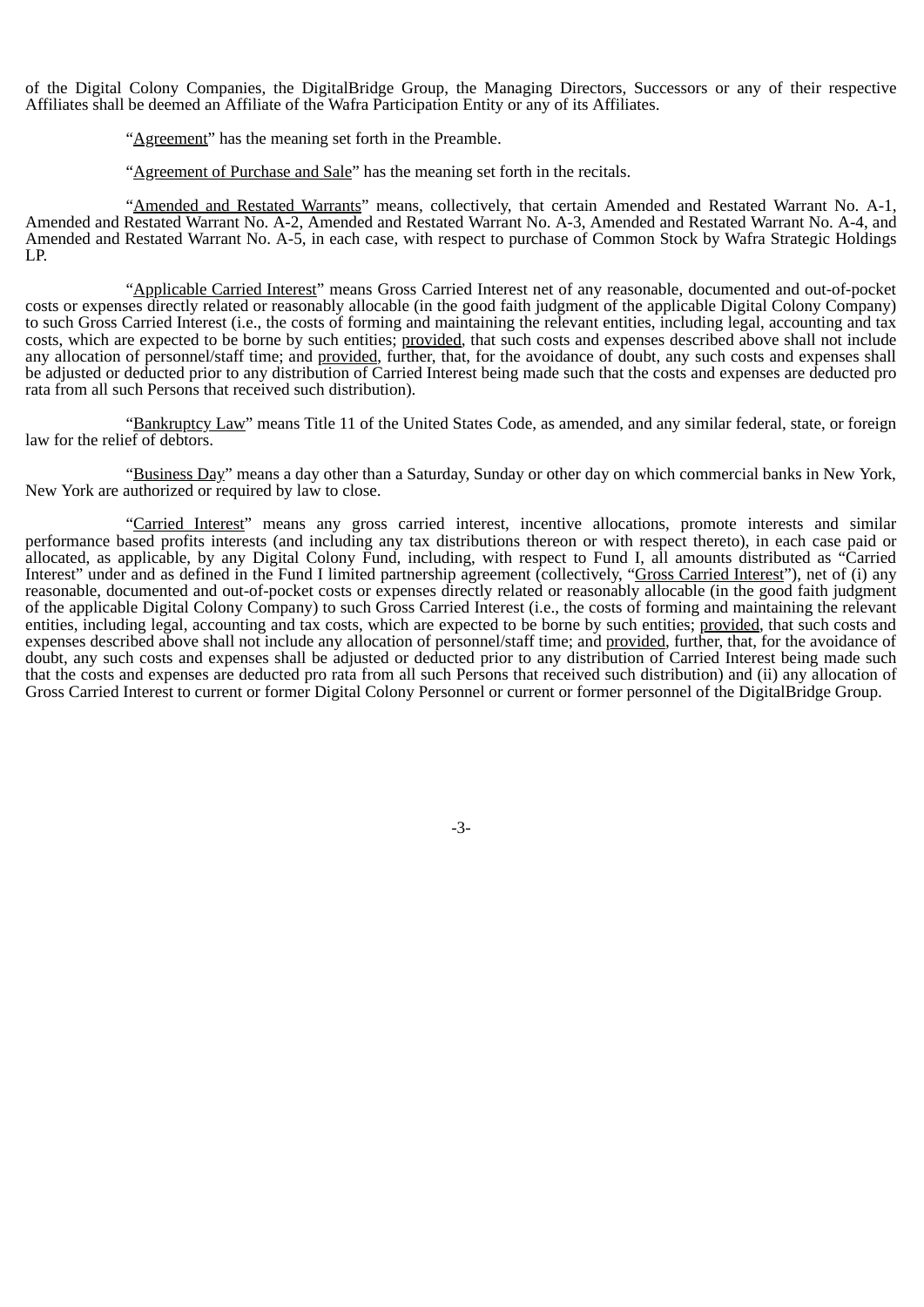"Carry Investment Agreement" means that certain Carried Investment Agreement, dated July 17, 2020, by and among DBOC, DigitalBridge and Wafra Participation Entity.

"Cash Compensation" means all salary, draw, and cash bonus.

"CFI RE Holdco" means CFI RE Holdco, LLC, a direct wholly owned subsidiary of DBOC.

"Code" means the Internal Revenue Code of 1986, as amended and in effect from time to time (or any corresponding provision of succeeding law).

"Common Stock" means DigitalBridge Class A Common Stock, par value \$0.01 per share.

"Competitor" means any Entity or Person that materially competes with the portion of the Digital Colony Business that pertains to Digital Infrastructure; provided, that the following Entities or Persons shall not be deemed "Competitors" for purposes of this Agreement, the 2020 Ancillary Agreements or the 2022 Ancillary Agreements: (i) any firm or business whose principal activity is the acquisition of interests in investment or alternative asset managers (e.g., Dyal Capital Partners, Blackstone's Strategic Capital Group, Petershill Private Equity, or Bonaccord Capital Partners); (ii) sovereign wealth funds, pensions, insurance companies or similar institutional investors, (iii) any Wafra Entity, or (iv) any financial institution or institutional investor (or any Affiliate thereof) that is not otherwise a Competitor. In the case of the preceding clauses (i), (ii) and (iv), any such Person or Entity that has an affiliated division or subsidiary that would otherwise cause it to be a Competitor shall not be deemed a Competitor for purposes of this Agreement, the 2020 Ancillary Agreements, or the 2022 Ancillary Agreements so long as such Person or Entity has established appropriate operational and information barriers between itself and the affiliated division or subsidiary with respect to Confidential Information.

"Contemplated Transactions" means the 2020 Transaction and the 2022 Transaction.

"Company" has the meaning set forth in the Preamble.

"Confidential Information" means specific information with respect to the process of negotiating this Agreement or the 2020 CIPA, information about the Digital Colony Business, any other Party or any of such Party's Affiliates obtained or received by any Party as a result of or in connection with the Contemplated Transactions.

"Contract" means any agreement, contract, arrangement, understanding, obligation or commitment to which a Person is bound or to which its assets or properties are subject, whether oral or written, and any amendments and supplements thereto.

"Control" or "Controlled" means the possession, directly or indirectly, of the power to direct or cause the direction of the management and policies of a Person, whether through the ownership of voting securities, by contract, as trustee or executor, or otherwise. For purposes of this definition, a general partner or managing member of a Person shall be deemed to Control such Person.

"DBOC" has the meaning set forth in the Preamble.

-4-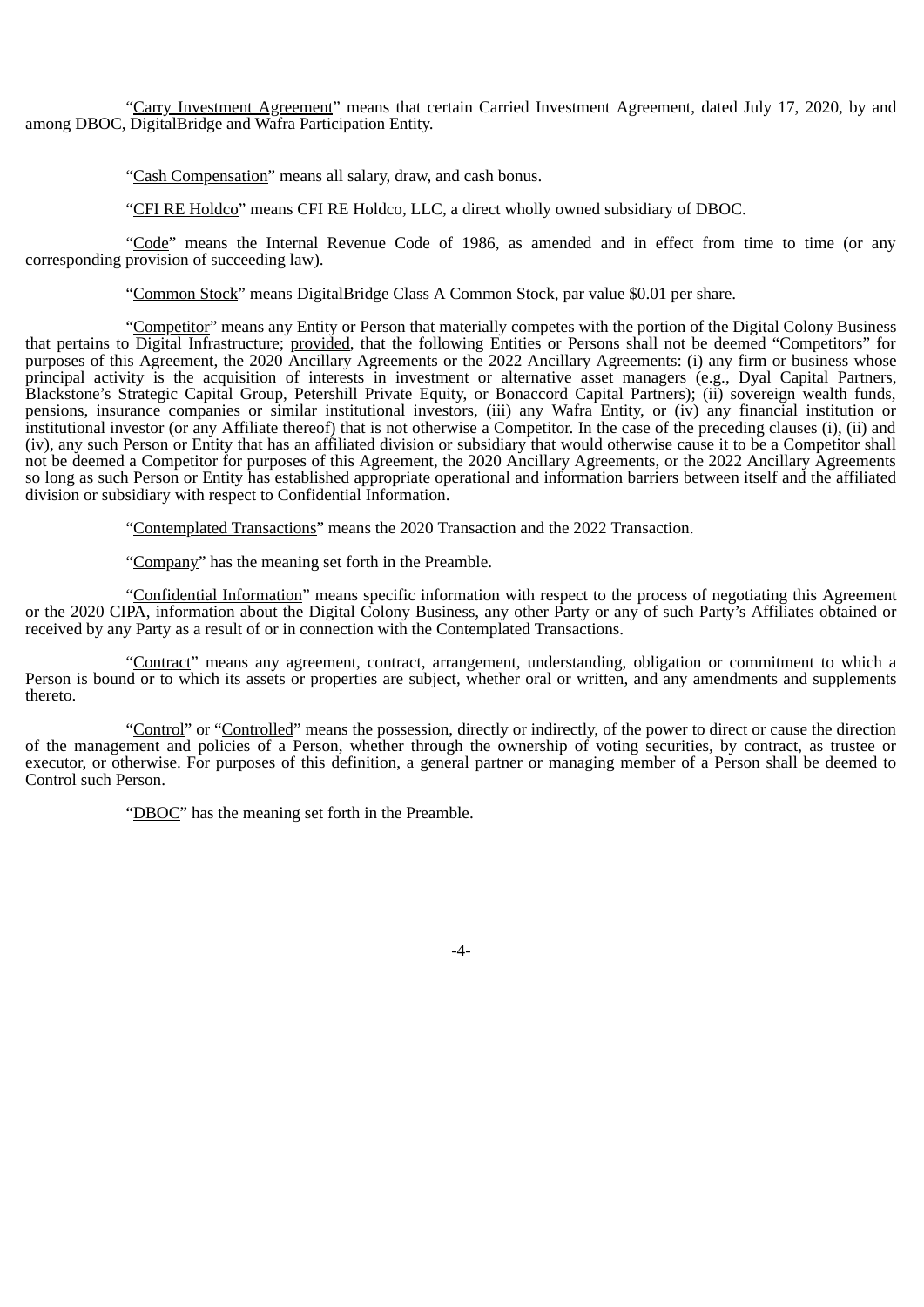"DBMH" means DigitalBridge Management Holdings, LLC, a Delaware limited liability company, formerly known as Digital Colony Management Holdings, LLC.

"DBMH Investment Agreement" means that certain Investment Agreement, dated July 17, 2020, among Wafra Management Subscriber, DigitalBridge, and DBOC.

"DBMH Investor Rights Agreement" means that certain Investor Rights Agreement, dated July 17, 2020, among the Wafra Management Subscriber, DBMH, Colony Capital Digital Holdco, LLC, Colony Capital Investment Holdco, LLC, DigitalBridge and Wafra Management Subscriber in its capacity as the "Initial Wafra Representative."

"Digital Colony Business" means (i) the sponsorship of and investment in Digital Colony Funds as well as the provision of investment management, investment advisory or other services to Digital Colony Funds, (ii) the Specified Investment, (iii) any other business operated under the "Digital Colony" or "DigitalBridge" names (or any successor name thereto) or any other business operated by the Digital Colony Companies, or (iii) any other investment management business of DigitalBridge for which Digital Colony Personnel described in clause (x) of the definition of Digital Colony Personnel or the resources or assets of the Digital Colony Companies are utilized in a material manner.

"Digital Colony Company" means the Company, DigitalBridge DBP Holdco, LLC, a Delaware limited liability company, formerly known as Colony DCP Holdco LLC, any Subsidiary of any such Digital Colony Company whenever formed prior to, on or after the date of this Agreement, and each general partner, managing member (or comparable Person) of a Digital Colony Fund.

"Digital Colony Consent" means the prior written consent of the Digital Colony Representative which may be obtained by any Wafra Entity hereunder from the Digital Colony Representative on behalf of DBOC, DigitalBridge or the Company or any of its Subsidiaries, and, unless otherwise provided herein, any such consent or approval may be withheld, and any other decision or determination to be made by the Digital Colony Representative (or any Digital Colony Company) hereunder may be made, in the sole discretion of such Digital Colony Representative (or any such Digital Colony Company), as applicable.

"Digital Colony Fund" means each fund, pooled investment vehicle, co-investment vehicle, parallel vehicle, alternative investment vehicle and separately managed account listed on Schedule A attached hereto, and any Future Co-Investment Vehicle.

"Digital Colony Personnel" means (x) all employees (including for this purpose, any Person that is not an employee but serves in a substantially equivalent capacity to an employee) of the Digital Colony Companies (but excluding all Persons described in the following clause (y) other than any such Person who devotes all or substantially all of his or her time or attention to the Digital Colony Business), and (y) any Managing Director or Successor and all employees of the DigitalBridge Group (excluding employees described in clause (x), above) that devote material time and attention or otherwise are material to the Digital Colony Business.

"Digital Colony Representative" means DBOC or such other Digital Colony Company as may be designated from time to time by the Digital Colony Representative, with prior written notice to the Wafra Representative.

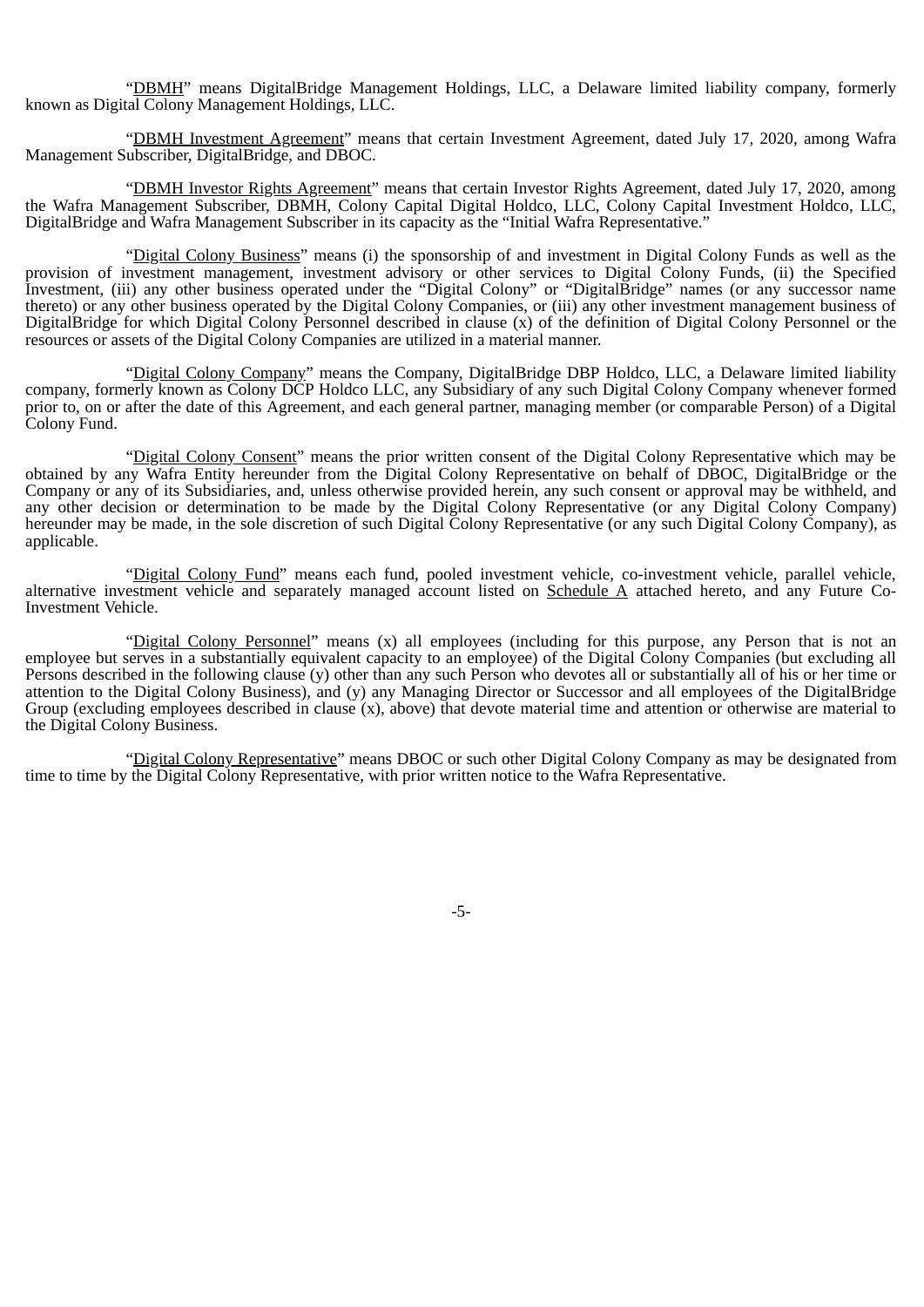"Digital Infrastructure" means without geographic limitation, assets primarily related to mobile and internet communications, including spectrum, macro cell towers, data centers, fiber networks, small cell networks and other assets related thereto, including digital billboards, indoor CBRS infrastructure, satellites, spectrum and subsea cables, which includes businesses primarily related thereto, and any operating companies that specialize in, or have a material focus on, providing services (including online and software applications) for such Digital Infrastructure.

"DigitalBridge" has the meaning set forth in the Preamble.

"DigitalBridge Bankruptcy" means (1) any case commenced by DigitalBridge or DBOC under any Bankruptcy Law for the reorganization, recapitalization or adjustment or marshalling of the assets or liabilities of DigitalBridge or DBOC, any receivership or assignment for the benefit of creditors of DigitalBridge or DBOC or any similar case or proceeding relative to DigitalBridge or DBOC or any involuntary case for such matters if (A) DigitalBridge or DBOC consents to such case, (B) the petition commencing such case is not timely controverted, (C) the petition commencing such case is not dismissed within 30 days of its filing or (D) an order for relief is issued or entered therein; (2) any liquidation, dissolution, marshalling of assets or liabilities or other winding up of or relating to DigitalBridge or DBOC, in each case whether or not voluntary and whether or not involving bankruptcy or insolvency; or (3) any other proceeding of any type or nature in which substantially all claims of creditors of DigitalBridge or DBOC are determined and any payment or distribution is or may be made on account of such claims.

"DigitalBridge Change of Control" shall mean (a) any "person" or "group" as such terms are used in Section 13(d) of the Exchange Act acquiring directly or indirectly, "beneficial ownership" (as defined in Rule 13d-3 of the Exchange Act), of (i) at least fifty percent (50%) of all classes of outstanding voting equity interests of DigitalBridge or DBOC or (ii) outstanding equity interests entitled to receive at least fifty percent (50%) of the proceeds in the event of a merger, acquisition, or sale of at least fifty percent (50%) of the assets of DigitalBridge or DBOC, outstanding equity interests entitled to receive at least fifty percent (50%) of the proceeds in the event of a merger, acquisition, or sale of 50% or more of the assets of DigitalBridge or DBOC, (b) a sale of 50% or more of the assets of DigitalBridge or DBOC, (c) individuals who, as of the Effective Date, constitute the board of directors of DigitalBridge (the "Incumbent Board") cease for any reason to constitute at least a majority of such board of directors other than under a circumstance where Seller or its Affiliates solicited (including by being a member of a group (within the meaning of Section 13(d)(3) of the Exchange Act) that solicited) or actively and materially participated in a solicitation of proxies in opposition to the re-election of the majority of the Incumbent Board (it being agreed that merely providing (or stating that it planned to provide) any such proxy shall not be sufficient to meet such standard) or solicited (including by being a member of a group (within the meaning of Section 13(d)(3) of the Exchange Act) that solicited) or actively and materially participated in a solicitation of consents in writing in favor of the removal of the majority of the Incumbent Board (it being agreed that merely providing (or stating that it planned to provide) any such consent shall not be sufficient to meet such standard); provided, however, that any individual becoming a director subsequent to the Effective Date whose election, or nomination for election, by DigitalBridge's stockholders was approved by a vote of at least a majority of the directors then comprising the Incumbent Board shall be considered as though such individual were a member of the Incumbent Board, but excluding, for this purpose, any such individual whose initial assumption of office occurs as a result of an actual or threatened election contest with respect to the election or removal of directors or other actual or threatened solicitation of proxies or consents by or on behalf of any other Person other than the board of directors of DigitalBridge or Seller or its Affiliates, or (d) any "person" or "group" as such terms are used in Section 13(d) of the Exchange Act acquiring or being granted directly or indirectly, the power to appoint a majority of the members of the

-6-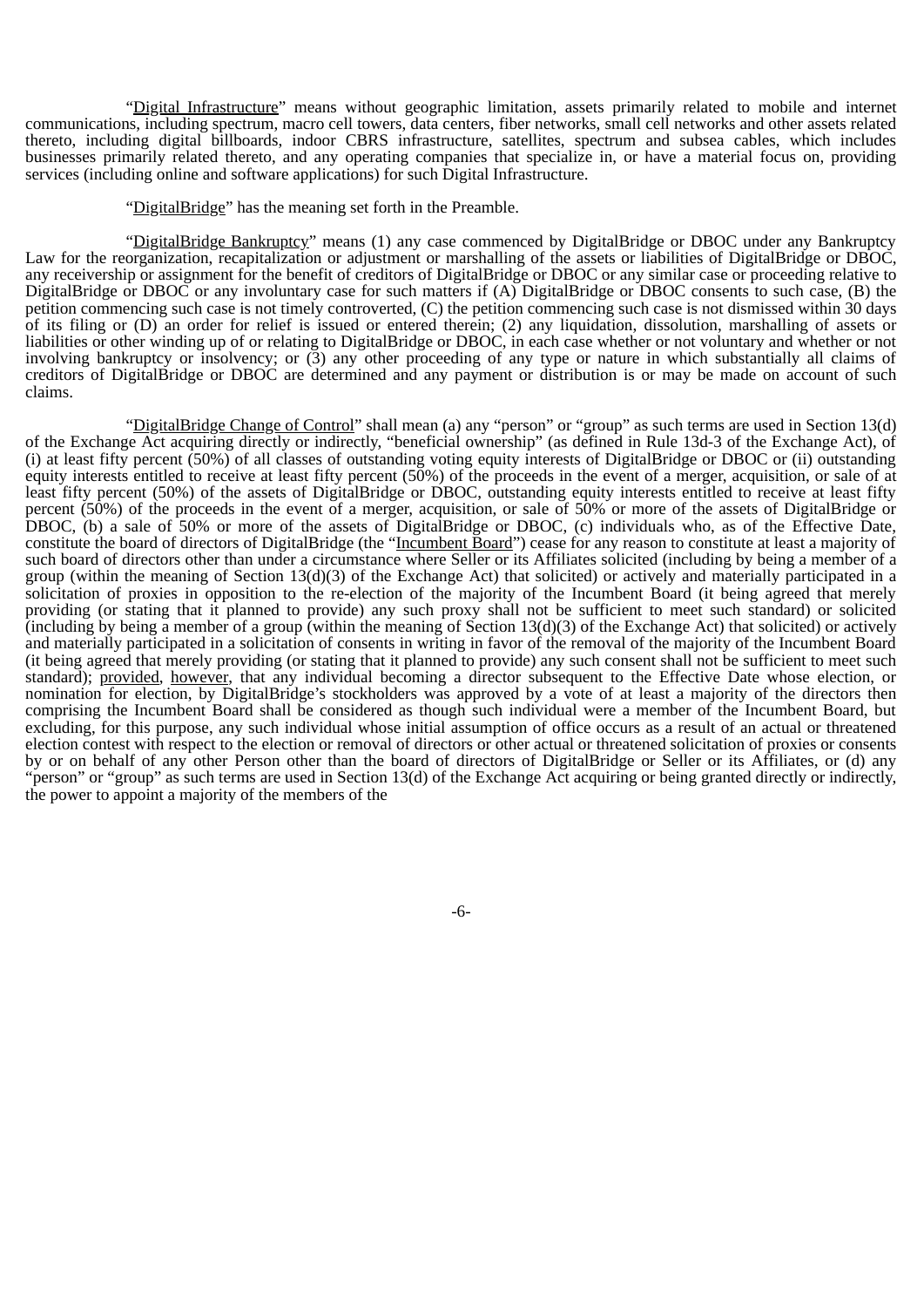board of directors (or equivalent governing body) of DigitalBridge or DBOC or to otherwise direct the management or policies of DigitalBridge or DBOC by contract.

"DigitalBridge Group" means DigitalBridge and its Subsidiaries and other Controlled Affiliates other than the Digital Colony Companies, the Digital Colony Funds and any Portfolio Companies.

"DigitalBridge Party" has the meaning set forth in the Preamble.

"DigitalBridge Purchaser" has the meaning set forth in the recitals.

"Distribution Agreement" means any Contract for the distribution, placement or sales of shares, interests or units of a Digital Colony Fund, including any Contract with a placement agent.

"Drag-Along Notice" has the meaning set forth in Section 9(a).

"Drag-Along Sale" has the meaning set forth in Section  $9(a)$ .

"Drag-Along Sellers" has the meaning set forth in Section 9(a).

"Effective Date" means the date hereof.

"Entity" means a Person that is not a natural person.

"Fiscal Year" means a fiscal year of the applicable Digital Colony Fund or the Company or any of its Subsidiaries.

"Flagship Funds" means (i) Fund I, and (ii) any successor fund in the flagship fund series that has held a bona fide initial closing on third-party commitments (together with its parallel, feeder and alternative investment vehicles, if any, and coinvestment vehicles that are funds formed to invest alongside such partnership in select portfolio investments).

"Fund Documentation" means, with respect to each Digital Colony Fund, its limited partnership agreement, memorandum and articles of incorporation, other constitutional documents or Organizational Documents, trust documents, Side Letters, subscription documents, agreements pursuant to which services of any type are provided (whether management, investment management or agency investment advisory), Distribution Agreements, custodial account agreements, register and transfer agency agreements, loan financing and security agreements, and its private placement memorandum (including any supplements thereto).

"Fund I" means DigitalBridge Partners, L.P., a Delaware limited partnership.

"Fund I Specified Investment Purchase Agreement" means that certain Agreement of Purchase and Sale, dated July 17, 2020, by and between W-Catalina (SP) LLC and Colony DCP Investor, LLC.

-7-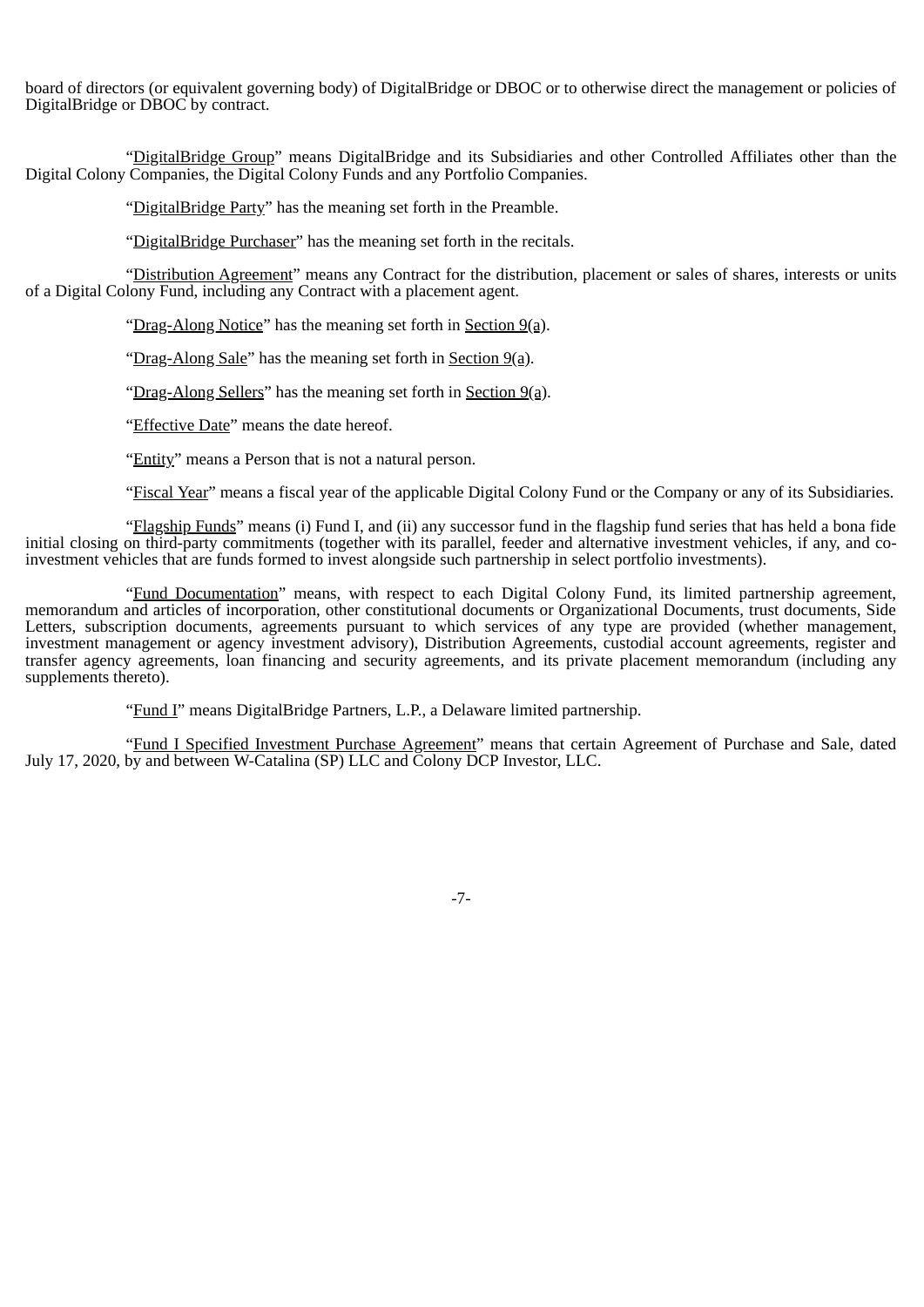"Fund II" means DigitalBridge Partners II, L.P., a Delaware limited partnership.

"Future Co-Investment Vehicle" means a vehicle with respect to co-investment opportunities arising from and after the Effective Date to the extent related to the funds set forth in Schedule A indicated with an  $(\dot{f})$  as set forth in Schedule A opposite the fund to which the co-investment relates to the extent such co-investment vehicles raise additional capital.

"GAAP" means United States generally accepted accounting principles and practices as in effect from time to time and applied consistently throughout the periods involved.

"Governmental Authority" means any nation or government, any foreign or domestic federal, state, county, municipal or other political instrumentality or subdivision thereof and any foreign or domestic Entity or body exercising executive, legislative, judicial, regulatory, administrative or taxing functions of or pertaining to government, including any court or tribunal, any arbitrator (public or private), and any Self-Regulatory Organization.

"GP" has the meaning set forth in the Preamble.

"Gross Carried Interest" has the meaning set forth in the definition of "Carried Interest".

"Identified Sponsor Commitments" means capital commitments to DigitalBridge Partners, L.P., DigitalBridge Partners (Cayman), L.P., DigitalBridge Partners II, L.P., DigitalBridge Partners II Lux, SCSp, DC Copa Investment Holdings II, L.P., DC Copa Investment Holdings III, L.P., DC Samba Investment Holdings, L.P., DC Samba Investment Holdings, II, L.P., DC Trident Holdings I, L.P., Colony Zeus Partners, L.P., DC IF Strategic Partners, L.P., DC Tigers Holdings, L.P., DCL Atlas Investor, LLC, Platinum Compass B 2018 RSC Limited, or Digital Colony Alpha Master, L.P., or any capital commitments to any follow-on co-investments as described in Section 2.7(iii) of the Agreement of Purchase and Sale, by any Wafra Entity.

"Indemnification Arrangement" has the meaning set forth in Section 15(a).

"Indemnitee" shall mean the Wafra Participation Entity, WINC and each of their respective Affiliates (including, for the avoidance of doubt, the Wafra Management Subscriber) (without giving effect to the second proviso of the definition of Affiliates for purposes of this definition), together with each of their respective directors, officers, employees, stockholders, members, partners, agents, representatives, successors and permitted assigns (each in their capacity as such).

"Independent Appraiser" means a nationally recognized independent appraiser.

"IPO" means an initial public offering of equity securities registered under the Securities Act or under any U.S. or non-U.S. securities Law.

"Law" means all U.S. and non-U.S. laws, statutes, ordinances, orders, administrative interpretation or rules of common law, codes, regulations, orders, decrees, rules, other civil and other codes and any other requirements which from time to time have the similar effect of any Governmental Authority.

"Managing Director" means each of Marc Ganzi and Ben Jenkins.

-8-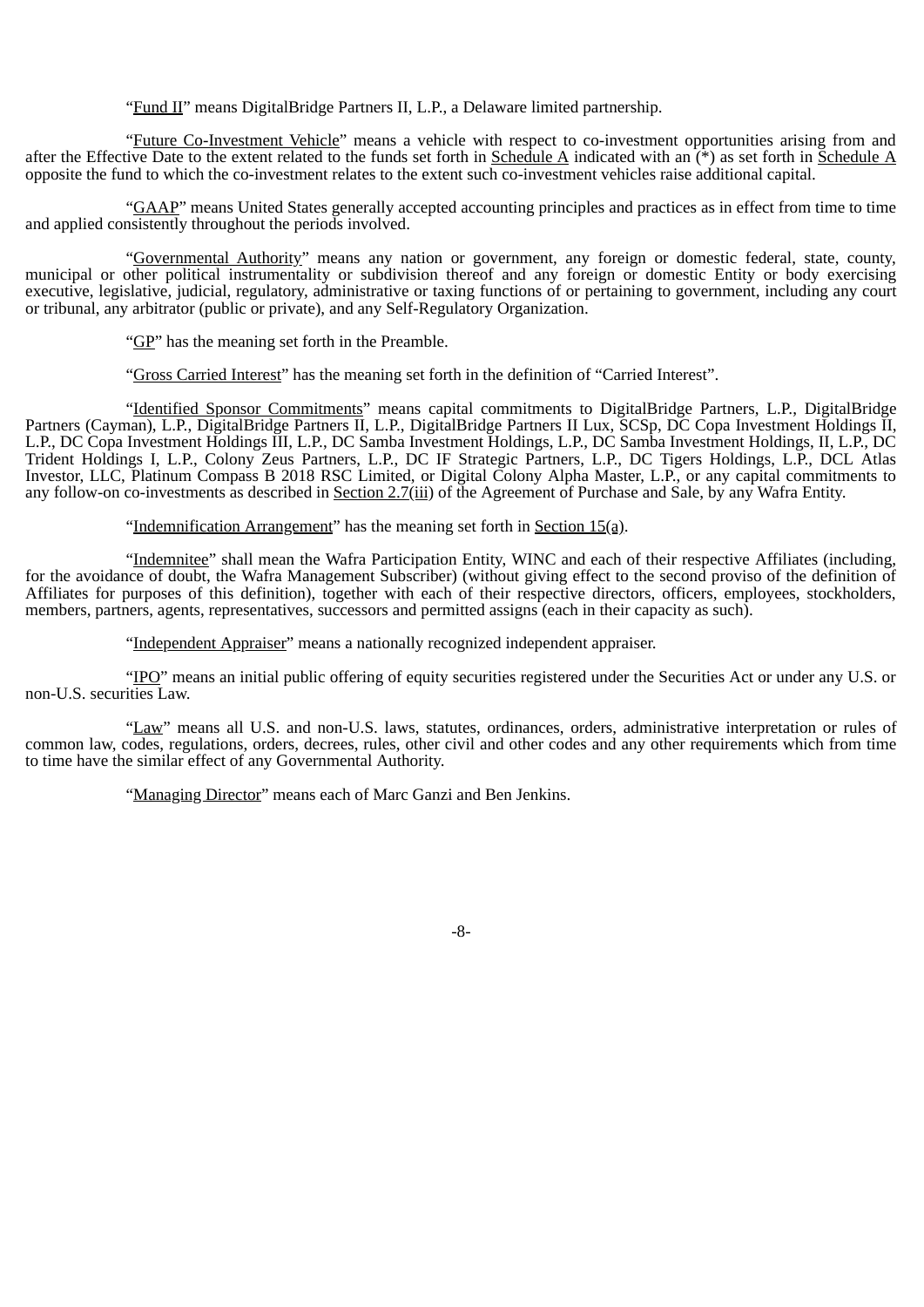"Non-Aggregated Information" has the meaning set forth in Section  $7(a)(ii)$ .

"OFAC" means the U.S. Department of Treasury Office of Foreign Asset Control.

"Offered Interests" has the meaning set forth in Section  $7(c)(i)$ .

"Offer Notice" has the meaning set forth in Section  $7(\text{c})(i)$ .

"Offered Party" has the meaning set forth in Section  $7(\text{c})$ .

"Offering Wafra Participation Entity" has the meaning set forth in Section 7(c).

"Organizational Documents" means, with respect to any Person that is a corporation, its articles or certificate of incorporation or memorandum and articles of association, as the case may be, and its bylaws; with respect to any Person that is a limited partnership, its certificate of limited partnership and its limited partnership or operating agreement; with respect to any Person that is a limited liability company, its certificate of formation and its limited liability company or operating agreement; with respect to any Person that is a trust or other similar entity, its declaration or agreement of trust or similar constituent document; with respect to any other Person, its comparable organizational documents, in each case, as has been amended or restated.

"Ownership Interests" means any economic interests (including any contractual or equity right with respect thereto) in the Company and its Subsidiaries, including the right to receive Carried Interest.

"Partnership Agreement" means that certain Limited Partnership Agreement of the Company dated as of July 7, 2020, as amended, modified, or supplemented from time to time.

"Party" has the meaning set forth in the Preamble.

"Permits" means all licenses, registrations, consents, franchises, permits, orders, warrants, confirmations, permissions, certificates, approvals and authorizations.

"Permitted Transfer" means, with respect to Transfers of Ownership Interests, any Transfer of Ownership Interests by DigitalBridge or any of its Controlled Affiliates to DigitalBridge or another Person that is then a Controlled Affiliate of DigitalBridge (which Person, for this purpose, shall not include any natural Person or any Related Persons of a natural Person); provided, that any such Person agrees to Transfer such Ownership Interest back to the applicable Transferor to the extent such Person is no longer a Controlled Affiliate of DigitalBridge in the future.

"Person" means any natural person or any firm, partnership, limited partnership, limited liability partnership, association, corporation, limited liability company, joint venture, trust, business trust, sole proprietorship, Governmental Authority or other entity or any division thereof.

"Portfolio Company" means portfolio companies or portfolio investments owned by the Digital Colony Funds.

-9-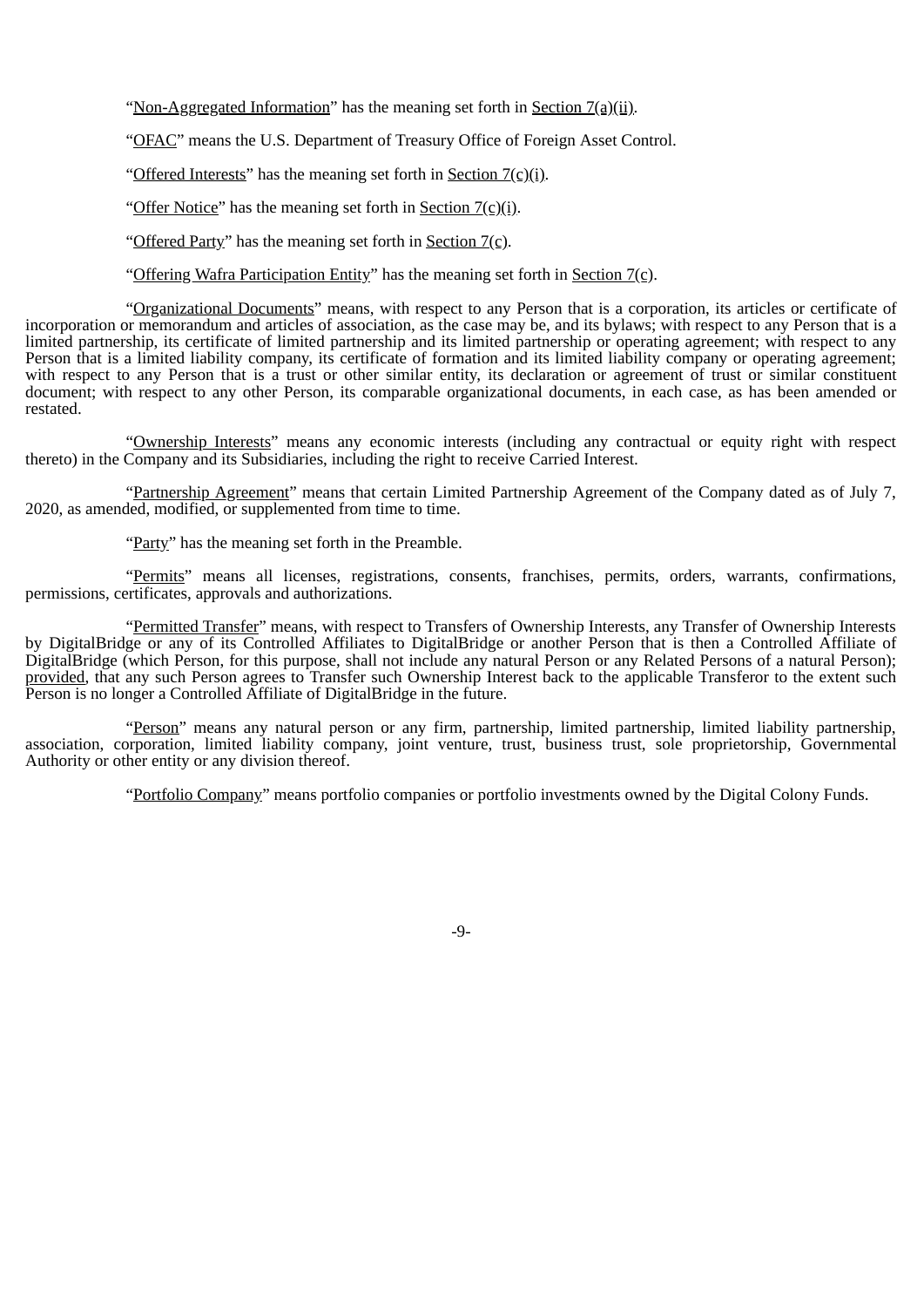"Portfolio Sale" means a sale of the Wafra Entities' interests in at least four (4) asset managers with the purchase price paid with respect to the Wafra Entities' Ownership Interests comprising no more than 24.9% of the total purchase price (as determined on a fair market value basis) of the interests being sold, including such Ownership Interests.

"Proceeding" has the meaning set forth in Section 15(b).

"Purchaser" has the meaning set forth in Section  $8(a)$ .

"Purchaser Side Letter" has the meaning set forth in the Fund I Specified Investment Purchase Agreement.

"Registration Rights Agreement" means that certain Registration Rights Agreement, dated May 23, 2022, between DigitalBridge and the Seller.

"Related Party Transaction" means any transaction between any Digital Colony Company on the one hand, and any member of the DigitalBridge Group, Managing Director, Successor, Digital Colony Personnel or any Digital Colony Company that is not wholly-owned by another Digital Colony Company, on the other hand.

"Related Person" means, with respect to any Person (i) such Person's spouse, parents, grandparents, children, grandchildren and siblings, (ii) the current spouses of such Person's parents, grandparents, children, grandchildren and siblings, (iii) estates, trusts, partnerships and other Entities of which the foregoing Persons in clauses (i) or (ii) retain  $(x)$  the power to determine how the interests held in such estate, trust, partnership or other Entity will be voted and  $(y)$  the economic interests therein, and (iv) any corporation, trust, limited liability company, partnership or other Entity directly or indirectly controlled by, and substantially all of whose equity interests are owned by, such Person or their family members, and/or persons described in clauses  $(i) - (iii)$ .

"Representative" means such Party's Affiliates (including, as applicable, any Wafra Entity) and the respective employees, representatives, current and prospective professional advisors, current and prospective service providers and other agents of such Party or its Affiliates.

"Retained Interests" means (i) the interests set forth on Schedule A, (ii) the interests set forth on Schedule B, (iii) the right to participate in, by making capital commitments to, any follow-on co-investments in respect of the investments set forth on Schedule B in a manner consistent with each investment set forth on Schedule B to which the relevant follow-on coinvestment relates and (iv) the right to receive the fixed percentage of Carried Interest with respect to co-investment opportunities arising from and after the Effective Date to the extent related to the funds set forth in Schedule A indicated with an  $(*)$  as set forth in Schedule A opposite the fund to which the co-investment relates (collectively, the "Retained Interests").

"Sale Notice" has the meaning set forth in Section 7(c)(iii).

"Sale Notice Period" has the meaning set forth in Section 7(c)(iii).

"SDN List" has the meaning set forth in Section 6(d)(viii).

"SEC" means the Securities and Exchange Commission.

-10-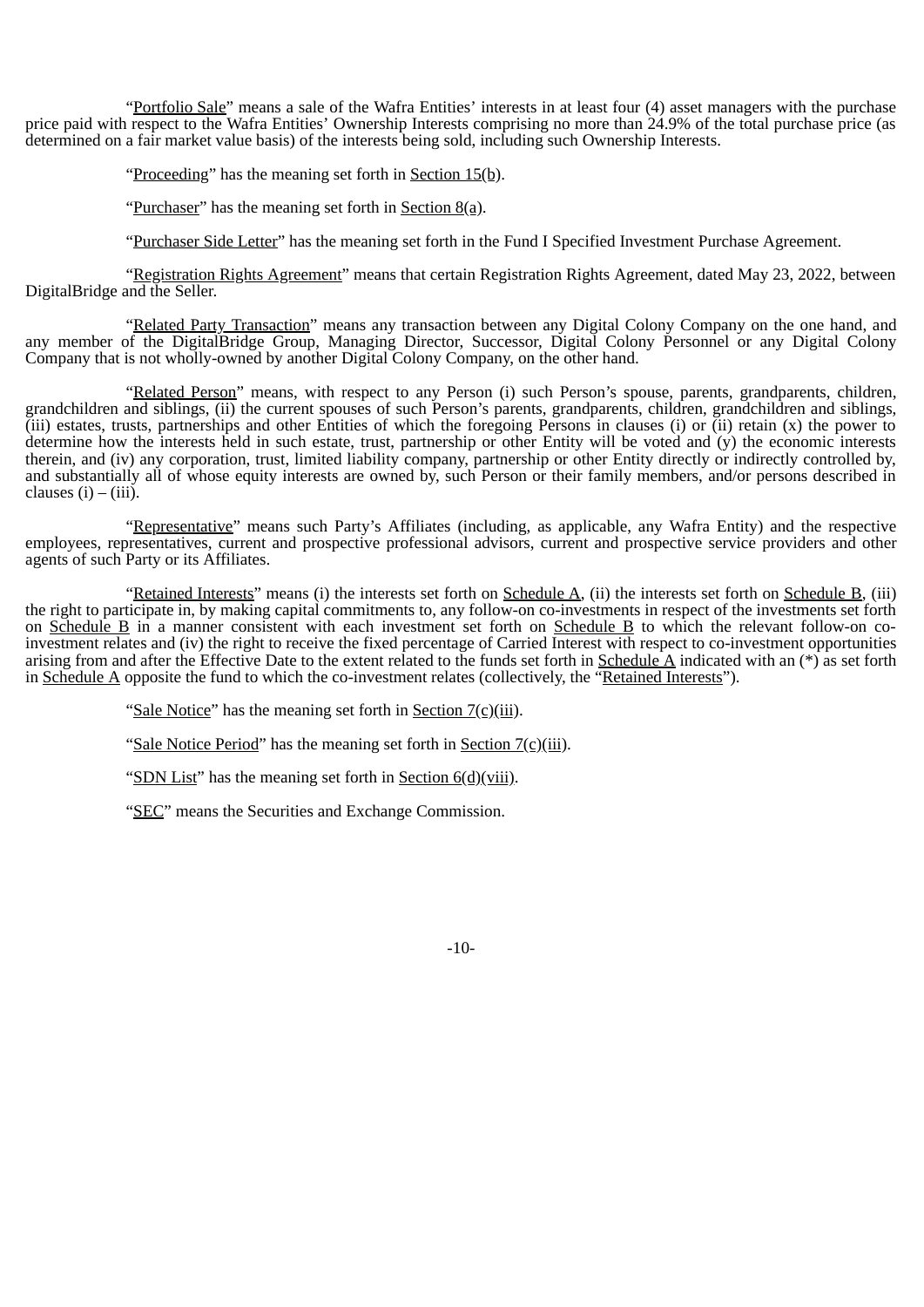"Self-Regulatory Organization" means the Financial Industry Regulatory Authority, each national securities exchange in the United States, each non-U.S. securities exchange, and each other commission, board, agency or body, whether United States or foreign, that is charged with the supervision or regulation of brokers, dealers, commodity pool operators, commodity trading advisors, futures commission merchants, securities underwriting or trading, stock exchanges, commodities exchanges, insurance companies or agents, investment companies or investment advisers, or to the jurisdiction of which any Digital Colony Company or any Digital Colony Fund is subject.

"Seller" has the meaning set forth in the recitals.

"Side Letter" means any agreement or instrument (other than Organizational Documents for the Digital Colony Funds) relating to or affecting any Digital Colony Fund that provides for consideration (whether in the form of payments reimbursement, waivers, reductions, offsets, capacity rights, enhanced liquidity, enhanced transparency or otherwise) to investors or other Persons of any amounts, contingent or otherwise, based on the management or performance of such Digital Colony Fund or that otherwise has the effect or have had the effect of establishing rights under, or altering or supplementing the terms of any governing document of such Digital Colony Fund, including all amendments, modifications and supplements thereto.

"SPE Investor" has the meaning set forth in Section 11.

"Specified DigitalBridge Change of Control" means a DigitalBridge Change of Control set forth in clause (a) or clause (b) of the definition of "DigitalBridge Change of Control".

"Specified Investment" means the investment made by W-Catalina (SP) LLC (and any of its Affiliates) in Colony Zeus Partners, L.P. (and any of its Affiliates).

"Specified / Warehouse Investment Side Letter" means that certain side letter, dated July 17, 2020, by and among DigitalBridge, the Company, DBMH, the Wafra Participation Entity and the Wafra Management Subscriber.

"Spin-Off" means any distribution or dividend by DigitalBridge to its shareholders of shares of capital stock of any class or series, or any similar equity interest, of another issuer that is directly or indirectly controlled by DigitalBridge.

"Subsidiary" means, with respect to any Person, any corporation, limited liability company, partnership, joint venture, or other legal Entity of which such Person (either alone or through or together with any other Subsidiary) owns, directly or indirectly, more than 50% of the stock or other equity interests, but does not include the Portfolio Companies. The Subsidiaries of the Company for purposes of this Agreement shall include the general partner, managing member (or comparable Person) of any Digital Colony Fund.

"Successor" means any individual who (i) succeeds to the role performed by the Managing Directors as of the Effective Date or who performs a similar managing partner role or has similar responsibilities with respect to the Digital Colony Companies or DBMH as the Managing Directors do as of the Effective Date, (ii) together with his or her Related Persons has at any time been entitled to (directly or indirectly) an interest in more than 10% of gross carried interest in respect of any Flagship Fund, or (iii) together with his or her Related Persons receives an average annual Cash Compensation from the Digital Colony Companies (and/or from DigitalBridge for the benefit of the Digital Colony Companies) in excess of \$3.5 million per year.

-11-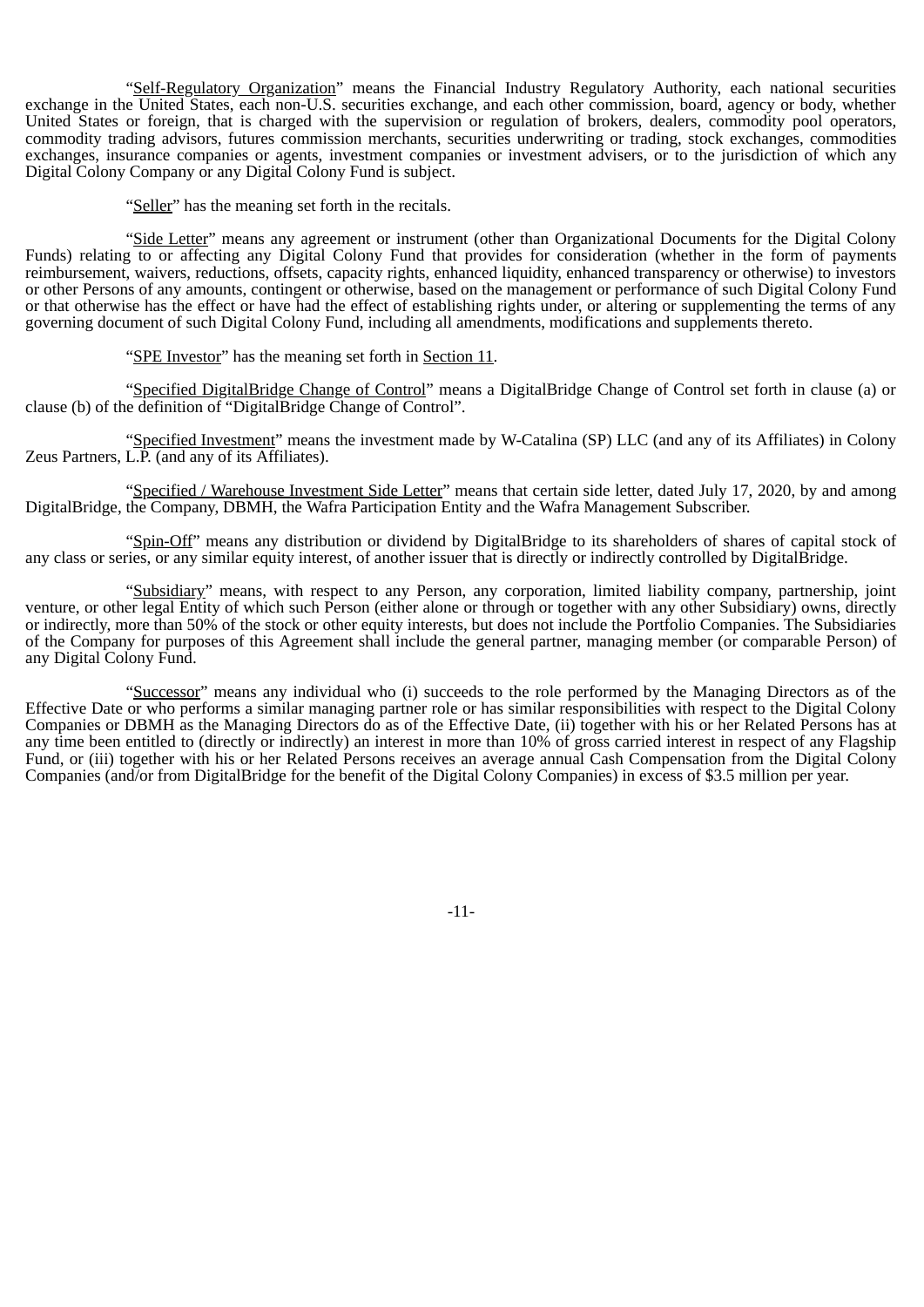"Tag-Along Interests" has the meaning set forth in Section 8(a).

"Tag-Along Notice" has the meaning set forth in Section  $8(a)$ .

"Tag-Along Sale" has the meaning set forth in Section  $8(a)$ .

"Tag-Along Seller" has the meaning set forth in Section 8(a).

"Tax" means any federal, state, local, foreign and other taxes, levies, imposts, duties and similar fees and charges in the nature of a tax imposed by any Taxing Authority (as defined in the Agreement of Purchase and Sale) or similar authority (including any interest, penalties, or additions attributable thereto, imposed in connection therewith, or imposed with respect thereto), including, without limitation, taxes imposed on, or measured by, net or gross income, alternative minimum, accumulated earnings, personal holding company, franchise, doing business, capital stock, net worth, capital, profits, windfall profits, gross receipts, business, securities transaction, value added, sales, use, excise, custom, transfer, registration, stamp, premium, real property, personal property, escheat, abandoned or unclaimed property, ad valorem, intangibles, rent, occupancy, license, occupational, employment, unemployment, social security, disability, workers' compensation, payroll, withholding, estimated and recording, whether computed on a separate, consolidated, unitary, combined or other basis.

"Termination Agreement" means that certain Termination Agreement, dated May 23, 2022, by and among DBMH, Colony Capital Digital Holdco, LLC, Colony Capital DC Manager, LLC, DBOC, DigitalBridge, the Company, LP, Marc Ganzi, Ben Jenkins, Wafra Participation Entity, Wafra Management Subscriber.

"Third-Party Purchaser" means a bona fide third party that is not an Affiliate of any Digital Colony Company, member of the DigitalBridge Group, Managing Director or Successor (and any of their Related Persons) and in which no Digital Colony Company, member of the DigitalBridge Group, Managing Director or Successor (or any of their Related Persons) owns any direct or indirect equity interest (other than passive equity interests in a public company collectively representing less than 5.0% of the total outstanding equity interests of such public company). "Third-Party Purchaser" shall not include any Digital Colony Personnel, personnel of the DigitalBridge Group (and any of their Related Persons) and their respective Transferees.

#### "Transaction Expenses" has the meaning set forth in Section 17(l).

"Transfer" means (i) with respect to any right or interest, any direct or indirect sale, exchange, assignment, pledge, hypothecation, transfer, issuance or other disposition (whether by operation of Law or contract, public offering, merger, sale of assets or otherwise), (ii) with respect to any obligation, any direct or indirect assignment or (iii) any agreement to effect any of the foregoing referenced in clauses (i) and (ii). For purposes of this Agreement, no Transfer (a) of any DigitalBridge common stock or other securities of DigitalBridge publicly traded on any national securities exchange, (b) of any direct or indirect equity interest in any Wafra Entity or DBOC (other than, as to DBOC, to the extent that the Digital Colony Business comprises 90% or more of the assets of DBOC), or (c) in connection with a Spin-Off, shall be deemed to be a Transfer of all or any portion of the interests. "Transferor," "Transferee," "Transferred," and "Transferring" shall have correlative meanings.

-12-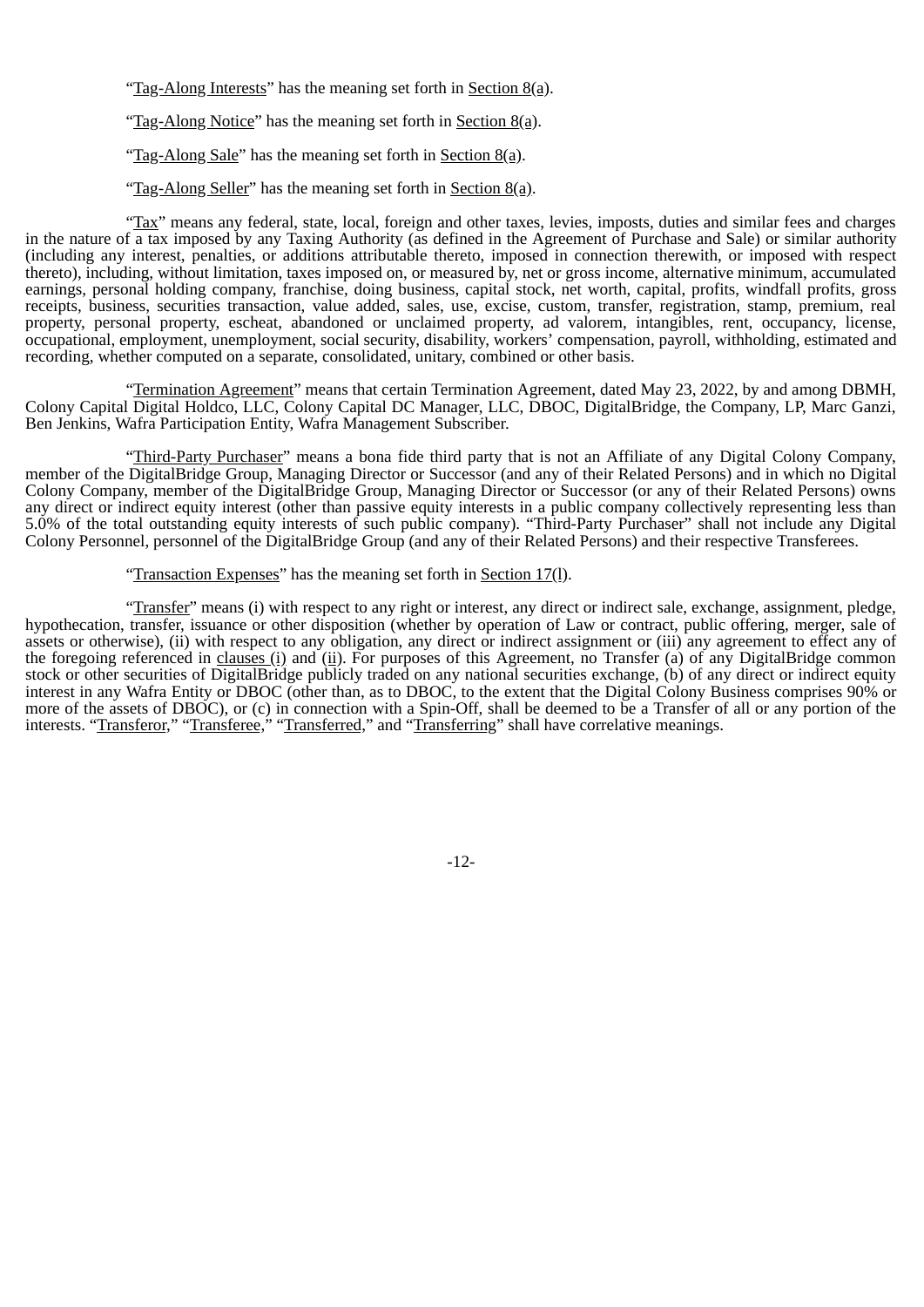"Treasury Regulations" means the regulations promulgated by the United States Department of the Treasury pursuant to and in respect of provisions of the Code.

"Unapproved Third Party" means a third party that (a) is a Competitor at the time of any applicable Transfer, (b) would, in the good faith opinion of the Digital Colony Representative, be viewed to bring the Digital Colony Business into disrepute or materially adversely impact the ability of the Digital Colony Business to raise subsequent Digital Colony Funds or conduct one or more of its material businesses or material investment strategies, (c) is insolvent or subject to bankruptcy proceedings, (d) is a public or governmental pension plan subject to public disclosure obligations (except to the extent measures intended to limit the public disclosure of Confidential Information in respect of an applicable Transfer are implemented), (e) is a "bad actor" under Rule 506(d) under the Securities Act, other than any such Person that has received, and is in compliance with, a waiver, order, judgment or decree granted under Rule 506(d)(2)(ii) or (iii) of Regulation D or (f) is subject to United States sanctions administered by OFAC or similar laws of another jurisdiction.

"Wafra Consent" means the prior written consent of the Wafra Representative, which may be obtained by the Company or any of its Subsidiaries hereunder from the Wafra Representative on behalf of any Wafra Participation Entity or any other Wafra Entity, and, unless otherwise provided herein, any such consent or approval may be withheld, and any other decision or determination to be made by the Wafra Representative (or any Wafra Entity) hereunder may be made, in the sole discretion of such Wafra Representative (or any such Wafra Entity), as applicable

"Wafra Dragged Interests" has the meaning set forth in Section 9(a).

"Wafra Entity" means (i) WINC or any Affiliate of WINC, (ii) Wafra Strategic Holdings LP and/or one or more other investment vehicles or funds sponsored, managed and controlled by WINC or any of WINC's Affiliates, or (iii) any limited partner of or investor in Wafra Strategic Holdings LP.

"Wafra IPO" means an IPO of any Wafra Entity, which shall include any Wafra Entity formed after the Effective

Date.

"Wafra Management Subscriber" means W-Catalina (S) LLC, a Delaware limited liability company.

"Wafra Indemnified Party" means the Wafra Participation Entity, WINC and each of their respective Affiliates (without giving effect to the second proviso of the definition of Affiliates for the purposes of this definition), together with each of their respective directors, officers, employees, stockholders, members, partners, agents, representatives, successors and permitted assigns (each in their capacity as such).

"Wafra Participation Entity" has the meaning set forth in the Preamble.

-13-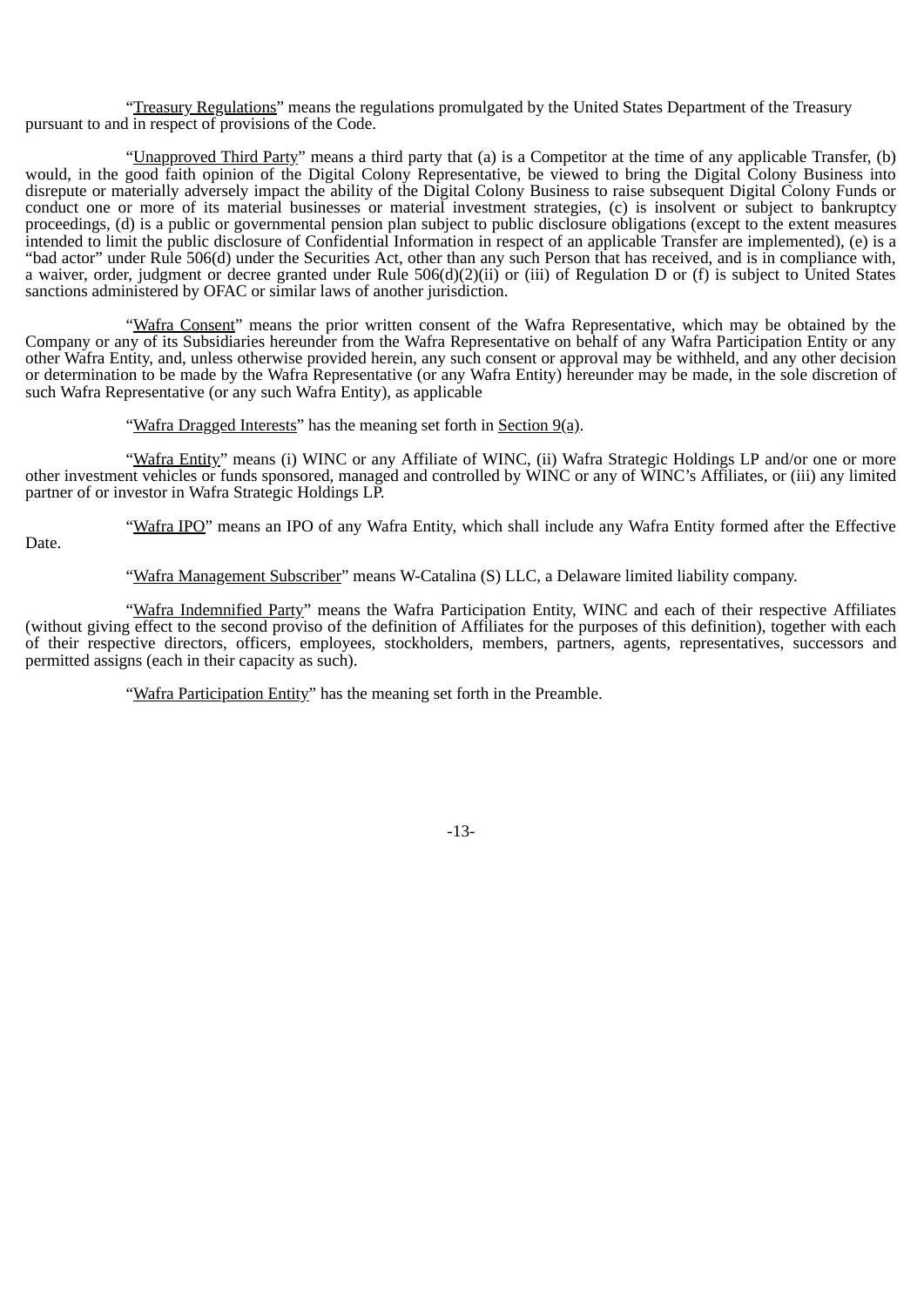"Wafra Representative" means the Wafra Participation Entity or such other Wafra Entity as may be designated from time to time by the Wafra Representative, with prior written notice to the Digital Colony Representative.

"Warrants" means those certain Warrants to purchase shares of the Class A Common Stock, par value \$0.01 per share, of DigitalBridge, issued to Wafra Strategic Holdings LP on July 17, 2020.

"WINC" means Wafra Inc., a Delaware corporation.

(b) Rules of Interpretation. When a reference is made in this Agreement to Sections or Annexes, such reference shall be to a Section of or Annex to this Agreement unless otherwise indicated. Whenever the words "include," "includes" or "including" are used in this Agreement, they shall be deemed to be followed by the words "without limitation." Words in the singular form will be construed to include the plural, and vice versa, unless the context requires otherwise. Pronouns of one gender shall include all genders. The words "hereof," "herein," "hereby" and terms of similar import shall refer to this entire Agreement. Unless the defined term "Business Days" is used, references to "days" in this Agreement refer to calendar days. If any period expires on a day which is not a Business Day or any event or condition is required by the terms of this Agreement to occur or be fulfilled on a day which is not a Business Day, such period shall expire or such event or condition shall occur or be fulfilled, as the case may be, on the next succeeding Business Day. Any action required to be taken "within" a specified time period following the occurrence of an event shall be required to be taken by no later than 5:00 p.m. Eastern time on the last day of such time period, which shall be calculated starting with the day immediately following the date of the event. The Parties have participated jointly in the negotiation and drafting of this Agreement. In the event any ambiguity or question of intent or interpretation arises, this Agreement shall be construed as if drafted jointly by all Parties, and no presumption or burden of proof shall arise favoring or disfavoring any Party by virtue of the authorship of any provision of this Agreement. All references to "Dollars" or "\$" shall mean U.S. Dollars unless otherwise specified.

#### Section 2. Revenue Share; Payment.

(a) Revenue Share. Subject to Section 3 (Clawbacks; Givebacks) below, the Company shall, as promptly as is reasonably practicable (and in any event within twenty (20) days) following realization of Applicable Carried Interest with respect to a Digital Colony Fund, pay to the Wafra Participation Entity an amount equal to the portion of such Applicable Carried Interest attributable to the Retained Interests, as set forth on Schedule A, in each case at the same time as any other distributions or payments of such Carried Interest are made by a Digital Colony Company to any member of the DigitalBridge Group.

(b) Payment. Payments under this Agreement shall be made by wire transfer of immediately available funds to such account(s) designated in writing by the Wafra Participation Entity.

(c) Default. Notwithstanding anything to the contrary in this Agreement: if  $(x)$  the Wafra Participation Entity defaults in making any capital contribution to any Digital Colony Fund which is not cured in accordance with the terms of the Fund Documentation of such Digital Colony Fund, or (y) the Wafra Participation Entity withdraws from any Digital Colony Fund other than in accordance with the terms and conditions of the underlying Fund Documentation of such Digital Colony Fund (including, with respect to the limited partnership agreement of Fund I, obtaining the prior written consent of the general partner of Fund I), the Wafra Participation Entity shall have no right to receive any payments under Section  $2(a)$  (Revenue Share) above with respect to any portion of Carried Interest attributable to such Digital

-14-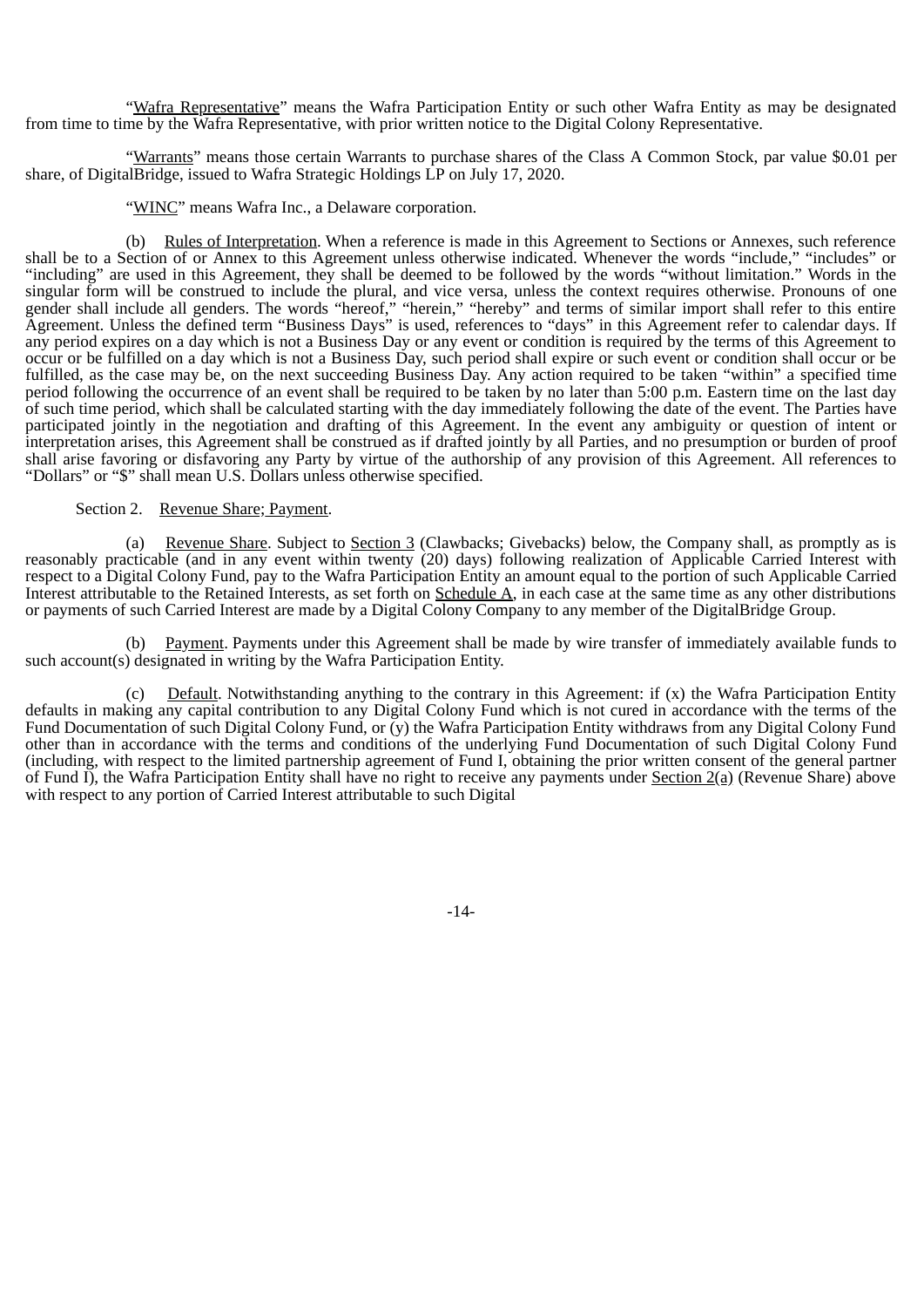Colony Fund (other than with respect to previously made payments of Carried Interest, if applicable).

(d) Exclusion/Excuse. For the avoidance of doubt, the Wafra Participation Entity's right to receive payment of Carried Interest under Section 2(a) (Revenue Share) above shall not be affected by the Wafra Participation Entity being excused or excluded from any investment made by any Digital Colony Fund pursuant to the Fund Documentation of the relevant Digital Colony Fund.

- Section 3. Clawbacks; Givebacks.
	- (a) General Partner Clawback or Giveback.

The Wafra Participation Entity shall contribute its pro rata share of any amounts that are required to be returned to any Digital Colony Fund under the relevant Fund Documentation of such Digital Colony Fund based on its relative participation in the Carried Interest in respect of such Digital Colony Fund in connection with any clawback or giveback obligation of the general partner of that Digital Colony Fund (including, with respect to Fund I, all "Giveback Obligations" under and as defined in the limited partnership agreement of Fund I), but only to the extent of any Carried Interest actually received by the Wafra Participation Entity with such amount actually received and calculated in accordance with the governing agreement of such Digital Colony Fund. Any such Giveback Obligations shall be funded at the same time and on the same terms as the other investors (including other members of the DigitalBridge Group) in the applicable Digital Colony Fund; provided, that the Wafra Participation Entity shall be entitled to cure any payment default pursuant to this Section  $3(a)(i)$  for a period of ten (10) days following written notice of such default from the Digital Colony Representative.

(ii) Notwithstanding anything to the contrary in Section 2(a) (Revenue Share) above, the Company and its Controlled Affiliates shall be entitled to deduct on a pro rata basis from the aggregate amount of Carried Interest otherwise payable or distributable by the Company any amounts determined in good faith by the GP (a) to be reasonably necessary to satisfy a clawback or giveback obligation described under paragraph (i) above, or (b) that the Company reasonably believes are required to be withheld in order to comply with applicable Law; provided, that the Wafra Participation Entity is treated in the same manner in such respect with the DigitalBridge Group.

(b) Payment of Withheld Amounts. In the event that the Company determines in good faith that any amounts that have been withheld by the Company pursuant to paragraph (a)(ii) above are no longer required to be withheld, the Company shall promptly distribute such amounts, including to the Wafra Participation Entity in accordance with Section  $2(a)$  (Revenue Share; Payment) above.

(c) Partner Clawbacks. The Wafra Participation Entity shall repay to any Digital Colony Fund as required under the Fund Documentation of the relevant Digital Colony Fund in amounts proportionate to its commitment to such Digital Colony Fund with respect to partner clawback or giveback amounts (including, with respect to Fund I, all "Investment Related Clawback Amounts" or "Other Clawback Amounts," in each case under and as defined in the limited partnership agreement of Fund I); provided, that the Wafra Participation Entity received distributions associated with such clawback or giveback obligation and in respect of the Wafra Participation Entity such obligations do not exceed such distributions; and provided, further, that the Wafra Participation Entity is treated equally in such respect with DigitalBridge and its Affiliates.

-15-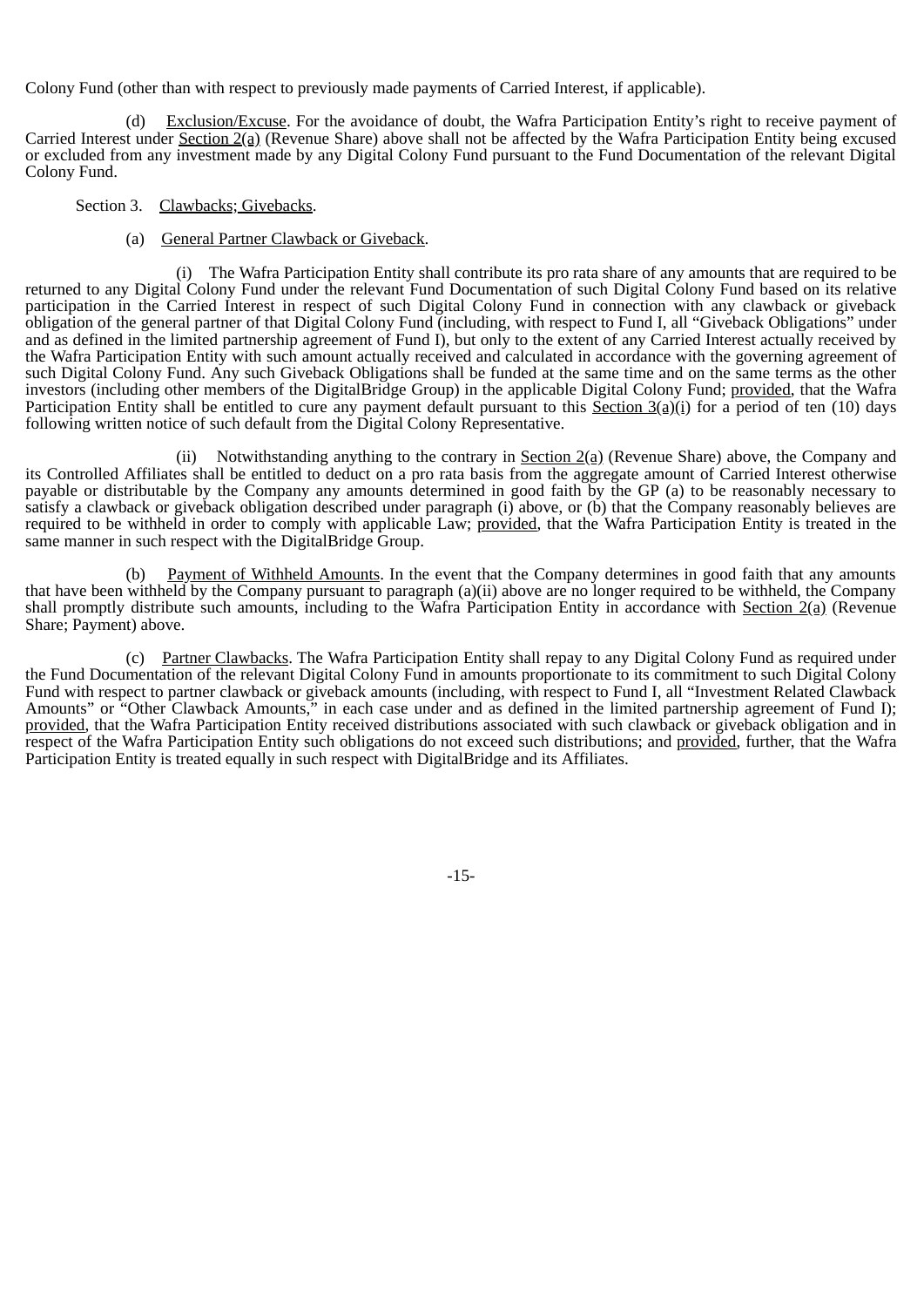(d) Expenses. The Wafra Entities shall not pay any management, incentive or other fees or carried interest to the applicable Digital Colony Fund in respect of any Identified Sponsor Commitment.

Section 4. Carried Interest Structure. The Company, DigitalBridge and DBOC agree that all Carried Interest has been (and will continue to be) structured so that it is distributed in a manner that enables the Company to fulfill its obligations under Section 2(a). DBOC shall cause each Digital Colony Company (other than the Company) entitled to receive Carried Interest (but does not receive any Gross Carried Interest attributable to current or former Digital Colony Personnel or current or former personnel of the DigitalBridge Group) to be owned, directly or indirectly, 100% by the Company and shall ensure that the Company receives 100% of the distributions that comprise the Carried Interest. DigitalBridge, DBOC and the Digital Colony Companies shall be jointly and severally liable to the extent of any breaches of this Section 4.

#### Section 5. Records; Audits.

(a) Information Rights. So long as the Wafra Participation Entity owns any Ownership Interests, the Company shall provide or make available to the Wafra Representative the following:

(i) as soon as practicable, and in any event within one-hundred twenty (120) days following the end of each Fiscal Year, the (A) consolidated audited (with respect to the 2021 Fiscal Year) or unaudited (with respect to each Fiscal Year following the 2021 Fiscal Year) financial statements of the Company and its Subsidiaries for such Fiscal Year (including, for DBMH, the consolidated audited financial statements with respect to the 2021 Fiscal Year), including a balance sheet as of the end of such Fiscal Year and the related statements of operations, changes in member's equity (deficit) and cash flows for such Fiscal Year, prepared in accordance with GAAP and certified by the Company's independent public accountants (which shall be a firm of nationally recognized independent accountants), consisting of statements of  $(x)$  the financial condition of the Company and its Subsidiaries and (y) income, cash flows and changes in members' capital for such Fiscal Year, and (B) the audited financial statements of the Digital Colony Funds, if any, including a balance sheet as of the end of such Fiscal Year and the related statements of operations, changes in member's equity (deficit) and cash flows for such Fiscal Year, prepared in accordance with GAAP, and certified by the Digital Colony Funds' independent public accountants (which shall be a firm of nationally recognized independent accountants);

(ii) as soon as practicable, and in any event within sixty (60) days following the end of each of the first three fiscal quarters of each Fiscal Year of the Company and its Subsidiaries, (i) the consolidated unaudited financial statements of the Company and its Subsidiaries for such fiscal quarter, prepared in accordance with GAAP, including a balance sheet as of the end of such fiscal quarter and the related statements of operations, changes in member's equity (deficit) and cash flows for such fiscal quarter and (ii) the unaudited financial statements of each Digital Colony Fund for such fiscal quarter, prepared in accordance with GAAP, including a balance sheet as of the end of such fiscal quarter and the related statements of operations, changes in member's equity (deficit) and cash flows for such fiscal quarter, prepared in accordance with GAAP;

-16-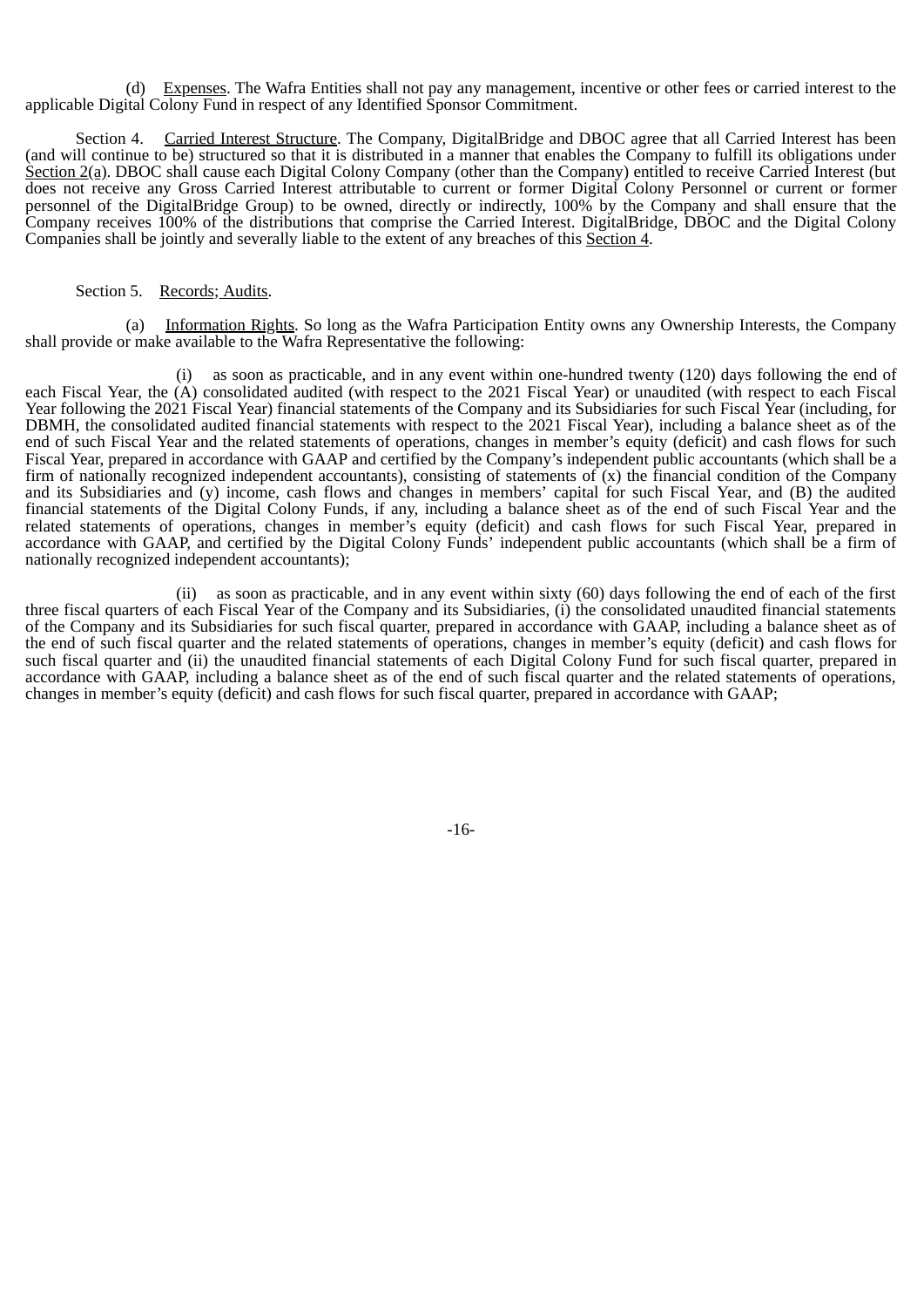(iii) on a quarterly basis, a summary describing, in reasonable detail, any Related Party Transactions that were entered into, modified or terminated in each such quarter and a true and correct list of each Person who has the right to receive Carried Interest from any Digital Colony Fund, together with the amount and/or percentage of such Carried Interest owned by each such Person, to the extent of any changes from the prior quarter;

(iv) on a quarterly basis, a copy of the standard reporting package (including financial statements) made available to the investors in any Digital Colony Fund, at substantially the same time such package is generally distributed to such investors;

(v) on a quarterly basis, copies of investor letters and reports regarding Digital Colony Funds made generally available to investors, at substantially the same time such letters and reports are distributed to such investors;

(vi) no later than thirty (30) days following the end of each Fiscal Year, the Company's and the Digital Colony Companies' good faith estimate of projected exit proceeds from each portfolio investment of a Digital Colony Fund;

(vii) to the extent not restricted by Law, notice as soon as reasonably practicable if the Digital Colony Companies or any Digital Colony Fund receives a non-routine letter from any U.S. or non-U.S. securities regulatory body, including the SEC, describing its findings from an examination conducted by such regulator that identifies any material deficiencies;

(viii) prompt written notice (and in any event not later than five (5) Business Days) after becoming aware of any action or proceeding or receiving notice of any investigation pending before any court or Governmental Authority, including, without limitation, the SEC or any state securities regulatory authority against the Digital Colony Companies or any of the Digital Colony Funds or senior officers of the Digital Colony Companies that claim or allege (x) any violation of any federal or state securities law, rule or regulation, or (y) any breach of fiduciary duties, in each case that would reasonably be expected to have an adverse effect on the Digital Colony Companies or any of the Digital Colony Funds;

(ix) prompt notice of any other material issues that might arise in the Digital Colony Business from time to time, including any action or proceeding or receiving formal written notice of any investigation commenced against any partner of the Digital Colony Companies or any of their employees, directors, officers or partners or any Managing Director or Successor, and any other litigation with respect to any partner of the Digital Colony Companies or any of its employees, directors, officers or partners or any Managing Director or Successor, in each case that may reasonably be expected to have a material adverse effect on the Digital Colony Companies or any of the Digital Colony Funds;

-17-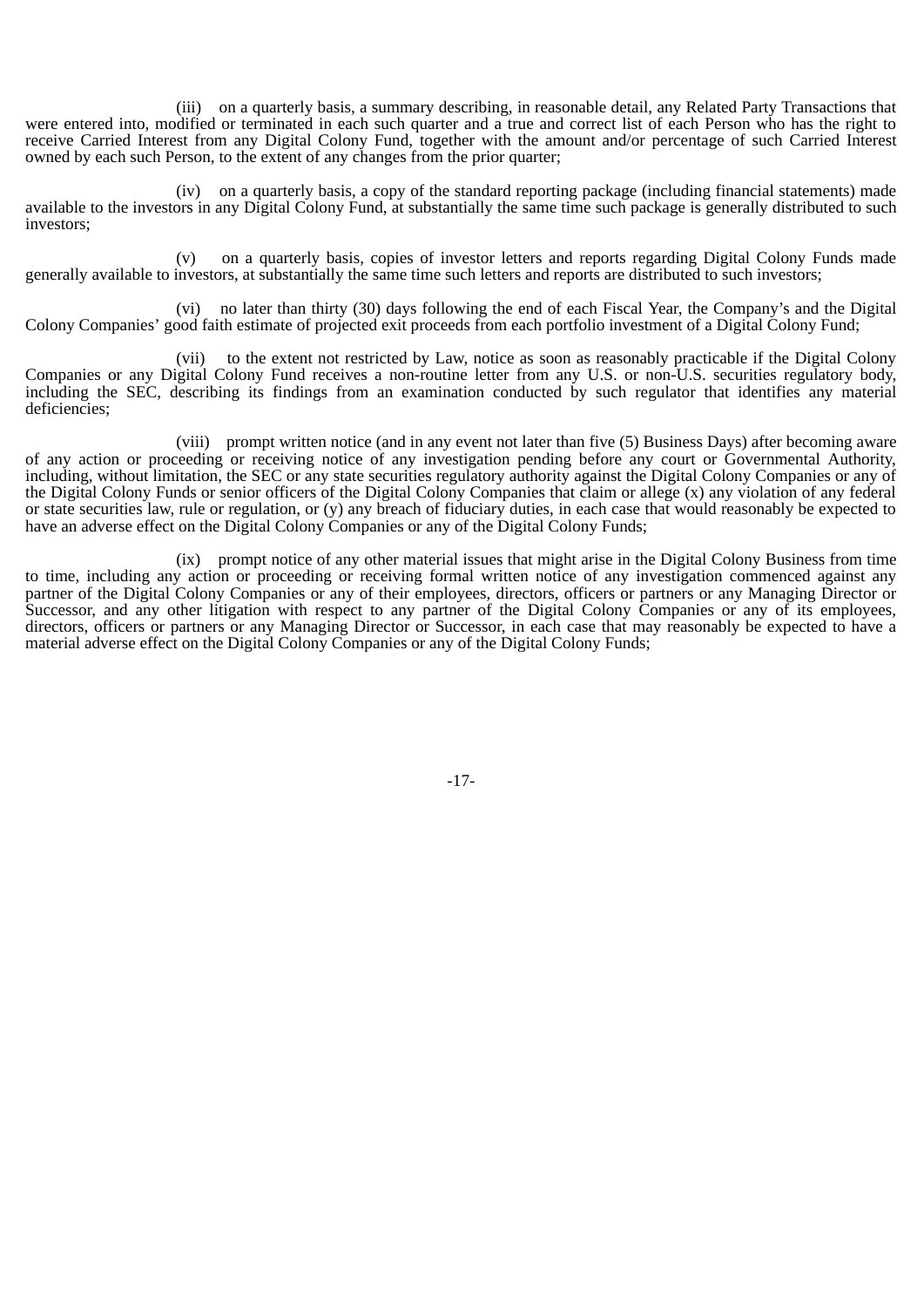(x) copies of all materials prepared for the advisory committee of each Digital Colony Fund contemporaneously with the distribution of such materials to the members of such advisory committee;

(xi) copies of any material, legal, operating, compliance, gift, entertainment and other policies and procedures of the Digital Colony Companies, including any material amendments relating thereto;

(xii) information reasonably requested by the Wafra Representative in connection with any Wafra Consent, approval or other action required to be taken by the Wafra Representative or any other Wafra Entity under this Agreement, the 2020 Ancillary Agreements, the 2022 Ancillary Agreements or any other agreement, instrument, contract entered into in connection with the Contemplated Transactions, including information reasonably necessary to confirm compliance with the obligations set forth herein or therein;

(xiii) as reasonably requested by the Wafra Representative, valuation materials regarding the reported net asset value of any of the Digital Colony Funds but only to the extent readily available;

(xiv) to the extent reasonably practicable, position level information regarding any Digital Colony Fund (and underlying portfolio investments), to the extent such position level information is reasonably requested to assist the Wafra Participation Entity or any of its Affiliates in the monitoring and valuation of the Wafra Entities' interests other than material non-public information (unless it is legally permissible to be so provided) with respect to any securities traded on a national securities exchange;

(xv) calculations provided to any lender in connection with the covenants in, and any reports delivered to any lender in accordance with, any credit agreements or credit facility of the Digital Colony Companies;

(xvi) as reasonably requested by the Wafra Representative, all Fund Documentation for the Digital Colony Funds and side letters pertaining thereto (in each case, including any amendments or changes thereto), except for redacted information to the extent required to comply with applicable confidentiality requirements set forth therein;

(xvii) upon the reasonable request of the Wafra Representative and to the extent reasonably practicable, such additional information regarding the status of the Digital Colony Business and its financial performance, the performance of each of the Company's and the Digital Colony Company's investment products, and legal, regulatory and compliance matters; and

(xviii) without limitation of the information and reports described in this Section  $5(a)$  promptly upon request of the Wafra Representative, the Company and its Subsidiaries will provide the Wafra Representative with (i) copies of all materials provided generally to investors in the Digital Colony Funds, including, for example, investment letters and client and risk reports and (ii) any other information reasonably necessary to confirm compliance with the obligations set forth in this Agreement, the 2020 Ancillary Agreements, the 2022 Ancillary Agreements or any other agreement, instrument or contract entered into in connection with the Contemplated Transactions.

-18-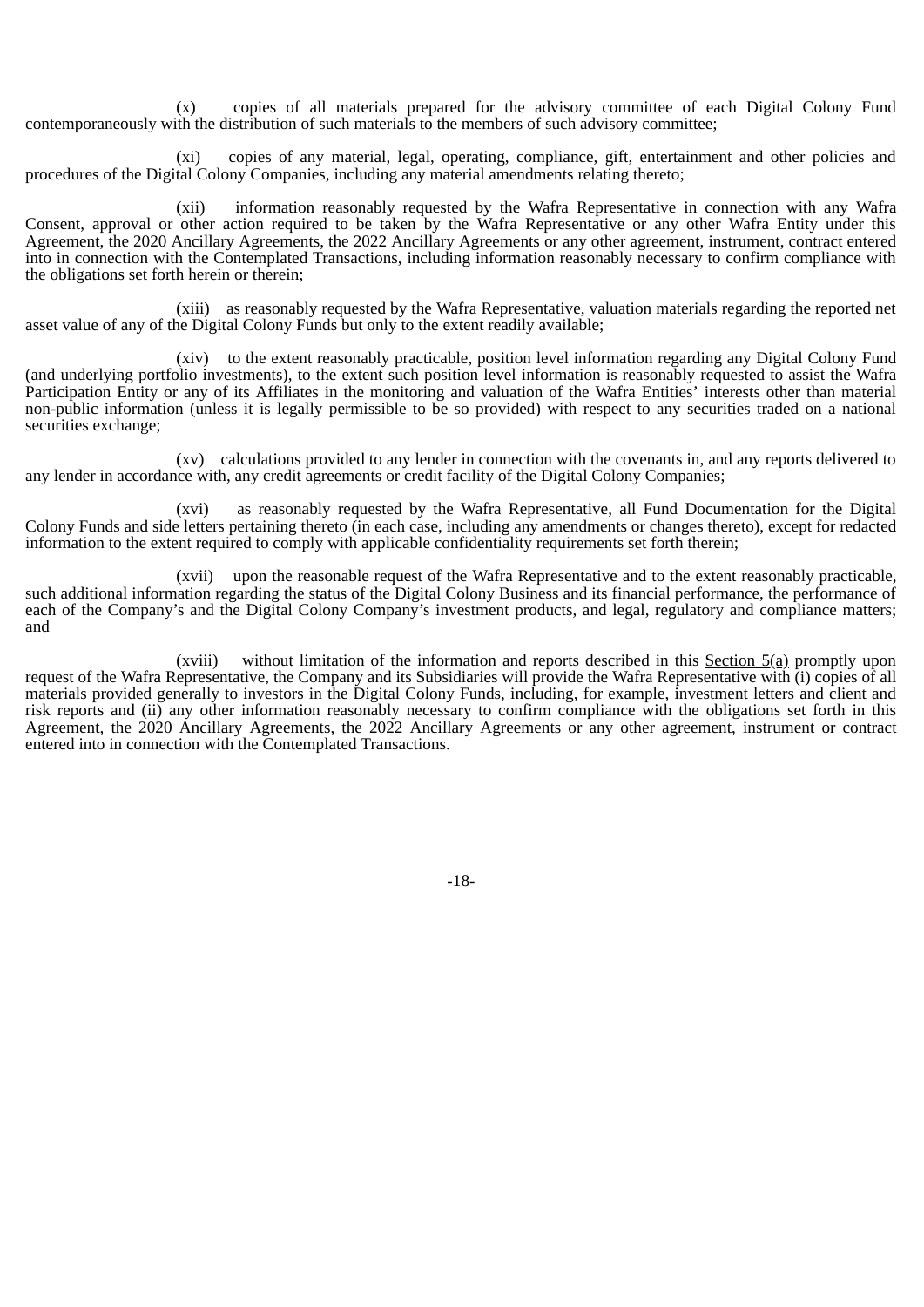(b) Books and Records. So long as the Wafra Participation Entity own Ownership Interests, the Wafra Representative or any representative or agent thereof shall, at the Wafra Representative's sole expense, have the right:

(i) to inspect, review, copy and audit the books, records and financial information of the Company, any other Digital Colony Company or any Digital Colony Fund, at such reasonable times during normal business hours upon advance written notice to the Digital Colony Representative, subject to reasonable confidentiality agreements the Company or Digital Colony Fund may impose; and

(ii) to hold, upon reasonable advance written notice, a reasonable number of ad hoc meetings with senior management of the Company and any other Digital Colony Company, provided that such meetings are subject to customary public company confidentiality standards and blackout periods and that the exercise of the rights described in each of clause (i) and (ii) shall not unreasonably interfere with the conduct of such entities' business. The relevant Wafra Entity may also, at its election, be accompanied by representatives of one or more other Wafra Entities during management or performance meetings. The relevant Wafra Entities will have the right to share with any other Wafra Entities and any of the relevant Wafra Entities' potential qualified Transferees, on a confidential basis, all materials and information provided to it accordance with this Section  $\frac{1}{2}$ (b) in accordance with Section 7(a)(ii).

(c) Maintenance. The Digital Colony Companies will maintain their books and records on an accrual basis consistent with GAAP and the Digital Colony Companies will adopt the accrual method of tax accounting. The Wafra Representative and its Representatives will have the right to inspect and copy the books and records of the Digital Colony Companies and each Digital Colony Fund (and other documents reasonably related thereto) during normal business hours and shall be provided with all information and access to the extent reasonably necessary for the Wafra Representative and its Representatives to confirm compliance with the obligations contained in this Agreement, the 2020 Ancillary Agreements and the 2022 Ancillary Agreements.

(d) Limitations. Notwithstanding anything to the contrary in this Agreement, (x) the Wafra Entities shall not have the right to (i) receive any material technical information of any Digital Colony Fund or its Portfolio Companies or (ii) manage the day-to-day affairs of any Digital Colony Fund or its Portfolio Companies and (y) nothing in this Section 5 shall require the Company, its Subsidiaries, any Digital Colony Company, any Digital Colony Fund or any Portfolio Company to provide access to, or to disclose any information to the Wafra Representative or any of its representatives or agents or any other Wafra Entity if such access or disclosure: (1) would be in violation of applicable Law; (2) would reasonably be expected to violate or breach any provision of any Contract to which the Company or any of its Subsidiaries, any Digital Colony Company, any Digital Colony Fund or any Portfolio Company is a party; (3) would result in disclosure of personal information that would expose any Digital Colony Company, any Digital Colony Fund or any Portfolio Company to liability; or (4) would reasonably be expected to jeopardize any attorney-client privilege; provided, that in the event the Company or any of its Subsidiaries, any Digital Colony Company, any Digital Colony Fund or any Portfolio Company elects to withhold access or disclosure on the basis of the foregoing clause  $(y)$ , the Company shall inform the Wafra Representative as to the general nature of what is being withheld and shall use commercially reasonable efforts to make or cause to be made appropriate substitute arrangements to permit reasonable disclosure that does not suffer from any of the foregoing impediments, including, as appropriate, entering into joint defense or common interest understandings. For the avoidance of doubt, nothing in this Section 5(d) shall limit any Party's rights to civil discovery pursuant to the applicable rules of any court or arbitral body.

-19-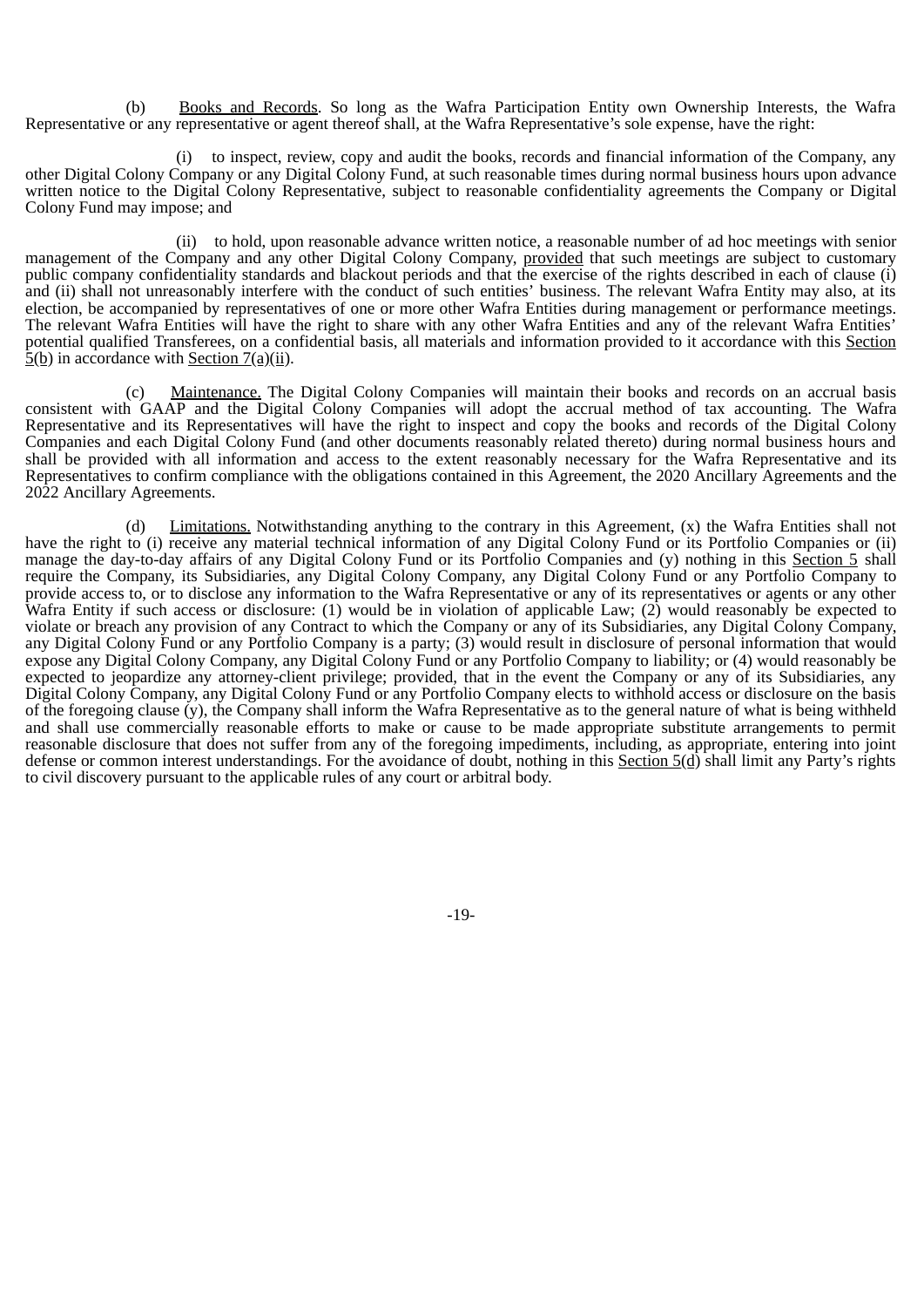### Section 6. Rights and Operating Covenants; Representations and Warranties.

(a) Covenants. The Company and DBOC hereby covenant and agree that neither the Company nor DBOC shall undertake any of the following actions with respect to the Digital Colony Companies:

(i) (x) issuing any Ownership Interests (including any revenue share or any contractual right in the Company or its Subsidiaries) that would rank senior in priority to the Wafra Participation Entity's rights to receive distributions of Carried Interest or (y) otherwise changing the Company's or its Subsidiaries' capital structure in a manner that disproportionately affects the rights, privileges or preferences (including economic interests or contractual rights) of the Wafra Participation Entity's Ownership Interests as compared to other holders thereof;

(ii) entering into any Related Party Transactions that (a) are not in the ordinary course of business and on arms' length terms, (b) are above \$100,000 individually and \$500,000 in the aggregate, annually or (c) involve use of Digital Colony Personnel or assets of the Digital Colony Companies for personal purposes (in each case, other than those transactions with any Digital Colony Personnel that are investment professionals that are compensatory in nature and specifically contemplated by such professional's employment agreement or other similar agreement for services with the Digital Colony Companies or the DigitalBridge Group as of the Effective Date (for the avoidance of doubt, any such transactions or agreements involving luxury expenses or private air travel at levels above those reflected in the historical financial statements or outside current policies of the Digital Colony Companies will require the Wafra Representative's consent));

(iii) making, changing or revoking any material tax election or allocation or taking any tax action that could reasonably be expected to have a material and adverse effect on the Wafra Participation Entity, including, for this purpose, where the Wafra Participation Entity is a pass-through entity for tax purposes, any direct or indirect owners of the Wafra Participation Entity that are special purpose vehicles and treated as corporations for U.S. federal income tax purposes;

(iv) amending the Company's Organizational Documents in a manner that adversely affects the rights, privileges or preferences (including economic interests or contractual rights) of the Wafra Participation Entity in a manner disproportionate to the effect such amendment has on the other holders of rights to Carried Interest in the Company; provided, that any amendment to a substantive provision or agreement that is specific to the Wafra Participation Entity (or that was otherwise specifically negotiated by the Wafra Participation Entity) in its capacity as such shall require the prior written consent of the Wafra Representative;

(v) liquidating or dissolving the Company or its Controlled Affiliates; provided, that the foregoing shall not prohibit any such actions pursuant to any restructuring, reorganization or other similar transaction that does not cause an adverse effect on the Wafra Participation Entity or any of its economic or other contractual rights;

-20-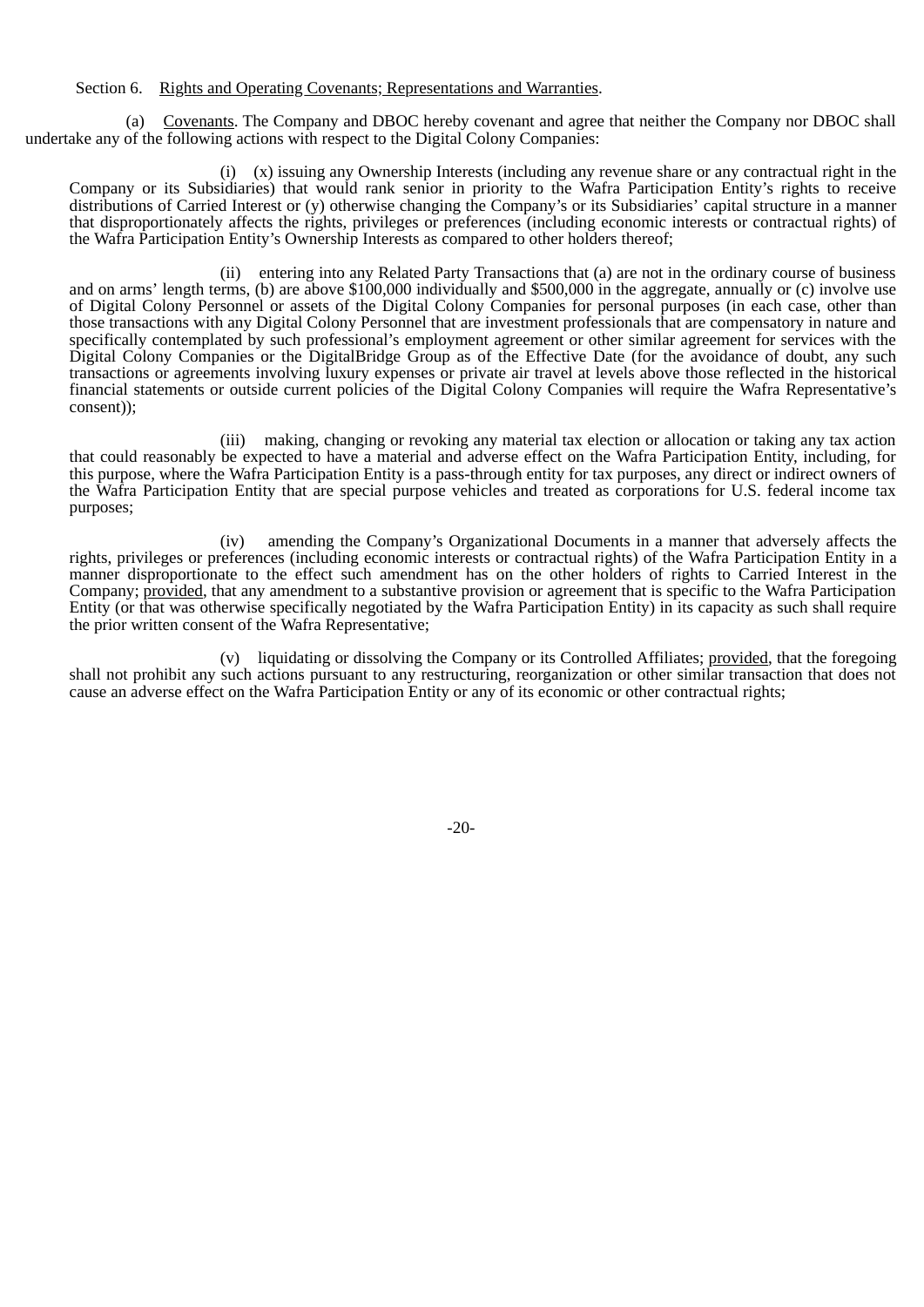(vi) requesting or taking any action for voluntary bankruptcy relief or any action pursuant to Bankruptcy Laws of any applicable jurisdiction or commencing a voluntary bankruptcy case;

(vii) entering into mergers, consolidations or business combinations of the Company or any other vehicle in which the Wafra Participation Entity, directly or indirectly, owns an equity interest or similar contractual right, in which the Wafra Participation Entity is not offered, directly or indirectly, the same per interest consideration pro rata with the other owners of Ownership Interests taking into account all of the economics and financial opportunities offered to the other owners (excluding industry standard compensation for future services rendered by the other equity holders that are bona fide market compensatory payments); provided, however, that to the extent that any merger, consolidation or business combination is not a transaction in which Wafra receives cash for all of its Ownership Interests, the Wafra Participation Entity's economic and other contractual rights in respect of the Company, shall not be affected by, and shall continue pro forma in, such merger, consolidation or business combination;

(viii) the Company or any of its Subsidiaries entering into joint venture or partnership agreements unless such joint venture or partnership agreement  $(1)$   $(x)$  is with a third party for a bona fide business purpose and involves the provision of digital investment and asset management services and (y) does not dilute the Wafra Participation Entity's pro rata Ownership Interests or adversely or disproportionately affect the rights, preferences or privileges (including economic interests or contractual rights) of the Wafra Participation Entity's interests in such joint venture (other than dilution alongside the applicable member of the DigitalBridge Group with respect to the economics to be shared with the joint venture partner in a bona fide joint venture) or (2) is intended to facilitate the allocation of Gross Carried Interest to current or former Digital Colony Personnel or current or former personnel of the DigitalBridge Group; and

(ix) settling any litigation or regulatory action, suit, claim, proceeding or investigation if such settlement imposes any conditions or restrictions on the Wafra Participation Entity (including a settlement that would amend or modify any substantive provision or agreement that is specific to the Wafra Participation Entity in its capacity as such) or (y) (with the Wafra Participation Entity's consent not to be unreasonably withheld, conditioned or delayed) settling any litigation or regulatory action, suit, claim, proceeding or investigation if such settlement otherwise would disproportionately adversely affect the rights, preferences or privileges (including economic interests or contractual rights) of the Wafra Participation Entity with respect to its Ownership Interests, or (z) taking any action (including settling any litigation) that would create material and adverse regulatory restrictions or tax obligations for the Wafra Participation Entity or any of its Affiliates outside of the Ownership Interests, unless in each case required by applicable Law; for the avoidance of doubt, matters relating to tax audits and other Tax Proceedings shall be governed by Annex A hereto.

Notwithstanding anything contained herein to the contrary, no consent right provided to the Wafra Representative herein shall be deemed to provide the Wafra Representative with any right to "control" the GP, any Digital Colony Fund, any general partner thereof or any present or future Portfolio Companies, as the term "control" may be defined in applicable rules and regulations of the Federal Communications Commission.

-21-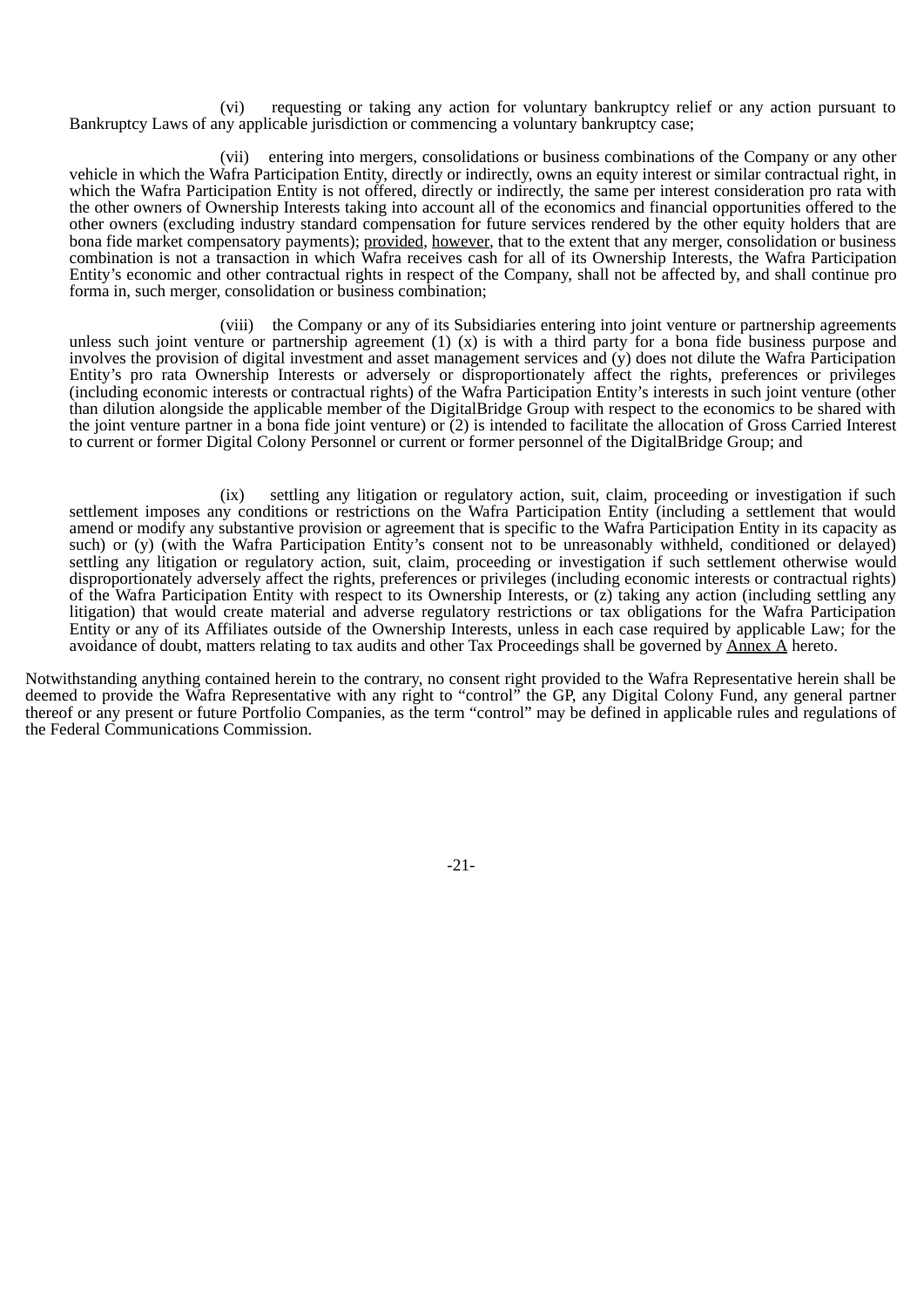(b) Donations. The Company hereby covenants and agrees not to make payments or donations in connection with political activities, campaigns or religious groups except as consistent with past practice in all material respects up to \$100,000 in the aggregate per year or in respect of any DigitalBridge Group employee or board matching contributions.

(c) Losses. For the purposes of the surviving indemnification provisions of the Carry Investment Agreement as further described in the Termination Agreement, the Parties hereby acknowledge and agree that "Losses" shall be deemed to include damages arising from diminution in value and consequential damages to the extent reasonably foreseeable.

(d) Covenants. The Company covenants and agrees that it shall, and shall cause its Subsidiaries and the Digital Colony Funds, unless Wafra Consent is obtained, to:

(i) reasonably cooperate with the Wafra Participation Entity in conducting due diligence on the Company and its Subsidiaries in connection with "know your customer" and anti-money laundering compliance;

(ii) include in the Company's Organizational Documents and other agreements, as applicable, any and all provisions as may be reasonably necessary for it to perform its obligations under, and otherwise comply with, this Agreement;

(iii) maintain all material Permits necessary to carry on its business and comply in all material respects with all applicable Laws in all jurisdictions in which the Company and its Subsidiaries conduct the Digital Colony Business, including the securities laws of the United States, when relevant;

(iv) maintain commercially reasonable operating procedures (including disaster recovery plans);

(v) provide drafts of the Fund Documentation and the Organizational Documents of each the Company and its Subsidiaries (and any amendments to any such Fund Documentation and Organizational Document) with a reasonable opportunity to review in order to confirm that such Fund Documentation and Organizational Documents would not be in violation of the terms and conditions set forth herein or otherwise in the 2020 Ancillary Agreements or 2022 Ancillary Agreements and shall provide final versions of such documents to the Wafra Representative;

(vi) ensure that the assets of each Digital Colony Fund shall not at any time constitute or be treated as constituting (by reason of a contractual agreement with investors or otherwise) "plan assets" subject to Title I of ERISA, Section 4975 of the Code, or any Law substantially similar to Title I of ERISA or Section 4975 of the Code;

(vii) use reasonable best efforts not to engage in any business or other activities that could cause the Company and its Subsidiaries to be in violation of applicable anti-money laundering, economic sanctions, anti-bribery or antiboycott Laws of the United Kingdom, the United States or any other jurisdiction in which the Company and its Subsidiaries conduct the Digital Colony Business in any material respect;

-22-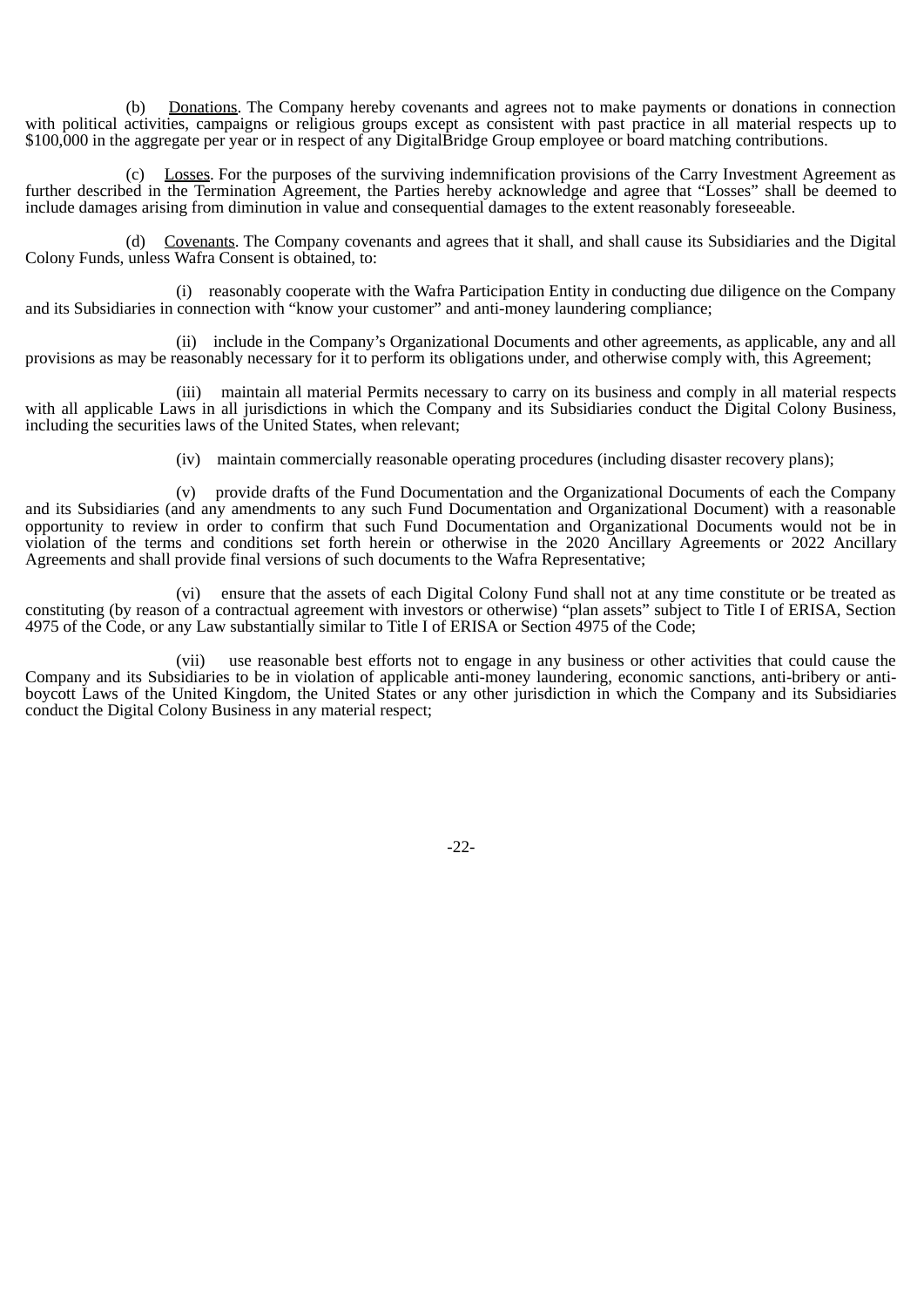(viii) (x) maintain and comply with "know your customer" and money laundering reporting procedures, and procedures designed for detecting and identifying money laundering, and detecting, identifying and reporting suspicions of money laundering to the appropriate regulators, including, where required by applicable Law and (y) prior to accepting a commitment from any investor in any Digital Colony Fund, confirm that such investor is not identified on the OFAC list of Specially Designated Nationals and Blocked Persons (the "SDN List") or any other applicable restricted party list or otherwise subject to sanctions administered by OFAC or any other U.S., U.K. or E.U. Governmental Authority or owned or Controlled by or acting on behalf of any Person listed on the SDN List or any other applicable restricted party list, to the extent prohibited by applicable Law;

(ix) use reasonable best efforts to ensure that none of the Company nor its Subsidiaries shall: (i) use any of the assets of the Company or any of its Subsidiaries for unlawful contributions, gifts, entertainment or other unlawful expenses relating to political activity or to the making of any direct or indirect unlawful payment to government officials or employees from such assets; (ii) establish or maintain any unlawful fund of monies or other assets; (iii) make any false or fictitious entries in the books or records of any of the Company, its Subsidiaries; or (iv) make any unlawful payment; and

(x) keep in full force and effect the material insurance policies covering the Company and its Subsidiaries (or other insurance policies comparable in amount and scope).

Non-Disparagement. Each Party agrees that, it shall not, and shall use commercially reasonable efforts to ensure that its Affiliates, officers, directors, members and partners do not, knowingly publish, disseminate, or contribute to the publication or dissemination of (as author or "source") in any book, periodical or other publicly disseminated medium, or in interviews intended for public dissemination, any non-public information regarding any other Party, including information relating to their experiences hereunder. Each Party further agrees that until the later of: (i) the date that is seven (7) years following the Effective Date or (ii) the date the Wafra Entities and their Affiliates collectively cease to own at least five-percent (5%) of the Common Stock, it shall not, and shall use commercially reasonable efforts to ensure that its Affiliates, officers, directors, members and partners do not, (a) make public any false, defamatory or disparaging statements about any other Party or any Affiliate, officer, director, member, partner, shareholder or employee thereof, or (b) engage in any public course of conduct that would reasonably be expected to bring any other Party or any Affiliate, officer, director, member, partner or shareholder thereof, as applicable, into disrepute or disregard; except, in each case, (i) to the extent such Person reasonably believes to be required by applicable Law or (ii) to the extent related to any litigation or similar proceeding between such Party and any such other Person or in order to exercise or enforce any rights under this Agreement, the Ancillary Agreements and the Organizational Documents of the Company or any of its Subsidiaries. Nothing in this Section  $6(e)$  shall prevent any Person from reporting or providing information to a Governmental Authority.

(f) Key Person Insurance. The Company and its Subsidiaries will reasonably cooperate with the Wafra Participation Entity to acquire, at the Wafra Participation Entity's sole expense, with the Wafra Participation Entity as named beneficiary, key person insurance over such individuals as the Wafra Representative may reasonably request from time to time following the Effective Date.

-23-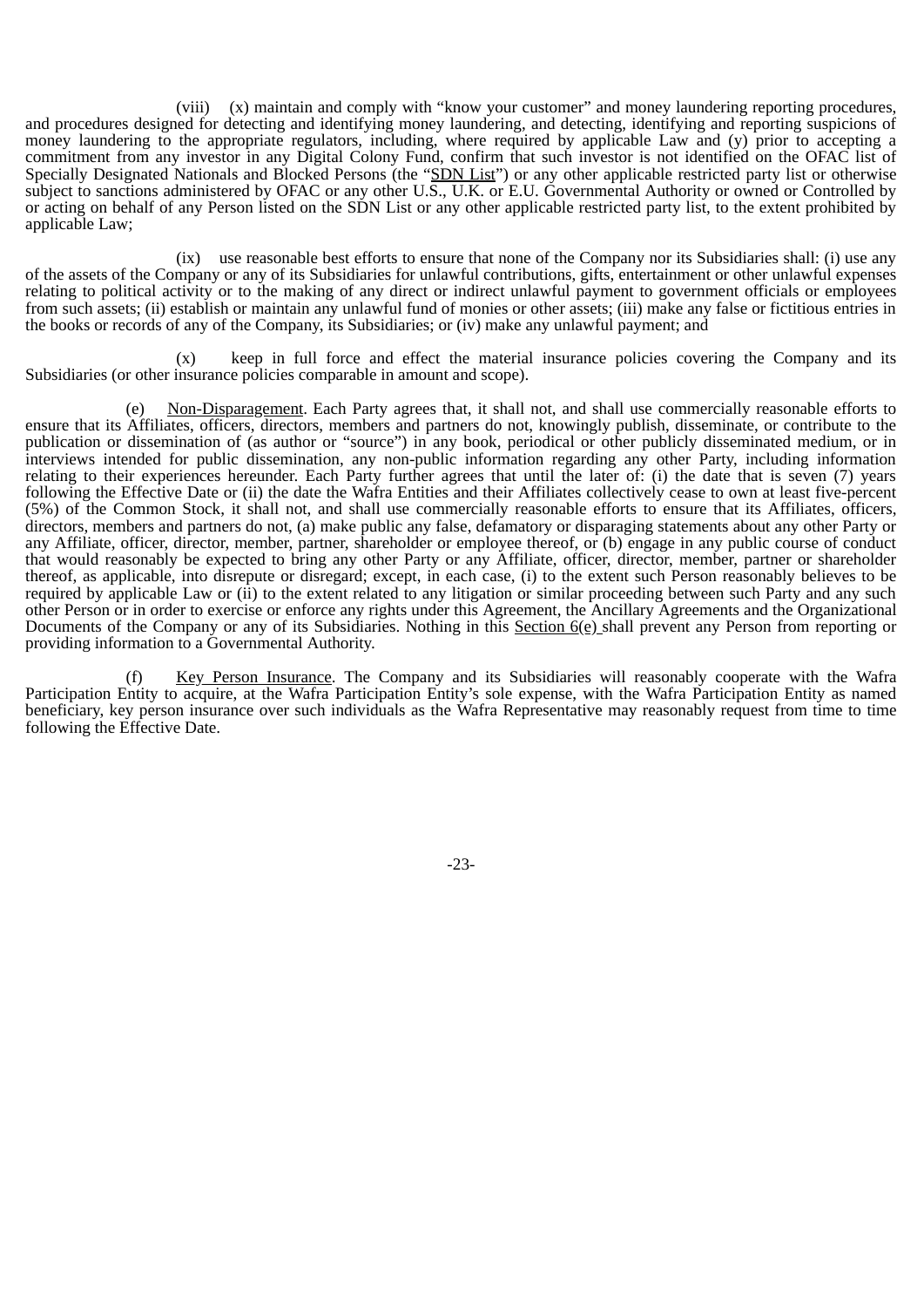(g) Representations and Warranties of the DigitalBridge Parties. Each of the DigitalBridge Parties represents and warrants to the Wafra Participation Entity, as of the Effective Date, and with respect to any other Person that becomes party hereto as a DigitalBridge Party by execution and delivery of a joinder to this Agreement, as of the date of any such joinder, represents and warrants to the Wafra Participation Entity, severally and not jointly, as follows:

(i) it has the requisite power and authority to enter into and perform its obligations under this Agreement;

(ii) the execution, delivery and performance of this Agreement and the consummation of the transactions contemplated hereby by it (including the issuance of the Interest on or after the Effective Date) do not and will not (i) violate its Organizational Documents, (ii) violate any applicable Law or (iii) violate, require any consent or other action by any Person under, constitute a default under, or give rise to any right of termination, cancellation or acceleration of any right or obligation under (in each case, with or without notice or lapse of time or both), any Contract to which it is a party or by which any of its properties or assets are bound that is material to such Person;

(iii) there is no outstanding enforcement or supervisory action by any Governmental Authority because any of its procedures were considered to be inadequate by such Governmental Authority, and no such enforcement or supervisory action is, to its actual knowledge, pending or threatened, except for any such action that is not, individually or in the aggregate, material to such Person; and

(iv) no broker, finder, financial advisor or investment banker is entitled to any broker's, finder's, financial advisor's, or investment banker's fee or commission or similar payment in connection with the transactions contemplated by this Agreement based upon arrangements made by or on behalf of any such DigitalBridge Party (other than arrangements where a DigitalBridge Party or its Affiliates would be solely responsible for such payments).

(h) Representations and Warranties of the Wafra Participation Entity. The Wafra Participation Entity represents and warrants to the DigitalBridge Parties, as of the Effective Date, and each Person that becomes a Wafra Participation Entity following the Effective Date by executing a joinder to this Agreement represents and warrants to each DigitalBridge Party that on the date of such joinder, as follows:

(i) it has the requisite power and authority to enter into and perform its obligations under this Agreement;

(ii) its execution, delivery and performance of this Agreement and the consummation of the transactions contemplated hereby by it do not (i) violate its Organizational Documents, (ii) violate any applicable Law or (iii) violate, require any consent or other action by any Person under, constitute a default under, or give rise to any right of termination, cancellation or acceleration of any right or obligation under (in each case, with or without notice or lapse of time or both), any Contract to which it is a party or by which any of its properties or assets are bound that is material to such Person;

-24-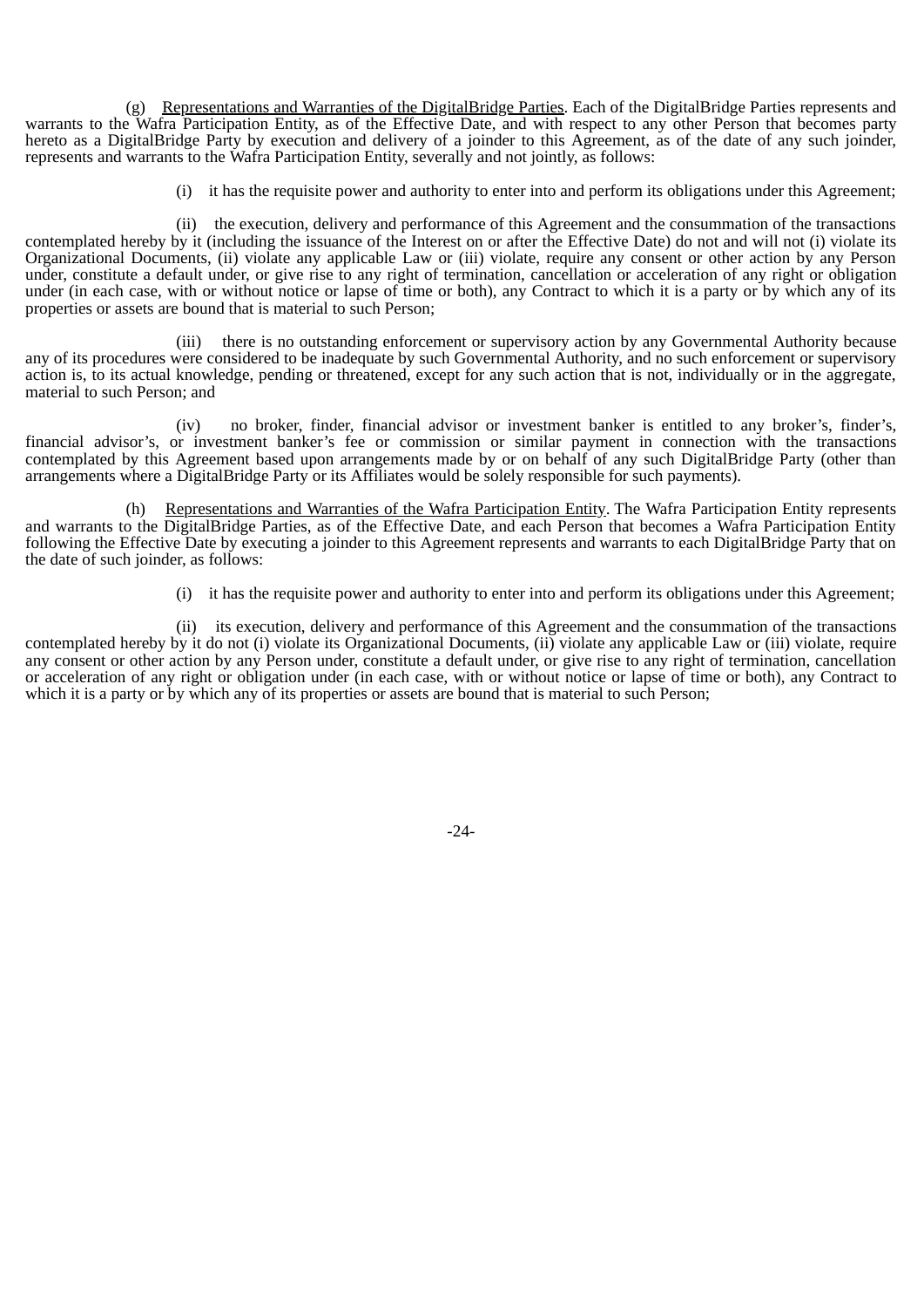(iii) there is no outstanding enforcement or supervisory action by any Governmental Authority because any of its procedures were considered to be inadequate by such Governmental Authority, and no such enforcement or supervisory action is, to its actual knowledge, pending or threatened, except for any such action that is not, individually or in the aggregate, material to such Wafra Participation Entity;

(iv) after giving effect to any applicable look-through provisions required under the U.S. federal securities Law, it is an "accredited investor" as that term is defined in Regulation D promulgated under the Securities Act; and

(v) no broker, finder, financial advisor or investment banker is entitled to any broker's, finder's, financial advisor's, or investment banker's fee or commission or similar payment in connection with the transactions contemplated by this Agreement based upon arrangements made by or on behalf of the Wafra Participation Entity.

### Section 7. Transfers; Assignment.

(a) Transfers by the Wafra Participation Entity.

Transfers by Wafra Participation Entity. The Wafra Participation Entity (or other applicable Wafra Entity) shall not Transfer all or any portion of its Ownership Interests, or Identified Sponsor Commitments without Digital Colony Consent (not to be unreasonably withheld, conditioned or delayed); provided, that the Wafra Participation Entity (or other applicable Wafra Entity) may effect the following Transfers of all or any portion of the Ownership Interests, or Identified Sponsor Commitments without Digital Colony Consent: (i) subject to the relevant Wafra Entity's compliance with the terms set forth in Section  $7(\text{c})$ , Transfers made on or following July 17, 2025; (ii) Transfers to any Wafra Entity; (iii) Transfers in connection with a Wafra IPO of a broader portfolio of asset managers held by any Wafra Entity where the Ownership Interests owned by any Wafra Entity in such Wafra IPO comprise no more than 24.9% of such portfolio (as determined on a fair market value basis); (iv) Transfers in connection with an internal reorganization or similar transaction affecting any Wafra Entity; (v) Transfers made in connection with an in-kind distribution by a Wafra Entity to any direct or indirect partners, members or other equity holders thereof; (vi) Transfers in connection with any pledge, lien or other transfer related to a customary debt financing or any equity, preferred or structured equity financing of any Wafra Entity; (vii) Transfers as part of a Portfolio Sale; (viii) Transfers from and after the date of any DigitalBridge Change of Control or DigitalBridge Bankruptcy; and (ix) a Transfer to a single Transferee and one or more of its Affiliates of an Ownership Interest representing up to 5.0% in the aggregate of the Ownership Interests as of the Effective Date. Notwithstanding anything to the contrary in this Agreement, Digital Colony Consent shall be required in the event that such direct or indirect Transferee (or its Affiliates) is an Unapproved Third Party. In the case of clauses (iii), (vi) and  $(vii)$  of this Section  $7(a)(i)$ , the Wafra Participation Entity shall remain the direct party to this Agreement and the applicable Ancillary Agreements. In the case of clauses (i), (ii), (iv), (v), (viii) and (ix), (A) such Transferee will be subject to the same terms, conditions and contractual undertakings with respect to Wafra Participation Entity, and (B) if any such Transfer is a Transfer of less than all of the Wafra Participation Entity's Ownership Interests, the rights of the Wafra Representative will be exercised by a single Person (and no more than two Transferees of the Wafra Participation Entity shall be entitled to exercise such rights indirectly at any one time). Notwithstanding anything to the contrary herein, upon the occurrence of an event or occurrence described in clauses (c) or (d) of the definition of Triggering Event (as defined in the Agreement of Purchase and Sale), the Wafra Participation Entity's (and any other Wafra Entity's) Ownership Interests, Identified Sponsor Commitments and the Specified Investment shall become freely transferable. For the avoidance of doubt, no transfer of Common Stock by any of the Seller, Wafra Participation

-25-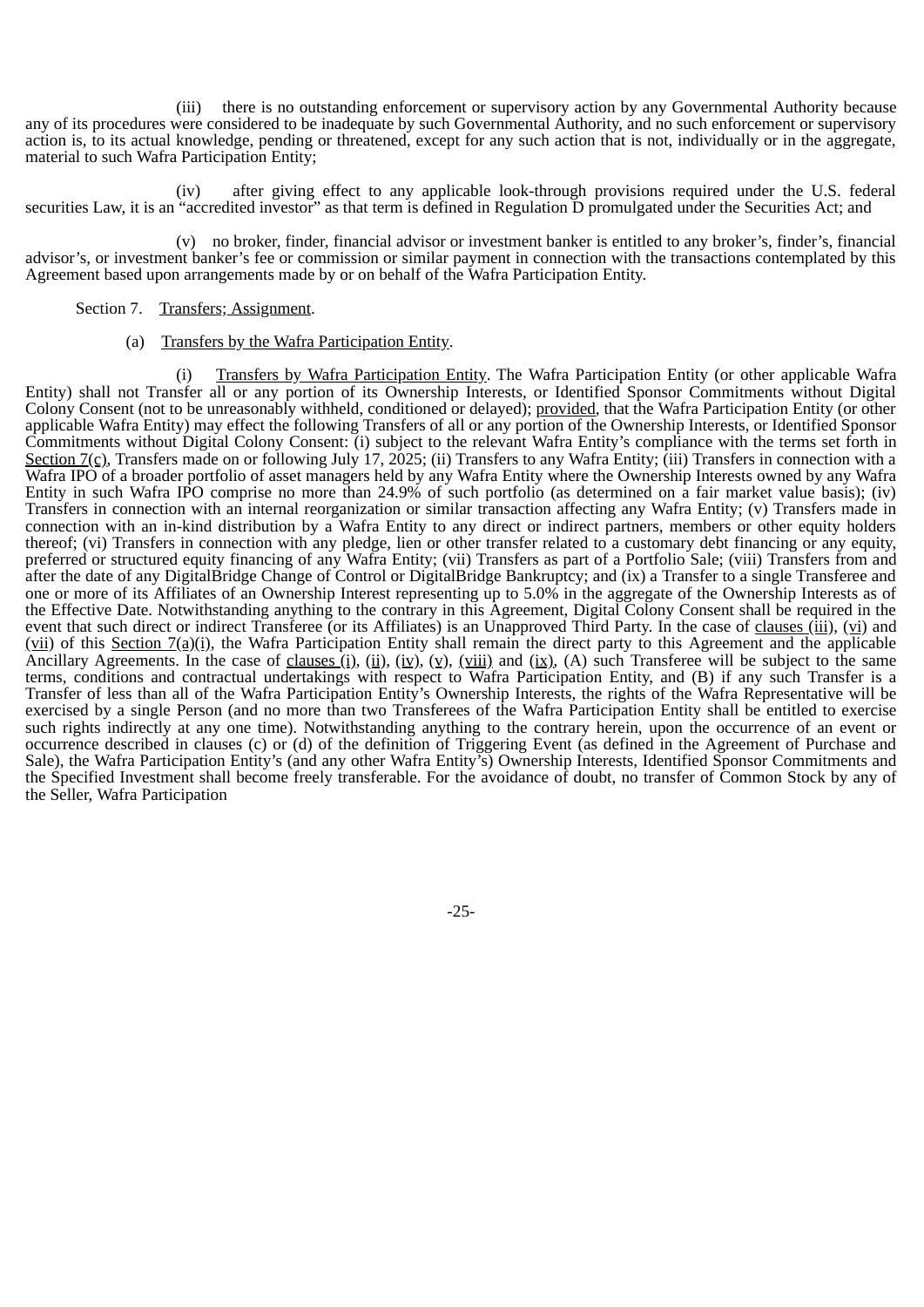Entity or any of their respective Affiliates shall constitute a "Transfer" for purposes of this Section 7 and no restrictions set forth in this Section 7 shall apply to such transfers.

(ii) Cooperation with Transfers. In connection with the Transfers pursuant to clauses (i), (iii), (vi), (vii), (viii) and (ix) of Section  $\mathcal{I}(a)(i)$ , the Company, each applicable Subsidiary of the Company and DBOC shall cooperate as reasonably necessary, execute and deliver such agreements and instruments, provide such reasonable support and assistance by providing Confidential Information to any potential Transferee as would customarily be made available to a potential buyer in a sale of a minority position (i.e., consistent with the level and type of information provided to the Wafra Entities in connection with the Contemplated Transactions) or to an underwriter in a Wafra IPO, including documents and reasonable opportunities to ask questions of key executives as customarily provided in connection with a "due diligence" investigation as a Wafra Participation Entity may reasonably request in connection with any Transfer (or potential Transfer) of its right to any of its Ownership Interest or in connection with a Wafra IPO (or potential Wafra IPO); provided, that if requested by the Company, any of its Subsidiaries or DBOC, any such potential Transferee shall execute a customary confidentiality agreement in a form and substance reasonably satisfactory to the Digital Colony Representative. The Company shall make customary knowledge qualified representations and warranties to the Wafra Participation Entity (without any indemnification obligations in respect thereof) to allow the Wafra Participation Entity to make representations and warranties related to the Company or any of its Subsidiaries in connection with any such Transfers. Notwithstanding any other provision of this Agreement or the Ancillary Agreements to the contrary, the Wafra Entities shall be free to consummate a Wafra IPO in accordance with Section  $7(a)(i)$  at any time; provided, that any disclosure in connection with such Wafra IPO shall not (a) specifically or separately identify or present any financial information regarding the Digital Colony Companies, the Digital Colony Funds or any Portfolio Companies or any stakeholders of any of the foregoing in any public filings relating to such Wafra IPO unless presented on an aggregate basis with all other companies in which the Digital Colony Companies, the Digital Colony Funds or any Portfolio Companies invest such that the identity of such Persons, as applicable, could not be reasonably deduced therefrom or (b) require the filing of any Ancillary Agreement not already publicly disclosed (clauses (a) and (b), the "Non-Aggregated Information"). Following such Wafra IPO, the Non-Aggregated Information shall not be disclosed unless required by applicable Law or with the prior written consent of the Digital Colony Representative. In connection with any such Wafra IPO, the Company shall cause each of the Digital Colony Companies to provide reasonable cooperation, support, assistance and information (to the extent reasonably available, the disclosure of which would not violate any Law or any agreement to which any DigitalColony Company, any Digital Colony Fund or any of their Affiliates is subject, or if any other action required or requested by a regulatory authority would not reasonably be expected to have an adverse effect in any material respect on DigitalBridge Group, the Company and its Subsidiaries or any of their respective Affiliates) to the applicable Wafra Entities, at such Wafra Entities' expense for any reasonable out-of-pocket expense, to the extent that such Wafra Entities' counsel advises is required in connection with such Wafra IPO. The Wafra Representative shall consult with the Company and its Subsidiaries in good faith regarding, and provide the Company and its Subsidiaries a reasonable opportunity to review and comment upon, the form of any disclosure regarding the Digital Colony Companies, the Digital Colony Funds, the Portfolio Companies or any stakeholders thereof in connection with or following an Wafra IPO. The obligations of the Company, its Subsidiaries and DBOC pursuant to this Section  $7(a)(ii)$  shall not require the Digital Colony Companies to agree to a restructuring, any regulatory remedies or any other action required or requested by a Governmental Authority that would reasonably be expected to have an adverse effect in any material respect on the Digital Colony Companies or the DigitalBridge Group in connection with regulatory approvals related to any such Transfer.

-26-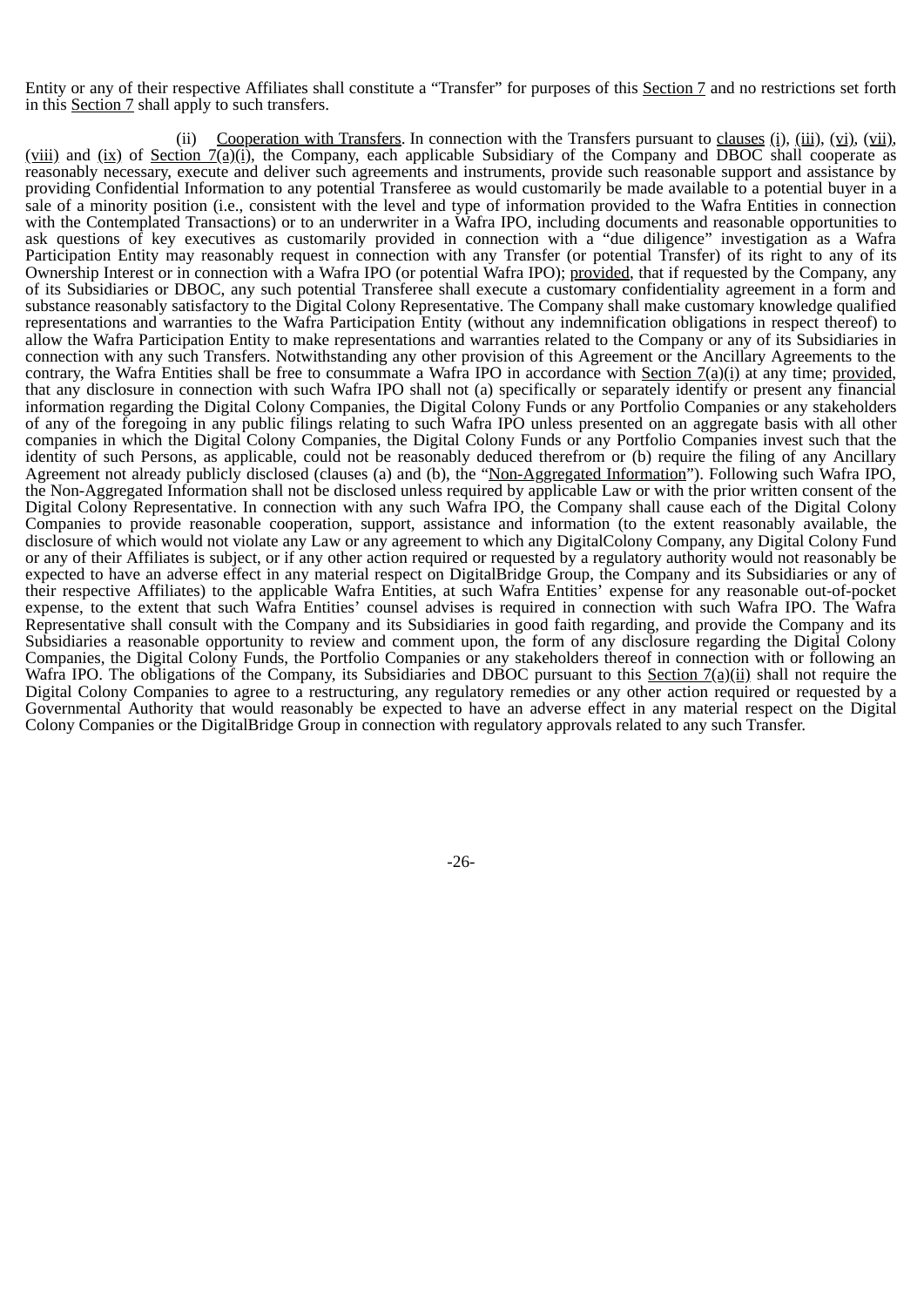(b) Conditions to Transfers. It shall be a condition of the Transfer of any Ownership Interests (i) to any Person, that such Transfer shall not be effected if such Transfer would violate applicable Law or would cause the Company to become a "publicly traded partnership" within the meaning of Section 7704(b) of the Code, and (ii) to any Person who is not a party to this Agreement, that such Person sign a joinder to this Agreement binding such Person to the provisions of this Agreement.

Right of First Offer. In the event that any Wafra Participation Entity (the "Offering Wafra Participation Entity") proposes to Transfer all or any portion of the Ownership Interests owned by it to any third party purchaser pursuant to Section  $\tilde{Z}(a)(i)$  the Offering Wafra Participation Entity shall first make an offering of such Ownership Interests to DBOC (together with any Controlled Affiliates of DBOC that DBOC designates to exercise its rights under this Section  $7(\text{c})$  (the "Offered Party")) in accordance with the following:

(i) The Offering Wafra Participation Entity shall give notice (the "Offer Notice") to the Offered Party, stating (i) its bona fide intention to offer such Ownership Interests, (ii) a description and the number of such Ownership Interests to be offered (the "Offered Interests"), and (iii) the price and any material terms and conditions upon which it proposes to offer such Offered Interests, including a list of proposed Transferees, it being agreed that for so long as the Offering Wafra Participation Entity may sell the Offered Interests to a Transferee without again complying with the right of first offer set forth herein, the Digital Colony Companies will be prohibited from issuing or selling Ownership Interests to any proposed Transferees notified to DBOC.

(ii) By written notification (the "Acceptance Notice") to the Offering Wafra Participation Entity, within thirty (30) days after the Offer Notice is received, the Offered Party may elect to purchase, at the price and on the terms specified in the Offer Notice, all of the Offered Interests proposed to be Transferred by the Offering Wafra Participation Entity. If the Offered Party does not deliver an Acceptance Notice within thirty (30) days after the Offer Notice is received, the Offered Party shall be deemed to have waived its right to participate in the right of first offer described in this Section  $7(c)$  and the Offering Wafra Participation Entity may Transfer the Offered Interests in accordance with the terms of Section  $7(c)(iii)$ . Upon the timely delivery of an Acceptance Notice by the Offered Party pursuant to this Section  $7(c)(ii)$ , the Offering Wafra Participation Entity and the Offered Party shall be legally obligated to consummate the sale contemplated thereby within thirty (30) days of the date of the Acceptance Notice (as it may be extended by up to an additional one hundred twenty (120) days as necessary for the expiration of regulatory waiting periods and to obtain regulatory approvals); provided, further, that the Offering Wafra Participation Entity shall only be required to give customary representations and warranties with respect to such Wafra Participation Entity's due organization, authority to enter into applicable Transfer documentation, non-contravention of applicable Laws and material agreements or required approvals of any Governmental Authority (in respect of which a Wafra Entity is a party), and free and clear title of the relevant Ownership Interests.

-27-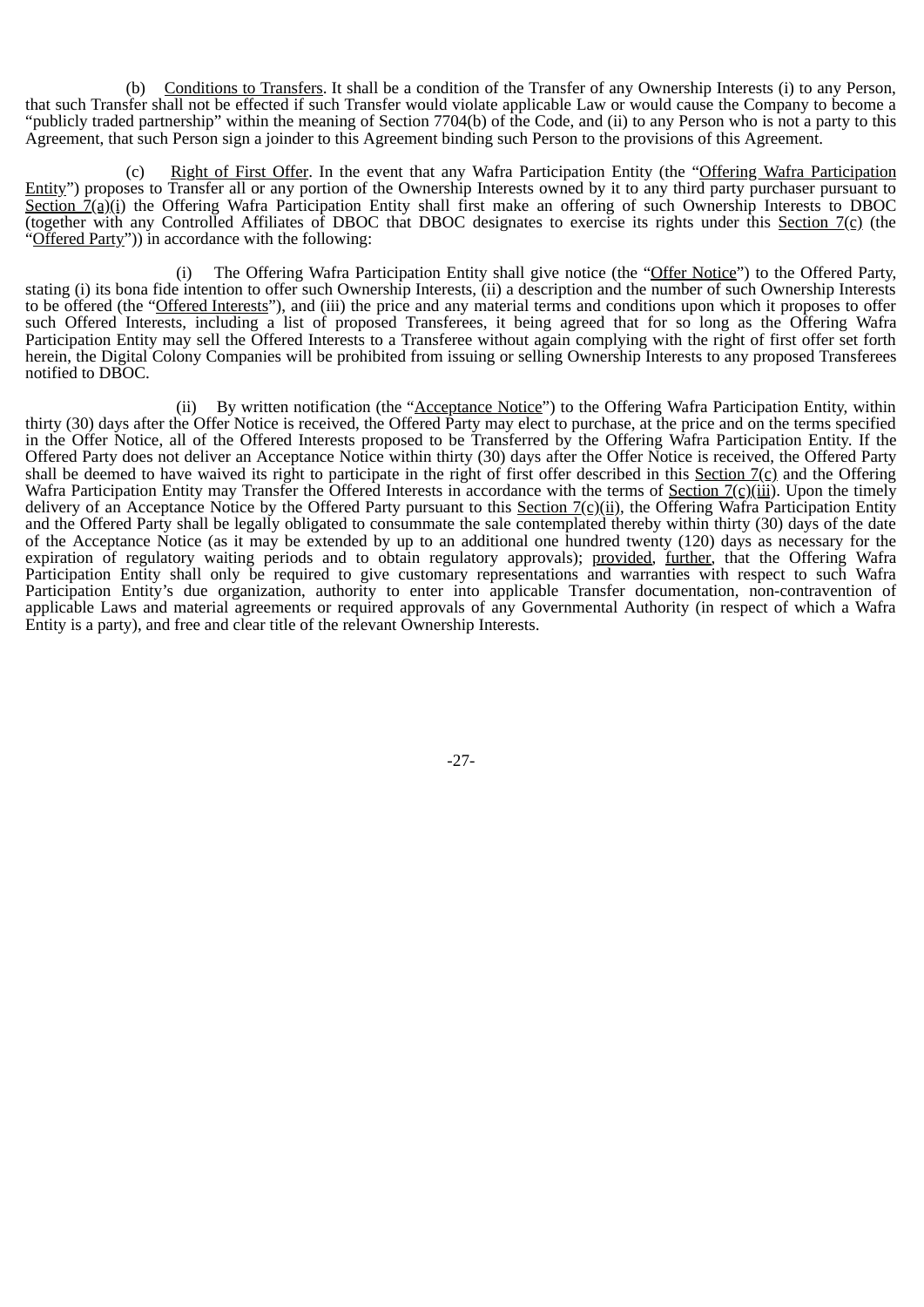(iii) If the Offered Interests referred to in the Offer Notice are not elected to be purchased or acquired as provided in <u>Section 7(c)(ii</u>), the Offering Wafra Participation Entity may, during the one hundred twenty (120) day period following the expiration of such thirty (30) day period provided in Section  $7(\text{c})(\text{ii})$ , offer and sell such Offered Interests to any third party at a price not less than 100% of, and upon other terms not materially more favorable to the offeree taken as a whole than, those specified in the Offer Notice. If the Offering Wafra Participation Entity does not consummate the sale of the Offered Interests within such period (as it may be extended by up to an additional one hundred twenty (120) days as necessary for the expiration of regulatory waiting periods and to obtain regulatory approvals), the right of first offer provided hereunder shall be deemed to be revived and such Offered Interests shall not be offered unless first reoffered to the Offered Parties in accordance with this Section 7(c). Notwithstanding the foregoing, at least fourteen (14) days (the "Sale Notice Period") prior to the desired consummation date of a proposed Transfer pursuant to this Section  $7(c)(iii)$ , the Wafra Representative shall deliver a notice to DBOC which shall, to the extent not included in or accompanying the Offer Notice relating to such proposed Transfer (i) identify the cash purchase price at which the proposed Transfer is proposed to be made, (ii) identify the prospective Transferee, (iii) identify the proposed signing date and the proposed closing date of such prospective Transfer, (iv) be accompanied by the substantially final proposed purchase agreement and forms of all other agreements (to the extent available) to be entered into by the Offering Wafra Participation Entity in connection with such Transfer and (v) identify all other material terms and conditions of such Transfer (including with respect to the timing of the payment of the purchase price) (any notice delivered pursuant to this Section 7(c)(iii) (a "Sale Notice")). If the prospective Transferee is an Unapproved Third Party, the Offering Wafra Participation Entity shall not consummate such proposed Transfer without Digital Colony Consent.

(d) Transfers by the Company. The Company may not Transfer, directly or indirectly, its rights or obligations under this Agreement without the prior written consent of the Wafra Participation Entity; provided, that, (i) in connection with any reorganization of DigitalBridge and its Affiliates or other transaction whereby one or more of such entities would succeed to all or part of the Company's entitlement to Carried Interest, the Company may Transfer its rights and obligations under this Agreement to such entities, and (ii) the Company may Transfer its rights or obligations under this Agreement to an entity that acquires all or substantially all of the business or assets of the Company, whether by merger, reorganization, acquisition, sale or otherwise.

#### Section 8. Tag-Along Rights(b).

(a) Tag-Along Sale. In the event of a Transfer (other than a Permitted Transfer or a Drag-Along Sale) of Ownership Interests (the "Tag-Along Interests") by any member of the DigitalBridge Group, or by any other holders of Ownership Interests other than Wafra Entities, together with their Affiliates and/or Related Persons (to the extent such holders of Ownership Interests, Affiliates and/or Related Persons collectively own 10% or more of the total Ownership Interests outstanding, in the aggregate, at the time of such first Transfer (but without giving effect to such Transfer)) (a "Tag-Along Seller") to a Third-Party Purchaser (a "Purchaser"), then each Tag-Along Seller shall be required to, and DBOC shall cause (or, with respect to each Tag-Along Seller that is not a Controlled Affiliate of DBOC, take all actions within its control to cause) each Tag-Along Seller to, provide the Wafra Participation Entity and the Wafra Representative with at least thirty (30) days' prior written notice of such Transfer (the "Tag-Along Notice"), which notice shall identify the Purchaser, the percentage of the Ownership Interests proposed to be Transferred by the Tag-Along Seller (including the corresponding percentages of Carried Interest in respect of the Digital Colony Funds proposed to be Transferred as a result of the proposed Transfer of Ownership Interests), the applicable percentage of the then-issued Ownership Interests (including the corresponding percentages of Carried Interest in

-28-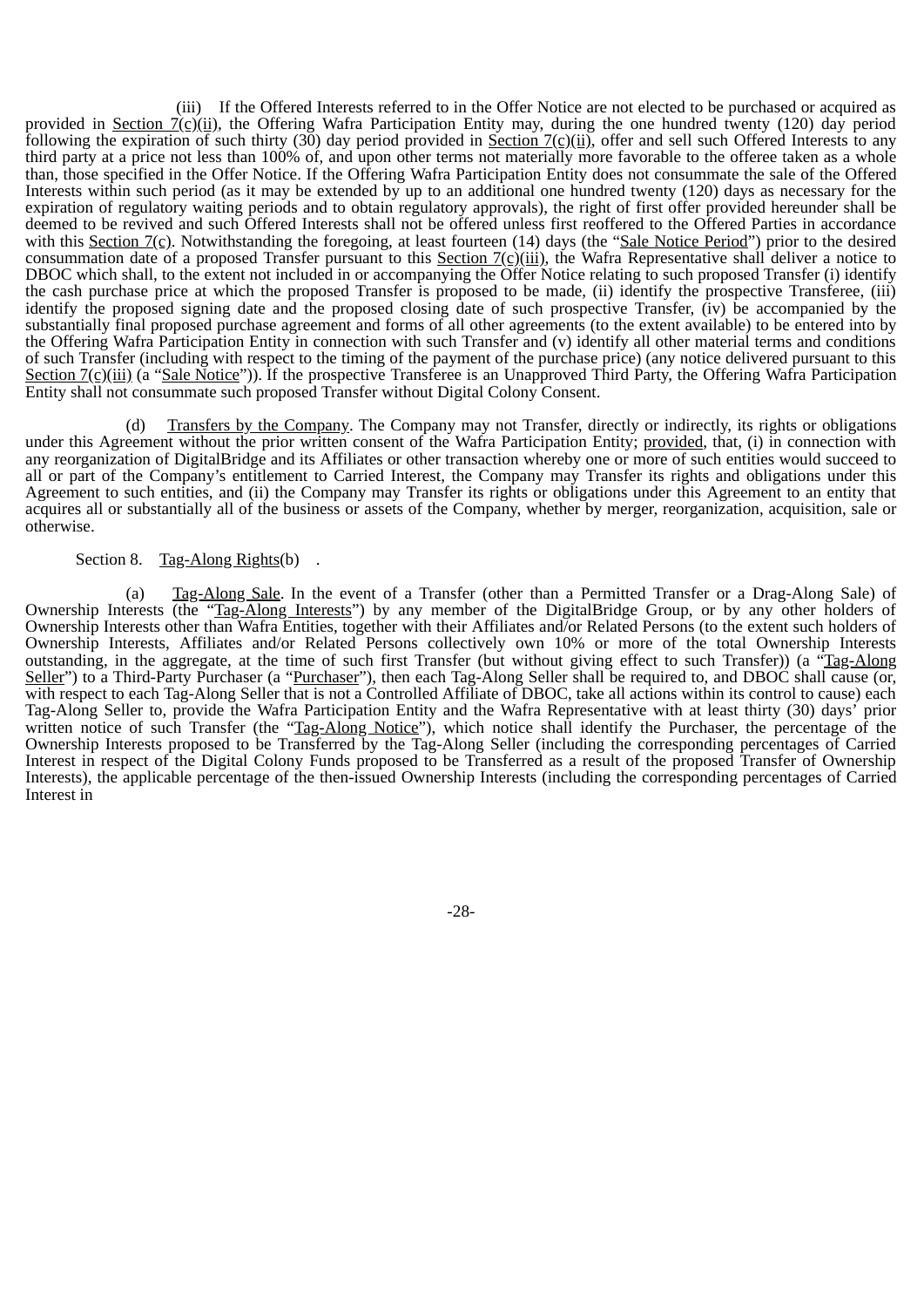respect of the Digital Colony Funds proposed to be Transferred as a result of the proposed Transfer of Ownership Interests) of the Company or applicable Subsidiary that such proposed Transfer represents, a statement as to whether the Company and DBOC would otherwise be required to issue a Drag-Along Notice under Section 9, the purchase price therefor (including the allocation of such purchase price to the Carried Interest in respect of the Digital Colony Funds included as a result of the proposed Transfer of such Ownership Interests), and a summary of the other material terms and conditions of the proposed Transfer. To the extent not previously provided, each Tag-Along Seller shall provide the Wafra Representative, on behalf of the Wafra Participation Entity, with all material information made available to the Purchaser in connection with the proposed Transfer and any other information reasonably requested by the Wafra Representative to the extent available. Within thirty (30) days following receipt of such Tag-Along Notice, the Wafra Participation Entity that hold Ownership Interests may elect, by providing a written offer to the Tag-Along Sellers and the Purchaser, to Transfer to the Purchaser the Ownership Interests specified therein, up to that percentage of the Ownership Interests of such Wafra Participation Entity (the "Tagging Interest") equal to the percentage of the Ownership Interests of the Company or its applicable Subsidiaries (including the corresponding percentages of Carried Interest with respect to the Digital Colony Funds to be Transferred as a result of the proposed Transfer of Ownership Interests) held by the Tag-Along Sellers that is proposed to be Transferred by the Tag-Along Sellers, subject to Section 10 and Section 11, at the same price per Ownership Interest and otherwise on the same terms as those being offered to the Tag-Along Seller (any such Transfer, a "Tag-Along Sale"). Subject to Section 10, such Wafra Participation Entity(s) shall execute all appropriate documents reasonably necessary to Transfer ownership of such Tagging Interest to the Purchaser. Failure by a Wafra Participation Entity to respond in writing within such thirty (30)-day period shall be deemed to be a waiver of its tag-along rights under this Section 8(a) with respect to such Transfer but only to the extent the Tag-Along Seller is not again required to comply with this Section 8(a) in connection with a Transfer. If the Wafra Participation Entity waive their tag-along rights under this Section  $10(a)$ , the Tag-Along Sellers shall have the right to consummate such Transfer free of such rights; provided, that (x) such Transfer is fully closed and consummated within one hundred twenty (120) days following the expiration of such thirty (30)-day period (as it may be extended by up to an additional one hundred twenty (120) days as necessary for the expiration of regulatory waiting periods and to obtain regulatory approvals), and (y) the terms of the actual Transfer are no more favorable as to price, and no more materially favorable as to the other terms taken as a whole to the Tag-Along Sellers, than those set forth in the Tag-Along Notice. Notwithstanding the foregoing, if a Wafra Participation Entity elects to Transfer its Tagging Interest as provided herein, the proposed Transfer of Tag-Along Interests by the Tag-Along Seller to the Purchaser shall not be permitted hereunder and any such purported Transfer shall not be valid (and thus shall not have any force or effect) unless the Purchaser accepts and purchases all of the Tagging Interests tendered by the Wafra Participation Entity(s) in connection with such proposed Transfer; provided, that, in the event that the Purchaser elects to acquire less than the full amount of both the Tag-Along Interests and the Tagging Interests, the amount of Tag-Along Interests and Tagging Interests being sold to such Purchaser shall be cut back such that the Tag-Along Seller shall be permitted to sell an amount of Tag-Along Interests that represents the same percentage of the Tag-Along Seller's total Ownership Interests (including the corresponding percentages of Carried Interest with respect to the Digital Colony Funds to be Transferred as a result of the proposed Transfer of such Ownership Interests) in the Company or its applicable Subsidiaries as the amount of the Tagging Interest that the Wafra Participation Entity are selling to the Purchaser. Notwithstanding anything contained herein to the contrary, there shall be no liability on the part of DigitalBridge or any of its Affiliates to any Wafra Participation Entity if a proposed Transfer of Ownership Interests pursuant to this Section 8(a) is not consummated for any reason, except as otherwise set forth in the definitive documentation related thereto.

(b) Expenses. For the avoidance of doubt, the Wafra Participation Entity(s) and the Tag-Along Sellers shall each pay their respective pro rata share (based on aggregate

-29-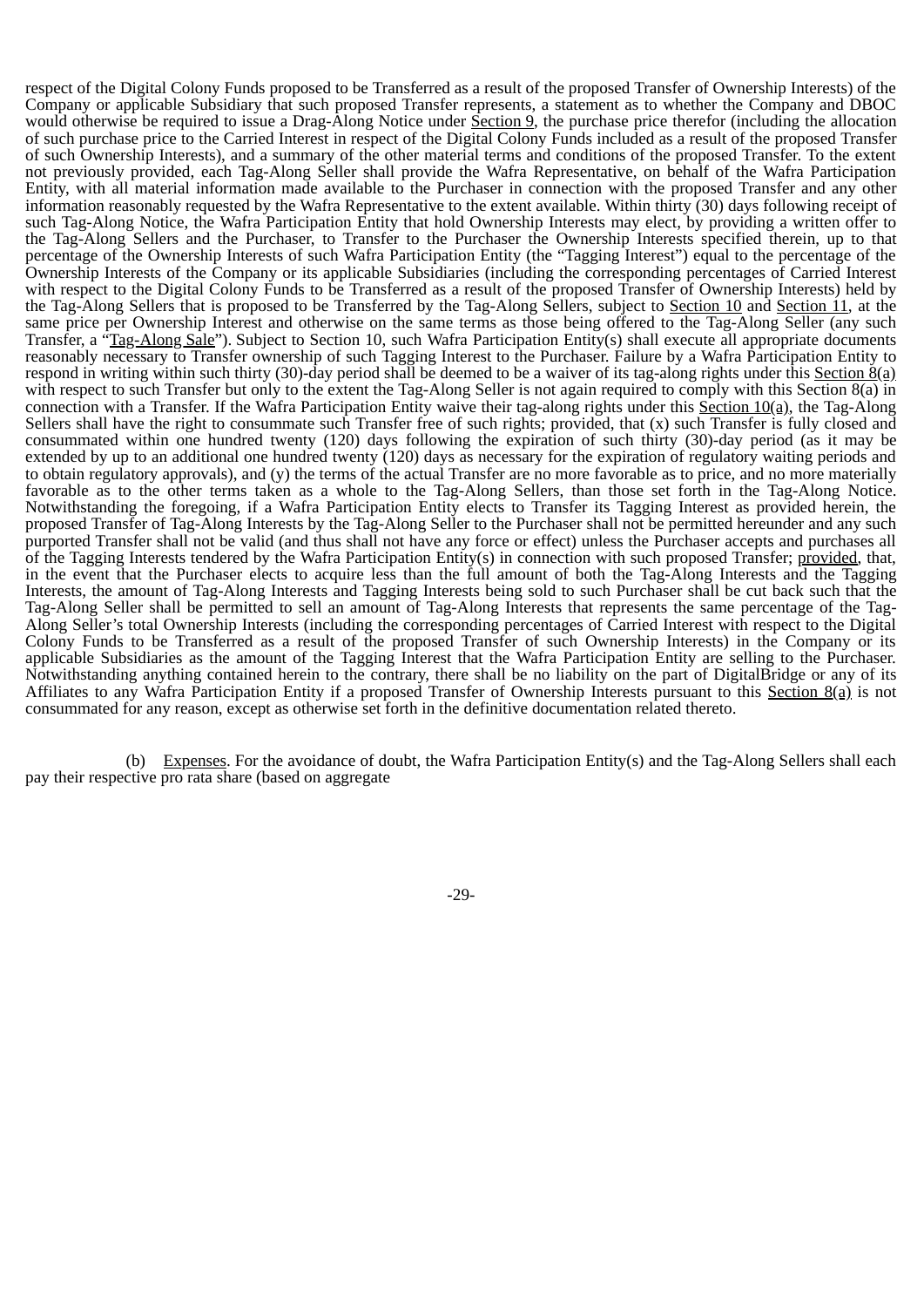proceeds to be received in connection with such Transfer by the applicable Wafra Participation Entity(s) and the Tag-Along Seller(s)) of the aggregate expenses incurred by all of the applicable Wafra Entities and Tag-Along Seller(s) in connection with any proposed sale or Transfer of the nature referred to in this Section 8.

#### Section 9. Drag-Along Rights(c).

(a) Drag-Along Sale. If the Persons holding Ownership Interests in the Company representing (i) 50% or more of the voting power of all such outstanding Ownership Interests, in the aggregate, and (ii) the entitlement to receive 50% or more of all distributions, including distributions of Carried Interest, individually or in the aggregate (the "Drag-Along Sellers") desire to Transfer to any Purchaser, Ownership Interests in the Company representing (1) 50% or more of the voting power of all such outstanding Ownership Interests, in the aggregate, and (2) the entitlement to receive 50% or more of all distributions, including distributions of Carried Interest, whether in one transaction or a series of related transactions (any such transaction or series of related transactions, a "Drag-Along Sale"), then the Company and DBOC shall or shall cause the Drag-Along Sellers to give thirty (30) days' prior written notice to the Wafra Representative of the Drag-Along Sale (a "Drag-Along Notice") which notice shall identify the Purchaser, the percentage of its Ownership Interests proposed to be Transferred in the Drag-Along Sale, the applicable percentage of the then-issued Ownership Interests (including the corresponding percentages of Carried Interest with respect to the Digital Colony Funds to be Transferred as a result of the proposed Transfer of such Ownership Interests) that such proposed Transfer represents and a summary of the other material terms and conditions of the proposed Drag-Along Sale. To the extent not previously provided, each Drag-Along Seller shall make available to the Wafra Participation Entity all material information made available to the Purchaser in connection with the Drag-Along Sale and any other information reasonably requested by the Wafra Representative to the extent available, and (subject to the Wafra Participation Entity's rights under Section 10 and Section 11) require the Wafra Participation Entity(s) holding Ownership Interests to sell to the Purchaser at the same price per Ownership Interest and otherwise on the same terms and conditions as those being offered to the Drag-Along Sellers (except as set forth in Section 10 and Section 11) that percentage of their Ownership Interests (including the corresponding percentages of Carried Interest with respect to the Digital Colony Funds to be Transferred as a result of the proposed Transfer of such Ownership Interests) (the "Wafra Dragged Interests") as is equal to the percentage of the then issued Ownership Interests proposed to be sold by the Drag-Along Sellers.

-30-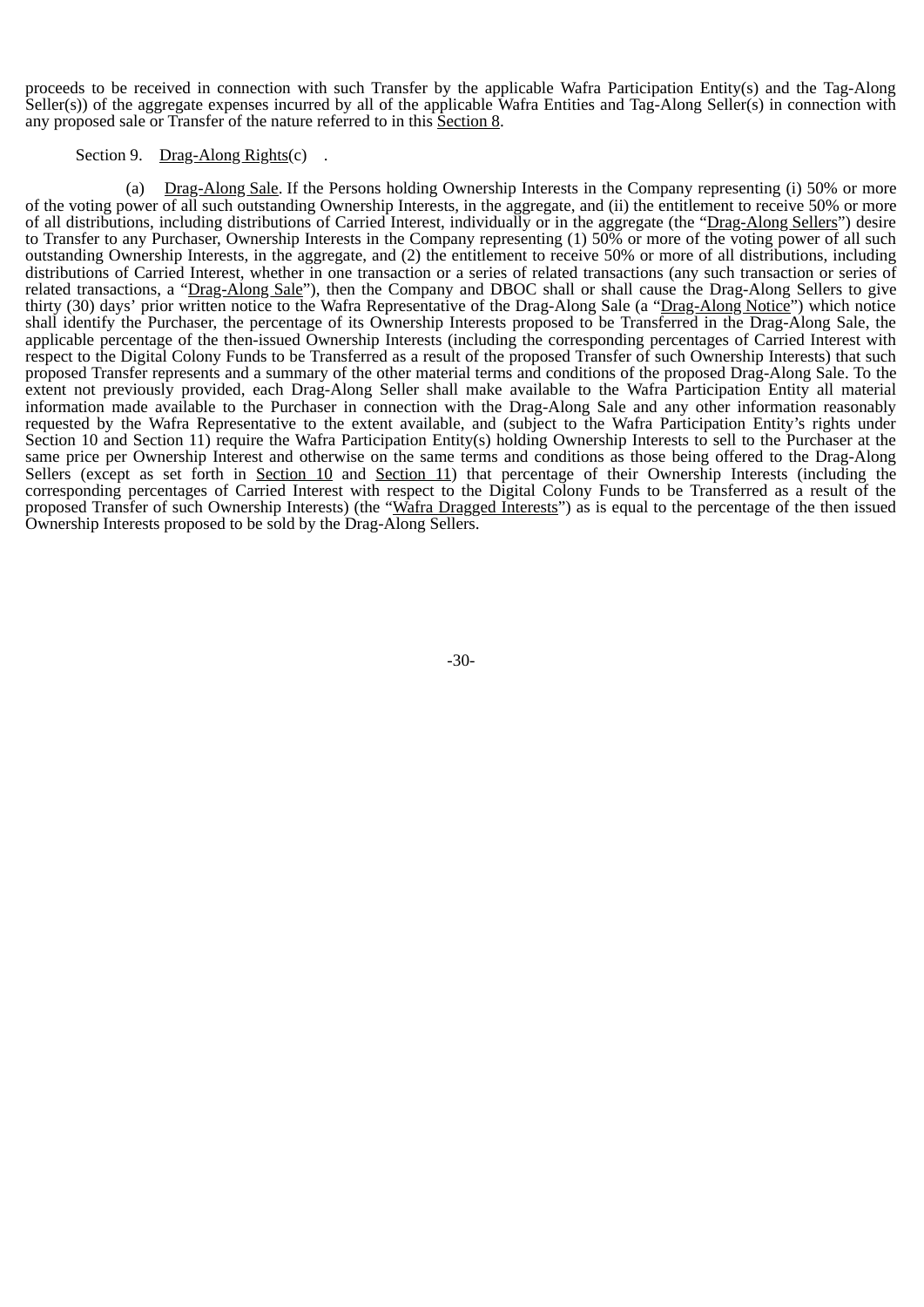(b) Wafra Dragged Interests. Following receipt of a Drag-Along Notice, the Wafra Participation Entity(s) holding Ownership Interests shall be obligated to sell to the Purchaser the Wafra Dragged Interests at the same time as the Drag-Along Sellers to the Purchaser. Notwithstanding any provision to the contrary in this Agreement, the Wafra Participation Entity(s) shall only be required to Transfer the Wafra Dragged Interests in the event that the Purchaser accepts and purchases all of the Wafra Dragged Interests required by the terms of this Agreement to be acquired by the Purchaser in connection with such Drag-Along Sale.

### Section 10. Other Tag and Drag Provisions.

(a) Additional Conditions to Tag-Along Sales and Drag-Along Sales(i) . In connection with any Tag-Along Sale or Drag-Along Sale, the Wafra Participation Entity(s) shall execute all appropriate documents reasonably necessary to Transfer ownership of the Tagging Interest or Wafra Dragged Interest, as the case may be; provided, that such Wafra Participation Entity(s) (a) shall only be required to give customary representations and warranties with respect to such Wafra Participation Entity's due organization, authority to enter into applicable Transfer documentation, non-contravention of applicable Laws and material agreements, or required approvals of any Governmental Authority (in respect of which a Wafra Entity is a party), and free and clear title of the relevant Ownership Interests, (b) shall not be required to provide any indemnification with respect to any representations, warranties, covenants or agreements made by any other Person, including any DigitalBridge Party (for the avoidance of doubt, subject to subclause (a), such Wafra Participation Entity(s) may be required to provide indemnification in respect of its own representations, warranties, covenants or agreements), (c) shall not be required to bear more than its pro rata portion (based on proceeds received by such Wafra Participation Entity(s) as compared to the aggregate proceeds in connection with the Transfer) of any indemnification obligation with respect to the representations, warranties and covenants of the other owners of the Ownership Interests (which shall not in any event exceed the net proceeds received by such Wafra Participation Entity(s) in consideration for the Transfer of such Tagging Interest or Wafra Dragged Interest, as the case may be), and (d) except for confidentiality restrictions consistent with those set forth in this Agreement, shall not be required to agree to any non-compete or other similar restrictive covenants. In addition, each Wafra Participation Entity and each DigitalBridge Party shall cooperate in good faith to effect such Tag-Along Sale or Drag-Along Sale in such a manner so as to minimize any adverse legal, regulatory or tax consequences to such Wafra Participation Entity and the Company and its Subsidiaries and to minimize the Parties' obligations to obtain any consents from a third party or Governmental Authority. For the avoidance of doubt, as of the Effective Date, the Wafra Participation Entity has an Ownership Interest that entitles it to an amount equal to the portion of Applicable Carried Interest attributable to the Retained Interests, as set forth on Schedule A.

### (b) Consideration.

(i) Valuation. In connection with any Tag-Along Sale or Drag-Along Sale, in evaluating whether the relevant Ownership Interests are being sold at the same price per Ownership Interest and on the same terms and subject to the same conditions that are applicable to the Tag-Along Sale or Drag-Along Sale proposed by the Tag-Along Sellers or Drag-Along Sellers, as applicable, pursuant to Section 8 or Section 9, the Digital Colony Representative, as applicable, and the Wafra Representative, will work together in good faith to agree on the valuation for the Ownership Interests being sold by the Wafra Participation Entity, based on the value ascribed by the Purchaser to the Ownership Interests (including the allocation of such purchase price to the Carried Interest in respect of the Digital Colony Funds included as a result of the proposed Transfer of such Ownership Interests) being Transferred and taking into account all of the economics offered to the Tag-Along Sellers and Drag-Along Sellers, as applicable, and each of their respective Affiliates (other than industry standard compensation for future services

-31-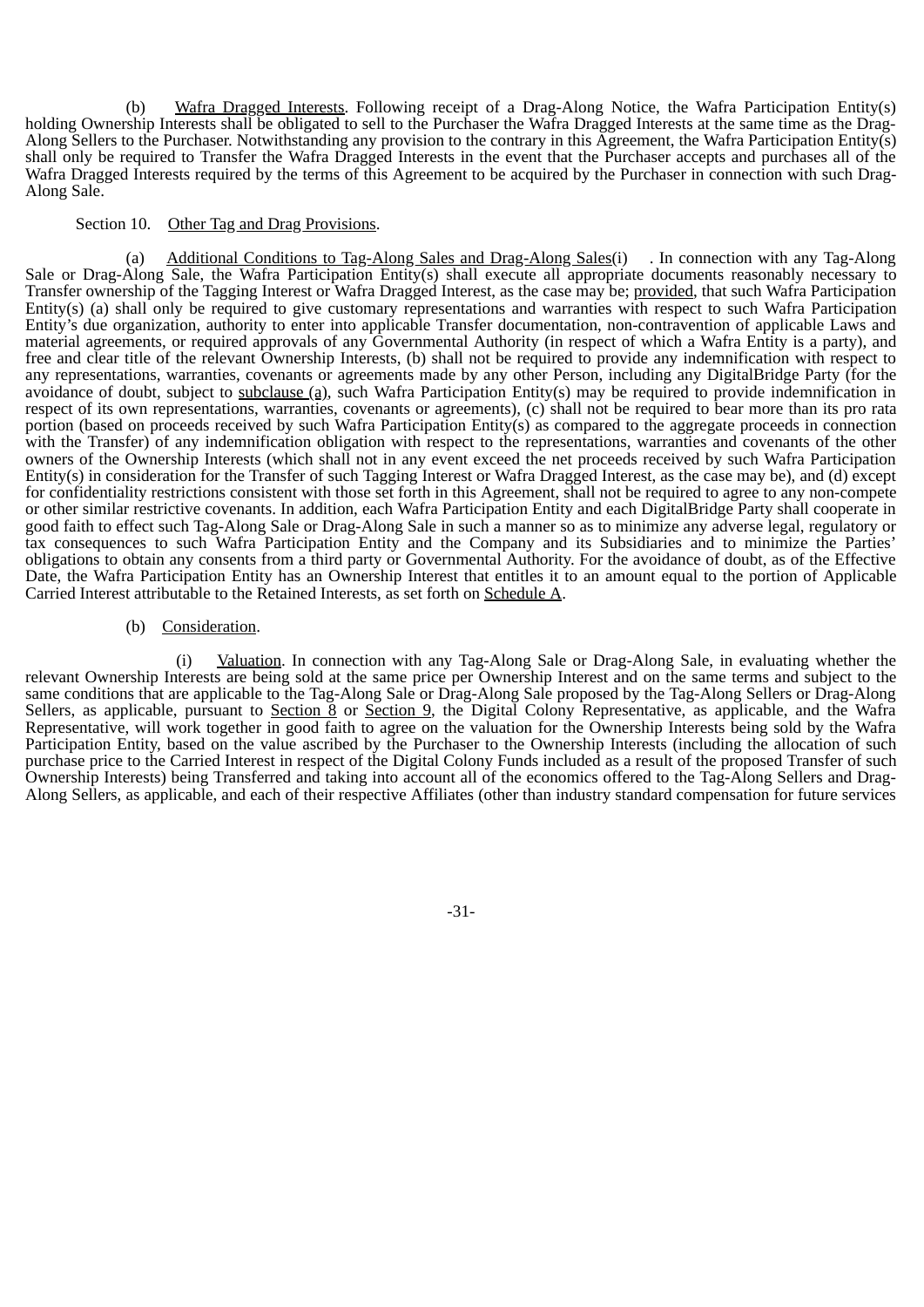rendered that are bona fide market compensatory payments), but without regard to time constraint or any contractual restriction, minority, lack of liquidity or marketability, or similar discount; provided, that for purposes of this Section  $10(c)(i)$ , any securities to be received as consideration in connection with a Tag-Along Sale or a Drag-Along Sale (to the extent permitted hereunder) shall be valued at the fair market value thereof on a post-transaction basis (and not at the value of the Ownership Interests that, absent this Section  $10(c)(i)$ , would otherwise be exchanged therefor) which fair market value shall not give effect, for purposes hereof, to any discounts as to lack of liquidity, marketability or minority interest or similar discount.

(ii) Independent Appraiser. Absent agreement by the relevant parties with respect to the valuation of the Ownership Interests held by the Wafra Participation Entity, any applicable Tag-Along Sellers or Drag-Along Sellers, as the case may be, and the Digital Colony Representative and the Wafra Representative shall jointly select an Independent Appraiser to determine the value of the Ownership Interests, who will be instructed to take into account the value of any offer made by an independent third party in making its determination; provided, that the Independent Appraiser shall not be permitted or authorized to determine a valuation of the Ownership Interests that is outside of the range of the valuation of the Ownership Interests proposed by the Wafra Representative, on the one hand, and the Tag-Along Sellers or the Drag-Along Sellers, as the case may be, on the other hand. The Independent Appraiser shall be instructed, as soon as reasonably practicable but within thirty (30) days of the date of the engagement of the Independent Appraiser, to complete its valuation of the Ownership Interests proposed to be Transferred in connection with such transaction, giving due regard to the transaction with the applicable Purchaser, the different series, classes or types of Ownership Interests (taking in account the factors described in Section  $10(c)(i)$ ) and other assets included in the transaction, and other relevant market factors. The determination of the Independent Appraiser shall be final, binding and conclusive on all parties hereto for all purposes of this Agreement. In connection with the Independent Appraiser's determination of the value of such Ownership Interests, the Independent Appraiser shall have reasonable access to the DigitalBridge Companies' management team and the books, records and other information reasonably requested by such the Independent Appraiser. The fees and expenses of the Independent Appraiser shall be borne by the Wafra Representative, on the one hand, and by the Tag-Along Sellers or the Drag-Along Sellers, as the case may be, on the other hand, in inverse proportion as they may prevail on the matters resolved by the Independent Appraiser based on the valuation of the Ownership Interests submitted by each of the Wafra Representative and the Tag-Along Sellers or the Drag-Along Sellers, as the case may be, which proportionate allocation shall be calculated on an aggregate basis based on the relative dollar values of the amount of the valuation in dispute and shall be determined by the Independent Appraiser at the time its determination is rendered on the merits of the matters submitted.

(iii) In connection with any Drag-Along Sale, (i) the relevant Wafra Participation Entity(s) will receive per Ownership Interest consideration pro rata with the other owners of Ownership Interests (including, directly or indirectly, any member of the DigitalBridge Group) and taking into account any differences in value as set forth in this Section  $10(c)$ , (ii) in such Drag-Along Sale, the relevant Wafra Participation Entity(s) shall be entitled to receive 100% cash consideration.

-32-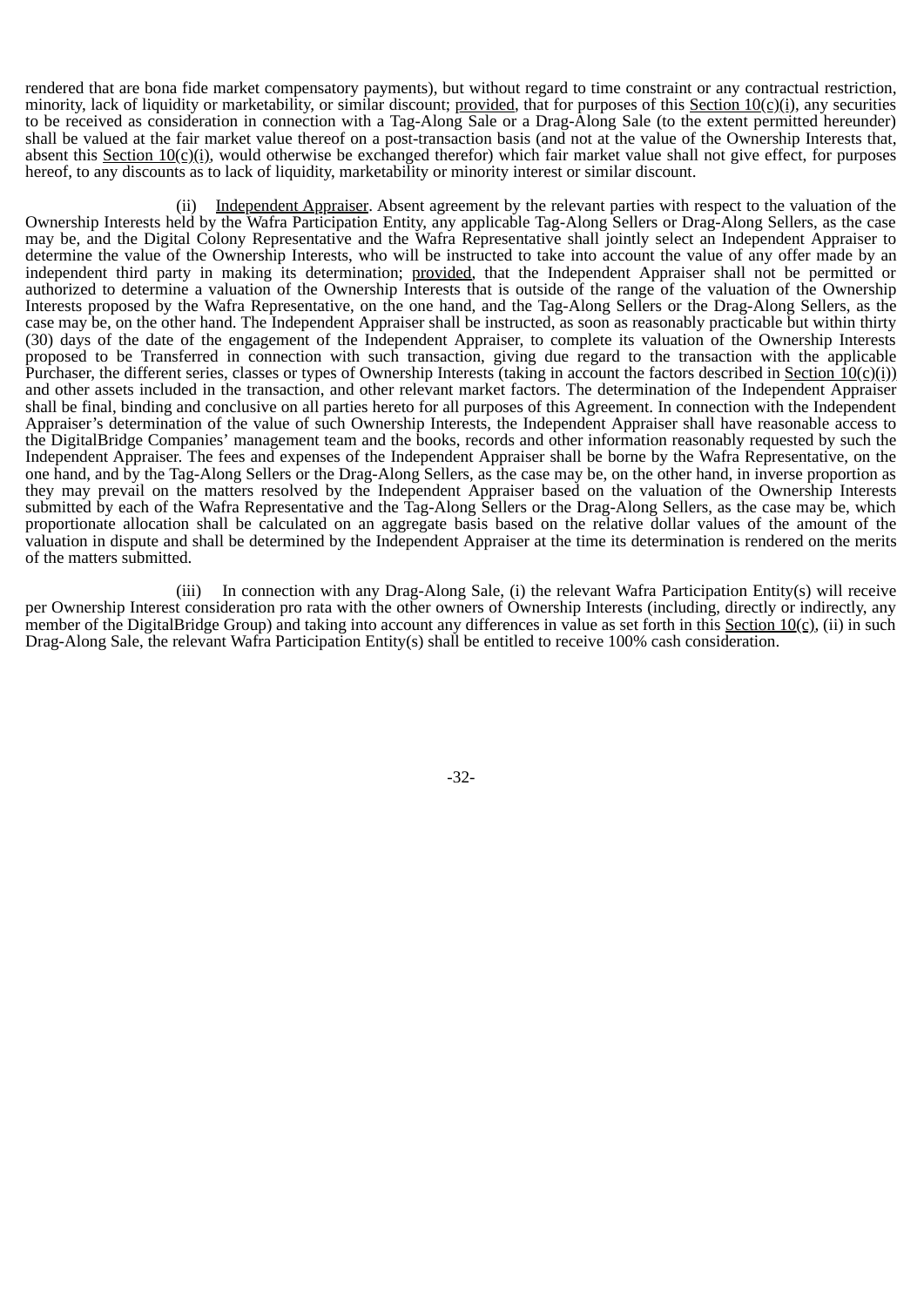(iv) For the avoidance of doubt, the Wafra Participation Entity(s) and the Tag-Along Sellers or Drag-Along Sellers, as applicable, shall each pay their respective pro rata share (based on aggregate proceeds to be received in connection with such Transfer by the applicable Wafra Participation Entity(s) and the Tag-Along Seller(s) or the Drag-Along Seller(s) as applicable) of the aggregate expenses incurred by all of the applicable Wafra Participation Entity(s) and the Tag-Along Seller(s) or the Drag-Along Seller(s), as applicable, in connection with any proposed sale or Transfer of the nature referred to in Section 8, Section 9 and Section  $10(a)$ .

Section 11. SPE Investor. In the event of a Tag-Along Sale, a Drag-Along Sale or a Transfer pursuant to Section 10(a), in each case in which one or more of the Wafra Participation Entity(s) are Transferring all of their Ownership Interests in the Company, the Company, its Subsidiaries and DBOC shall reasonably cooperate with the Wafra Representative to structure such Transfer with respect to each such Wafra Participation Entity that is, or that has any direct or indirect owner that is, in each case, a special purpose vehicle (each, an "SPE Investor") to include each such SPE Investor in such Tag-Along Sale, Drag-Along Sale or Transfer, on the terms of such Tag-Along Sale, Drag-Along Sale or Transfer, or the consummation of such Tag-Along Sale or Drag-Along Sale, it being understood and agreed that any costs associated with such inclusion (including reduced transaction value due to the inclusion of such special purpose vehicles) shall be borne solely by such Wafra Participation Entity.

Section 12. Anti-Dilution(a) . In no event shall any Wafra Entity's Ownership Interests, directly or indirectly, be diluted without Wafra Consent. (b)

Section 13. New DigitalBridge Party(i) . Subject to the restrictions on Transfers provided herein, to the extent of any assignment or Transfer by a DigitalBridge Party or DBOC to another Person, then DBOC shall cause such Person to execute and deliver to the Parties a joinder to this Agreement, and upon such execution to become a party to, and be bound by, the terms of this Agreement as "DBOC", a "DigitalBridge Party" or "DigitalBridge" hereunder, as applicable.

Section 14. Confidentiality. The Parties agree that this Agreement and its contents, and any information provided or accessed hereunder are Confidential Information pursuant to the DBMH Investor Rights Agreement.

#### Section 15. Indemnification.

(a) Indemnification by the Digital Colony Funds. DBOC shall take all commercially reasonable actions within its control to cause the general partner (or comparable Person) of each Future Co-Investment Vehicle to enter into Organizational Documents for each future Digital Colony Fund that contain indemnification provisions substantially similar, to those set forth in the Organizational Documents of Fund I as of the date of this Agreement, as such terms may be reasonably modified, based on the advice of external counsel, for any Digital Colony Fund organized under the laws of a jurisdiction other than the State of Delaware (the "Indemnification Arrangement"). In the event the Company believes, due to legal, commercial, regulatory or other reasons, that the general partner (or comparable Person) of a future Digital Colony Fund will not be able to implement the Indemnification Arrangement, the Company will consult in good faith with the Wafra Representative; provided, that in all cases, the Wafra Entities and Wafra Indemnified Parties shall have the same rights to indemnification as the comparable members of the DigitalBridge Group. Such indemnification provisions shall provide rights to contractual rights holders and their personnel and equityholders to account for the nature of the Ownership Interests.

-33-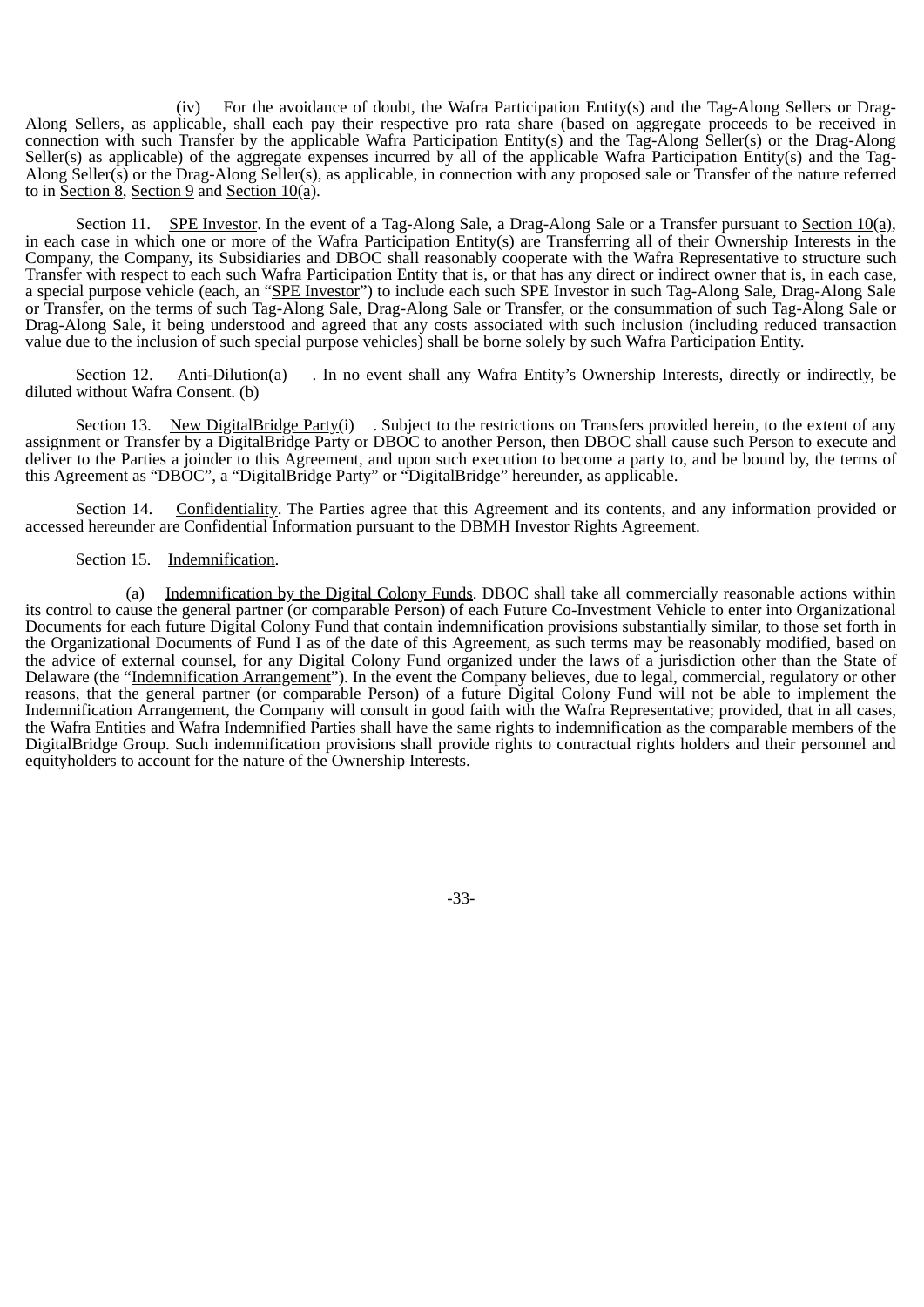(b) Indemnification by the Company. Subject to the limitations expressly provided in this Agreement, all Indemnitees shall be indemnified and held harmless by the Company from and against any and all losses, claims, damages, liabilities, joint or several, expenses (including reasonable legal fees and expenses), judgments, fines, penalties, interest, settlements or other amounts arising from any and all threatened, pending or completed claims, demands, actions, suits or proceedings, whether civil, criminal, administrative or investigative, and whether formal or informal and including appeals (a "Proceeding"), in which any Indemnitee may be involved, or is threatened to be involved, as a party or otherwise, by reason of its status as an Indemnitee and acting (or refraining to act) on behalf of the Company or its Subsidiaries or at the direction of the Company or its Subsidiaries. Notwithstanding the foregoing, an Indemnitee shall not be indemnified and held harmless pursuant to this Agreement if there has been a final and non-appealable judgment entered by a court of competent jurisdiction determining that, in respect of the matter for which the Indemnitee is seeking indemnification pursuant to this Agreement, the Indemnitee acted in bad faith or engaged in fraud, gross negligence or willful misconduct. Any indemnification pursuant to this Section 15 shall be made only out of the assets of the Company, it being agreed that the owners of Ownership Interests shall not be personally liable for such indemnification and shall have no obligation to contribute or loan any monies or property to the Company to enable it to effectuate such indemnification. Any right to indemnification conferred in this Section 15 shall include a right to be paid or reimbursed promptly by the Company for any and all reasonable and documented out-of-pocket expenses as they are incurred by a Indemnitee entitled or authorized to be indemnified under this Section 15 who was, is or is threatened, to be made a named defendant or respondent in a Proceeding in advance of the final disposition of the Proceeding and without any determination as to such Indemnitee's ultimate entitlement to indemnification; provided, that the payment of such expenses incurred by any such Indemnitee in advance of final disposition of a Proceeding shall be made only upon delivery to the Company of a written affirmation by such Indemnitee of its good faith belief that he has met the requirements necessary for indemnification under this Section 15 and a written undertaking by or on behalf of such Indemnitee to promptly repay all amounts so advanced if it shall ultimately be determined that such indemnified Person is not entitled to be indemnified under this Section 15 or otherwise.

(c) Other Rights. The indemnification provided by this Section 15 shall be in addition to any other rights to which an Indemnitee may be entitled under any agreement, pursuant to any vote of the owners of Ownership Interests, as a matter of law, in equity or otherwise, both as to actions in the Indemnitee's capacity as an Indemnitee and as to actions in any other capacity, and shall continue as to an Indemnitee who has ceased to serve in such capacity and shall inure to the benefit of the heirs, successors, assigns and administrators of the Indemnitee.

(d) Insurance. The Company may purchase and maintain insurance, on behalf of the Company, its Affiliates, the Indemnitees and such other Persons as the Company shall determine, against any liability that may be asserted against, or expense that may be incurred by, such Person in connection with the Company's or any of its Affiliate's activities or such Person's activities on behalf of the Company or any of its Affiliates, regardless of whether the Company would have the power to indemnify such Person against such liability under the provisions of this Agreement.

-34-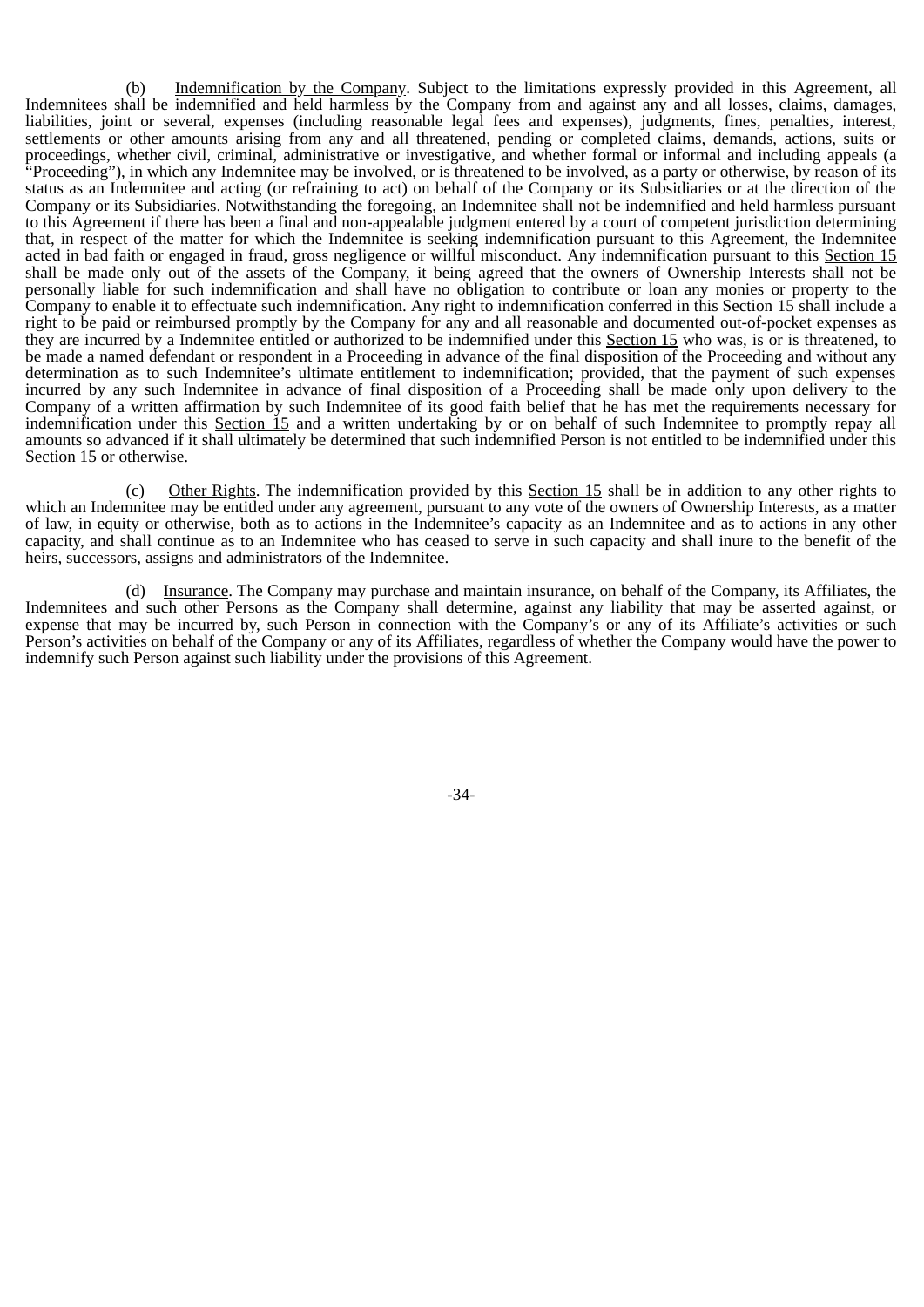(e) Benefit. The provisions of this Section 15 are for the benefit of the Indemnitees and their heirs, successors, assigns, executors and administrators and shall not be deemed to create any rights for the benefit of any other Persons.

(f) Amendment. Any amendment, modification or repeal of this Section 15 or any provision hereof shall be prospective only and shall not in any manner terminate, reduce or impair the right of any past, present or future Indemnitee to be indemnified by the Company, nor the obligations of the Company to indemnify any such Indemnitee under and in accordance with the provisions of this Section 15 as in effect immediately prior to such amendment, modification or repeal with respect to claims arising from or relating to matters occurring, in whole or in part, prior to such amendment, modification or repeal, regardless of when such claims may arise or be asserted.

(G) APPLICATION. TO THE FULLEST EXTENT PERMITTED BY APPLICABLE LAW, AND SUBJECT TO SECTION 15(a), THE PROVISIONS OF THE INDEMNIFICATION PROVIDED IN THIS SECTION 15 ARE INTENDED BY THE OWNERS OF OWNERSHIP INTERESTS TO APPLY EVEN IF SUCH PROVISIONS HAVE THE EFFECT OF EXCULPATING THE INDEMNITEE FROM LEGAL RESPONSIBILITY FOR THE CONSEQUENCES OF SUCH PERSON'S NEGLIGENCE, FAULT OR OTHER CONDUCT.

Section 16. Term. This Agreement shall remain in full force and effect unless and until terminated by the mutual written consent of each of the Parties hereto.

### Section 17. Miscellaneous.

(a) Severability. The invalidity, illegality or unenforceability of any of the provisions of this Agreement shall not affect the validity, legality and enforceability of the remaining provisions of this Agreement. In addition to the foregoing, any term or provision of this Agreement which is invalid or unenforceable in any jurisdiction shall, as to such jurisdiction, be ineffective to the extent of invalidity or unenforceability without rendering invalid or unenforceable the remaining terms or provisions of this Agreement in any other jurisdiction.

(b) Governing Law. THIS AGREEMENT AND THE RIGHTS OF THE PARTIES HEREUNDER SHALL BE GOVERNED BY AND INTERPRETED IN ACCORDANCE WITH THE LAWS OF THE STATE OF NEW YORK (EXCLUDING CONFLICT OF LAW RULES AND PRINCIPLES).

(c) Dispute Resolution. Without limiting the rights of any Party under paragraph (d) below, each of the Parties irrevocably submits to the exclusive jurisdiction of the United States District Court for the Southern District of New York located in the borough of Manhattan in the City of New York, or if such court does not have jurisdiction, the Supreme Court of the State of New York, New York County, for the purposes of any suit, action or other proceeding arising out of this Agreement or any transaction contemplated hereby. To the extent that service of process by mail is permitted by applicable Law, each Party irrevocably consents to the service of process in any such suit, action or other proceeding in such courts by the mailing of such process by registered or certified mail, postage prepaid, at its address for notices provided for herein. Nothing herein shall affect the right of any Person to serve process in any other manner permitted by Law. Each of the Parties irrevocably and unconditionally waives any objection to the laying of venue of any action, suit or proceeding arising out of this Agreement or the transactions contemplated hereby in (a) the United States District Court for the Southern District of New York or (b) the Supreme Court of the State of New York, New York County, and hereby further irrevocably and unconditionally waives and agrees not to plead or claim in any such court that any such action, suit or proceeding brought in any such court has been brought in

-35-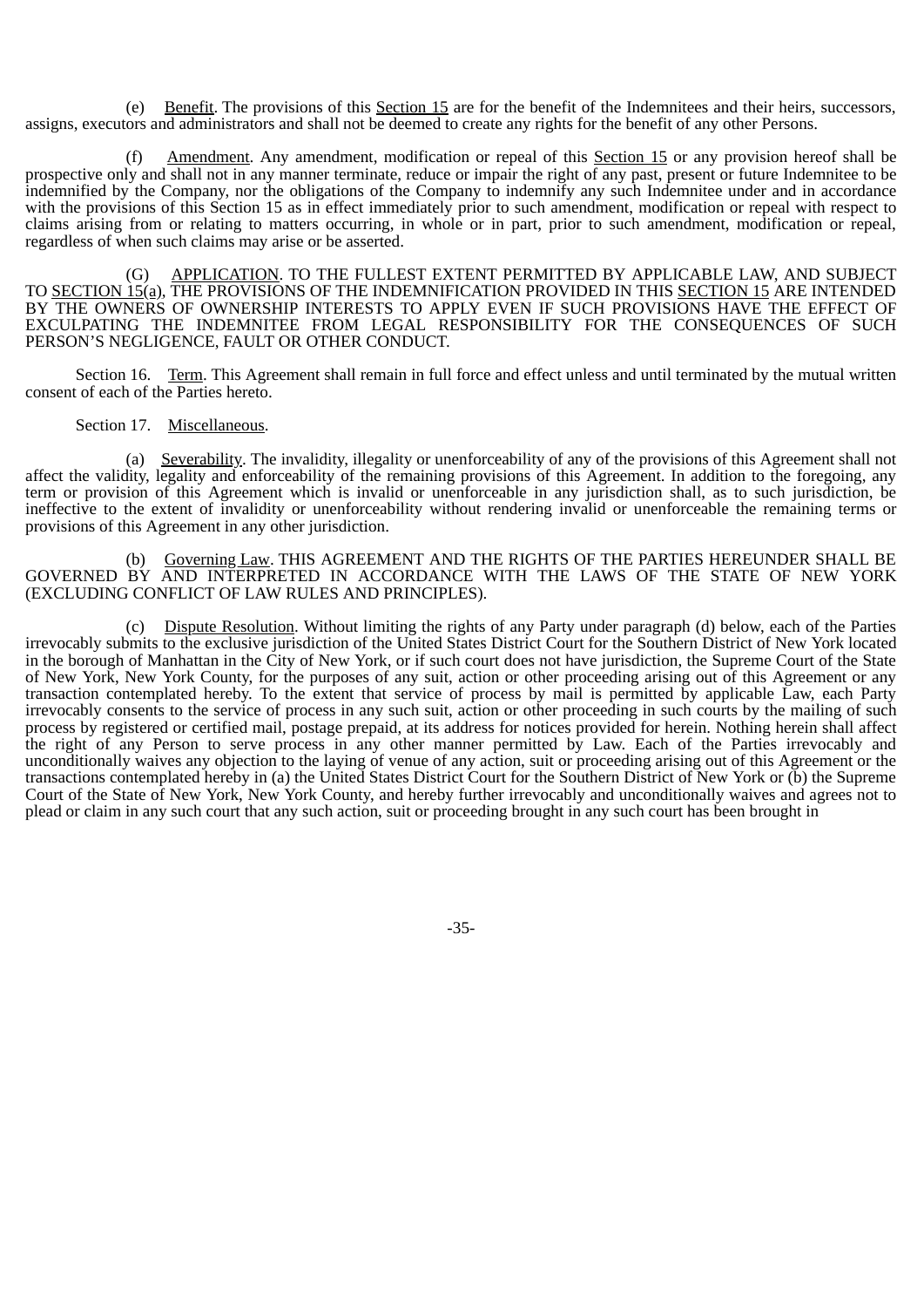an inconvenient forum. The Parties hereby irrevocably and unconditionally waive trial by jury in any legal action or proceeding relating to this Agreement or any other agreement entered into in connection therewith and for any counterclaim with respect thereto.

(d) Specific Performance. The Parties agree that irreparable damage would occur in the event that any of the provisions of this Agreement were not performed in accordance with their specific terms or were otherwise breached. Accordingly, the Parties agree that, in addition to any other remedies, each Party shall be entitled to seek to enforce the terms of this Agreement by a decree of specific performance without the necessity of proving the inadequacy of money damages as a remedy. Each Party hereby waives any requirement for the securing or posting of any bond in connection with such remedy. Each Party further agrees that such Party shall oppose the granting of an injunction or specific performance as provided herein on the basis that any other Party has an adequate remedy at law or that an award of specific performance is not an appropriate remedy for any reason at law or equity.

(e) Notices. All notices and other communications given or made pursuant hereto shall be in writing and shall be deemed to have been duly given or made (a) as of the date delivered, if delivered personally, (b) on the date delivered, if delivered by facsimile or email (provided, that notice is also sent by one of the methods described in clauses (a), (c) or (d), (c) five (5) Business Days after being mailed by registered or certified mail (postage prepaid, return receipt requested)) or (d) one (1) Business Day after being sent by overnight courier (providing proof of delivery), to the Parties at the following addresses (or at such other address for a Party as shall be specified in a notice given in accordance with this Section  $17(e)$  (Notices)):

> If to the Wafra Participation Entity: c/o Wafra, Inc. 345 Park Avenue, 41st Floor New York, NY 10154-0101

Attn: Adel Alderbas

Fergus Healy

mail: a.alderbas@wafra.com

f.healy@wafra.com altlegalnotices@wafra.com

E-

With copies to (which shall not constitute notice):

Fried, Frank, Harris, Shriver & Jacobson LLP One New York Plaza New York, New York 10004 Attn: Andrew Colosimo; Shant Manoukian Fax: (212) 859-4000 Email: andrew.colosimo@friedfrank.com; shant.manoukian@friedfrank.com

-36-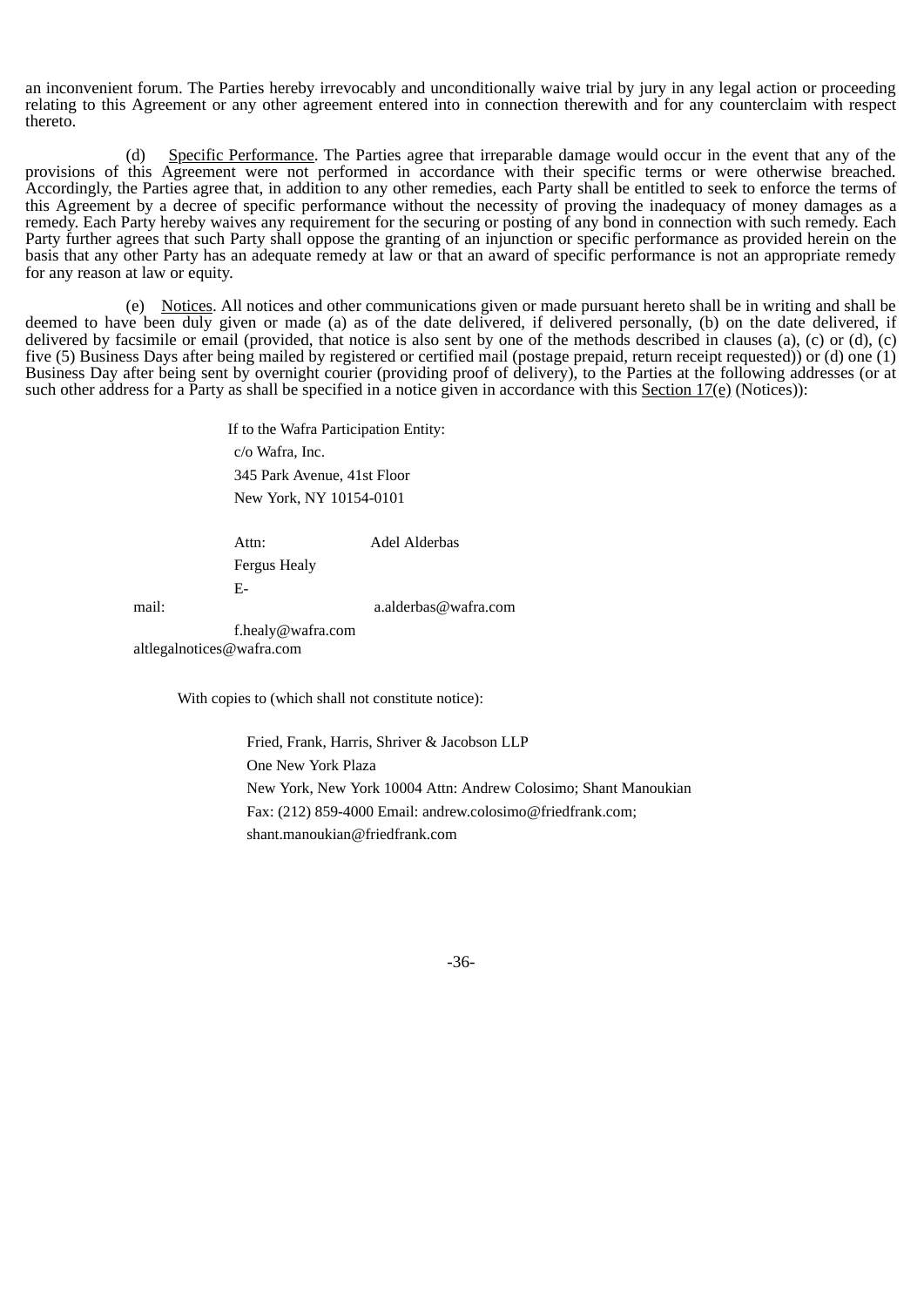If to DBOC, the GP or the Company: c/o DigitalBridge Group, Inc. 750 Park of Commerce Drive, Suite 210 Boca Raton, Florida 33487 Attn: Director, Legal Department Email: legal@digitalbridge.com

With copies to (which shall not constitute notice):

Sullivan & Cromwell LLP 1888 Century Park East, Suite 2100 Los Angeles, CA 90067 Attention: Alison S. Ressler Fax: (310)712-8800 Email: resslera@sullcrom.com

Any Digital Colony Consent may be obtained by any Wafra Entity hereunder from the Digital Colony Representative on behalf of all DigitalBridge Parties or by any other DigitalBridge Party on behalf of all DigitalBridge Parties which such DigitalBridge Party Controls.

(f) Amendments; Waiver. Any amendment, waiver or variation of this Agreement shall not be binding on the Parties unless it is agreed in writing and signed by the Wafra Representative (on behalf of the Wafra Participation Entity) and the Digital Colony Representative (on behalf of the DigitalBridge Parties). The failure by any Party hereto to enforce at any time any of the provisions of this Agreement shall in no way affect the validity of this Agreement or any part hereof or the right of such Party thereafter to enforce each and every such provision. No waiver of any breach of or non-compliance with this Agreement shall be held to be a waiver of any other subsequent breach or non-compliance. The observance of any provision of this Agreement may be waived in writing by the Party that will lose the benefit of such provision as a result of such waiver.

(g) Third Party Beneficiaries(i) . No Person other than the Parties shall be entitled to any benefits under the Agreement, except as otherwise expressly provided herein; provided, that notwithstanding anything to the contrary in this Agreement, the parties specifically acknowledge and agree that the Indemnitees shall be third party beneficiaries of the provisions of Section 15, and shall be entitled to rely upon and enforce the terms of such provisions of Section 15.

(h) Counterparts. This Agreement may be executed in counterparts, each of which shall be deemed to be an original, and all of such counterparts shall together constitute one and the same document. Any signature required for the execution of this Agreement may be in the form of either an original signature or a facsimile or other electronic transmission bearing the signature of any Party to this Agreement. No objection shall be raised as to the authenticity of any signature due solely to the fact that said signature was transmitted via facsimile or other electronic transmission.

-37-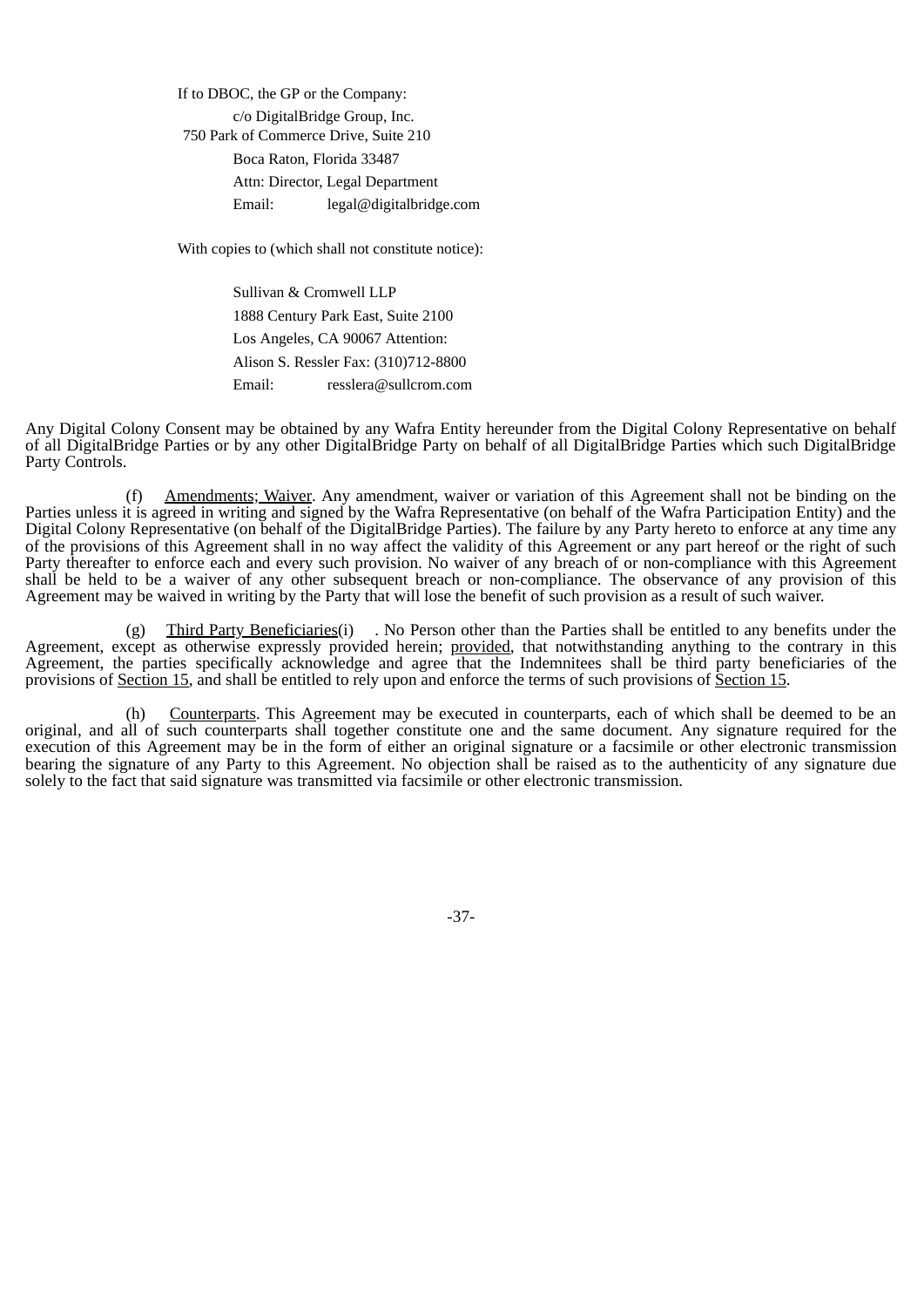(i) Entire Agreement; Amendments; Further Assurances. This Agreement, together with the Exhibits and Schedules hereto, the 2020 Ancillary Agreements, the 2022 Ancillary Agreements and other written agreements executed in connection herewith or therewith, supersedes all prior agreements and understandings between the Parties with respect to the subject matter hereof, and constitutes the complete agreement and understanding among the Parties unless modified in a writing signed by all of the Parties. If any of the provisions of this Agreement are found to conflict with or otherwise be inconsistent with any of the provisions of any of the 2020 Ancillary Agreements or the 2022 Ancillary Agreement other than the Agreement of Purchase and Sale (except as otherwise expressly provided herein), the provisions of this Agreement shall prevail. In the event of a conflict between the terms and conditions of this Agreement and the Agreement of Purchase and Sale, the terms and conditions of the Agreement of Purchase and Sale shall control in all respects. Each Party to this Agreement agrees to execute such documents and other papers and use its reasonable efforts to perform or cause to be performed such further acts as are necessary to carry out the provisions contained in this Agreement, the 2020 Ancillary Agreements and the 2022 Ancillary Agreements. Upon the reasonable request of any Party, the other Parties agree to promptly execute and deliver such further instruments of assignment, transfer, conveyance, endorsement, direction or authorization and other documents as may be reasonably requested to the extent necessary to effectuate the purposes of this Agreement, the 2020 Ancillary Agreements and the 2022 Ancillary Agreements. DBOC shall cause each Digital Colony Company that is not a Party to comply with any applicable obligations and perform any applicable covenants as set forth in this Agreement.

(j) Tax Treatment. For United States federal (and applicable state, local and non-U.S.) income tax purposes, the Parties agree to (i) treat the amendment and restatement of the 2020 CIPA in respect of the Carried Interest as resulting in a sale by the Wafra Participation Entity of a portion of its partnership interest in the Company to the other partner(s), (ii) cause the Company to give effect to such sale for purposes of allocating Company tax items under Section 706 of the Code (and the Treasury Regulations thereunder), (iii) treat this Agreement (together with Annex A), as a modification to the Partnership Agreement and as included in the Partnership Agreement for purposes of Section 761(c) of the Code and Treasury Regulations Sections 1.704-1(b)(2)(ii)(h) and 1.761-1(c), and (iv) treat  $(A)$  the Company as a "partnership" within the meaning of Section 761(a) of the Code and each of the Wafra Participation Entity, CFI RE Holdco (or its regarded owner) and the GP as a "partner" in the Company within the meaning of Section 761(b) of the Code, and (B) any payments made under Section 2 of this Agreement as distributions by the Company under Section 731 of the Code, and the Parties shall not take any position inconsistent with such treatment (on any tax return or otherwise), except as required by a final "determination" (as defined in Section 1313(a) of the Code). For the avoidance of doubt, other than with respect to the tax treatment described in this Section  $17(j)$  (Tax Treatment) and  $\overline{A}$ nnex A hereto, the Wafra Participation Entity is not a partner, member or other equityholder of the Company and shall not, by virtue of this Agreement or otherwise, be entitled to (x) any governance or voting rights in respect of the Company or (y) without limiting its right to receive the payments described in Section  $2(a)$  (Revenue Share) of this Agreement, any distributions from the Company.

(k) Headings. The table of contents and all Section titles and captions in this Agreement are for convenience only. They shall not be deemed part of this Agreement and in no way define, limit, extend or describe the scope or intent of any provisions hereof.

(l) Expenses. Except as otherwise expressly provided in this Agreement, each of the Parties hereto agrees to pay the costs and expenses incurred by it in connection with the negotiation, preparation, execution and delivery of this Agreement and the 2022 Ancillary Agreements and the consummation of the 2022 Transaction, including, the fees and expenses of counsel to, and other representatives of, such Party (collectively, "Transaction Expenses"); provided, that notwithstanding anything in this Agreement or the Ancillary Agreements to the

-38-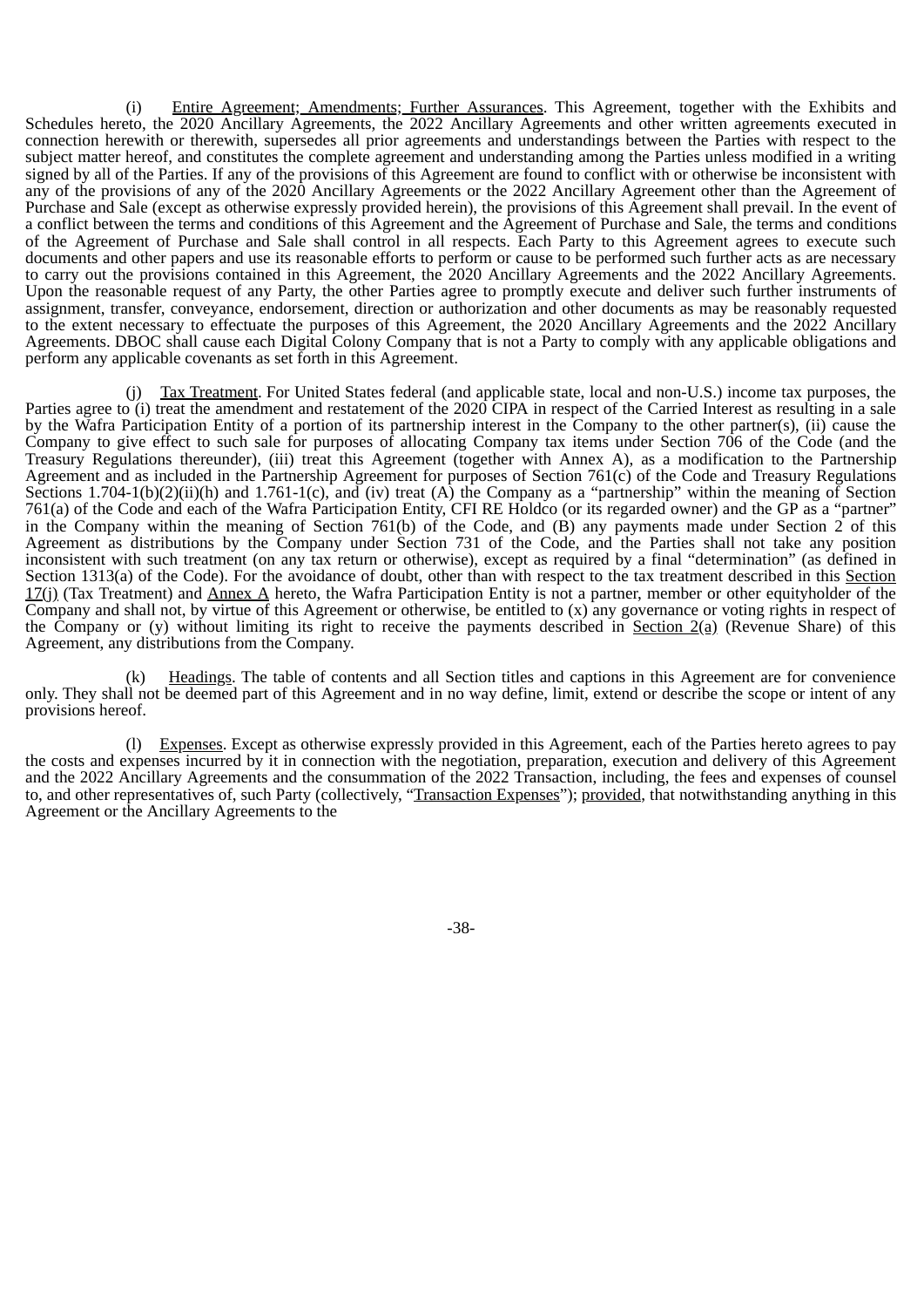contrary, DBOC covenants and agrees that the Wafra Participation Entity shall not directly or indirectly bear any portion of the Transaction Expenses for which any Digital Colony Company is responsible hereunder by virtue of such Wafra Participation Entity's Ownership Interest in the Company and its Subsidiaries. Any future Digital Colony Fund shall bear all costs and expenses as provided for in the offering documents of such Digital Colony Fund, including all costs related to the establishment of such Digital Colony Fund; provided, that the Wafra Participation Entity shall bear its proportionate share of the organizational and operational expenses any Digital Colony Fund in which it (or another Wafra Entity) invests or participates through a general partner commitment.

(m) No Recourse. This Agreement may only be enforced against, and any claim, action, suit or other legal proceeding based upon, arising out of, or related to this Agreement, or the negotiation, execution or performance of this Agreement, may only be brought against the entities that are expressly named as Parties herein and then only with respect to the specific obligations set forth herein with respect to such Parties. No past, present or future director, officer, employee, incorporator, manager, member, partner, stockholder, Affiliate, agent, attorney or other representative of any Party or of any Affiliate of any Party, or any of their successors or permitted assigns, shall have any liability for any obligations or liabilities of any Party under this Agreement or for any claim or action based on, in respect of or by reason of the Contemplated Transactions.

(n) Assignment. Subject to the restrictions on Transfers provided herein, this Agreement shall inure to the benefit and be binding on the Parties hereto and their respective Transferees, successors and permitted assigns. Except for Transfers in accordance with this Agreement, neither this Agreement, nor any of the rights, benefits or obligations hereunder, may be assigned by any Party without the consent of the other Parties hereto. For the avoidance of doubt, in connection with Transfers in accordance with this Agreement, the Wafra Participation Entity shall be entitled to assign this Agreement and any of the Wafra Participation Entity's rights, benefits and obligations hereunder. Any purported assignment or other Transfer without such consent shall be void and unenforceable. Any Person who desires to become a Party to this Agreement in connection with any Transfer or otherwise in accordance with this Agreement shall, and the applicable Transferor or assignee of such Person shall cause such Person to, execute and deliver to the Parties a joinder agreement, and upon such execution and delivery become a Party to, and bound by the terms of, this Agreement. The Wafra Representative and the Wafra Participation Entity shall have the right to exercise any of their rights hereunder individually and in part and with respect to themselves only or with respect to themselves, to the extent (i) permitted by an agreement among such Parties and (ii) the Party or Parties exercising such rights hereunder would otherwise have the right to exercise such rights but for this Section 17(n) (Assignment).

-39-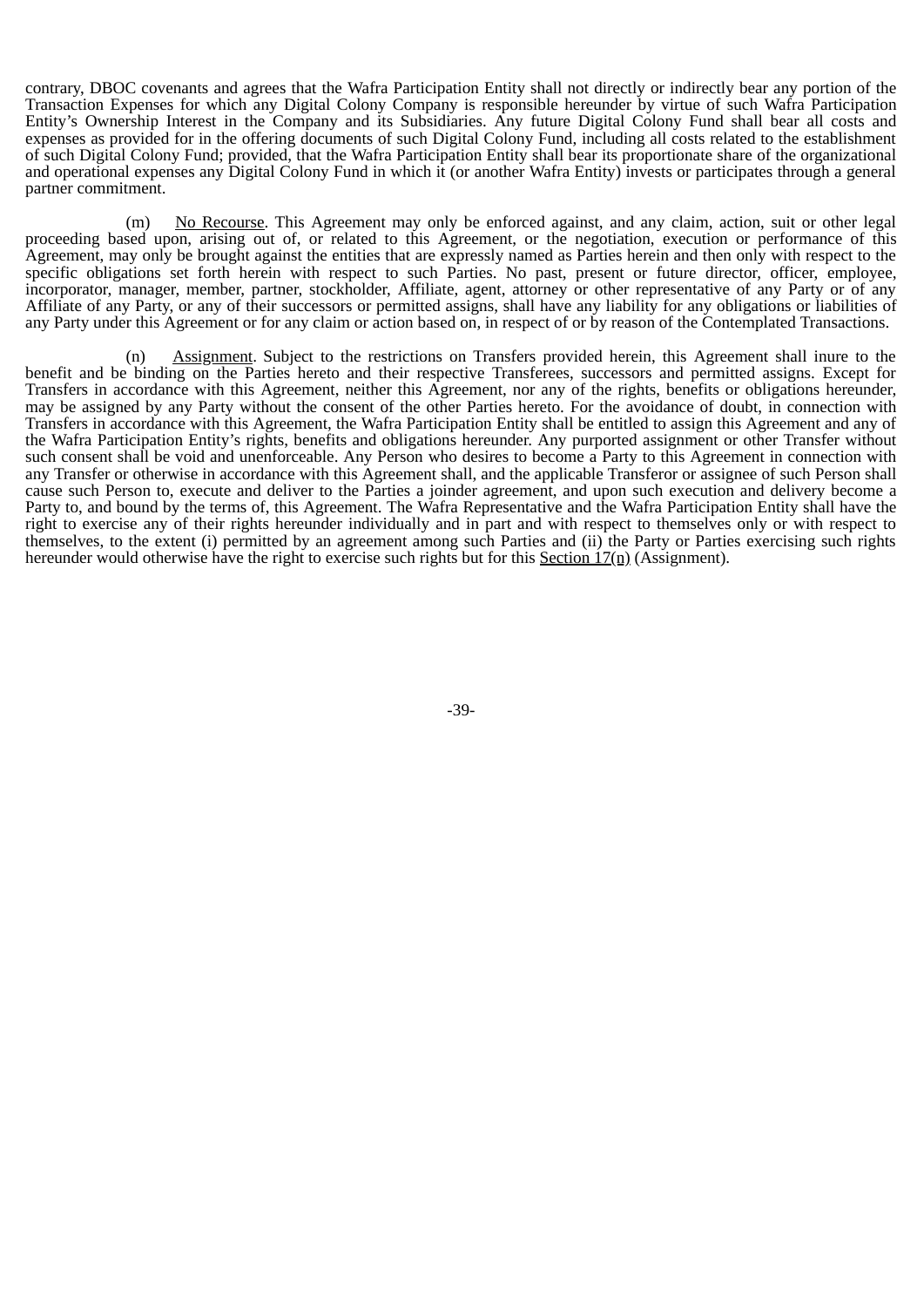IN WITNESS WHEREOF, the Parties hereto have executed this Agreement as of the day and year first above

written.

# **THE COMPANY**

# **COLONY DCP (CI) BERMUDA, LP**

By: COLONY DCP (CI) GP, LLC Its: General Partner

By: /s/ Jacky Wu

Name: Jacky Wu Title: Vice President

# **THE GP**

### **COLONY DCP (CI) GP, LLC**

By: /s/ Jacky Wu

Name: Jacky Wu Title: Vice President

# **DBOC**

# **DIGITALBRIDGE OPERATING COMPANY, LLC**

By /s/ Jacky Wu

Name: Jacky Wu Title: Vice President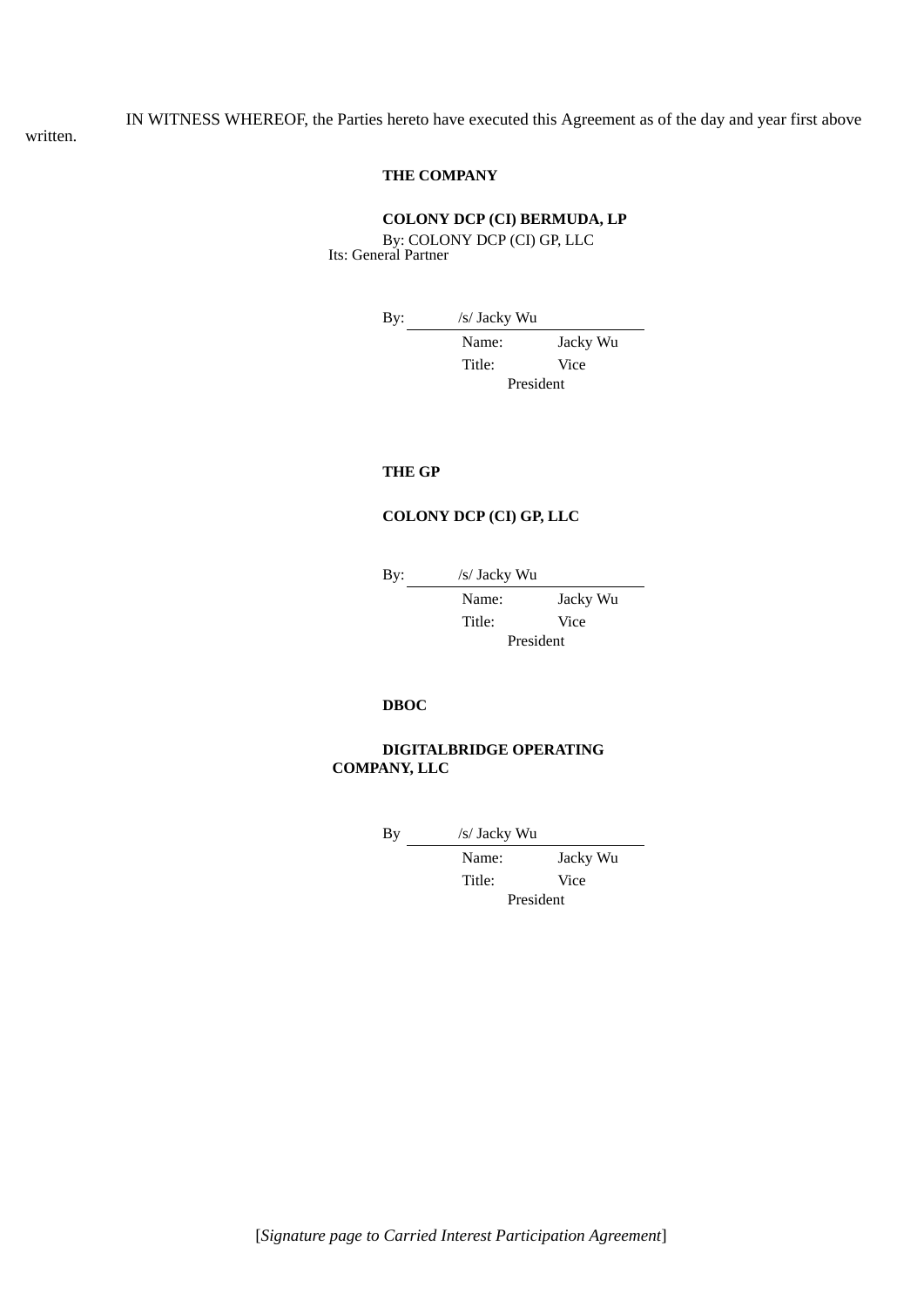# **DIGITALBRIDGE**

# **DIGITALBRIDGE GROUP, INC.**

By /s/ Jacky Wu

Name: Jacky Wu Title: Executive Vice President

[*Signature page to Carried Interest Participation Agreement*]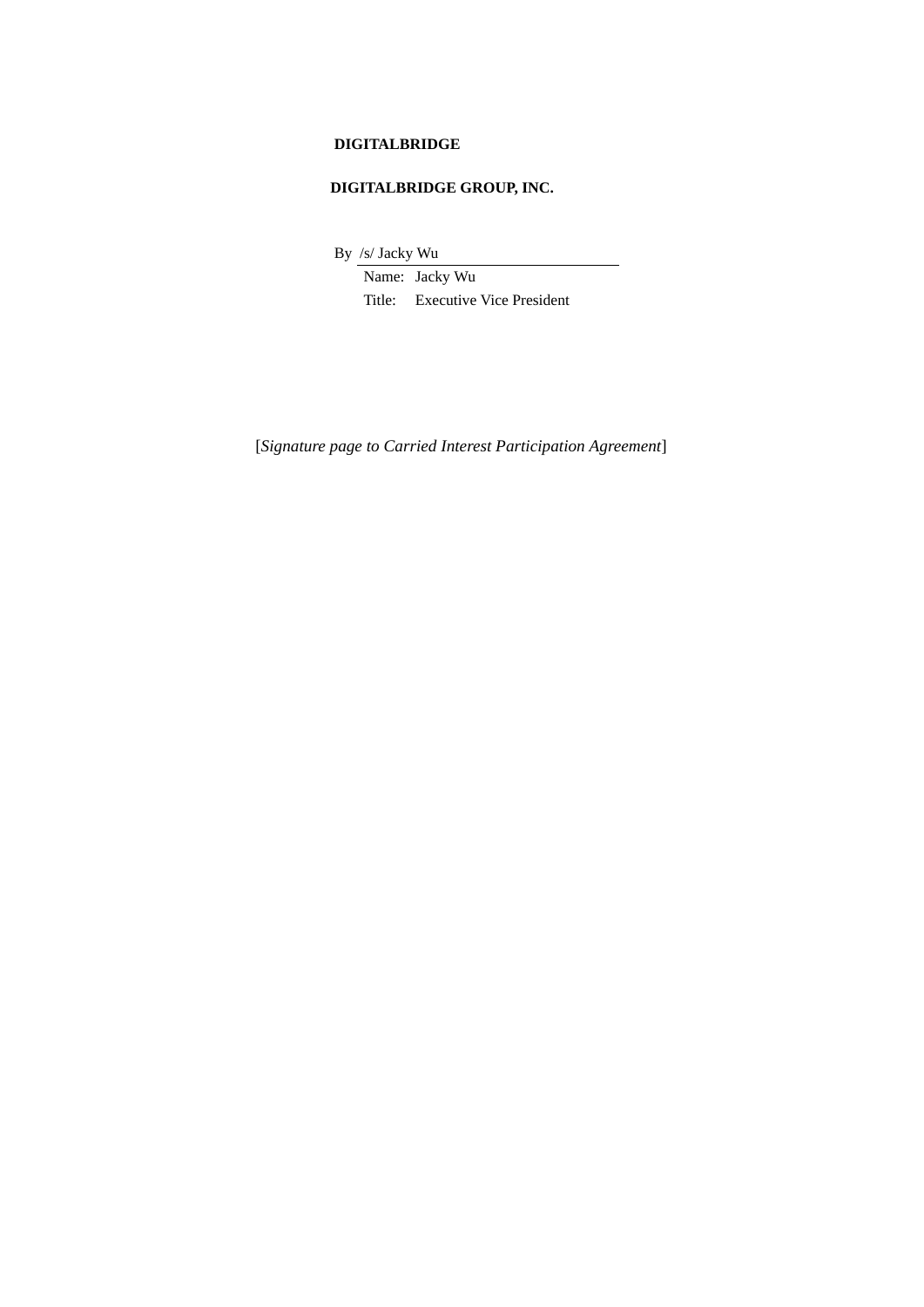# **WAFRA PARTICIPATION ENTITY**

# **W-CATALINA (C) LLC**

By /s/ Fergus Healy

Name: Fergus Healy Title: Authorized Signatory

[*Signature page to Carried Interest Participation Agreement*]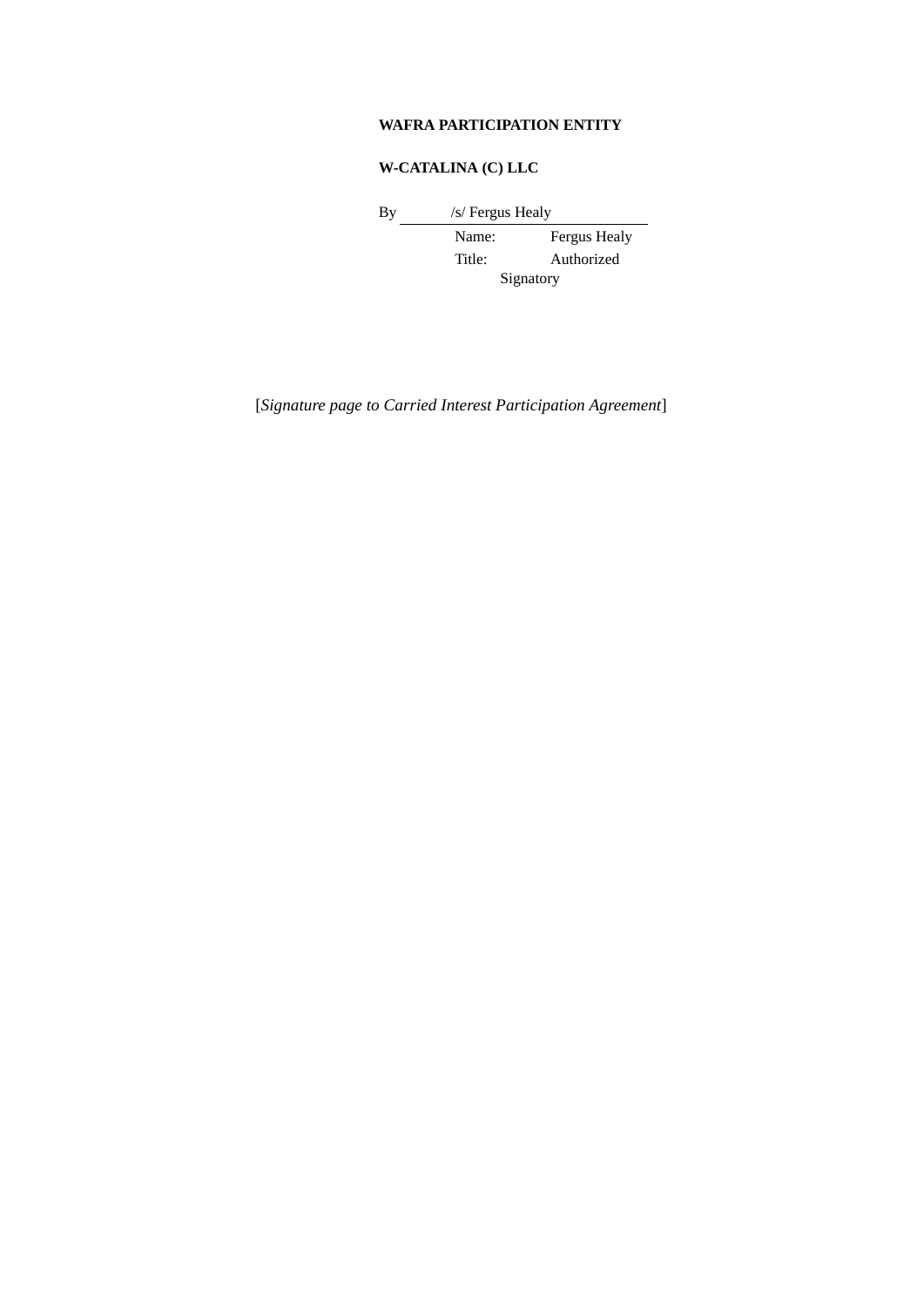# 1. General Provisions.

a. The economic arrangement among the Parties hereto in respect of the Carried Interest is embodied in the Amended and Restated Carried Interest Participation Agreement and this Annex shall not be construed in a manner that is contrary to such arrangement, it being understood that this Annex shall govern solely the tax consequences and tax related matters of such arrangement.

b. Any termination of the Amended and Restated Carried Interest Participation Agreement or Transfer of any Party's rights and obligations under the Amended and Restated Carried Interest Participation Agreement shall not affect the continuing application of the provisions of this Annex, and those provisions providing for the resolution of all matters regarding U.S. federal income tax reporting. The provisions of this Annex shall inure to the benefit of, and be binding upon, the Wafra Participation Entity, CFI RE Holdco and the GP and their successors and assigns.

c. Capitalized terms used in this Annex that are not otherwise defined in the Agreement have the meanings given to them in the Partnership Agreement.

2. Certain Definitions. For the purposes of this Annex A and the Partnership Agreement, the following terms shall have the following meanings.

"Adjusted Capital Account Deficit" means, with respect to any Partner, the deficit balance, if any, in such Partner's Capital Account as of the end of the relevant taxable year, or portion thereof, after giving effect to the following adiustments:

(a) Credit to such Capital Account any amounts which such Partner is deemed to be obligated to restore pursuant to Treasury Regulations Section 1.704-1(b)(2)(ii)(c) and the penultimate sentences in Treasury Regulations Sections 1.704-2(g)(l) and 1.704-2(i)(5); and

(b) Debit to such Capital Account the items described in Treasury Regulations Sections 1.704 l(b)(2)(ii)(d)(4),  $1.704-1(b)(2)(ii)(d)(5)$  and  $1.704-1(b)(2)(ii)(d)(6)$ .

The foregoing definition of Adjusted Capital Account Deficit is intended to comply with the provisions of Treasury Regulations Section 1.704-1(b)(2)(ii)(d) and shall be interpreted consistently therewith.

"Amended and Restated Carried Interest Participation Agreement" means that certain Amended and Restated Carried Interest Participation Agreement to which this Annex is attached.

"Capital Account" shall have the meaning ascribed to such term in Section 5.1 of the Partnership Agreement, as amended by this Annex A.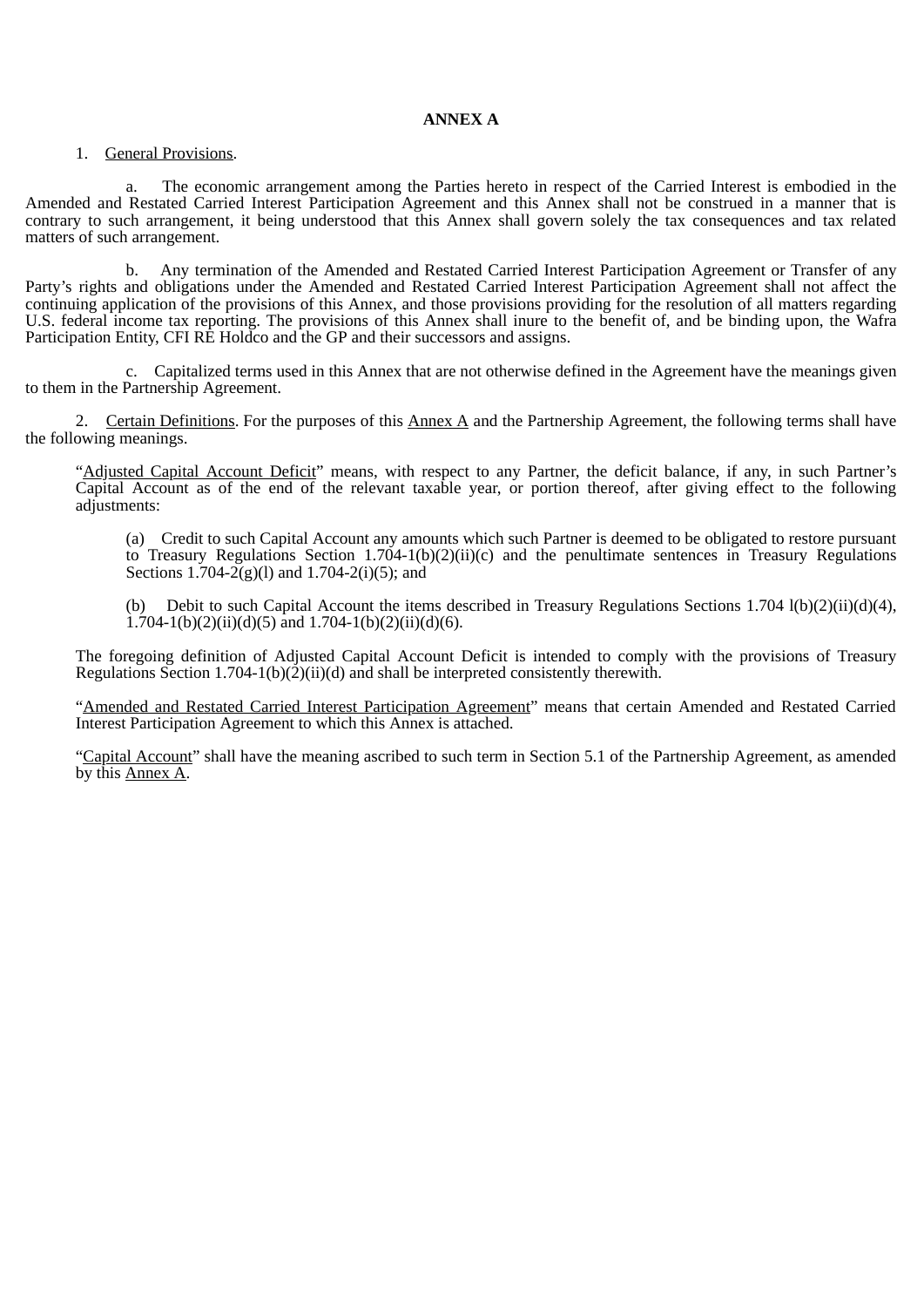"Capital Contributions" shall mean with respect to any Partner, the amount of cash and the fair market value (on the date contributed) as determined by the GP of any other property contributed or deemed contributed to the capital of the Company by or on behalf of such Partner (or its predecessors in interest) with respect to the interest in the Company held by such Partner.

"DigitalBridge Party" has the meaning set forth in the Preamble of the Amended and Restated Carried Interest Participation Agreement.

"Distributions" shall mean distributions made by the Company to Partners within the meaning of Section 731, including, for the avoidance of doubt, payments made to the Wafra Participation Entity under Section 2(a) of the Amended and Restated Carried Interest Participation Agreement.

"Partner" shall mean a Person that is treated as a partner of the Company for U.S. federal income tax purposes. For the avoidance of doubt, as a result of the transactions contemplated in the Amended and Restated Carried Interest Participation Agreement, the Wafra Participation Entity will be treated as a Partner of the Company.

"Percentage Interests" shall mean (a) with respect to the Wafra Participation Entity, for each Digital Colony Fund, the Wafra Carried Interest Percentage set forth on  $\frac{\dot{S}}{\dot{S}}$ chedule A, and (b) with respect to CFI RE Holdco (or, if CFI RE Holdco is a disregarded entity for U.S. federal income tax purposes, its regarded owner), for each Digital Colony Fund, 100% minus the Wafra Carried Interest Percentage set forth on Schedule A with respect to such Digital Colony Fund.

"Regulatory Allocations" shall have the meaning ascribed to such term in Section 5.3(e) of the Partnership Agreement, as amended by this Annex A.

"Wafra Participation Entity" has the meaning set forth in the Preamble of the Amended and Restated Carried Interest Participation Agreement.

3. Amendments to the Partnership Agreement. The Partnership Agreement is hereby amended by adding the following as a new Article 5.

- 5. Capital Accounts and Tax Allocations.
- 5.1 Capital Accounts.

5.1.1 Each Partner shall have a single book capital account which reflects each Partner's Capital Contributions to the Company (a "Capital Account") and a single tax capital account which reflects the adjusted tax basis of the Capital Contributions contributed by each Partner to the Company. Each Capital Account and tax capital account shall also reflect the allocations made pursuant to Section 5.1.2 and Section 5.2, Distributions, and otherwise be maintained and adjusted in accordance with Code Section 704 and the principles set forth in Regulations Sections 1.704-1(b) and 1.704-2.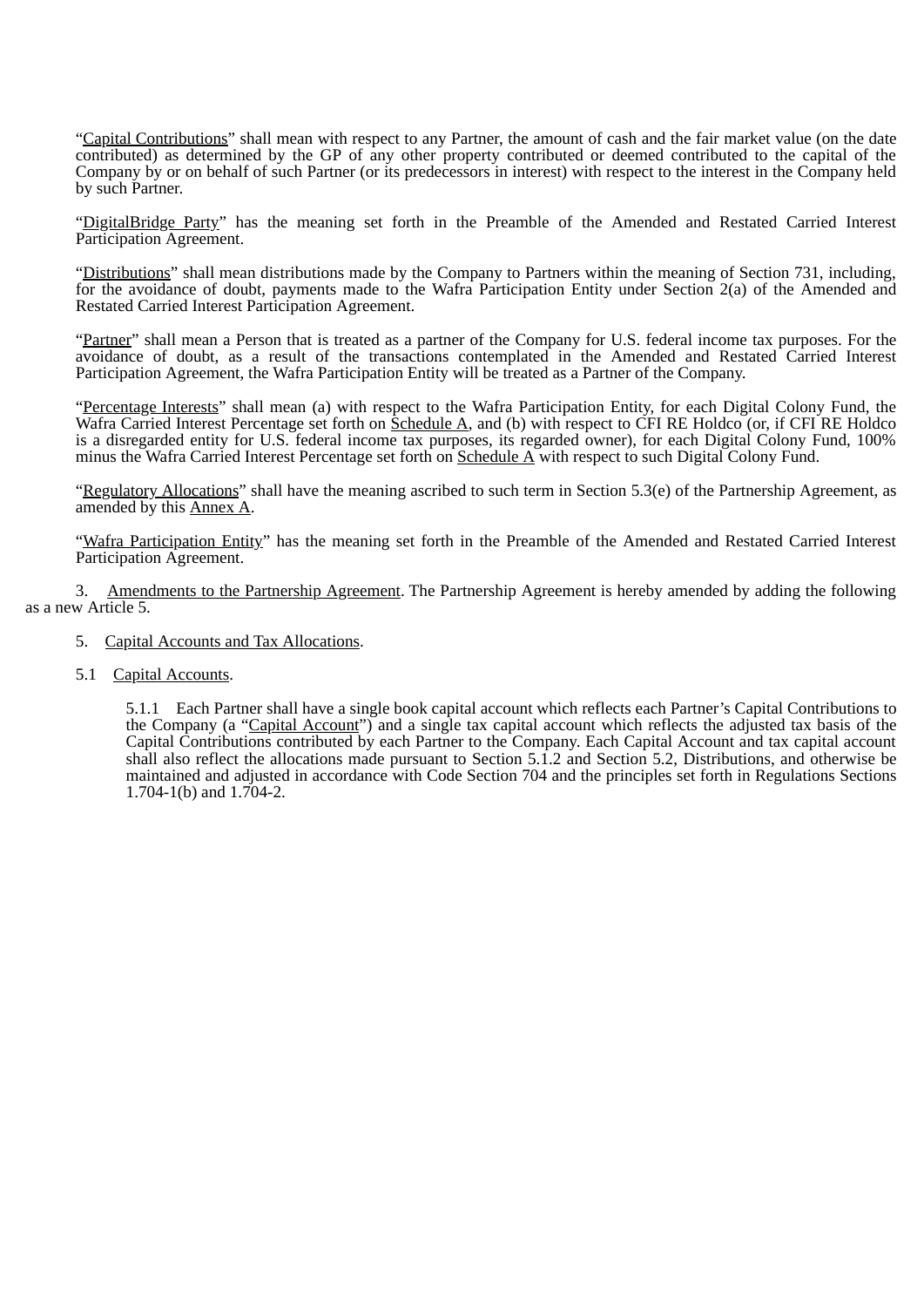5.1.2 After application of Section 5.2, any remaining net profits or losses of the Company for the taxable year (or items of income, gain, loss or deduction) shall be allocated among the Partners in a manner such that the Capital Account of each Partner, immediately after making such allocation, and after taking into account Distributions made during such taxable year, or portion thereof it, as nearly as possible, equal (proportionately) to (a) the Distributions that would be made to such Partner in a hypothetical liquidation of the Company as of the close of such year (assuming for purposes of such hypothetical liquidation that all the assets of the Company are sold at prices equal to their gross fair market values at the time of their contributions to the Company (and as adjusted as necessary or appropriate to reflect the relative economic interests of the Partners in the Company, as determined in good faith by the GP and approved by all Partners, and adjusted in a manner consistent with Treasury Regulations Section 1.704-1(b)(2)(iv)(m)) and the net proceeds thereof are distributed to the Partners in accordance with their Percentage Interests after the payment of all Company liabilities were satisfied (limited, in the case of recourse liabilities, to the collateral securing or otherwise available to satisfy such liabilities)), minus (b) any amounts that the Partner is deemed obligated to restore under Treasury Regulations Section  $1.704-2(g)(1)$  and  $1.704-2(i)(5)$ . For the avoidance of doubt, the allocations of Company items of income, gain, deduction, loss or credit are intended to achieve the economic arrangement between the Partners as contemplated by Section 2(a) of the Amended and Restated Carried Interest Participation Agreement.

#### 5.2 Regulatory Allocations.

(a) Notwithstanding any other provision of this Agreement, (i) "partner nonrecourse deductions" (as defined in Treasury Regulations Section 1.704-2(i)), if any, of the Company shall be allocated for each period to the Partner that bears the economic risk of loss within the meaning of Treasury Regulations Section 1.704-2(i) and (ii) "nonrecourse deductions" (as defined in Treasury Regulations Section 1.704-2(b)) and "excess nonrecourse liabilities" (as defined in Treasury Regulations Section 1.752-3(a)), if any, of the Company shall be allocated to the Partners in accordance with their Percentage Interests.

 (b) This Agreement hereby includes "qualified income offset," "minimum gain chargeback" and "partner nonrecourse debt minimum gain chargeback" provisions within the meaning of the Treasury Regulations under Section 704(b) of the Code. Accordingly, notwithstanding any other provision of this Agreement, items of gross income shall be allocated to the Partners on a priority basis to the extent and in the manner required by such provisions.

(c) To the extent that items of loss or deduction otherwise allocable to a Partner hereunder would cause such Partner to have an Adjusted Capital Account Deficit as of the end of the taxable year to which such items of loss or deduction relate (after taking into account the allocation of all items of income and gain for such taxable period), such items of loss or deduction shall not be allocated to such Partner and instead shall be allocated to the Partners in accordance with Section 5.1 as if such Partner were not a Partner.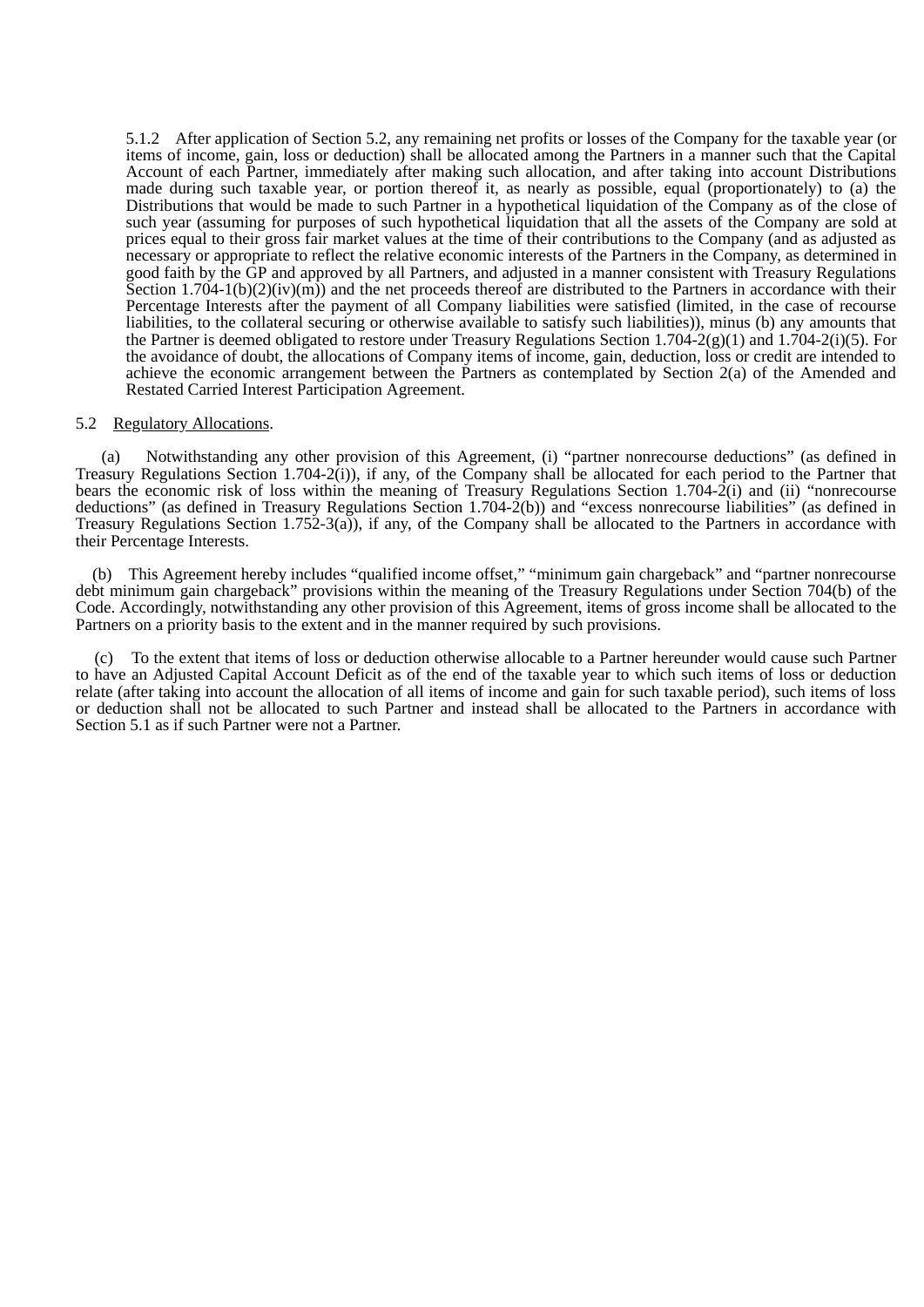(d) If any Partner has an Adjusted Capital Account Deficit at the end of any taxable year, such Partner shall be specially allocated items of income and gain in the amount of such Adjusted Capital Account Deficit as quickly as possible, provided that an allocation pursuant to this Section 5.2(d) shall be made only if and to the extent that such Partner would have an Adjusted Capital Account Deficit after all other allocations provided for in this Section 5.2(d) have been made as if Section 5.2(c) and this Section 5.2(d) were not in this Agreement.

Any allocations required to be made pursuant to Section 5.2(a)-(d) of this Agreement (the "Regulatory Allocations") (other than allocations, the effects of which are likely to be offset in the future by other Regulatory Allocations) shall be taken into account, to the extent permitted by the Treasury Regulations, in computing subsequent allocations of net profits or net losses pursuant to Section 5.1 so that the net amount of any items so allocated and all other items allocated to each Partner shall, to the extent possible, be equal to the amount that would have been allocated to each Partner pursuant to Section 5.1 had such Regulatory Allocations not occurred.

5.3 Tax Allocations. The allocations of Company items of income, gain, loss, or deduction for tax return and tax capital account purposes shall follow the principles of the allocations under Section 5.1, and recognizing the complexity of allocations for tax purposes, the GP shall have the authority to alter the Capital Account allocations and tax capital account allocations as reasonably necessary and as determined in good faith to effect the intended economic arrangement of the Partners as set forth in Section 2(a) of the Agreement. Notwithstanding the foregoing sentence, U.S. federal income tax items relating to any property that is contributed to the Company in which there is a difference between the basis of such property in the hands of the Company and the fair market value of such property at the time of its contribution shall be allocated among the Partners in accordance with the principles of Section 704(c) of the Code and the Treasury Regulations thereunder in a manner reasonably determined by the GP in good faith to take into account the difference between the fair market value and the tax basis of such contributed property as of the date of its contribution to the Company. If any asset of the Company is revalued in accordance with Treasury Regulations 1.704-1(b)(2)(iv)(f), subsequent allocations of income, gain, loss, deduction and credit with respect to such asset shall take account of any variation between the adjusted tax basis of such asset for federal income tax purposes and its value in a manner consistent with Section 704(c) of the Code and the Treasury Regulations thereunder in a manner reasonably determined by the GP in good faith to take into account the difference between the fair market value and the adjusted tax basis of such asset. Allocations pursuant to this Section 5.3 are solely for purposes of U.S. federal, state and local taxes and shall not affect, or in any way be taken into account in computing, any Partner's Capital Account or share of net profits or losses and any other items or distributions pursuant to any provision of this Partnership Agreement.

# 4. Certain Tax Covenants.

a. Upon the request of any Wafra Participation Entity in connection with any Transfer of an interest in the Company for U.S. federal income tax purposes, to the extent a valid election under Section 754 of the Code (and any corresponding provisions of state and local Law) may be made but is not in effect as of the taxable year in which such Transfer occurs with respect to the Company or any Subsidiary that is treated as a partnership for U.S. federal income tax purposes, the Company and each Subsidiary with respect to which such Wafra Participation Entity has requested such election(s) be made shall make and maintain such election(s) for the taxable year of the Company or such Subsidiary that includes the date of such Transfer.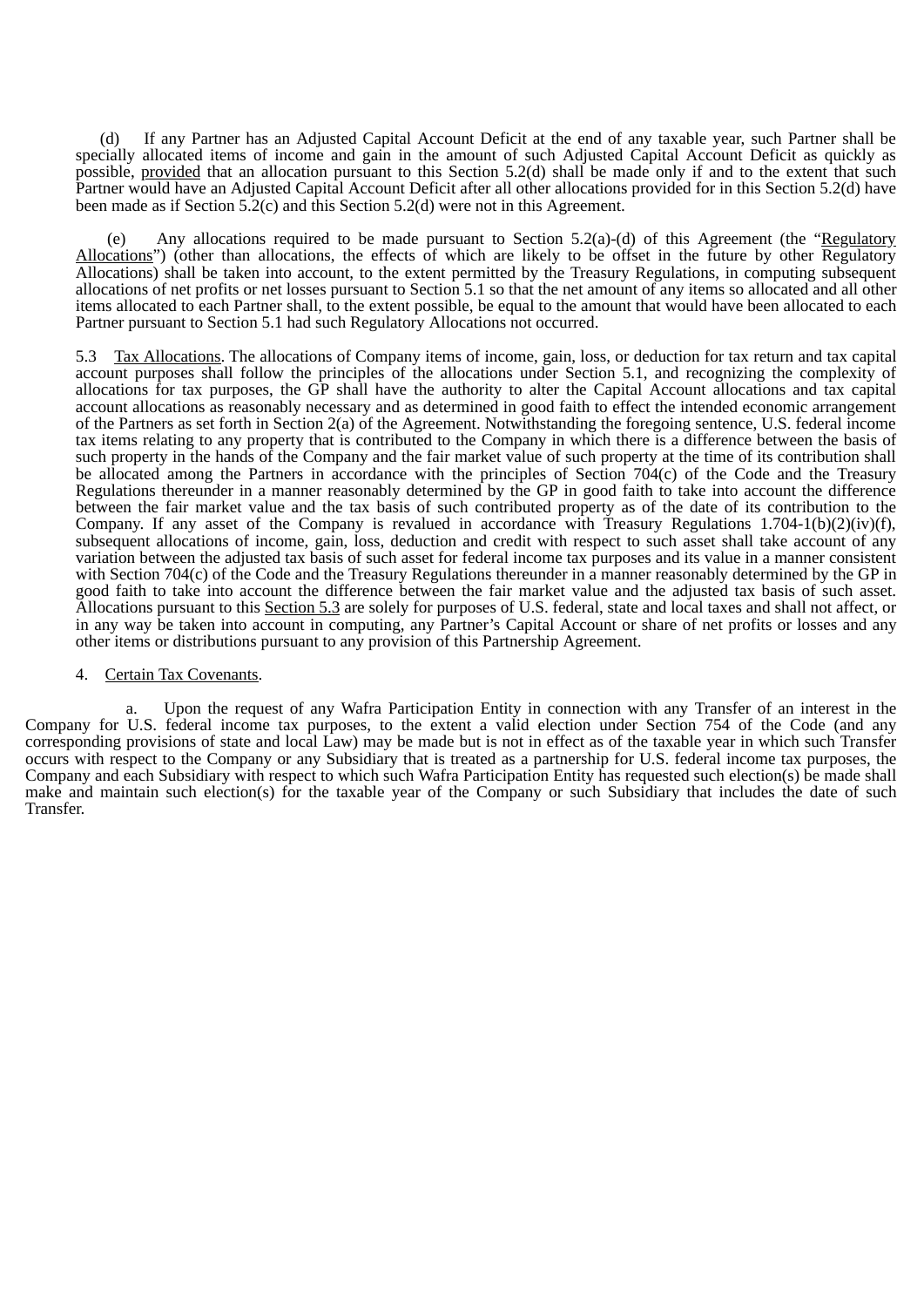b. The DigitalBridge Parties shall (i) use commercially reasonable efforts to obtain any exemption from, reduction in, or refund of, Taxes collected by way of withholding (or similar) imposed by any Taxing Authority (whether sovereign or local) with respect to amounts allocable to, received by, or distributable by the Company to the Wafra Participation Entity ("Withholding Taxes"), (ii) notify the Wafra Participation Entity of the amount of any Withholding Taxes imposed, (iii) to the extent the exemption from, reduction in, or refund of, Withholding Taxes is required to be applied for by the Wafra Participation Entity, use commercially reasonable efforts to provide assistance upon the Wafra Participation Entity's reasonable request to enable the Wafra Participation Entity to obtain any available reduction or refund of such Withholding Taxes, and (iv) provide the Wafra Participation Entity with such information and documentation as it may reasonably request to enable it to seek any exemption from, reductions in, or refunds or credits of, Withholding Taxes to which it is entitled; provided, that the Wafra Participation Entity shall reimburse the applicable DigitalBridge Parties for their reasonable out-of-pocket expenses attributable to obtaining any exemption from, reduction in or refund of Withholding Taxes of the Wafra Participation Entity. For the avoidance of doubt, Withholding Taxes shall include Taxes imposed pursuant to Section 1471 or Section 1472 of the Code or any successor provision.

c. The DigitalBridge Parties shall each use commercially reasonable efforts to ensure that each applicable Digital Colony Fund complies with any requirements of Sections 1471 or 1472 of the Code (including those set forth in Section 1471(b) (1) of the Code) (or any successor legislation) and any future Treasury or IRS guidance promulgated thereunder and any comparable provision of non-U.S. law that are necessary to avoid the imposition of withholding Taxes pursuant to Sections 1471(a) or 1472(a) of the Code. To the extent of any withholding Taxes imposed on an applicable Digital Colony Fund as a result of a "recalcitrant account holder" or non-compliant "foreign financial institution", within the meaning of Section 1471(d) of the Code, such withholding Taxes shall be allocated to such recalcitrant account holders or non-compliant foreign financial institutions to the fullest extent possible.

d. GP shall furnish to the Wafra Participation Entity a U.S. Internal Revenue Service Schedule K-1 to Form 1065 ("IRS Schedule K-1"). The GP shall furnish to the Wafra Participation Entity with respect to each year an estimated IRS Schedule K-1 or equivalent and applicable estimated state and local apportionment information by March 15 after the end of the taxable year, and a final IRS Schedule K-1 and final state and local apportionment information by August 1 after the end of the taxable year. Each DigitalBridge Party shall reasonably cooperate with the Wafra Participation Entity upon reasonable request with respect to Tax matters attributable to such Wafra Participation Entity's interests in the Company.

The Parties agree that the GP shall be designated as the "partnership representative" of the Company (within the meaning of Section 6223 of the Code) for each taxable year with respect to which the Wafra Participation Entity owns an Ownership Interest and that the GP shall be bound by the same duties of good faith and fair dealing in its capacity as the "partnership representative" of the Company as would apply to a general partner of a Delaware limited partnership in which the Wafra Participation Entity were a limited partner. Notwithstanding anything herein or in any Ancillary Agreement to the contrary, if a DigitalBridge Party receives a notice of final partnership adjustment from the U.S. Internal Revenue Service to which the Partnership Audit Rules are applicable, the "partnership representative" of the Company shall cause the Company to (i) (x) consult in good faith with the Wafra Participation Entity, and consider in good faith any requests made by the Wafra Participation Entity, with respect to whether to cause the Company to elect the application of Section 6226 of the Code, with respect to any imputed underpayment arising from such adjustment, and (y) if the "partnership representative" elects the application of Section 6226 of the Code, (i) furnish to each partner of the Company a statement of such partner's share (based on the year to which such adjustment relates) of any adjustment to income, gain, loss, deduction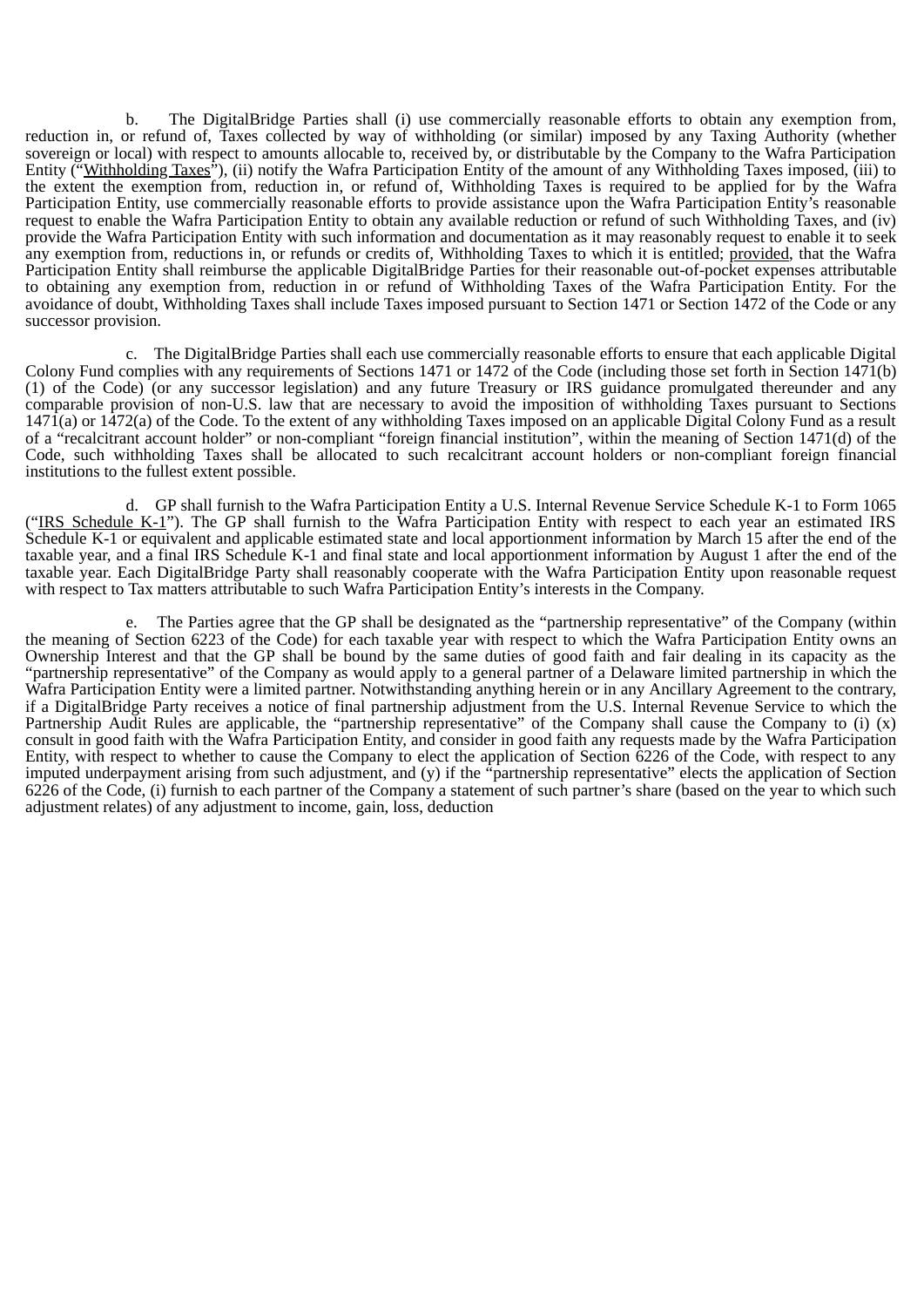or credit (as determined in the notice of final partnership adjustment) or (ii) use reasonable efforts to modify such imputed underpayment under Sections  $6225(c)(3)$  and  $(4)$  of the Code, in each case with respect to any more than de minimis imputed underpayment arising from such adjustment, to the extent that such modifications are available (taking into account the tax status of the Wafra Participation Entity and, if applicable, its direct or indirect owners, based on receipt of any needed information) and would reduce any Taxes payable by the Company with respect to the applicable imputed underpayment. Any tax benefits resulting from any such modification and reduction shall, to the extent not prohibited under applicable Law, be allocated to the member to which the tax benefit relates. For the avoidance of doubt, to the extent that a Tax is imposed on, and paid by, the Company under the provisions of the Partnership Audit Rules, and such Tax is determined in good faith by the Company to be attributable to, or made on behalf of or in respect of, an equityholder of the Company (or one or more beneficial owners thereof), the Company shall (A) use best efforts to cause such Tax to be borne by such equityholder (or beneficial owner(s) thereof) and (B) in determining whether a Tax is so attributable, take into account the tax status of such equityholder (or beneficial owner(s) thereof). The provisions of this Section 4(d) shall also apply, mutatis mutandis, to the Subsidiaries of the Company that are treated as partnerships for U.S. federal income tax purposes in respect of the U.S. federal, state and local income tax matters. The GP shall (i) promptly provide the Wafra Participation Entity with notice of any tax audit, investigation or proceeding with respect to the Company, in each case, that would reasonably be expected to an adverse effect on the Wafra Participation Entity (each, a "Tax Proceeding"), (ii) keep the Wafra Participation Entity reasonably informed regarding any such Tax Proceeding, (iii) provide copies of any material pleadings, briefs, petition, submissions and correspondence to the Wafra Participation Entity in connection with such Tax Proceeding, and (iv) shall not settle or otherwise compromise (or fail to settle or otherwise compromise) any such Tax Proceeding if it would have a disproportionate, material and adverse effect on the Wafra Participation Entity (including, for this purpose, where the Wafra Participation Entity is a pass-through entity for tax purposes, any direct or indirect owners of the Wafra Participation Entity that are special purpose vehicles and treated as corporations for U.S. federal income tax purpose) without the Wafra Participation Entity's prior written consent (which shall not be unreasonably withheld, conditioned or delayed).

f. Notwithstanding anything in an applicable Organizational Document to the contrary, in the event of a Transfer of Interests in the Company by the Wafra Participation Entity, allocations between the Wafra Participation Entity and the applicable Transferee of the distributive shares of the various items of the Company's income, gain, loss, deduction and credit as computed for Tax purposes shall be allocated between the Wafra Participation Entity and such Transferee on a closing of the books basis or such other proper basis as the Wafra Participation Entity and such Transferee shall reasonably agree.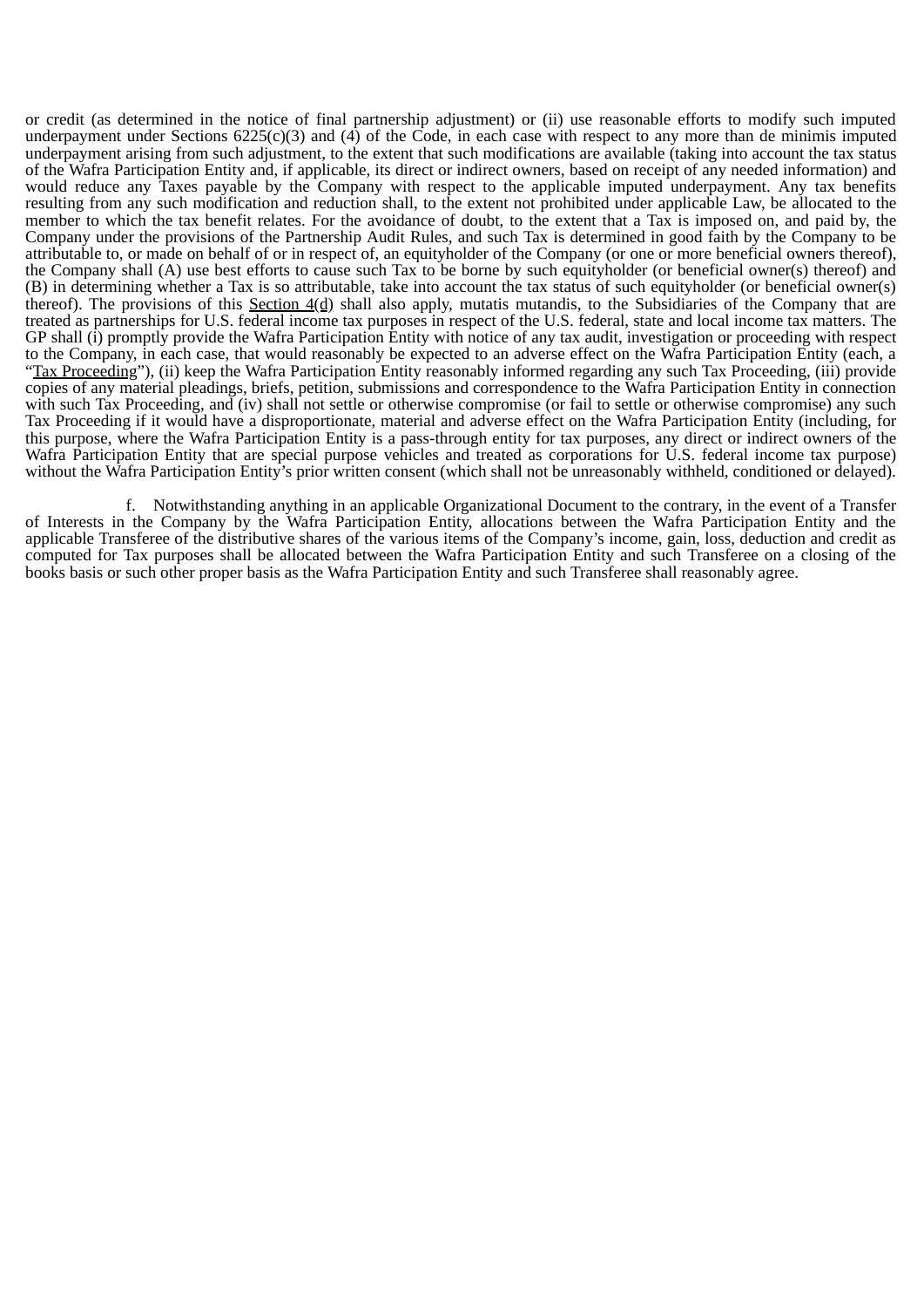g. The GP shall furnish to the Wafra Participation Entity any information necessary for Tax and regulatory filings or elections or otherwise reasonably requested by such Wafra Participation Entity.

h. The DigitalBridge Parties and the Wafra Participation Entity agree to cooperate in good faith with respect to structuring any future Digital Colony Fund, including structuring the incentive compensation with respect to such Digital Colony Fund, to the fullest extent permitted by Law and to the extent that it does not have an adverse impact on the DigitalBridge Parties other than in an immaterial manner, as an incentive allocation rather than a fee.

i. In the event of a Transfer of an Interest in the Company by the Wafra Participation Entity, the GP shall cause the Company to (i) to the extent the GP is legally able to do so, deliver a certificate pursuant to Treasury Regulations section 1.1445-11T, duly executed in accordance with the requirements of such Treasury Regulation and dated as of the date of such Transfer, certifying that either (A) 50% or more of the value of the gross assets of the Company does not consist of "United States real property interests" (within the meaning of Section 897(c) of the Code) or (B) 90% or more of the value of the gross assets of the Company does not consist of "United States real property interests" (within the meaning of Section 897(c) of the Code) plus "cash or cash equivalents" (within the meaning of Treasury Regulations section  $1.1445-11T(d)(1)$ ), (ii) to the extent it is legally able to do so, deliver any such information or certificates to the Wafra Participation Entity and/or the applicable Transferee as would permit Tax withholding under Section 1446(f) of the Code (or any successor version thereof) to be reduced or eliminated; and (iii) reasonably cooperate with the Wafra Participation Entity in reducing or eliminating any other applicable Tax withholding in connection with such Transfer; provided, that the Wafra Participation Entity shall reimburse the GP for its reasonable out-of-pocket expenses incurred in connection with the foregoing.

Any requirement of the Wafra Participation Entity to provide information about any investor in the Wafra Participation Entity pursuant to this Agreement or any applicable Ancillary Agreement relating to Taxes shall be, unless otherwise required by Law, subject to commercially reasonable confidentiality restrictions imposed by the Wafra Participation Entity and the Wafra Participation Entity shall only be required to use commercially reasonable efforts to provide any such information about any investor in the Wafra Participation Entity.

k. The parties hereto agree to treat the Company and each of the Company's Subsidiaries that are Digital Colony Companies as a partnership or as a disregarded entity for U.S. federal income tax purposes and not to cause any such entities to elect to be, or otherwise be treated as, a corporation for U.S. federal income tax purposes.

l. In the case of any investment by a Digital Colony Fund that the GP determines in its reasonable discretion is at the time of such investment (or, as part of such acquisition transaction, will become) a United States real property holding corporation ("USRPHC") within the meaning of Section 897(c) of the Code, the GP agrees that it shall notify the Wafra Representative of such USRPHC status. Upon the Wafra Representative's request, the GP shall reasonably cooperate with the Wafra Representative in structuring any Wafra Participation Entity's beneficial interest in such investment in a manner reasonably intended to afford such Wafra Participation Entity the benefits of Section 897(l) of the Code.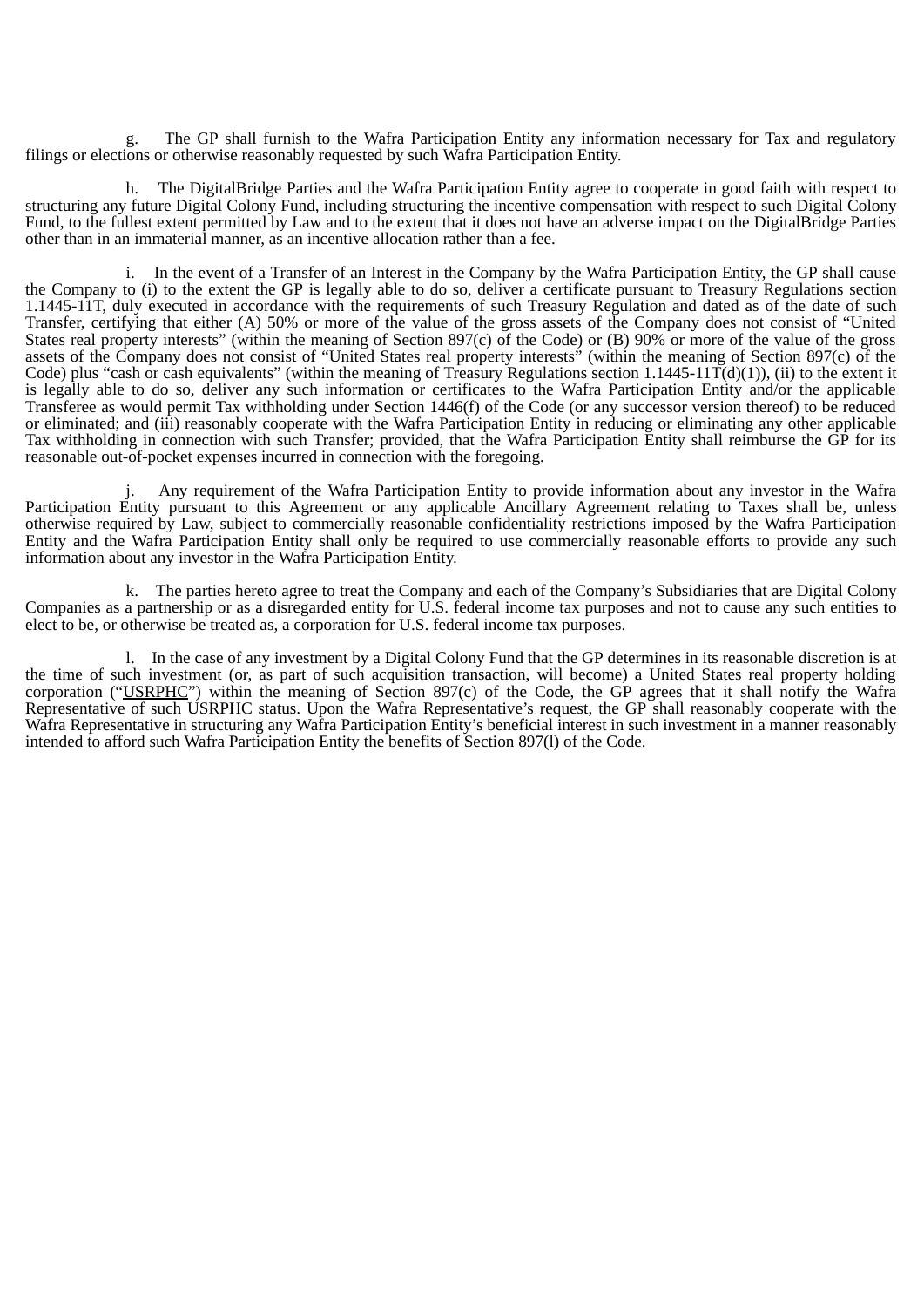m. Prior to a Digital Colony Fund making an investment outside of the United States, the general partner (or similar capacity) of that Digital Colony Fund shall obtain advice of tax counsel (or other tax advisors) that such investment should not cause the Wafra Participation Entity to be subject to tax filing or tax payment obligations (including on income derived from such investment), other than filings required to obtain refunds of amounts withheld; provided, that the advice just described need only be obtained in respect of the first investment made in such jurisdiction by such Digital Colony Fund unless, subsequent to the date on which such advice was obtained, a change in law has occurred which could alter the advice. In the event the Wafra Participation Entity becomes subject to income tax reporting requirements in any jurisdiction outside the United States in which the Company is engaged in activities which arise solely due to the Company's or a Digital Colony Fund's activities and for which the GP has actual knowledge, the GP shall reasonably promptly notify the Wafra Participation Entity.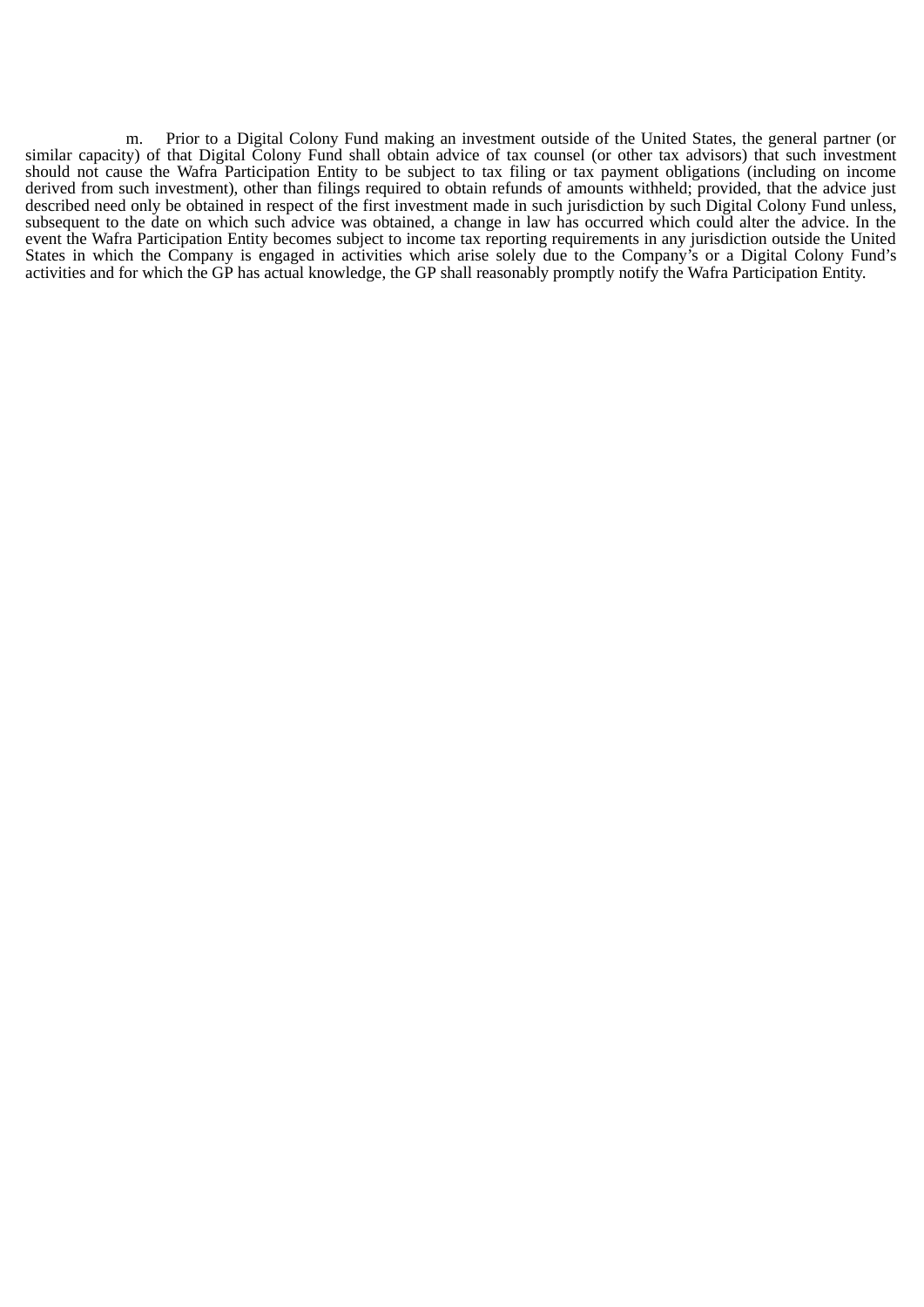#### **TERMINATION AGREEMENT**

This **TERMINATION AGREEMENT** (this "Agreement"), dated as of May 23, 2022 (the "Effective Date"), is made and entered into by and among: (i) DigitalBridge Management Holdings, LLC, a Delaware limited liability company, formerly known as Digital Colony Management Holdings, LLC ("DBMH"); (ii) DigitalBridge Digital IM Holdco, LLC, a Delaware limited liability company, formerly known as Colony Capital Digital Holdco, LLC ("<u>DBDI</u>"); (iii) DigitalBridge IM Manager, LLC, a Delaware limited liability company, formerly known as Colony DC Manager, LLC ("DBIM"); (iv) DigitalBridge Operating Company, LLC, a Delaware limited liability company, formerly known as Colony Capital Operating Company, LLC ("DBOC"); (v) DigitalBridge Group, Inc., a Maryland corporation, formerly known as Colony Capital, Inc. ("<u>DBRG</u>"); (vi) Colony DCP (CI) Bermuda, LP, a Bermuda limited partnership ("NewCo (Carry)"); (vii) Marc Ganzi; (viii) Ben Jenkins (collectively, the "DigitalBridge Parties"); (ix) W-Catalina (C) LLC, a Bermuda limited liability company ("Wafra (C)"); and (x) W-Catalina (S) LLC, a Delaware limited liability company ("<u>Wafra (S</u>)" and, together with Wafra (C), the "<u>Wafra Parties</u>" and the Wafra Parties together with the DigitalBridge Parties, the "Parties").

**WHEREAS**, DBMH, DBDI, DBIM, DBOC, DBRG, and Wafra (S) are party to that certain Investor Rights Agreement, dated as of July 17, 2020 (as amended, modified or supplemented from time to time, the "Investor Rights Agreement");

**WHEREAS**, DBOC, DBRG and Wafra (S) are party to that certain Investment Agreement, dated as of July 17, 2020 (as amended, modified or supplemented from time to time, the "Investment Agreement");

**WHEREAS**, DBOC, DBRG and Wafra (C) are party to that certain Carry Investment Agreement, dated as of July 17, 2020 (as amended, modified or supplemented from time to time, the "Carry Investment Agreement");

**WHEREAS**, Marc Ganzi, Wafra (S), Wafra (C) and DBRG are party to that certain Acknowledgement Letter, dated July 17, 2020 (as amended, modified or supplemented from time to time, the "Ganzi Acknowledgement Letter");

**WHEREAS**, Ben Jenkins, Wafra (S), Wafra (C) and DBRG are party to that certain Acknowledgement Letter, dated July 17, 2020 (as amended, modified or supplemented from time to time, the "Jenkins Acknowledgement Letter");

**WHEREAS**, DBOC, DBRG, DBMH, NewCo (Carry), Wafra (S) and Wafra (C) are party to that certain side letter, dated July 17, 2020, (as amended, modified or supplemented from time to time, the "Specified / Warehouse Investment Side Letter");

**WHEREAS**, DBDI, Wafra Strategic Holdings LP, a Bermuda limited partnership ("Wafra LP"), Wafra (C), Wafra (S), W-Catalina (B) LLC, a Delaware limited liability company ("Wafra (B)"), DBRG, and DBOC are party to that certain Agreement of Purchase and Sale, dated April 14, 2022 (as amended, modified or supplemented from time to time, the "**Agreement of Purchase and Sale**"); and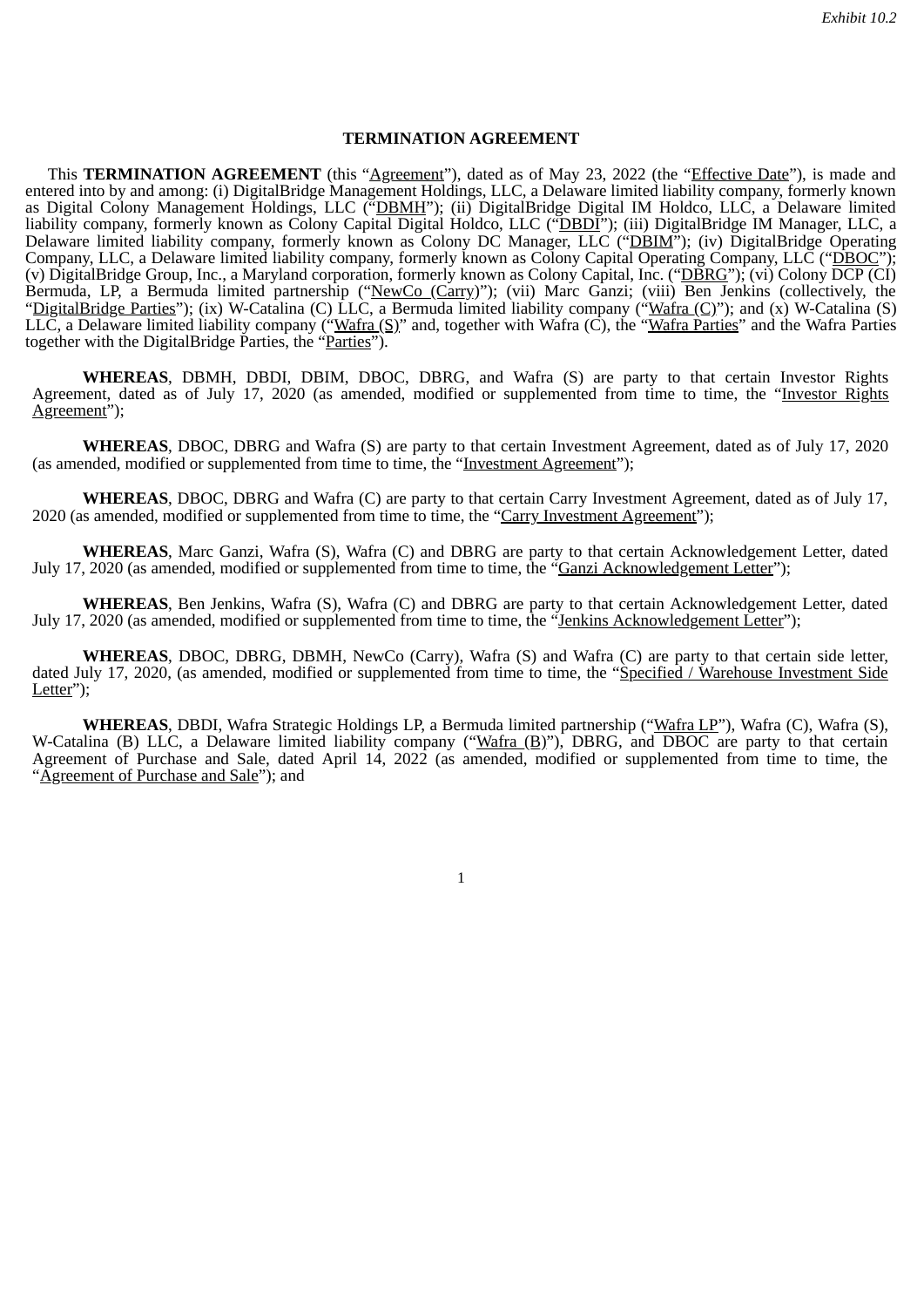**WHEREAS**, in connection with the transaction contemplated by the Agreement of Purchase and Sale, the Parties desire to terminate each of the following to which they are party: (i) the Investor Rights Agreement; (ii) the Investment Agreement; (iii) the Carry Investment Agreement; (iv) the Ganzi Acknowledgement Letter; (v) the Jenkins Acknowledgement Letter; and (vi) the Specified / Warehouse Investment Side Letter, in each case except as otherwise provided by this Agreement, and consent to such terminations.

**NOW, THEREFORE**, intending to be legally bound, the Parties agree as follows:

- 1. Termination. Subject to Section 2 of this Agreement and subsection (b) of the last sentence of this Section 1 below, the Parties hereby terminate and cancel, automatically without further action by any of the Parties, as of the Effective Date, the following agreements to which they are party, which shall have no further force or effect, and under which the Parties shall have no further rights, liabilities, or obligations: (i) the Investor Rights Agreement; (ii) the Investment Agreement; (iii) the Carry Investment Agreement; (iv) the Ganzi Acknowledgement Letter; (v) the Jenkins Acknowledgement Letter; and (vi) the Specified / Warehouse Investment Side Letter (collectively, the "Terminated Agreements"). From and after the execution and delivery of this Agreement, none of the Parties shall have any further liabilities or obligations under the Terminated Agreements, except (a) as provided in **Section 2** of this Agreement, and (b) the Parties shall not be released from and shall remain liable for any claims relating to any failure to make a payment or distribution or failure to provide other economic entitlement or benefit that the Wafra Parties and their Affiliates (as defined in the Agreement of Purchase and Sale) were entitled to receive prior to the Effective Date under a Terminated Agreement (other than in respect of the matters set forth in <u>Schedule 5.5</u> to the Agreement of Purchase and Sale).
- 2. Survival of Certain Provisions. Notwithstanding anything to the contrary in Section 1 of this Agreement, from and after the Effective Date, the following provisions of the Terminated Agreements shall remain in full force and effect in accordance with their respective terms (except as expressly modified herein) and nothing in this Agreement shall be construed to alter or terminate the express continued survival of such provisions:
	- (a) Section 6.4 (*Non-Defamation*) of the Investor Rights Agreement until the later of: (i) the date that is seven (7) years following the Effective Date or (ii) the date the Wafra Parties and their Affiliates collectively cease to own at least five-percent (5%) of the Common Stock (as defined in the Agreement of Purchase and Sale);
	- (b) Section 6.5(d), Section 6.5(e) and Section 6.5(g) of the Investor Rights Agreement until the expiration of Wafra (C)'s obligations with respect to Indemnified Taxes under Section 7.2(a) of the Agreement of Purchase and Sale:
		- 2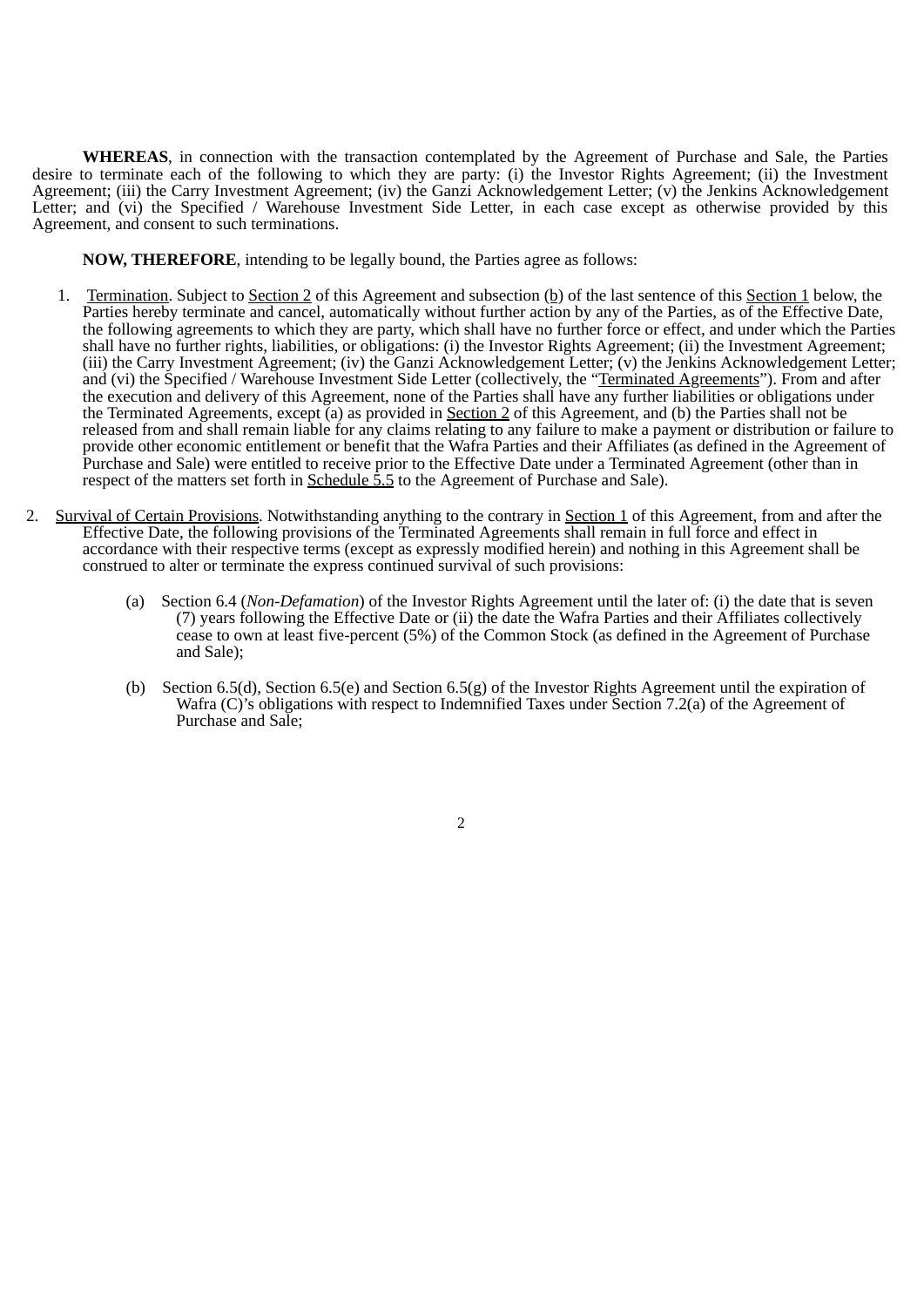- (c) Section 7 (*Confidentiality; Use of Wafra Name*) of the Investor Rights Agreement;
- (d) Section 8.1 (*Indemnification Rights under A&R DBMH Agreement*) of the Investor Rights Agreement with respect to actions (or inactions) taken or failed to be taken prior to the Effective Date;
- (e) Article VIII (*Survival; Post-Closing Obligations*) of the Investment Agreement solely with respect to the indemnification obligations of DBOC (and its successors) pursuant to Section 8.2(a) in respect of Third Party Claims (as defined in the Investment Agreement);
- (f) Article VI (*Survival; Post-Closing Obligations*) of the Carry Investment Agreement solely with respect to the indemnification obligations of DBOC (and its successors) pursuant to Section 6.2(a) in respect of Third Party Claims (as defined in the Carry Investment Agreement) as well as in respect of the Retained Interests (as defined in the Agreement of Purchase and Sale);
- (g) Section 4 (*Non-Disparagement*) of the Ganzi Acknowledgment Letter until the later of: (i) the date that is seven (7) years following the Effective Date or (ii) the date the Wafra Parties and their Affiliates collectively cease to own at least five-percent (5%) of the Common Stock;
- (h) Section 4 (*Non-Disparagement*) of the Jenkins Acknowledgment Letter until the later of: (i) the date that is seven (7) years following the Effective Date or (ii) the date the Wafra Parties and their Affiliates collectively cease to own at least five-percent (5%) of the Common Stock;
- (i) Section 2 (*Governance, Information Rights*), Section 3 (*Acknowledgements, Representations and Warranties*) and Section 4 (*Miscellaneous*) of the Specified Warehouse Investment Side Letter in respect of the investment made by W-Catalina (SP) LLC (and any of its Affiliates) in Colony Zeus Partners, L.P.;
- (j) Any definition, section or provision of any Terminated Agreement to the extent necessary to permit the continued effectiveness of the Buyer Insurance Policy (as defined in the Investment Agreement and the Carry Investment Agreement);
- (k) Any definition, section or provision of any Terminated Agreement that pertains to the receipt of information to the extent necessary to allow the Wafra Parties and their Affiliates to verify that they have received their full economic entitlement for all periods prior to Closing (as defined the Agreement of Purchase and Sale) with respect to the interests and rights being sold and transferred by the Wafra Parties and their Affiliates pursuant to the Agreement of Purchase and Sale; and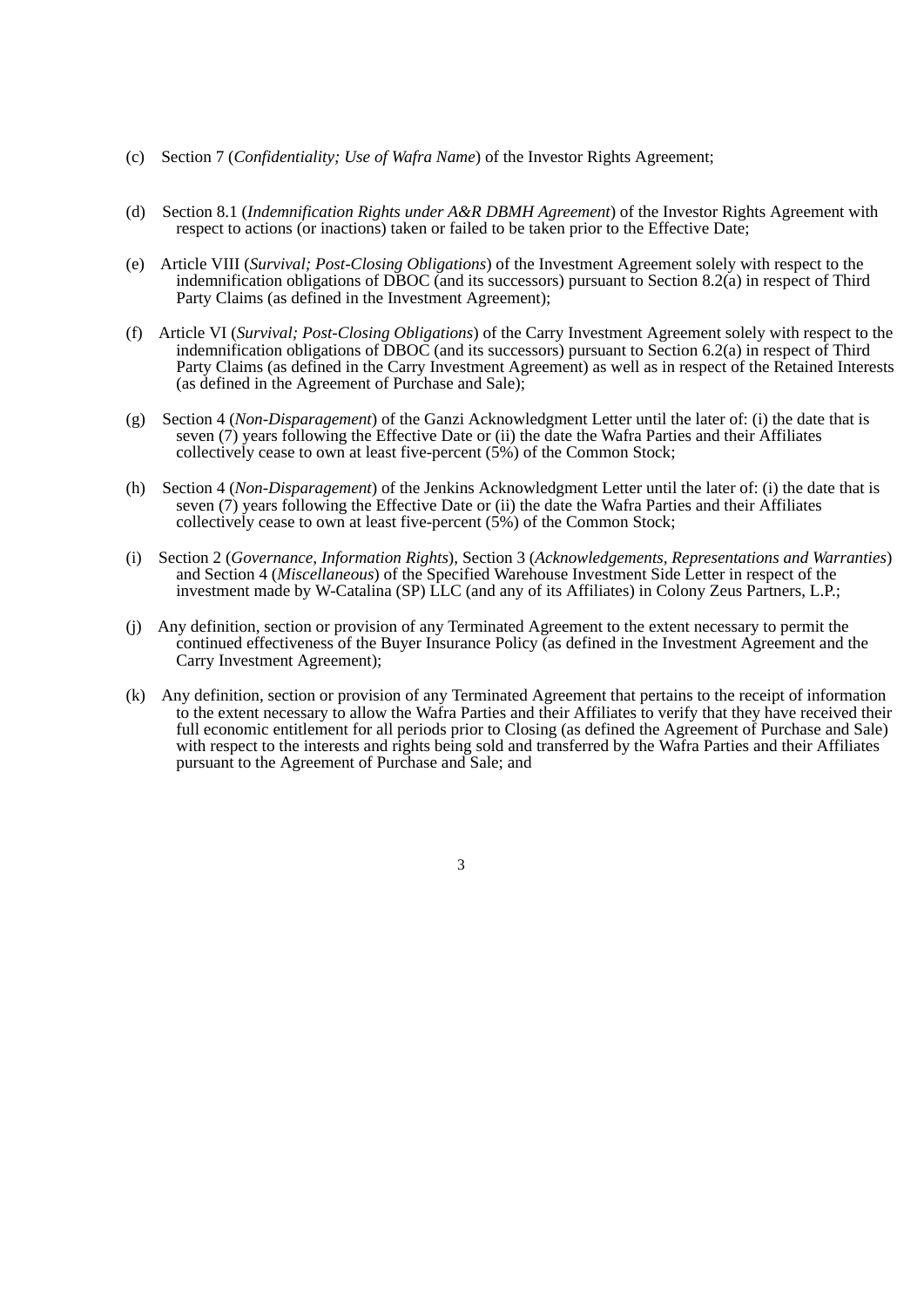(l) Any other definition, section or provision of any Terminated Agreement to the extent necessary to give effect, or full and proper meaning, to any agreement or instrument entered into in connection with the Initial Transaction (as defined in the Agreement of Purchase and Sale) that is (i) a provision of a Terminated Agreement that survives pursuant to this Section 2, (ii) not a Terminated Agreement, or (iii) any agreement or instrument that is entered into in connection with the Transaction (as defined in the Agreement of Purchase and Sale), including, without limitation, this Agreement.

3. Enforcement. The Parties acknowledge and agree that in respect of any surviving provisions of the Terminated Agreements as set forth herein, including in respect of any claims that may be brought by Wafra (S) or Wafra (B) in respect of any such surviving provisions of the Terminated Agreements, Wafra LP shall be entitled to directly enforce such provisions and bring such claims in lieu of Wafra (S) or Wafra (B), as applicable, as if it were Wafra (S) or Wafra (B) for purposes of such Terminated Agreements.

4. Buyer Insurance Policy. The Wafra Parties shall not (and shall not permit their Affiliates to) amend the Buyer Insurance Policy in a manner that is adverse to DBOC without the prior written consent of DBOC.

5. Entire Agreement. This Agreement constitutes the entire understanding and agreement of the Parties relating to the subject matter hereof and supersedes all prior understandings or agreements, whether oral or written, among the Parties with respect to such subject matter.

6. Governing Law. This Agreement, the legal relations among the Parties hereunder and the adjudication and the enforcement thereof and any disputes relating to or arising from this Agreement and the transactions contemplated hereby (whether based in contract, tort, or otherwise), shall in all respects be governed by, and interpreted and construed in accordance with, the laws (excluding conflict of laws rules and principles) of the State of New York applicable to agreements made and to be performed entirely within such State, including all matters of construction, validity and performance, and statutes of limitations.

7. Consent to Jurisdiction; Waiver of Jury Trial. Each of the Parties irrevocably submits to the exclusive jurisdiction of the United States District Court for the Southern District of New York located in the borough of Manhattan in the City of New York, or if such court does not have jurisdiction, the Supreme Court of the State of New York, New York County, for the purposes of any suit, action or other proceeding arising out of this Agreement. To the extent that service of process by mail is permitted by applicable law, each Party irrevocably consents to the service of process in any such suit, action or other proceeding in such courts by the mailing of such process by registered or certified mail, postage prepaid, at its address for notices provided for herein. Nothing herein shall affect the right of any person to serve process in any other manner permitted by law. Each of the Parties irrevocably and unconditionally waives any objection to the laying of venue of any action, suit or proceeding arising out of this Agreement in (a) the United States District Court for the Southern District of New York or (b) the Supreme Court of the State of New York, New York County, and hereby further irrevocably and unconditionally waives and agrees not to plead or claim in any such court that any such action, suit or proceeding brought in any such court has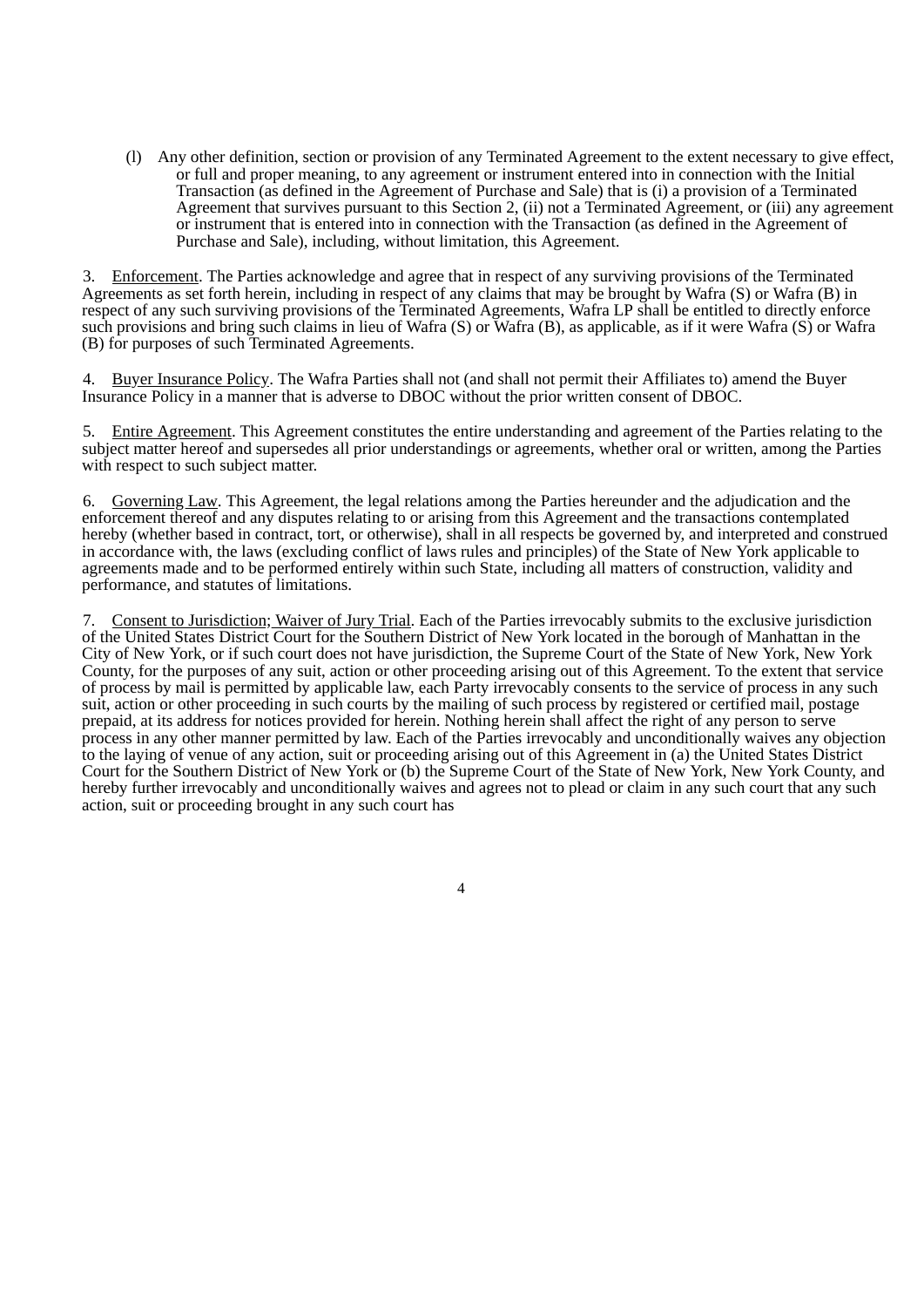been brought in an inconvenient forum. THE PARTIES HEREBY IRREVOCABLY AND UNCONDITIONALLY WAIVE TRIAL BY JURY IN ANY LEGAL ACTION OR PROCEEDING RELATING TO THIS AGREEMENT AND FOR ANY COUNTERCLAIM WITH RESPECT THERETO.

8. Counterparts. This Agreement may be executed by facsimile or .pdf format scanned signatures and in any number of counterparts with the same effect as if all signatory parties had signed the same document. All counterparts shall be construed together, be deemed an original, and shall constitute one and the same instrument.

## [REMAINDER OF PAGE LEFT BLANK INTENTIONALLY]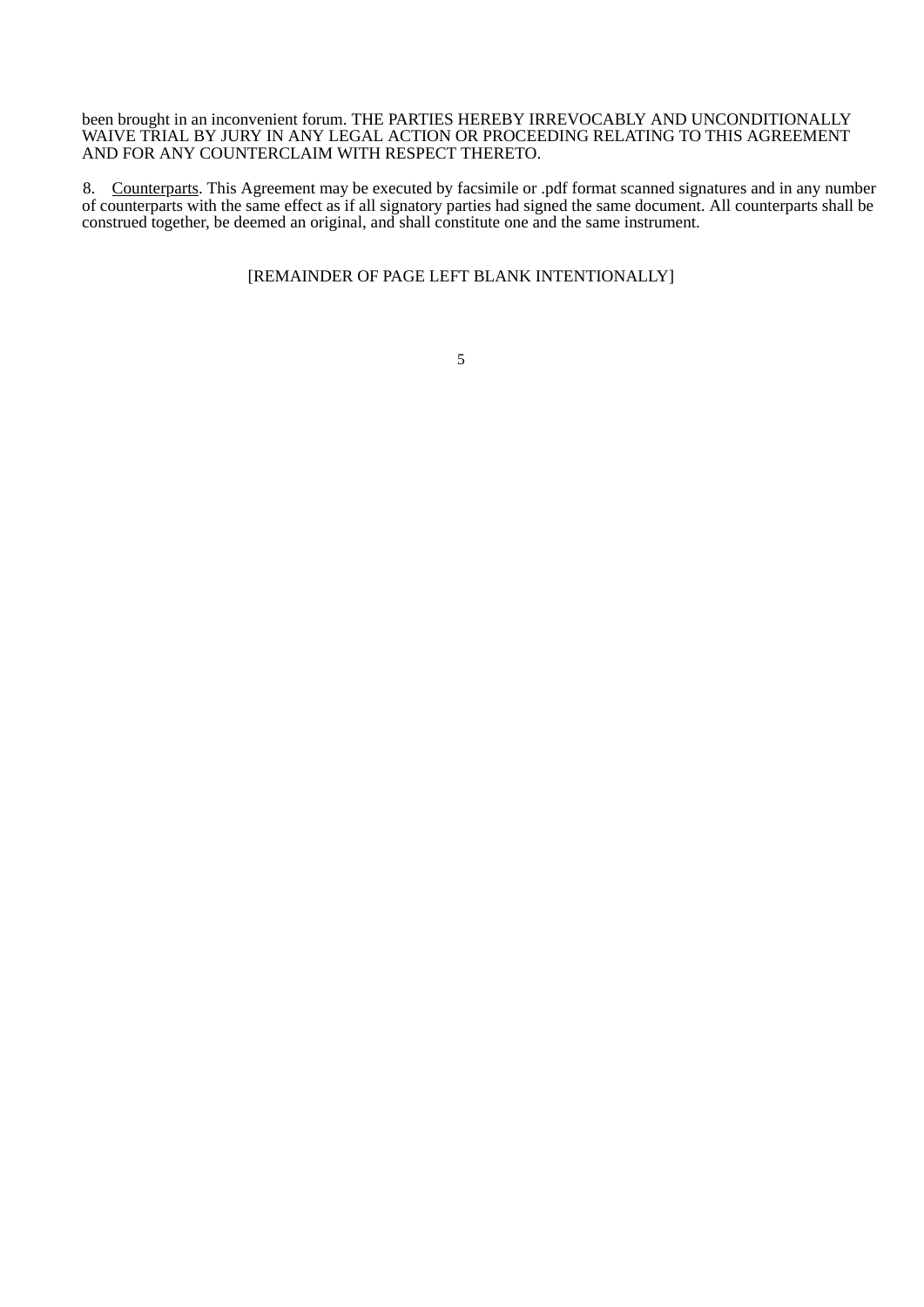**IN WITNESS WHEREOF**, the Parties have caused this Agreement to be signed by themselves or their duly authorized representatives as of the date first above written.

> DIGITALBRIDGE MANAGEMENT HOLDINGS, LLC

> > By: /s/ Jacky Wu

Name: Jacky Wu Title: Vice President

DIGITALBRIDGE DIGITAL IM HOLDCO, LLC

> By: OP SUBSIDIARY, LLC DIGITALBRIDGE Its: Managing Member

By: /s/ Jacky Wu

Name: Jacky Wu Title: Vice President

DIGITALBRIDGE IM MANAGER, LLC

By: /s/ Jacky Wu Name: Jacky Wu

Title: Vice President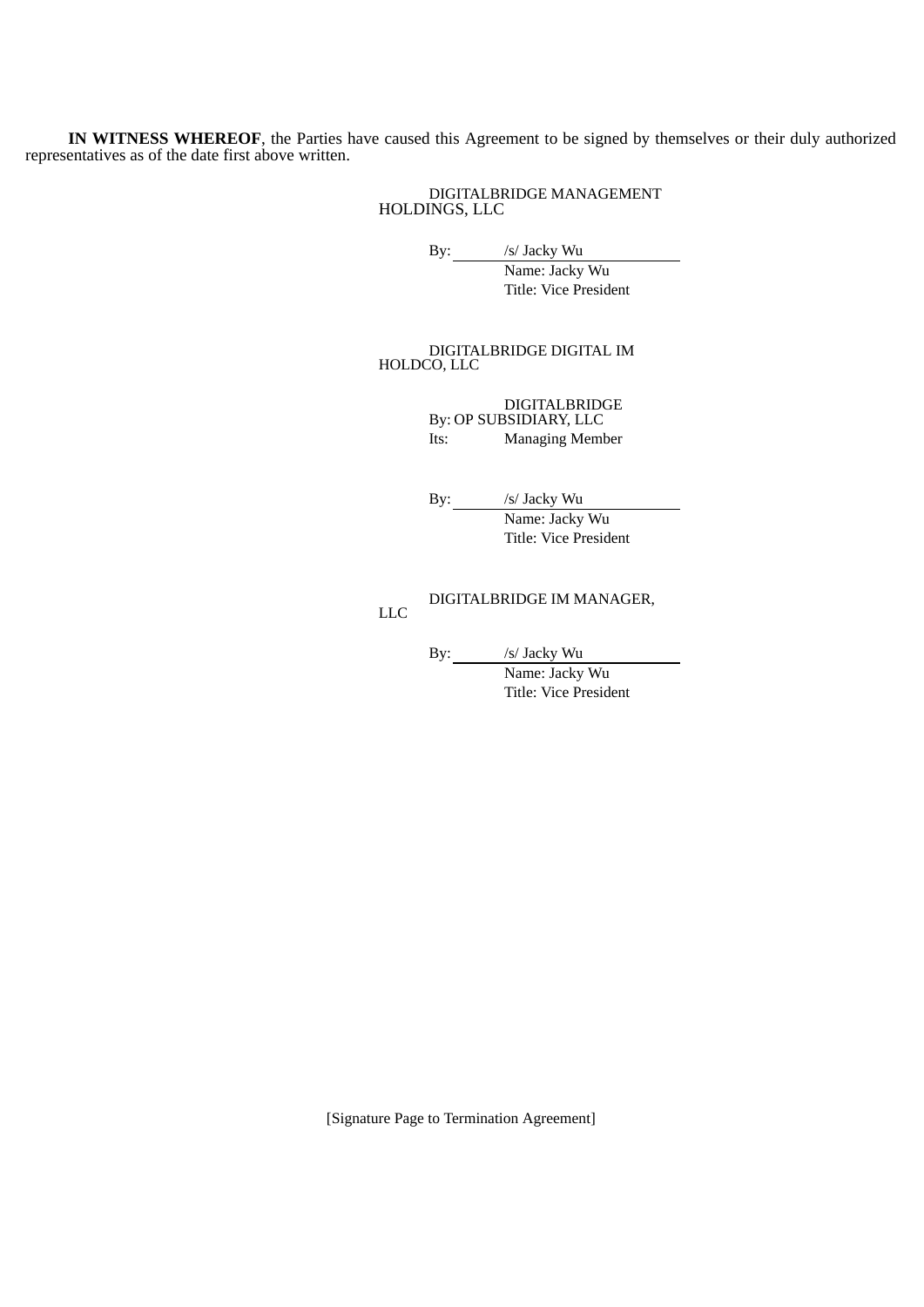#### DIGITALBRIDGE OPERATING COMPANY, LLC

By: /s/ Jacky Wu

Name: Jacky Wu Title: Vice President

## DIGITALBRIDGE GROUP, INC.

By: /s/ Jacky Wu

Name: Jacky Wu Title: Executive Vice President

COLONY DCP (CI) BERMUDA, LP By: (CI) GP, LLC COLONY DCP Its: General Partner

By: /s/ Jacky Wu

Name: Jacky Wu Title: Vice President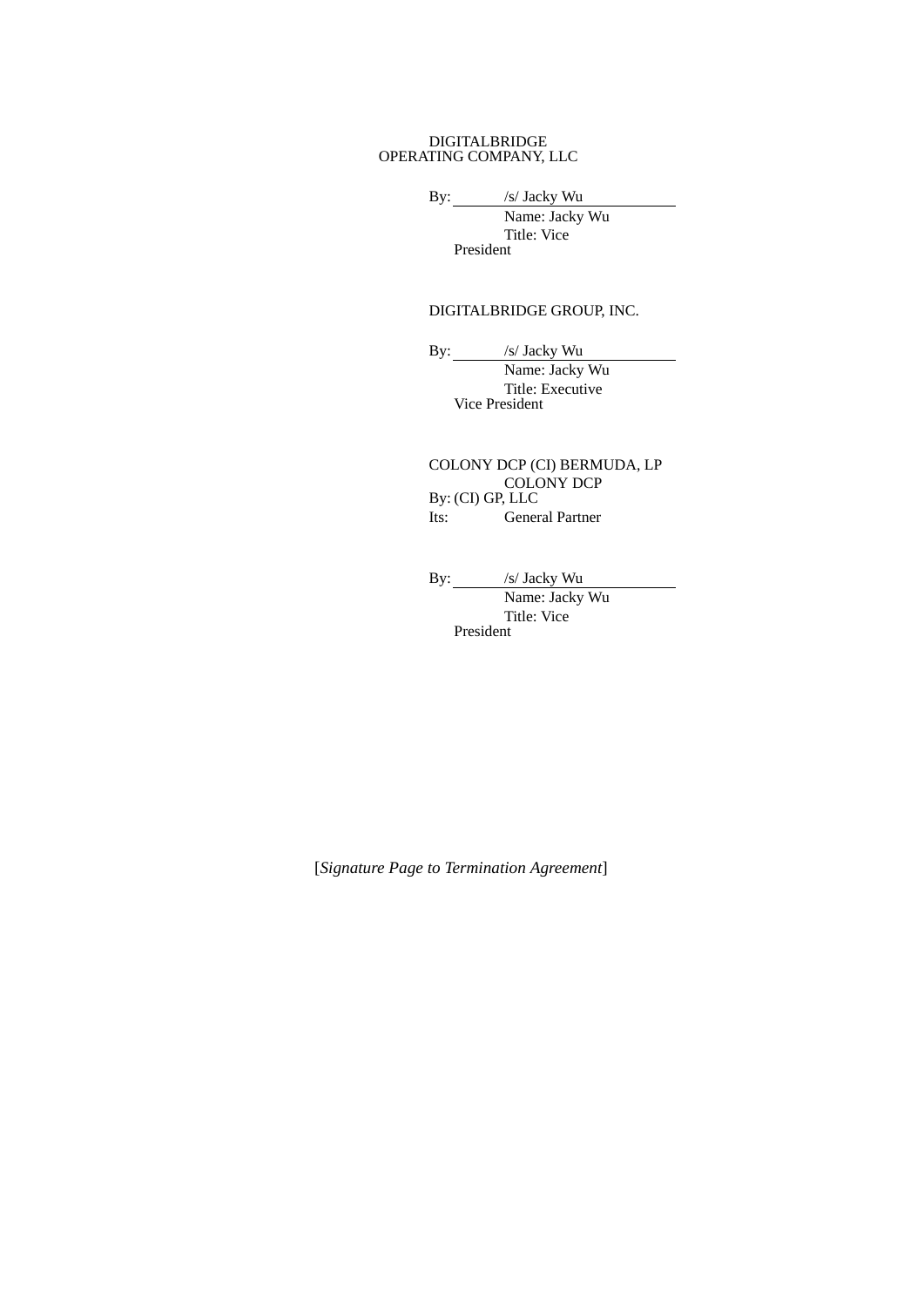## MARC GANZI

By: /s/ Marc Ganzi

BEN JENKINS

By: /s/ Ben Jenkins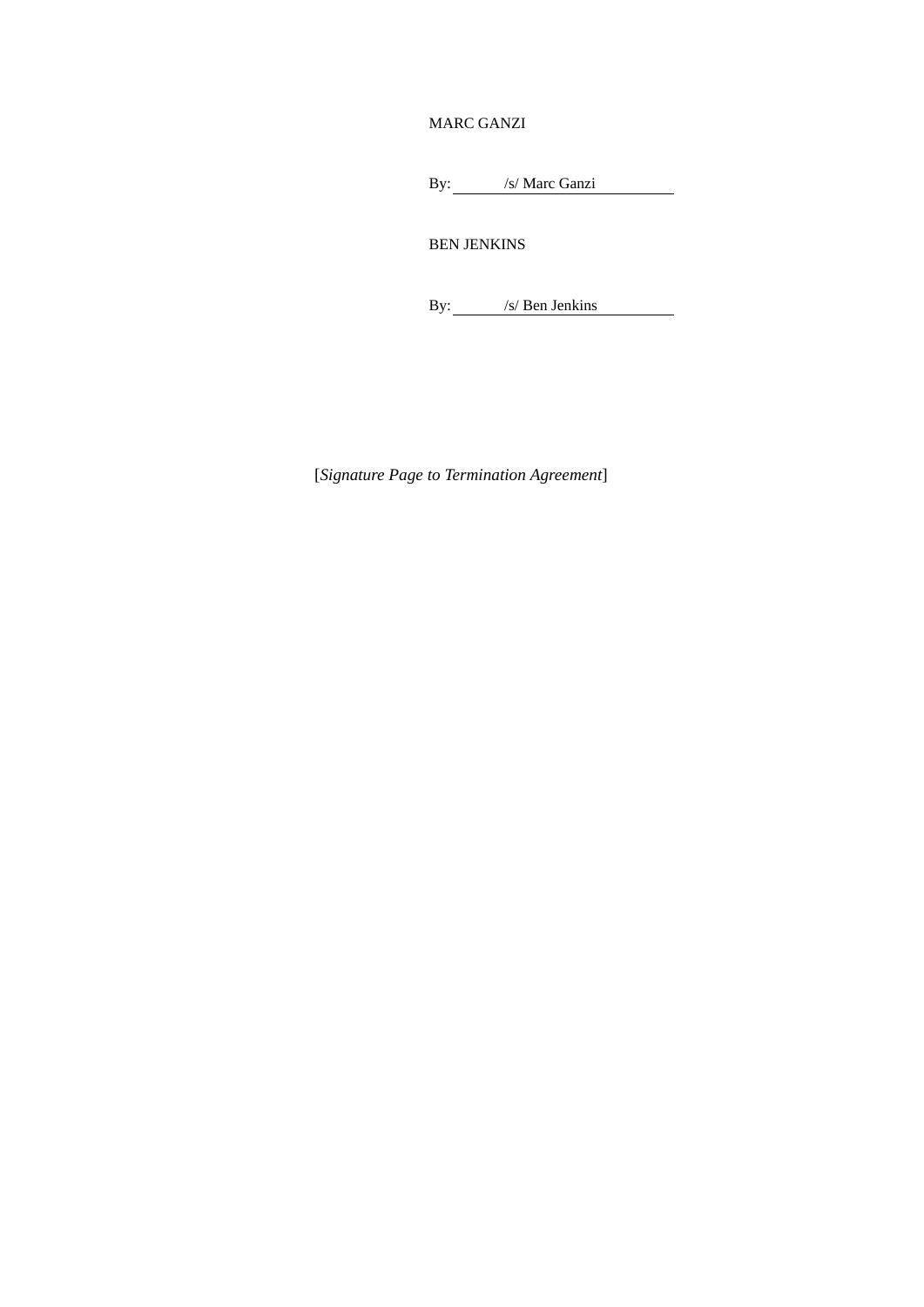# W-CATALINA (C) LLC

By: /s/ Fergus Healy Name: Fergus

Healy Title: Authorized Signatory

# W-CATALINA (S) LLC

By: /s/ Fergus Healy Name: Fergus

Healy

Title: Authorized Signatory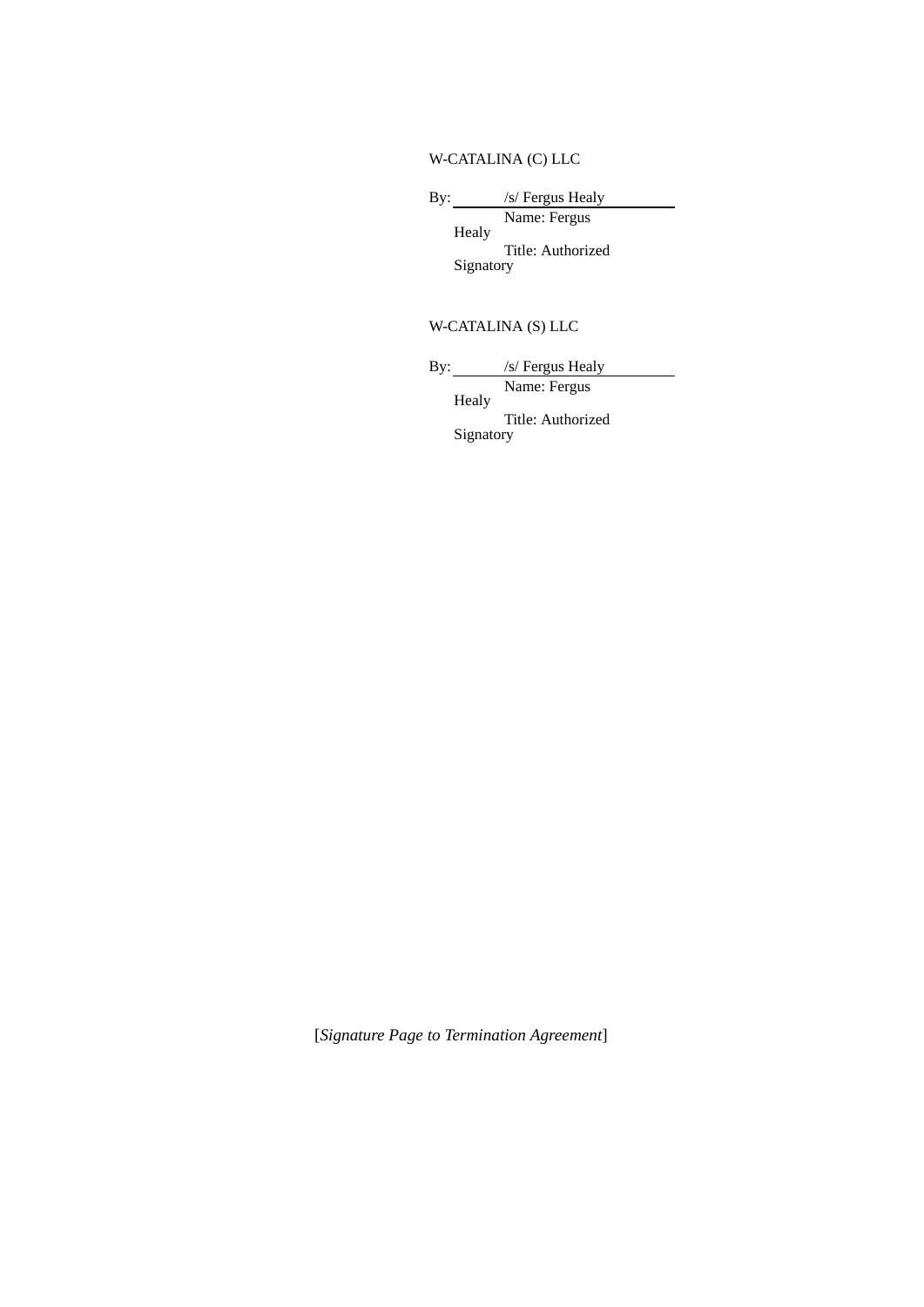## **REGISTRATION RIGHTS AGREEMENT**

THIS REGISTRATION RIGHTS AGREEMENT (this "Agreement") dated as of May 23, 2022, is by and between DigitalBridge Group, Inc., a Maryland corporation (the "Company"), and Wafra Strategic Holdings LP, a Bermuda limited partnership (together with each Permitted Transferee executing a joinder to this Agreement in the form attached hereto as Exhibit  $A$ , the "Equityholders").

WHEREAS, the Equityholders desire to enter into this Agreement in order to provide for certain registration rights that will apply to any Registrable Securities held by the Equityholders.

NOW, THEREFORE, in consideration of the mutual covenants contained herein and other good and valuable consideration, the receipt and sufficiency of which are hereby acknowledged, the parties to this Agreement hereby agree as follows:

1. **Definitions**. As used herein, the following terms shall have the following meanings:

"Agreement" has the meaning set forth in the Preamble.

"Automatic Shelf Registration Statement" has the meaning set forth in Section  $2(a)(i)$ .

"Business Day" means any day that is not a Saturday, a Sunday or other day on which the exchange on which securities of the Company are listed (or on which an application for listing has been filed) is closed for trading.

"Capital Stock" means the Class A Common Stock, par value \$0.01 per share, of the Company, any and all securities of any kind whatsoever which may be issued after the date hereof in respect of, or in exchange for, such shares of Class A Common Stock of the Company pursuant to a merger, consolidation, stock split, stock dividend or recapitalization of the Company or otherwise, and all options, warrants and other securities convertible into, or exchangeable or exercisable for (at any time or upon the occurrence of any event or contingency and without regard to any vesting or other conditions to which such securities may be subject), shares of Class A Common Stock.

"Company" has the meaning set forth in the Preamble.

"Demand Registration Statement" has the meaning set forth in Section 2(a)(i).

"Demand Registrations" has the meaning set forth in Section 2(a)(i).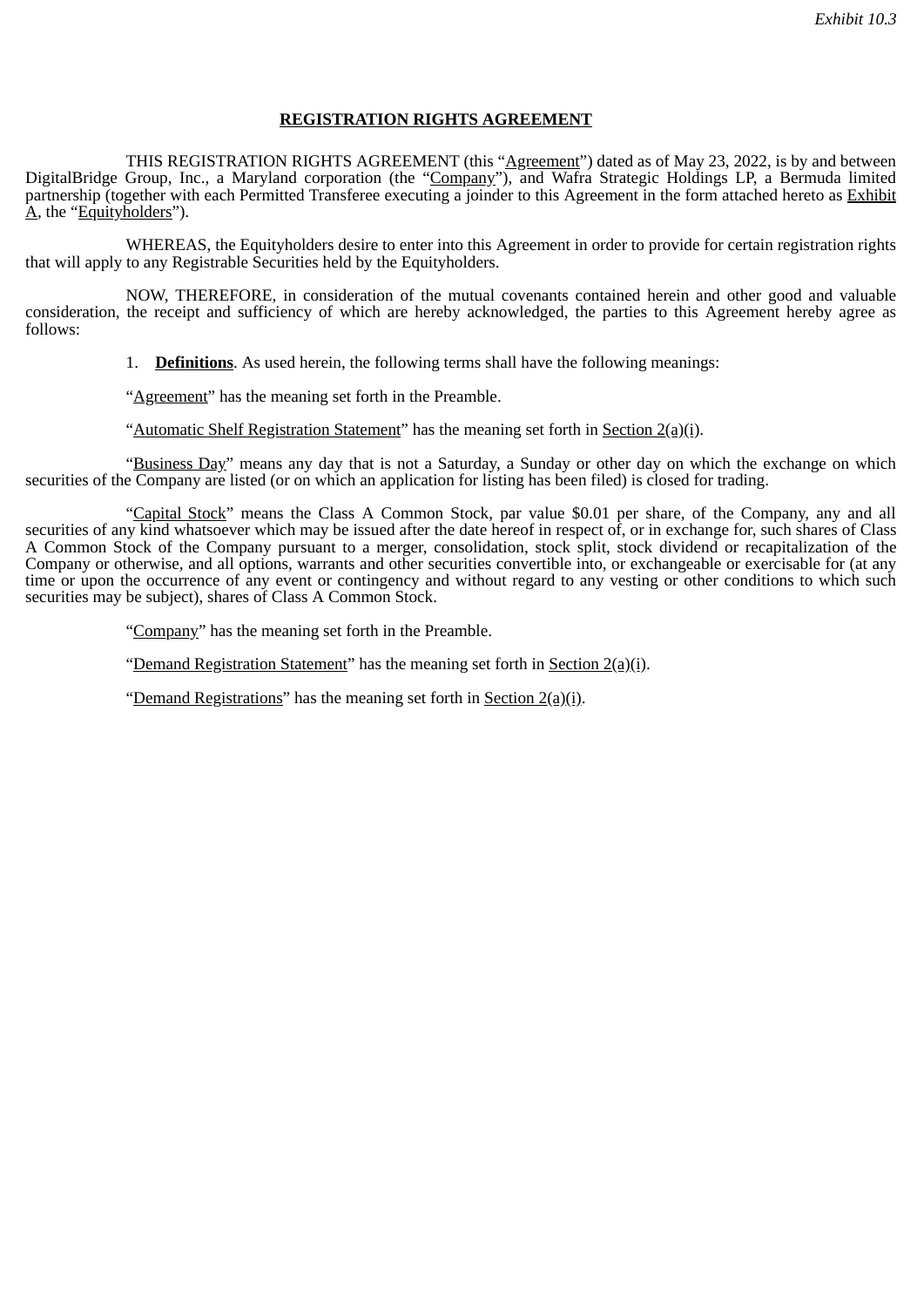"Designated Investors" means Wafra Strategic Holdings LP and any Permitted Transferee executing a joinder to this Agreement in the form attached hereto as Exhibit A that is designated as a "Designated Investor" by an existing Designated Investor that is the transferor.

"Entity" means a Person that is not a natural person.

"Equityholders" has the meaning set forth in the Preamble.

"Exchange Act" means the Securities Exchange Act of 1934, as amended, and all rules and regulations promulgated thereunder, as each may be amended from time to time.

"FINRA" means Financial Industry Regulatory Authority.

"Free Writing Prospectus" means a free–writing prospectus, as defined in Rule 405 of the Securities Act (or any similar rule then in force or any comparable rule in effect under any foreign securities laws).

"Holdback Period" has the meaning set forth in Section 4.

"Indemnified Parties" has the meaning set forth in Section 7(a).

"Long-Form Registrations" has the meaning set forth in Section 2(a)(i).

"Opt-Out Request" has the meaning set forth in Section 11.

"Other Equityholders" means any other holder of Capital Stock of the Company subject to a registration rights agreement, including, for the avoidance of doubt, Equityholders who are current or former employees of Wafra Strategic Holdings LP and/or its Affiliates.

"Permitted Transfer" means with respect to any Registrable Securities, any direct transfer of such Registrable Securities by any Equityholder to any Person in the manner permitted under applicable securities laws.

"Permitted Transferee" means any Person who receives Registrable Securities pursuant to a Permitted Transfer and executes a joinder to this Agreement in the form attached hereto as **Exhibit A**, and shall include any Person to whom any of the Warrants are transferred in accordance with their terms upon the issuance of Registrable Securities pursuant thereto, provided that such Person also executes a joinder to this Agreement in the form attached hereto as Exhibit A.

"Person" means any natural person or any firm, partnership, limited partnership, limited liability partnership, association, corporation, limited liability company, joint venture, trust, business trust, sole proprietorship, governmental authority or other entity or any division thereof.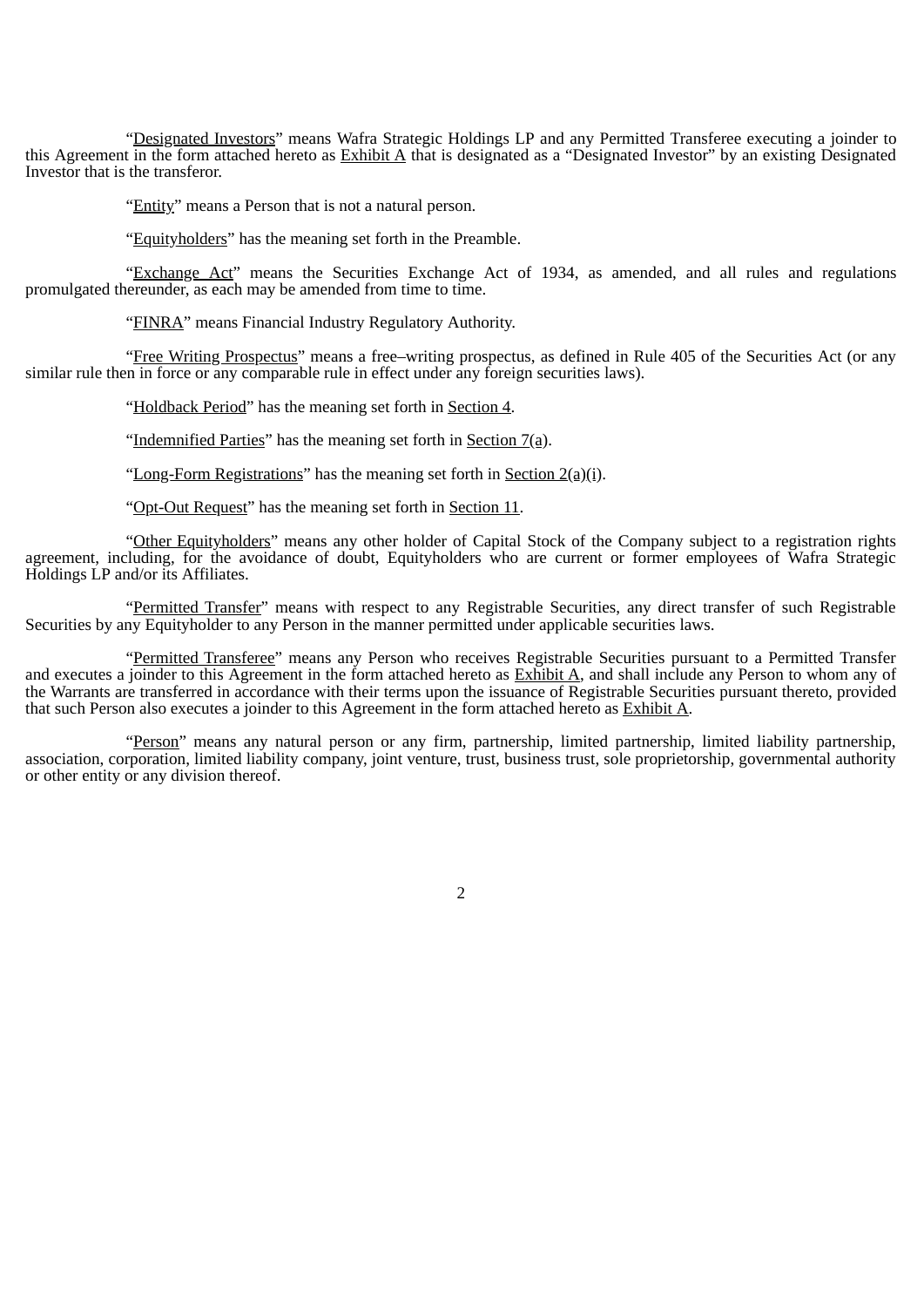#### "Piggyback Registration" has the meaning set forth in Section  $3(a)$ .

"Public Offering" means an underwritten public offering and sale of Capital Stock of the Company pursuant to an effective registration statement under the Securities Act (or the consummation of a similar public offering pursuant to a comparable federal statute then in effect or a comparable process under applicable foreign securities laws); *provided*, that a Public Offering shall not include any issuance of Capital Stock in any merger or other business combination on Forms S-4 or F-4 (or any successor form adopted by the SEC or any comparable form adopted by any foreign securities regulators), and shall not include any registration of the issuance of Capital Stock to current or former security holders or employees or consultants of the Company or its Subsidiaries on Form S-4 or Form S-8 (or any successor form adopted by the SEC or any comparable form adopted by any foreign securities regulators).

"Purchase Agreement" means that certain Agreement of Purchase and Sale, dated as of April 14, 2022, by and among DigitalBridge Digital IM Holdco, LLC, Wafra Strategic Holdings LP, W-Catalina (B) LLC, W-Catalina (S) LLC, W-Catalina (C) LLC, and the Company solely for purposes of Section 2.8 and Section 6.3 thereof.

"Registrable Securities" means the Class A Common Stock of the Company (or any other securities of the Company into which such common equity securities may be reclassified, converted or exchanged) (i) issued in connection with the transactions contemplated by the Purchase Agreement (including Section 2.6 (*Earnout*) thereof) that are outstanding and issued, (ii) issued upon exercise of any of the Warrants, and (iii) any other common equity securities of the Company issued as a dividend or other distribution with respect to, or in exchange for or in replacement of, any of the foregoing securities. Equity securities will cease being Registrable Securities when they are (x) sold by the holder thereof pursuant to Rule 144, (y) eligible to be sold by the holder thereof pursuant to Rule 144 and either (A) such sale can be made without restriction as to volume or manner of sale under Rule 144, or (B) such holder and its affiliates hold less than 2% of the outstanding equity securities of the Company, in each case under this clause (y), unless the Designated Investors have determined in good faith that the inclusion of such securities as "Registrable Securities" is reasonably necessary or advisable to implement the Designated Investors' strategy with respect to selling such securities (for the avoidance of doubt, including the price, quantum and time at which such securities may be sold) or (z) sold pursuant to any offering registered under the Securities Act.

"Registration Expenses" means all fees and expenses incident to the Company's performance of or compliance with this Agreement, including (i) all registration, listing and filing fees (including (A) fees with respect to filings required to be made with the SEC, a stock exchange or FINRA and (B) fees and expenses of compliance with foreign, state securities or "blue sky" laws, including any fees and disbursements of counsel for the underwriters in connection with "blue sky" qualifications of the Registrable Securities pursuant to Section  $5(e)$ ); (ii) printing (including expenses of printing certificates for Registrable Securities in a form eligible for deposit with The Depository Trust Company and of printing prospectuses if the printing of prospectuses is required by the managing underwriters, if any, or by the holders of a majority of the Registrable Securities included in any registration statement), messenger, telephone and delivery expenses; (iii) the reasonable fees and disbursements of one (1) counsel for the holders of Registrable Securities, which counsel shall be chosen by the Designated Investors, *provided*, that such fees and disbursements shall not exceed \$75,000 per registration or take-down, as applicable, of the Equityholders; (iv) fees and disbursements of all independent certified public accountants referred to in Section  $\frac{1}{2}$ (1) (including the expenses of any "cold comfort" letters required by this Agreement); (v) fees and disbursements of custodians; (vi) underwriters' fees and expenses (excluding discounts, commissions and transfer taxes as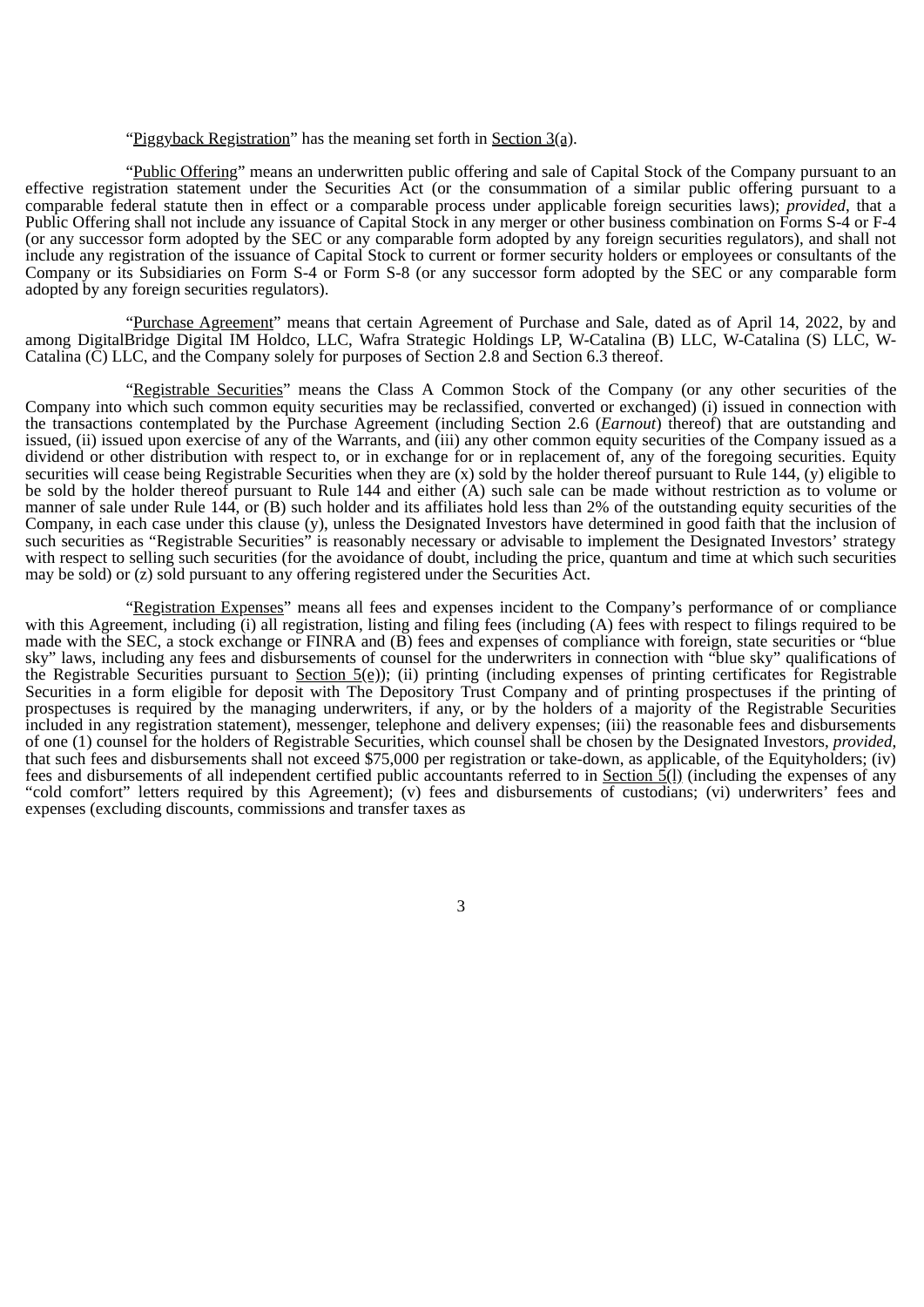provided in Section 6 below); (vii) internal expenses of the Company (including all salaries and expenses of its officers and employees performing legal or accounting duties); (viii) the expense of any annual audit or quarterly review; (ix) the fees and expenses incurred in connection with the listing of the securities to be registered on each securities exchange on which Registrable Securities are to be listed; (x) the fees and expenses of any Person, including counsel and special experts retained by the Company; and (xi) expenses of the Company incurred in connection with any road show.

"Requesting Equityholders" has the meaning set forth in Section  $2(a)(i)$ .

"Rule 144" means Rule 144 under the Securities Act (or any similar rule then in force or any comparable rule in effect under any foreign securities laws).

"Sale Transaction" has the meaning set forth in Section 4.

"SEC" shall mean the U.S. Securities and Exchange Commission, or any successor thereto.

"Securities Act" means the Securities Act of 1933, as amended, and all rules and regulations promulgated thereunder, as each may be amended from time to time.

"Shelf Underwriting Request" has the meaning set forth in Section 2(e).

"Shelf Underwritten Offering" has the meaning set forth in Section 2(e).

"Short-Form Registrations" has the meaning set forth in Section 2(a)(i).

"Subsidiary" means, with respect to any Person, any corporation, limited liability company, partnership, joint venture, or other legal Entity of which such Person (either alone or through or together with any other Subsidiary) owns, directly or indirectly, more than 50% of the stock or other equity interests.

"Underwritten Block Trade" has the meaning set forth in Section 2(e).

"Warrants" means those certain Warrants, each dated as of July 17, 2020, by and between the Company and Wafra Strategic Holdings LP.

"WKSI" has the meaning set forth in Section 5(q).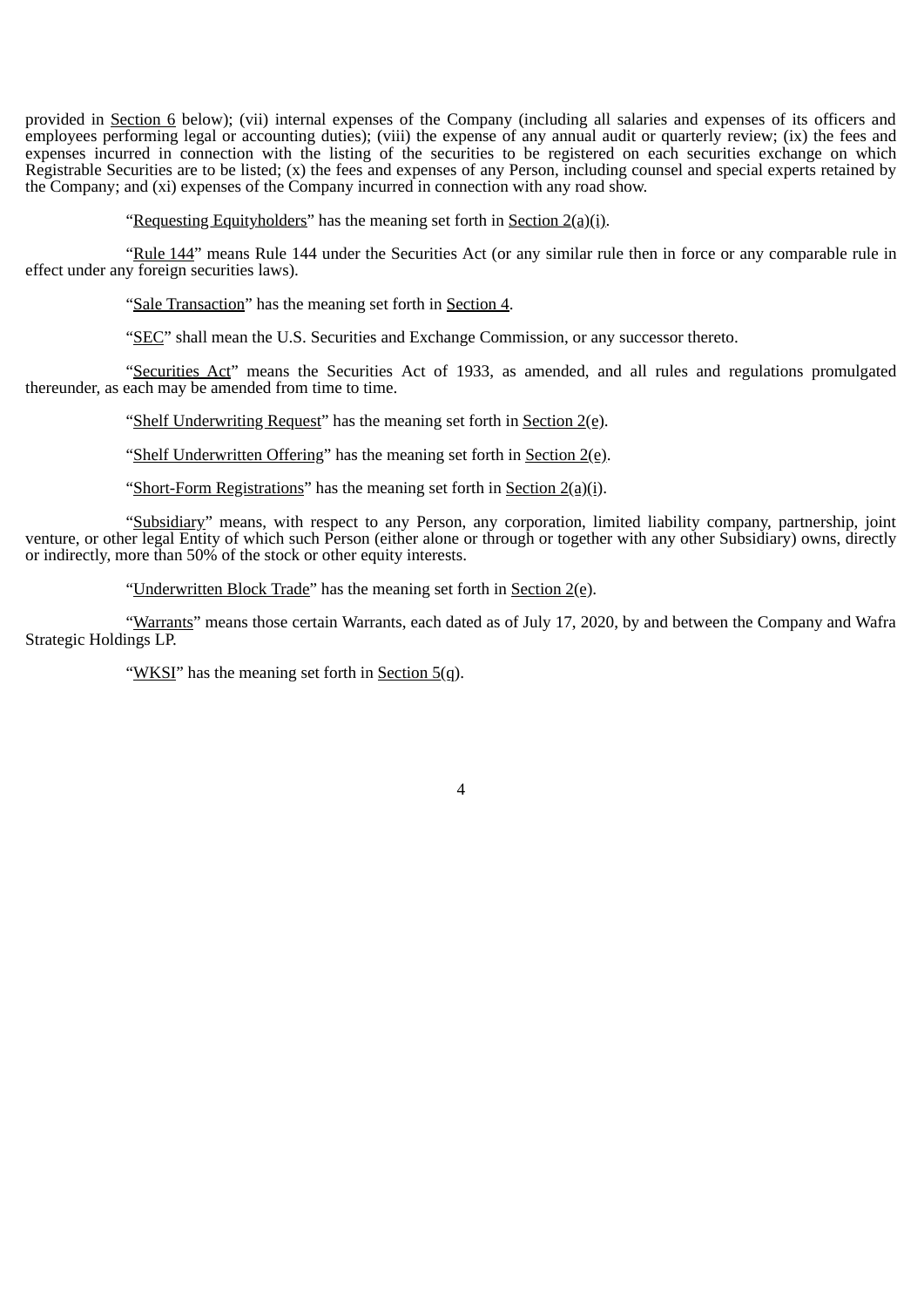#### 2. **Demand Registrations**.

#### (a) Requests for Registration.

(i) Subject to the other provisions of this Agreement, including Section  $2(b)$ , at any time and from time to time when such Registrable Securities have not been previously registered on a then effective registration statement, the Designated Investors may request registration under the Securities Act of all or a portion of the Designated Investors' Registrable Securities on Form S-1, Form S-11 or similar long-form registration ("Long-Form Registrations"), or on Form S-3 or any similar short-form registration (including, if the corporation is then eligible, as an automatic shelf registration statement (as defined in Rule 405 under the Securities Act) (an "Automatic Shelf Registration Statement")) pursuant to Rule 415 under the Securities Act or any similar rule then in force ("Short-Form Registrations"), if available (the requesting Designated Investors, the "Requesting Equityholders"). All registrations requested pursuant to this Section 2(a) are referred to herein as "Demand Registrations." Demand Registrations will be Short-Form Registrations whenever the Company is permitted to use any applicable short form. Unless the Registrable Securities have been previously registered on a then effective registration statement, the Company agrees to file with the SEC, following receipt of any such request for a Demand Registration, a registration statement with respect to the Registrable Securities under the Securities Act (the "Demand Registration Statement") in accordance with Section 5. The Company shall use its commercially reasonable efforts to cause such Demand Registration Statement to be declared effective by the SEC as soon as practicable after the filing thereof in accordance with Section 5. The Demand Registration Statement shall be on an appropriate form and the registration statement and any form of prospectus included therein (or prospectus supplement relating thereto) shall reflect the plan of distribution or method of sale proposed by the Requesting Equityholders.

(ii) Each request for a Demand Registration shall specify the number of Registrable Securities requested to be registered and the intended method of distribution. Within five (5) Business Days after receipt of any such request, the Company shall give written notice of the Demand Registration to all other holders of Registrable Securities and Other Equityholders and, subject to the terms of  $Section 2(c), shall include in such Demand Region (and in all related regions and qualifications$ </u> under state blue sky laws and in any related underwriting) all securities with respect to which the Company has received written requests for inclusion therein within ten (10) Business Days after delivery of the Company's notice; provided, that with the prior written consent of the Requesting Equityholders, the Company may provide notice of the Demand Registration to all other holders of Registrable Securities and Other Equityholders within three (3) Business Days following the non-confidential filing of the registration statement with respect to the Demand Registration so long as such registration statement is not an Automatic Shelf Registration Statement. Each holder of securities agrees that such holder shall treat as confidential the receipt of the notice of Demand Registration and, except as required by law, pursuant to court order, pursuant to a governmental authority having jurisdiction over such holder or in connection with exercise of remedies hereunder, shall not disclose or use the information contained in such notice of Demand Registration without the prior written consent of the Company until such time as the information contained therein is or becomes available to the public generally, other than as a result of disclosure by the holder in breach of the terms of this Agreement.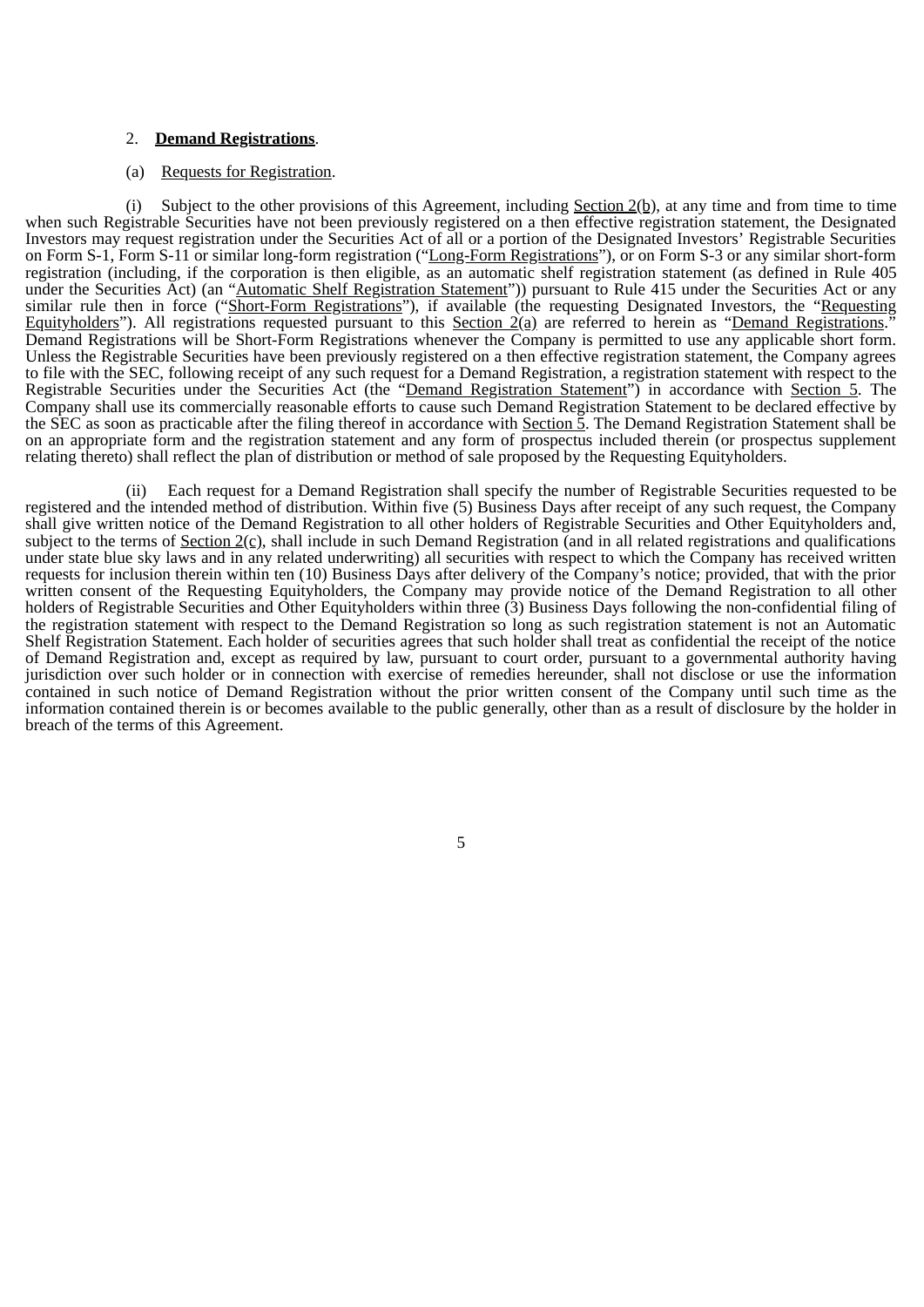(b) Demand Registrations. Subject to the other provisions of this Agreement, for so long as the Designated Investors hold Registrable Securities of the Company, the Designated Investors will be entitled to request no more than an aggregate of six (6) Demand Registrations; *provided*, that the aggregate offering value of the Registrable Securities requested to be registered in any Demand Registration must equal at least \$50,000,000, net of Registration Expenses (or a lesser amount if the Registrable Securities requested by the Requesting Equityholders to be included in such Demand Registration constitute all of the Registrable Securities held by the Equityholders); *provided, however*, that no request for a Demand Registration shall count against the foregoing limitation in this paragraph if  $\overline{(x)}$  the Demand Registration relating thereto has not become effective or has not been kept continuously effective for a period of at least one hundred eighty (180) days (or such shorter period which shall terminate when all of the Registrable Securities covered by such registration statement have been sold pursuant thereto), or if such registration statement relates to an underwritten Public Offering, such longer period as in the opinion of counsel for the underwriters a prospectus is required by law to be delivered in connection with sale of Registrable Securities by an underwriter or dealer); (y) any stop order, injunction or other order or requirement of the SEC or other governmental agency or court prevents the sale of any Registrable Securities covered by such Demand Registration other than by reason of any intentional act by a holder of Registrable Securities; or (z) the Requesting Equityholders are unable to include in such Demand Registration at least eighty percent (80%) of the Registrable Securities initially proposed to be included by the Requesting Equityholders in such Demand Registration due to the limitations set forth in Section 2(c).

(c) Priority on Demand Registrations. If a Demand Registration contemplates an underwritten offering and the managing underwriters advise the Company in writing that, in their opinion, the number of Registrable Securities and other securities requested to be included in such offering, exceeds the number of Registrable Securities and other securities, if any, which can be sold therein without materially and adversely affecting the success of the offering (including the price, timing or distribution of the Registrable Securities to be sold in such offering), then the Company will include in such registration, (i) first, the securities requested to be included in such registration *pro rata* among the Designated Investors and all Other Equityholders requesting that securities be included in such offering (pursuant to Section 2(a) or otherwise) based on the number of securities requested to be included in such offering by such holders at such time, and (ii) second, any other securities of the Company requested (pursuant to Section 3(a) or otherwise) to be included in such registration (whether for the account of the Company or any other holder of the Company's securities) *pro rata* on the basis of the number of such other securities requested to be included therein by the Company and each such other holder (or in such other manner as the Company and such other holders agree). For the avoidance of doubt, this Section  $2(c)$  shall not apply to a Shelf Underwritten Offering.

(d) Restrictions on Demand Registrations. The Company will not be obligated to effect any Demand Registration within one hundred eighty (180) days after the effective date of a previous Long-Form Registration or within ninety (90) days after the effective date of a previous Short-Form Registration or any Piggyback Registration. If the Company, by decision of its board of directors or similar governing body, shall believe in its reasonable and good faith judgment, the filing, effectiveness or use of any Demand Registration or other registration statement or prospectus supplement for purposes of effecting an offering pursuant to Rule 415 under the Securities Act would (i) require the Company to disclose any material nonpublic information that the Company would not otherwise be required to disclose at such time, (ii) have a material adverse effect on any pending negotiation or plan of the Company to effect a merger, acquisition, disposition, financing, reorganization, recapitalization or other similar transaction or (iii) be materially harmful to the prospects of the Company, the Company, upon written notice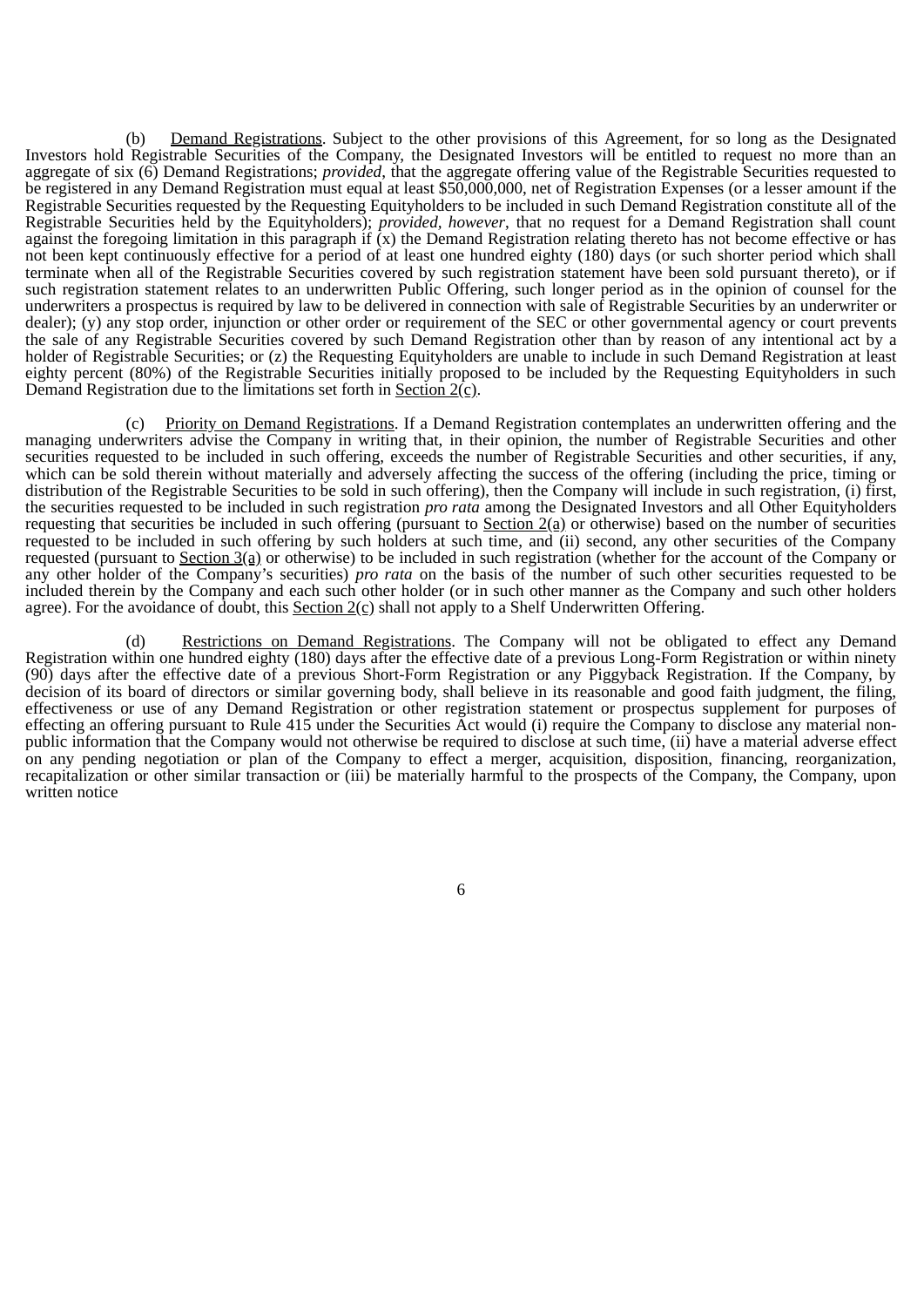provided to the Requesting Equityholders, may suspend the filing, effectiveness or use of any such Demand Registration, registration statement or prospectus supplement for a period of up to ninety (90) days; *provided*, that the Company may not postpone the filing, effectiveness or use of a registration statement for a Demand Registration more than two (2) times during any twelve (12) month period and no such postponement shall last for a period exceeding one hundred twenty (120) days in the aggregate during any twelve (12) month period. In the event of any such suspension or delay, the Requesting Equityholders shall be entitled to withdraw such request and, if such request is withdrawn, such Demand Registration shall not count as one of the permitted Demand Registrations hereunder. Each Equityholder who is notified by the Company of any suspension under this Section 2(d) shall keep the existence of such suspension confidential and shall immediately discontinue (and direct any other Person making offers or sales of Registrable Securities on behalf of such Equityholder to immediately discontinue) offers and sales of Registrable Securities pursuant to the applicable registration statement or prospectus until such time as it is advised in writing by the Company that the use of such registration statement or prospectus may be resumed.

(e) Shelf Take-Downs. At any time that a shelf registration statement covering Registrable Securities is effective, if the Designated Investors deliver a notice (a "Shelf Underwriting Request") to the Company stating that it intends to effect an underwritten offering of all or part of such Designated Investors' Registrable Securities included by it on a shelf registration statement (a "Shelf Underwritten Offering") and stating the number of Registrable Securities to be included in such Shelf Underwritten Offering, then, the Company shall amend or supplement the shelf registration statement as may be necessary in order to enable such Registrable Securities to be distributed pursuant to the Shelf Underwritten Offering; *provided further*, that the aggregate offering value of the Registrable Securities requested to be registered in any Shelf Underwritten Offering must equal at least \$50,000,000, net of Registration Expenses (or a lesser amount if the Registrable Securities requested by the Requesting Equityholders to be included in such Shelf Underwritten Offering constitute all of the Registrable Securities held by the Equityholders). For the avoidance of doubt, a Shelf Underwritten Offering constitutes a Demand Registration such that the provisions of this Agreement, including this Section 2 and the ability of the Company to suspend any Demand Registration pursuant to Section 2(d), with respect to a Demand Registration shall apply to a Shelf Underwritten Offering; provided that a Shelf Underwritten Offering shall not count against the limitation of the number of Demand Registrations in Section 2(b) and the restriction set forth in the first sentence of Section 2(d) shall not apply. The Company shall, as expeditiously as possible (and in any event within ten (10) days after the receipt of a Shelf Underwriting Request), but subject to Section 2(d), amend or supplement the shelf registration statement for such Shelf Underwritten Offering. Notwithstanding the foregoing, if the Requesting Equityholders wish to engage in an underwritten block trade or similar transaction or other transaction with a 2-day or less marketing period (collectively, "*Underwritten Block Trade*") off of a shelf registration statement (either through filing an Automatic Shelf Registration Statement or through a take-down from an already existing shelf registration statement), then notwithstanding the foregoing time periods, the Requesting Equityholders only need to notify the Company of the Underwritten Block Trade on the Business Day immediately preceding the day on which such offering is to commence, and the Company shall as expeditiously as possible, but subject to Section 2(d), facilitate such Shelf Underwritten Offering (which may close as early as three (3) Business Days after the date it commences); *provided*, *however*, that the Requesting Equityholders requesting such Underwritten Block Trade shall use commercially reasonable efforts to work with the Company and the underwriters prior to making such request in order to facilitate preparation of the registration statement, prospectus and other offering documentation related to the Underwritten Block Trade.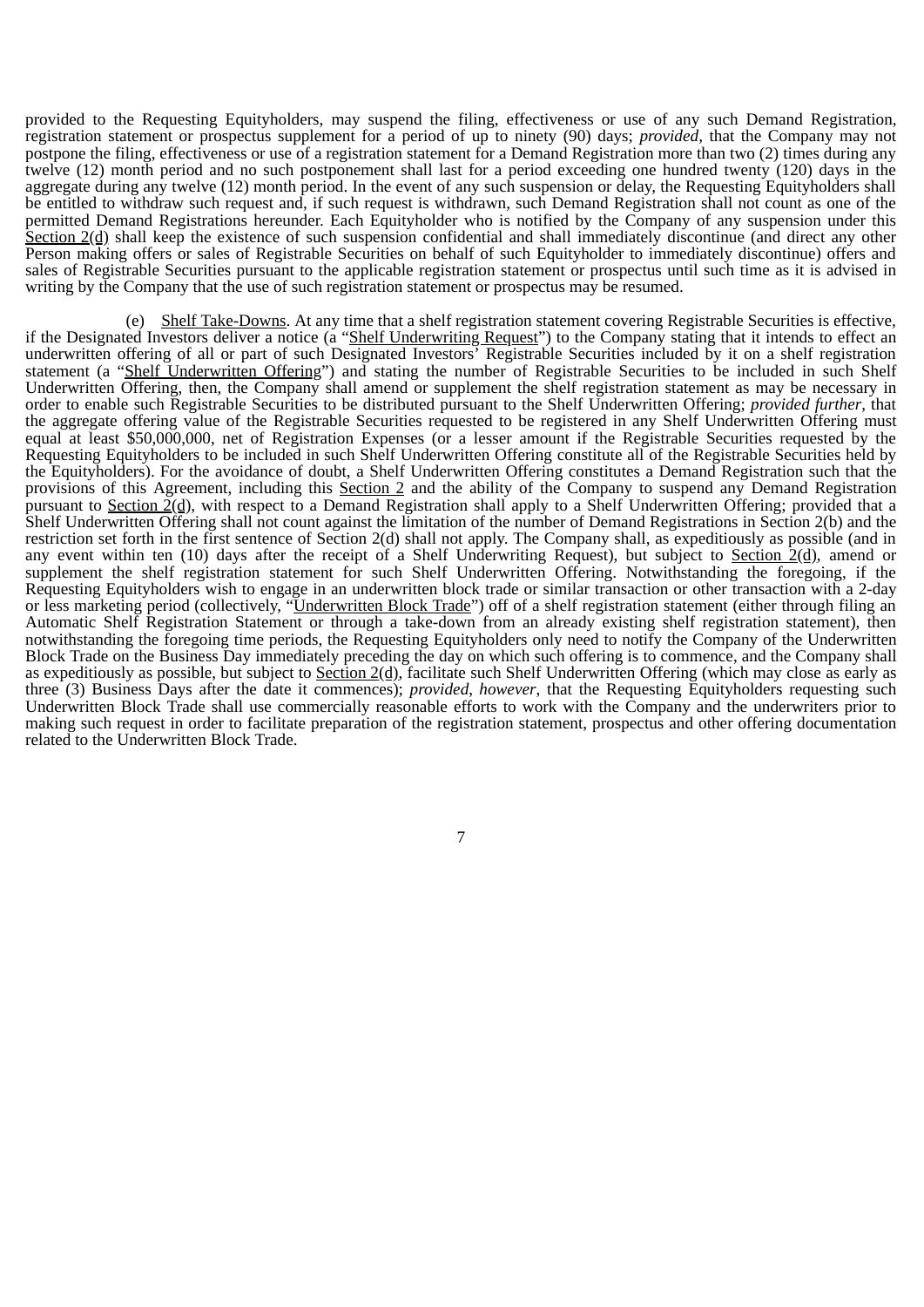(f) Selection of Underwriters and Plan of Distribution. In the case of a Demand Registration for an underwritten offering or a Shelf Underwritten Offering, the Requesting Equityholders holding a majority of the Registrable Securities to be included in such Demand Registration or Shelf Underwritten Offering will have the right to select the investment banker(s) and manager(s) (who shall be a nationally recognized investment bank) to administer the offering and will have the right to determine the plan of distribution, in each case after consultation with the Company and subject to the Company's approval, which will not be unreasonably withheld, conditioned or delayed.

#### 3. **Piggyback Registrations**.

(a) Right to Piggyback. Whenever the Company proposes to register any Capital Stock of the Company under the Securities Act (for its own account or the account of any other securityholder) (other than (i) pursuant to a Demand Registration (which shall be governed by Section 2, including the priority provisions of Section  $2(c)$ ), (ii) in connection with registrations on Form S-4, Form F-4 or Form S-8 (or any successor form adopted by the SEC or any comparable form adopted by any foreign securities regulators) or (iii) a registration, the sole purpose of which is to register non-convertible debt securities) and the registration form to be used may be used for the registration of Registrable Securities (a "Piggyback Registration"), the Company will give prompt written notice to all holders of Registrable Securities and Other Equityholders of its intention to effect such a registration and will, subject to the provisions of this Agreement, include in such registration (and in all related registrations or qualifications under state blue sky laws or in compliance with other registration requirements and in any related underwriting) all Registrable Securities with respect to which the Company has received written requests for inclusion therein within ten  $(10)$  Business Days after the receipt of the Company's notice.

(b) Priority on Primary Registrations. If a Piggyback Registration is an underwritten primary registration on behalf of the Company, the Company will include in such registration all Registrable Securities requested to be included in such registration; *provided*, that if the managing underwriters advise the Company in writing that, in their good faith opinion, the number of securities requested to be included in such registration exceeds the number of Registrable Securities that can reasonably be expected to be sold in such offering without materially and adversely affecting the success of the offering (including the price, timing or distribution of the Registrable Securities to be sold in such offering), the Company will include in such registration (i) first, the securities the Company proposes to sell, (ii) second, the securities requested to be included in such registration *pro rata* among the Equityholders and all Other Equityholders of such securities based on the number of such securities owned by each such holder at such time, and (iii) third, any other securities of the Company requested to be included in such registration as may be determined by the Company in its discretion.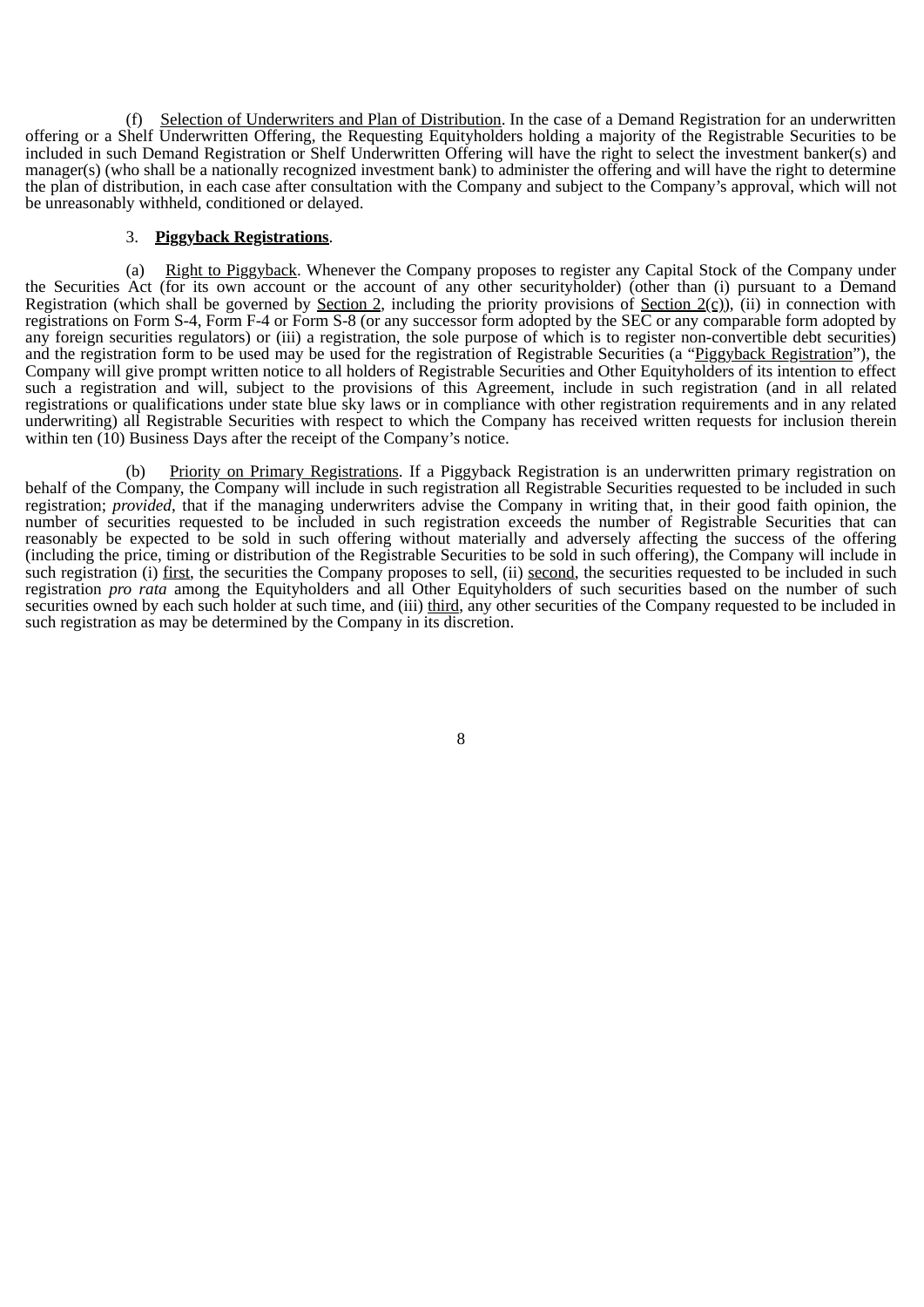(c) Priority on Secondary Registrations. If a Piggyback Registration is done in compliance with an underwritten secondary registration on behalf of holders of the Company's securities (it being understood that Demand Registrations by or on behalf of holders of Registrable Securities are addressed in Section 2 rather than this Section  $3(c)$ ), the Company will include in such registration all securities requested to be included in such registration; *provided*, that if the managing underwriters advise the Company in writing that, in their good faith opinion, the number of securities requested to be included in such registration exceeds the number of Registrable Securities that can reasonably be expected to be sold in such offering without materially and adversely affecting the success of the offering (including the price, timing or distribution of the Registrable Securities to be sold in such offering) (i) first, the securities requested to be included therein by the holders initially requesting such registration and the number of Registrable Securities requested to be included in such registration by the holders of Registrable Securities, *pro rata* among the respective holders thereof (including holders of such Registrable Securities) based on the number of such securities owned by such holder at such time, and (ii) second, other securities, if any, requested to be included in such registration as may be determined by the Company in its discretion.

(d) Selection of Underwriters. In the case of a Piggyback Registration that is an underwritten offering, the Company will have the right to select the investment banker(s) and manager(s) to administer the offering.

(e) Withdrawal. The Requesting Equityholders may elect to withdraw its request for inclusion of Registrable Securities in any Piggyback Registration by giving written notice to the Company of such request to withdraw at least two (2) Business Days (or such period of time required by applicable law) prior to the pricing of such offering.

Right to Terminate Registration. The Company will have the right to terminate or withdraw any registration initiated by it under this Section 3, whether or not any holder of Registrable Securities has elected to include securities in such registration.

4. **Holdback Agreements**. In connection with any Public Offering, upon the request of the Company or the managing underwriters of such Public Offering, no holder of Registrable Securities shall sell, transfer, make any short sale of, grant any option for the purchase of or enter into any hedging or similar transaction with the same economic effect as a sale (including sales pursuant to Rule 144) (a "Sale Transaction") during the period reasonably requested by the managing underwriters, not to exceed ninety (90) days from the pricing date of such offering or such shorter period as the managing underwriters, the Company or any executive officer or director of the Company shall agree (each, a "Holdback Period"), except as part of such Public Offering; *provided, however,* that (x) such Holdback Period shall be no longer than that which is applicable to any other holder of Capital Stock and (y) any agreement with the underwriter(s) with respect to a Holdback Period shall provide that the underwriter(s) may not waive the Holdback Period for any other holder of Capital Stock unless it is waived for all holders of Registrable Securities. The Company may impose stop-transfer instructions with respect to the Capital Stock (or other securities) subject to the foregoing restriction until the end of such period. Nothing herein shall prevent the Equityholders from transferring Registrable Securities to a Permitted Transferee so long as such Permitted Transferee will be subject to the rights and obligations of the transferor with respect to such Registrable Securities hereunder (including, as applicable, the Holdback Period).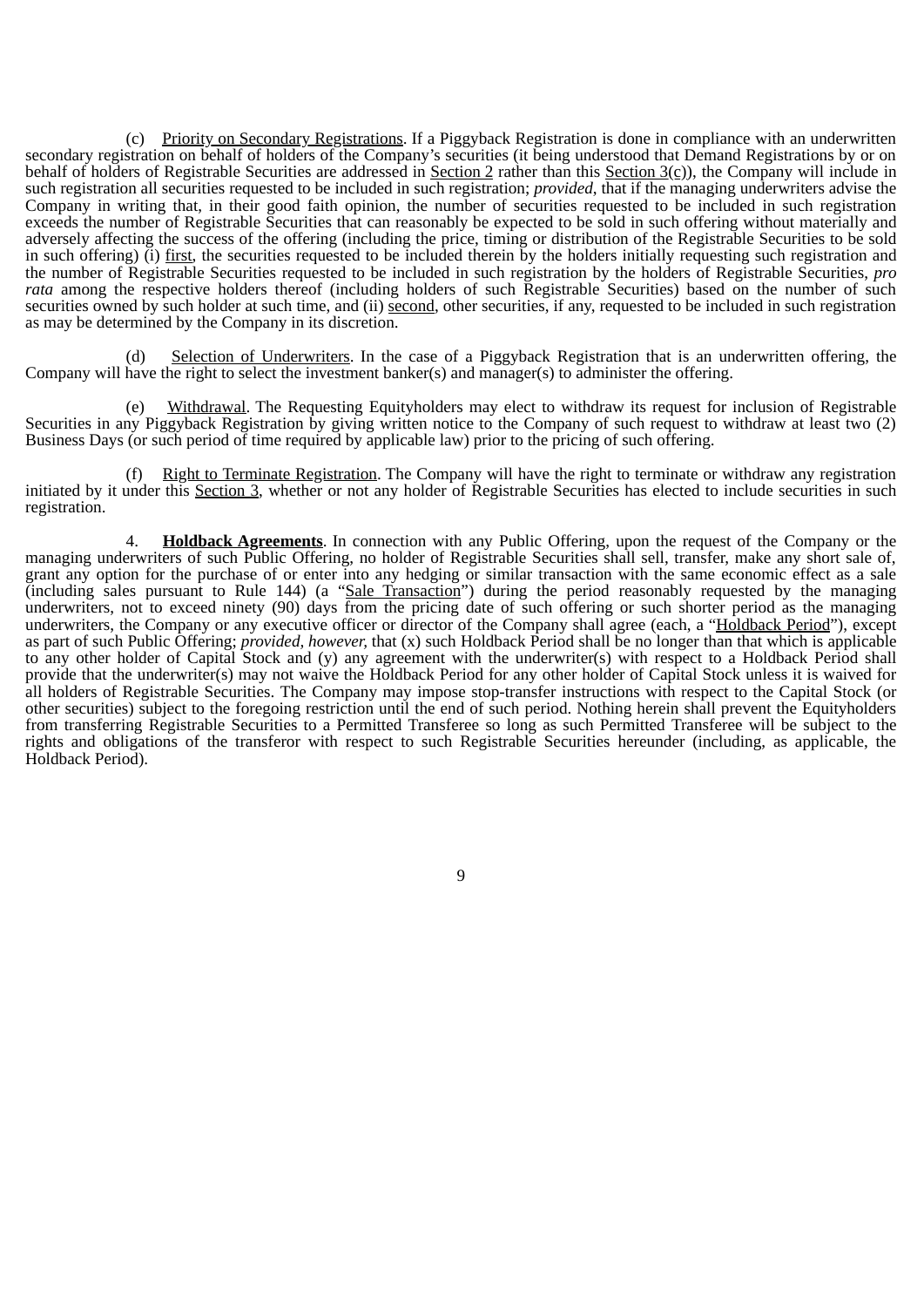5. **Registration Procedures**. Whenever Registrable Securities are to be registered pursuant to this Agreement, the Company will effect the registration and the sale of such Registrable Securities in accordance with the intended method of disposition thereof. Pursuant thereto, the Company will, as expeditiously as possible and in any event in accordance with the following procedures:

(a) in accordance with the Securities Act and all applicable rules and regulations promulgated thereunder, (i) prepare and file with the SEC within (x) with respect to Long-Form Registrations, forty-five (45) days of such request for registration by an eligible holder of Registrable Securities and (y) with respect to Short-Form Registrations, thirty (30) days of such request for registration by an eligible holder of Registrable Securities, a registration statement, and promptly thereafter all amendments and supplements thereto and related prospectuses, with respect to such Registrable Securities; *provided*, that, no later than the date that is six (6) months following the Closing date, the Company shall file (x) if the Company is a WKSI, an Automatic Shelf Registration Statement or (y) if the Company is not a WKSI, a shelf registration statement on Form S-3, in each case registering the Equityholders' Registrable Securities and (ii) use its commercially reasonable efforts to cause such registration statement to become effective as soon as reasonably practicable thereafter; *provided*, that before filing a registration statement or prospectus pursuant to this Agreement or any amendments or supplements thereto or any Free Writing Prospectuses related thereto, the Company will furnish to counsel of the Equityholders in such offering copies of all such documents proposed to be filed which documents shall be subject to the review of such counsel, and the Company shall give the Equityholders and their counsel a reasonable opportunity to comment on such documents and keep such Equityholders reasonably informed as to the registration process (and the Equityholders of the Registrable Securities covered by such registration statement shall have the right to request that the Company modify any information contained in such registration statement, amendment or supplement thereto pertaining to the Equityholders and the Company will use its commercially reasonable efforts comply with such request);

(b) promptly notify the Equityholders of the effectiveness of each registration statement filed hereunder and prepare and file with the SEC such amendments and supplements to such registration statement and the prospectus used in connection therewith as may be necessary to keep such registration statement effective for the lesser of (i) one hundred eighty (180) days and (ii) such shorter period which will terminate when all Registrable Securities covered by the registration statement have been sold, and comply with the provisions of the Securities Act and the Exchange Act (or comparable applicable foreign securities laws) with respect to the disposition of all securities covered by such registration statement during such period in accordance with the intended methods of disposition by the sellers thereof set forth in such registration statement; *provided*, that with respect to any shelf registration statement covering Registrable Securities, if the Company is not eligible to use an Automatic Shelf Registration Statement at the time of filing then the Company shall keep such registration statement continuously effective under the Securities Act in order to permit the prospectus forming a part thereof to be useable by the Equityholders (subject to customary public company blackout requirements) until the earliest of (x) the date as of which all Registrable Securities have been sold and (y) such earlier date agreed to in writing by the Company and the Designated Investors;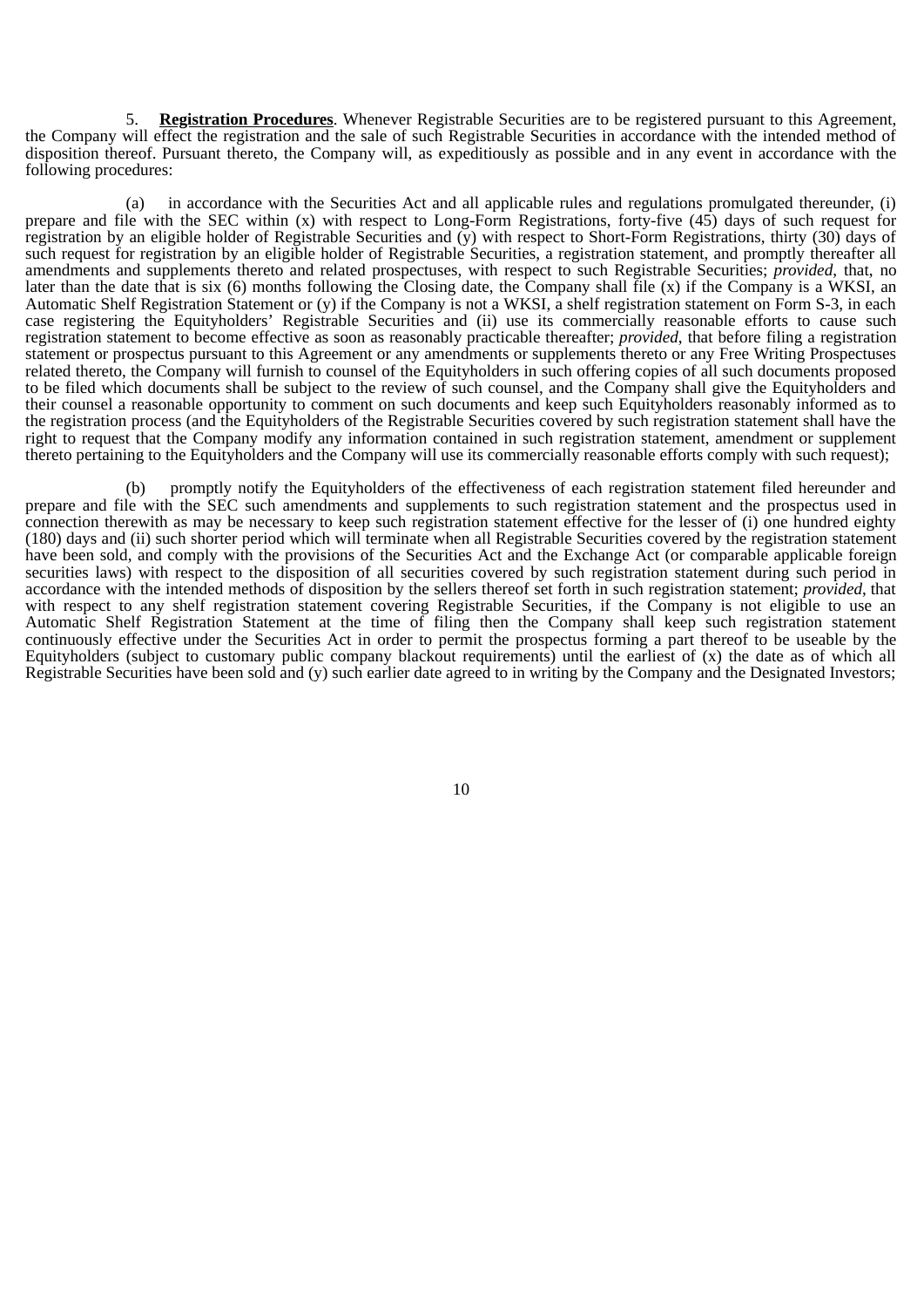(c) if requested by the managing underwriters (if any) or the holders of a majority of the then outstanding Registrable Securities included in such registration statement, promptly include in a prospectus supplement or post-effective amendment such information as the managing underwriters (if any) or such holders may reasonably request in order to permit the intended method of distribution of such securities and to make all required filings of such prospectus supplement or such posteffective amendment as soon as practicable after the Company has received such request; *provided*, that the Company shall not be required to take any actions under this Section  $5(0)$  that are not, in the opinion of counsel for the Company, in compliance with applicable law;

(d) furnish without charge to the Equityholders such number of copies of such registration statement, each amendment and supplement thereto, the prospectus included in such registration statement (including each preliminary prospectus), each Free Writing Prospectus (or similar prospectus available under comparable foreign securities laws) and such other documents as the Equityholders may reasonably request (in each case including all exhibits thereto and documents incorporated by reference therein) in order to facilitate the disposition of the Registrable Securities owned by the Equityholders, and the Company hereby consents to the use of such prospectus and each amendment or supplement thereto by each of the selling holders of Registrable Securities and the underwriters or agents, if any, in connection with the offering and sale of the Registrable Securities covered by such prospectus and any amendment or supplement thereto;

(e) notify the Equityholders, (i) promptly after it receives notice thereof, of the date and time when such registration statement and each post-effective amendment thereto has become effective or a prospectus or supplement to any prospectus relating to a registration statement has been filed and when any registration or qualification has become effective under a state securities or blue sky law or any exemption thereunder has been obtained, (ii) promptly after receipt thereof, of any request by the SEC or any state securities authority for the amendment or supplementing of such registration statement or prospectus or for additional information, (iii) promptly after it receives notice thereof, of the issuance by the SEC or any state securities regulator of any stop order suspending such registration statement or the initiation of any proceedings for that purpose, (iv) promptly after receipt thereof of any notification with respect to the suspension of qualification of the Registrable Securities for sale in any jurisdiction or the initiation of any proceeding for such purpose, and (v) promptly during any time when a prospectus relating thereto is required to be delivered under the Securities Act in the event of the occurrence of any event the result of which is that it has actual knowledge that the prospectus included in such registration statement contains an untrue statement of a material fact or omits any fact necessary to make the statements therein, in light of the circumstances in which they were made, not misleading, and, at the request of Equityholders holding a majority of the Registrable Securities remaining unsold under such registration statement during the time that a prospectus is required to be delivered to purchasers of Registrable Securities, the Company will promptly prepare a supplement or amendment to such prospectus so that, as thereafter delivered to the purchasers of such Registrable Securities, such prospectus will not contain an untrue statement of a material fact or omit to state any fact necessary to make the statements therein not misleading in light of the circumstances under which they were made (and the period of effectiveness of such registration statement provided for in Section 5(b) shall be extended by the number of days from and including the date such notice is given to the date such amended or supplemented prospectus has been delivered under this Section 5(e));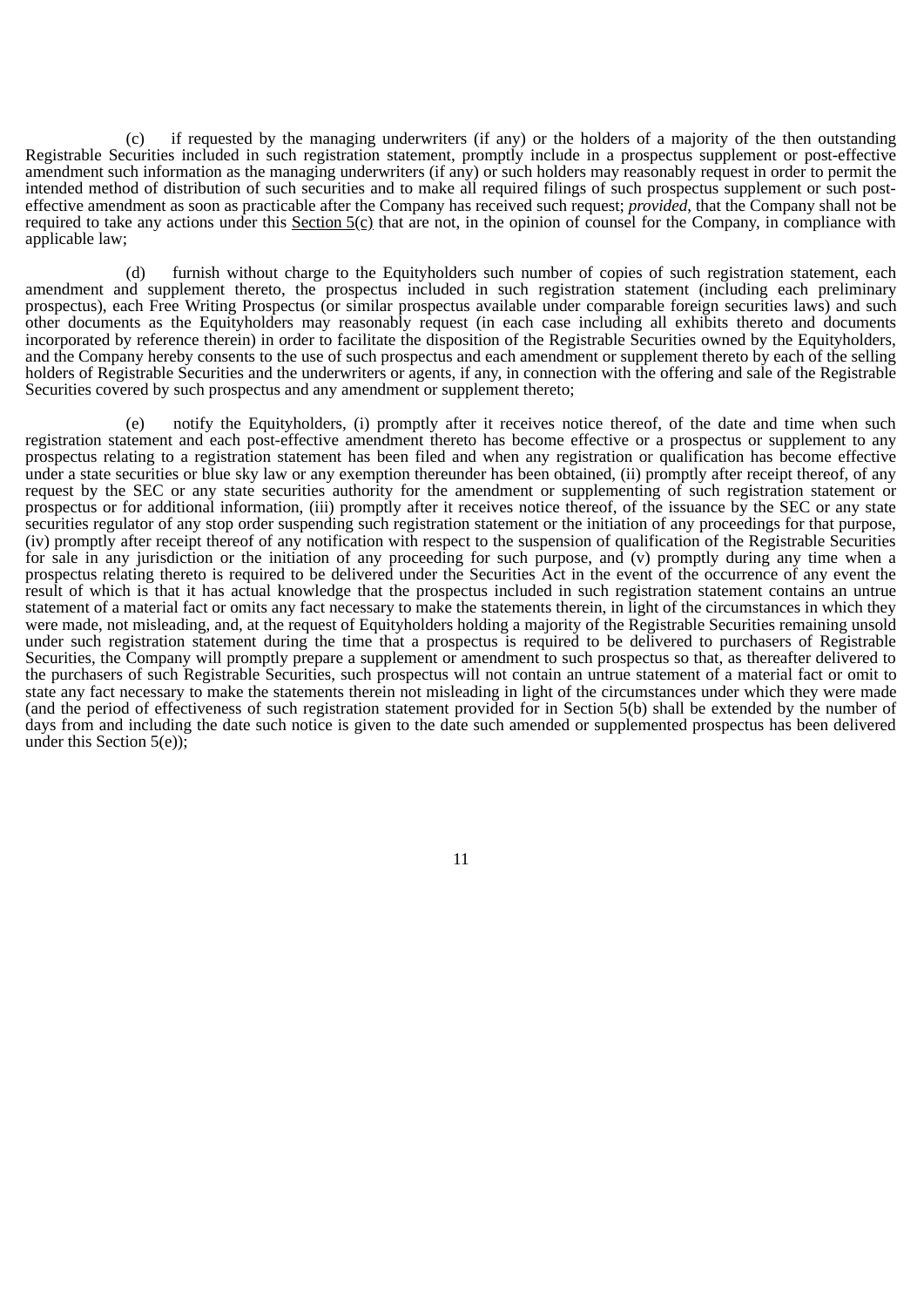(f) prepare and file promptly with the SEC, and notify the Equityholders prior to the filing of, such amendments or supplements to such registration statement or prospectus as may be necessary to correct any statements or omissions if, at the time when a prospectus relating to such securities is required to be delivered under the Securities Act, any event has occurred the result of which any such prospectus or any other prospectus as then in effect would include an untrue statement of a material fact or omit to state any material fact required to be stated therein or necessary to make the statements therein, in light of the circumstances in which they were made, not misleading, and, in case any of such holders of Registrable Securities or any underwriter for any such holders is required to deliver a prospectus at a time when the prospectus then in circulation is not in compliance with the Securities Act or the rules and regulations promulgated thereunder (or comparable applicable foreign securities laws), the Company shall prepare promptly upon request of any such holder or underwriter such amendments or supplements to such registration statement and prospectus as may be necessary in order for such prospectus to comply with the requirements of the Securities Act and such rules and regulations promulgated thereunder (or comparable applicable foreign securities laws);

(g) take all reasonable action to ensure that any Free Writing Prospectus utilized in connection with any registration covered by Section 2 or Section 3 complies in all material respects with the Securities Act, is filed in accordance with the Securities Act to the extent required thereby, is retained in accordance with the Securities Act to the extent required thereby and, when taken together with the related prospectus, will not contain any untrue statement of a material fact or omit to state a material fact necessary to make the statements therein, in light of the circumstances under which they were made, not misleading;

(h) cause all such Registrable Securities to be listed on a national or international securities exchange or trading system and each securities exchange and trading system (if any) on which similar securities issued by the Company are then listed or traded:

(i) provide a transfer agent and registrar for all such Registrable Securities and provide a CUSIP number for all such Registrable Securities, in each case, not later than the effective date of such registration statement;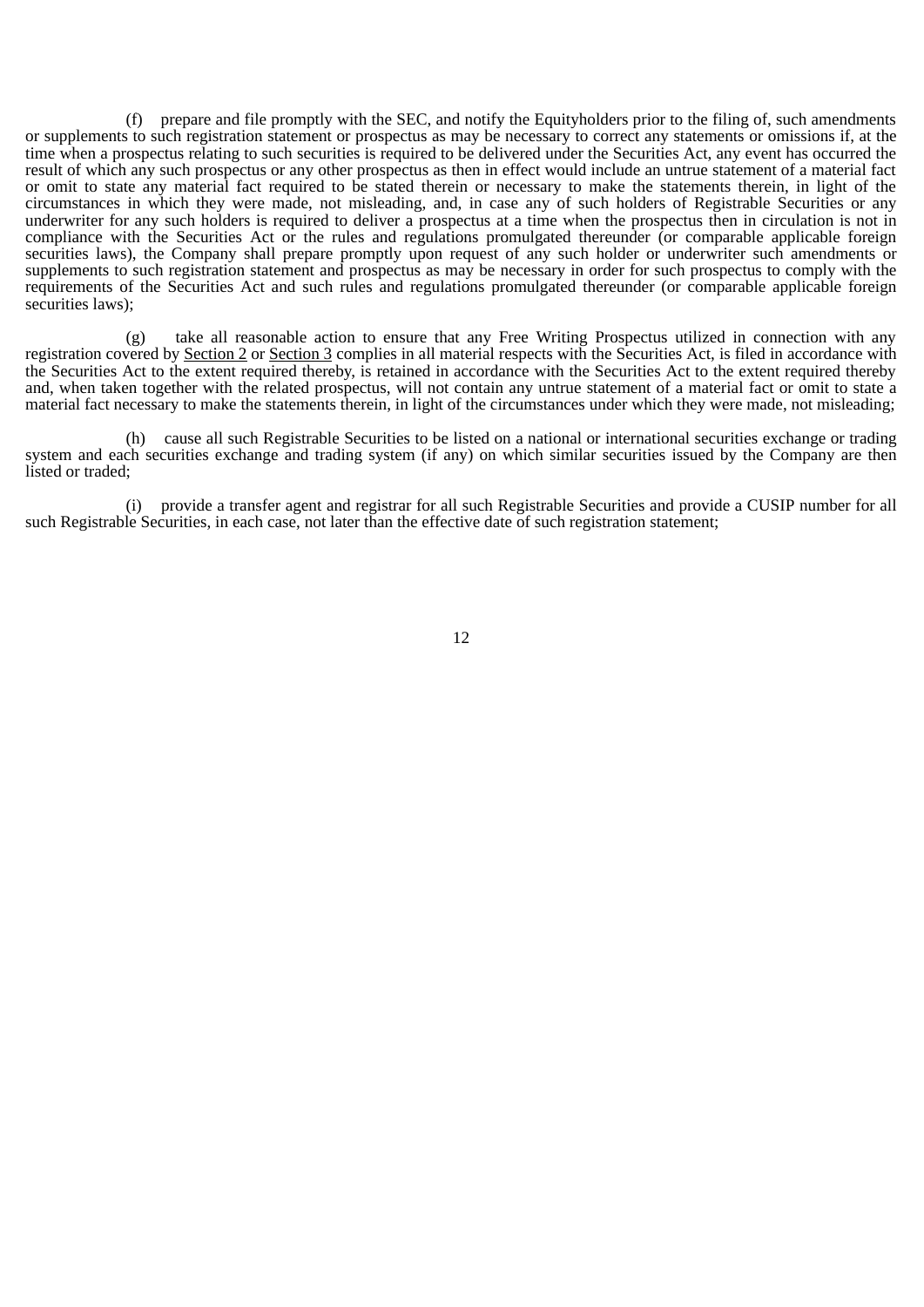(j) enter into and perform such customary agreements (including underwriting agreements in customary form, which agreements include customary limitations on the liability of the holders of Registrable Securities);

(k) use its commercially reasonable efforts to prevent the issuance of any stop order suspending the effectiveness of a registration statement, or of any order suspending or preventing the use of any related prospectus or suspending the qualification of any Registrable Securities included in such registration statement for sale in any jurisdiction, and in the event of the issuance of any such stop order or other such order the Company shall advise the Equityholders of such stop order or other such order promptly after it shall receive notice or obtain knowledge thereof and shall use its commercially reasonable efforts to promptly obtain the withdrawal of such order;

(l) use its commercially reasonable efforts to obtain a "cold comfort" letter from the Company's independent public accountants in customary form, addressed to each of the underwriters, as applicable, and covering such matters of the type customarily covered by "cold comfort" letters as the managing underwriters reasonably request;

(m) provide a legal opinion of the Company's outside counsel addressed to the Company, dated the effective date of such registration statement (and, if such registration includes an underwritten public offering, dated the date of the closing under the underwriting agreement), with respect to the registration statement, each amendment and supplement thereto, the prospectus included therein (including the preliminary prospectus) and such other documents relating thereto in customary form, and reasonably acceptable to the managing underwriters, and covering such matters of the type customarily covered by legal opinions of such nature;

(n) cooperate and assist in any filings required to be made with FINRA;

(o) register or qualify such Registrable Securities under such other securities or "blue sky" laws of such jurisdictions as any seller or underwriter reasonably requests and do any and all other acts and things which may be reasonably necessary or advisable to enable such seller to consummate the disposition in such jurisdictions of the Registrable Securities owned by such seller (*provided*, that the Company will not be required to (x) qualify generally to do business in any jurisdiction where it would not otherwise be required to qualify but for this subparagraph, (y) consent to general service of process in any such jurisdiction, or  $(z)$  subject it to taxation in any such jurisdiction);

(p) make up to three (3) appropriate personnel of the Company reasonably available to assist the underwriters with respect to, and accompany the underwriters on the so-called "road show", in connection with the marketing efforts for, and the distribution and sale of Registrable Securities pursuant to any Demand Registration at times that may be mutually and reasonably agreed upon; *provided*, that the personnel of the Company shall not be required to participate in "road shows" (including presentations and any other marketing or selling events) in excess of five (5) Business Days per Demand Registration;

(q) at any time the Company is a well-known seasoned issuer (as defined in Rule 405 under the Securities Act) (a "WKSI"), use its commercially reasonable efforts to remain a WKSI (and not become an ineligible issuer (as defined in Rule 405 under the Securities Act)) so long as the Equityholders hold Registrable Securities;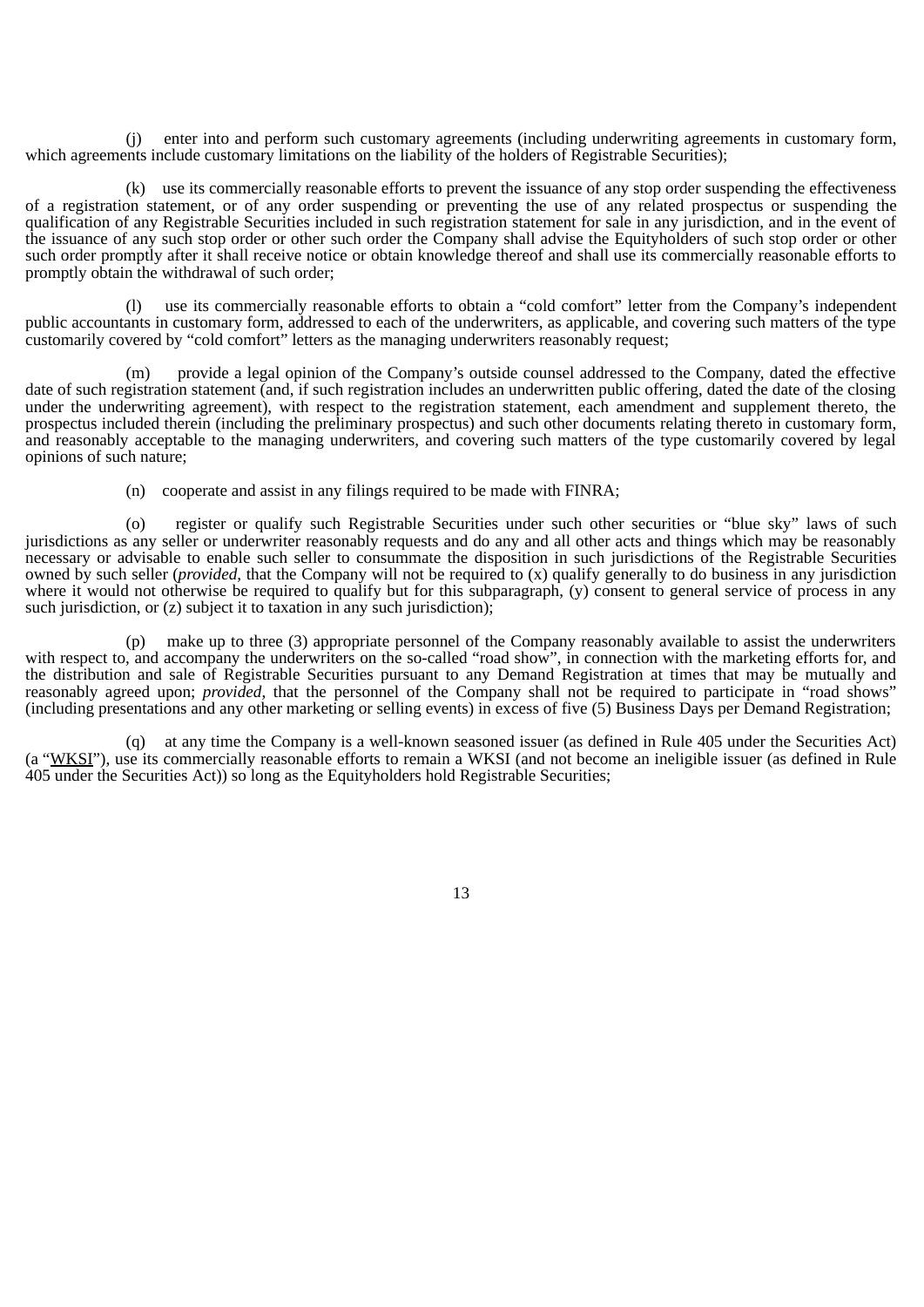(r) if an Automatic Shelf Registration Statement covering Registrable Securities has been outstanding for at least three years, at the end of the third year, file a new Automatic Shelf Registration Statement covering all of the Registrable Securities (and keep such new Automatic Shelf Registration Effective in accordance with the terms hereof);

(s) if at any time when the Company is required to re-evaluate its WKSI status the Company determines that it is not a WKSI and an Automatic Shelf Registration Statement covering Registrable Securities is then outstanding, file a shelf registration statement on Form S-3 and keep such registration statement effective during the period as required in the proviso to Section 5(b); and

(t) take such other actions and deliver such other documents and instruments as may be reasonably necessary to facilitate the registration and disposition of Registrable Securities as contemplated hereby.

6. **Registration Expenses**. Unless otherwise provided herein, the Company shall pay all Registration Expenses. Each Person that sells securities pursuant to a Demand Registration or Piggyback Registration hereunder shall bear and pay all underwriting discounts and commissions and transfer taxes applicable to the securities sold for such Person's account.

### 7. **Indemnification**.

(a) In the event of a registration of any Registrable Securities under the Securities Act pursuant to this Agreement, the Company agrees to indemnify, to the extent permitted by law, each holder of Registrable Securities, such holder's partners, members, managers, officers, directors and each Person who controls such holder (within the meaning of the Securities Act) (the "Indemnified Parties") against all losses, claims, actions, damages, liabilities and expenses arising out of, caused by or based upon (i) any untrue or alleged untrue statement of material fact contained or incorporated by reference in any registration statement, prospectus or preliminary prospectus or any amendment thereof or supplement thereto, including any Free Writing Prospectuses (or similar prospectus available under comparable foreign securities laws) used by the Company, any underwriter or the selling holders of Registrable Securities solely to the extent the Company has consented to such use in writing, or in the information conveyed by the Company or its representatives to a purchaser at the time of sale to such purchaser, or any omission or alleged omission of a material fact required to be stated therein or necessary to make the statements therein not misleading in light of the circumstances under which they were made or (ii) any violation or alleged violation by the Company of the Securities Act or any other similar foreign, federal or state securities laws or any rule or regulation promulgated thereunder applicable to the Company and relating to action or inaction required of the Company in connection with any such registration, qualification or compliance. The Company shall reimburse such Indemnified Party for any legal or other expenses reasonably incurred by them in connection with the investigation or defense of such loss, claim, damage, liability or expense. Notwithstanding the foregoing, the Company shall not be liable under this Section 7(a) for any such loss, claim, damage, liability and expense to the extent it arises out of or is based upon an untrue statement or alleged untrue statement or omission or alleged omission made in such registration statement, prospectus or preliminary prospectus or any amendment thereof or supplement thereto, in reliance upon and in conformity with written information furnished by such Indemnified Party in writing to the Company expressly for use therein.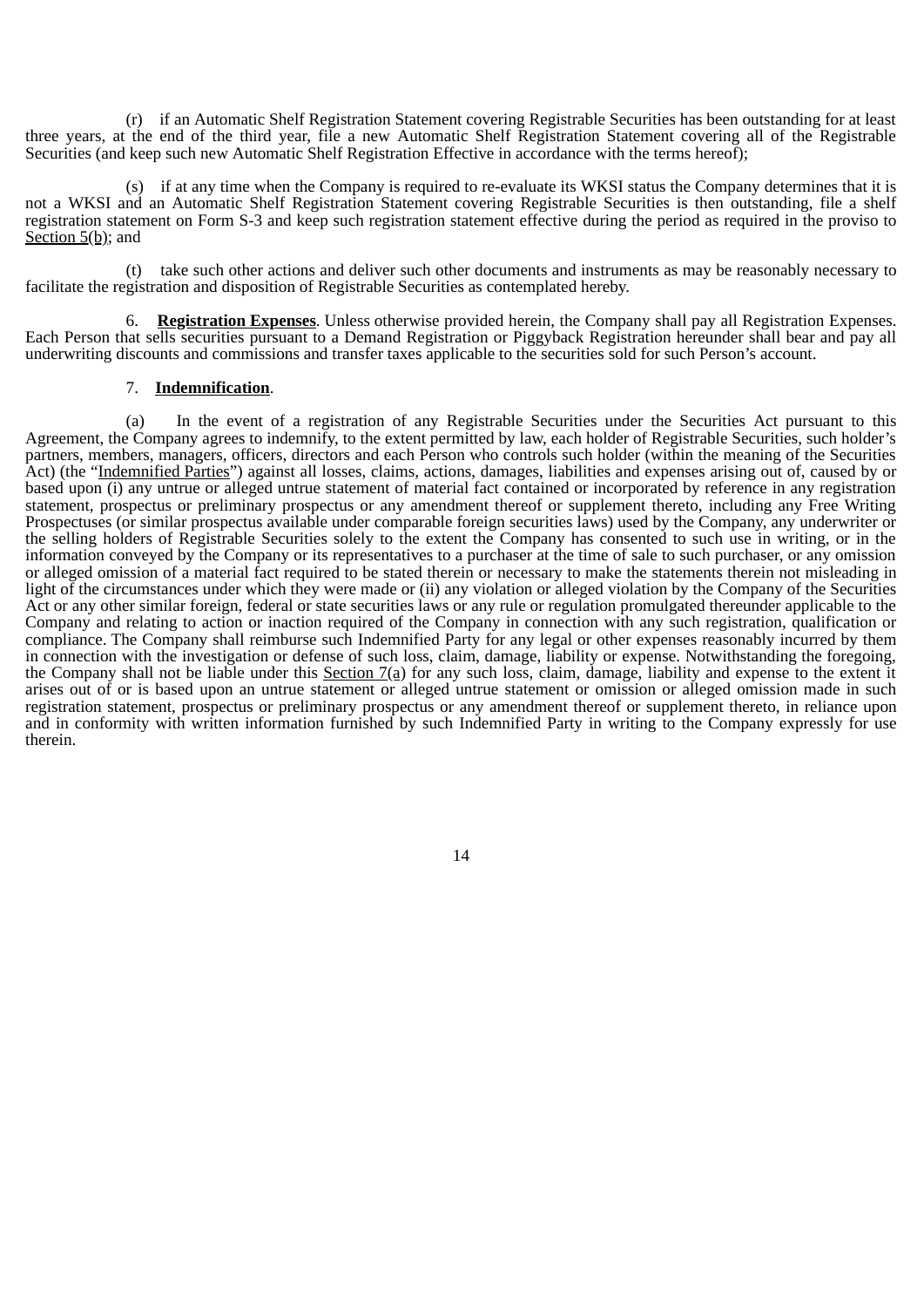(b) In connection with any registration statement in which a holder of Registrable Securities is participating, each such holder will furnish to the Company in writing such information as the Company reasonably requests in writing for use in connection with any such registration statement or prospectus and each holder of Registrable Securities, to the extent permitted by law, will, severally and not jointly, (i) indemnify the Company, its officers, directors, employees, agents and representatives and each Person who controls the Company (within the meaning of the Securities Act) against any losses, claims, actions, damages, liabilities and expenses arising out of, caused by or based upon any untrue or alleged untrue statement of material fact contained or incorporated by reference in any registration statement, prospectus, preliminary prospectus, any amendment thereof, supplement thereto or any omission or alleged omission of a material fact required to be stated therein or necessary to make the statements therein not misleading in light of the circumstances under which they were made, and (ii) reimburse the Company, its officers, directors, employees, agents and representatives and each Person who controls the Company (within the meaning of the Securities Act) for any legal or other expenses reasonably incurred by such Persons in connection with the investigation or defense of such loss, claim, damage, liability or expense, but in the case of the foregoing clauses (i) and (ii), only to the extent the untrue statement or alleged untrue statement or omission or alleged omission was made in such registration statement, prospectus or preliminary prospectus or any amendment thereof or supplement thereto, in reliance upon and in conformity with written information furnished by such holder to the Company expressly for use therein. No holder of Registrable Securities shall be liable in respect of indemnity amounts for more than the net proceeds actually received by such holder in connection with such Registrable Securities and that the obligation to indemnify will be several, not joint and several, among such holders.

(c) Any Person entitled to indemnification hereunder will (i) give prompt written notice to the indemnifying party of any claim with respect to which it seeks indemnification; *provided*, that failure to give such notice shall not affect the right of such Person to indemnification hereunder unless such failure is materially prejudicial to the indemnifying party's ability to defend such claim, and (ii) permit such indemnifying party to assume the defense of such claim with counsel reasonably satisfactory to the indemnified party unless either (A) in such indemnified party's reasonable judgment a conflict of interest between such indemnified and indemnifying parties exists with respect to such claim or (B) there are one or more legal defenses available to such indemnified party which are substantially different from or additional to those available to the indemnifying party. If such a defense is assumed, the indemnifying party will not be subject to any liability for any settlement made by the indemnified party without its prior written consent, which will not be unreasonably withheld. An indemnifying party who is not entitled to, or elects not to, assume the defense of a claim will not be obligated to pay the fees and expenses of more than one counsel (plus any local counsel necessary for defending such claim as reasonably determined by an indemnified party), if any, for all parties indemnified by such indemnifying party with respect to such claim, unless in the reasonable judgment of any indemnified party a conflict of interest may exist between such indemnified party and any other of such indemnified parties with respect to such claim.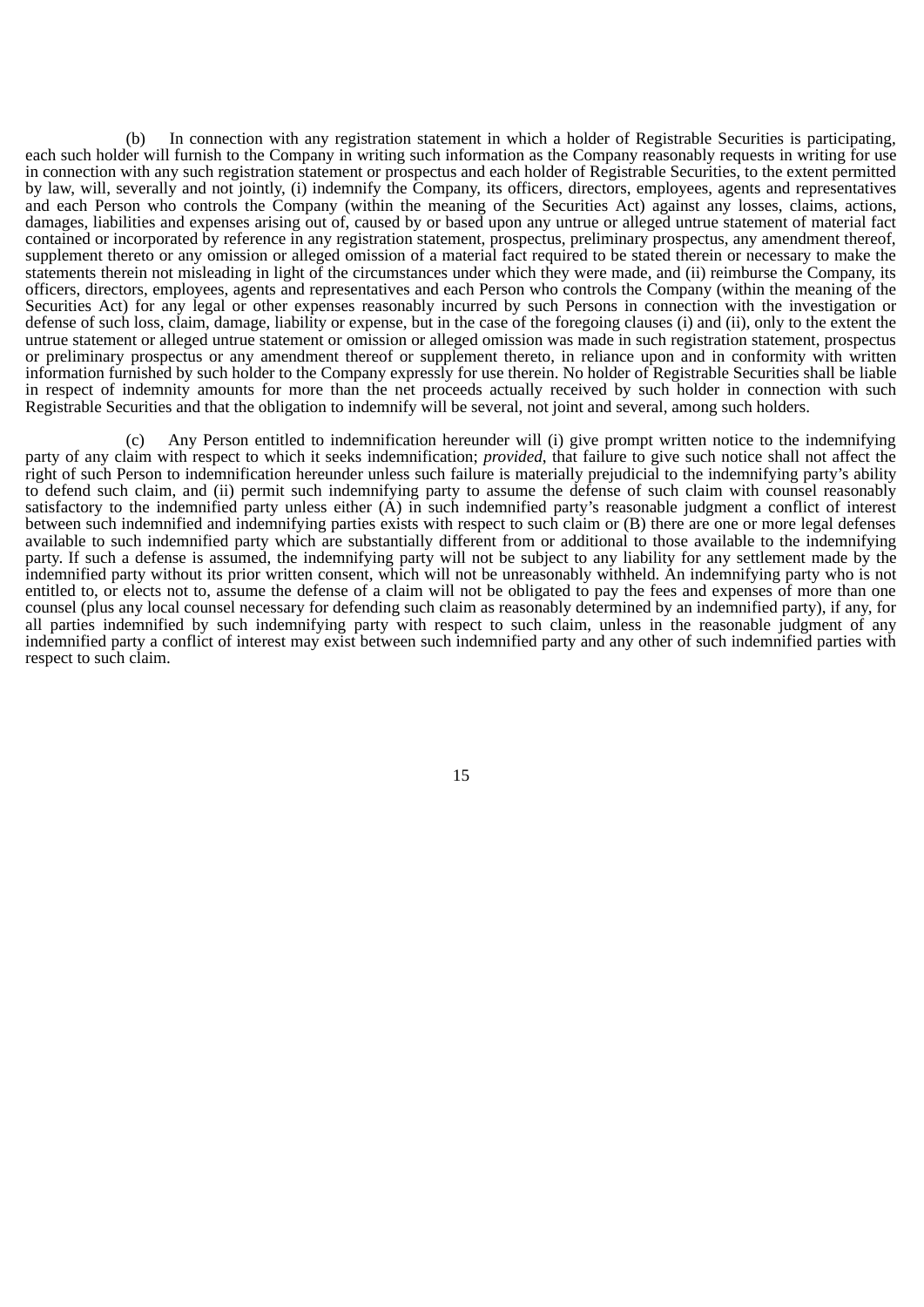(d) No indemnifying party shall, except with the prior written consent of each indemnified party, consent to entry of any judgment or enter into any settlement which (x) does not include as an unconditional term thereof the giving by the claimant or plaintiff to such indemnified party of a release from all liability in respect to such claim or litigation or (y) involves the imposition of equitable remedies or the imposition of any non-financial obligations on the indemnified party.

(e) To the extent that the provisions on indemnification and contribution contained in the underwriting agreement entered into in connection with an underwritten public offering conflict with the foregoing provisions, the provisions in this Agreement shall control.

(f) The indemnification provided for under this Agreement will remain in full force and effect regardless of any investigation made by or on behalf of the Indemnified Party or any officer, director or controlling Person of such Indemnified Party and will survive the transfer of securities.

8. **Participation in Underwritten Registrations**. No Person may participate in any registration hereunder which is underwritten unless such Person (i) agrees to sell such Person's securities on the basis provided in any underwriting arrangements approved by the Person(s) entitled hereunder to approve such arrangements (including pursuant to any overallotment or "green shoe" option requested by the underwriters; *provided*, that no holder of Registrable Securities shall be required to sell more than the number of Registrable Securities such holder has requested to include) and (ii) completes and/or executes all questionnaires, powers of attorney, custody agreements, indemnities, underwriting agreements and other documents in each case that are customary for such registrations and are reasonably required under the terms of such underwriting arrangements. Each holder of Registrable Securities agrees to execute and deliver such other agreements as may be reasonably requested by the Company or the lead managing underwriter(s) that are consistent with such holder's obligations under Section  $\frac{5}{9}$ or that are necessary to give further effect thereto.

9. **Rule 144**. The Company covenants that (i) so long as it remains subject to the reporting provisions of the Exchange Act, it will use good faith efforts to timely file the reports required to be filed by it under the Securities Act or the Exchange Act (including, but not limited to, the reports under Sections 13 and 15(d) of the Exchange Act referred to in subparagraph  $(c)(1)(i)$  of Rule 144) or any similar rules or regulations hereafter adopted by the SEC, and (ii) it will take such further action as any Equityholder may reasonably request; in each case of clauses (i) and (ii), to the extent required from time to time to enable such Equityholder to sell Registrable Securities without registration under the Securities Act within the limitation of the exemptions provided by Rule 144 or any similar rule or regulation hereafter adopted by the SEC. Upon the request of any Equityholder, the Company will promptly deliver to such Equityholder a written statement as to whether it has complied with such requirements.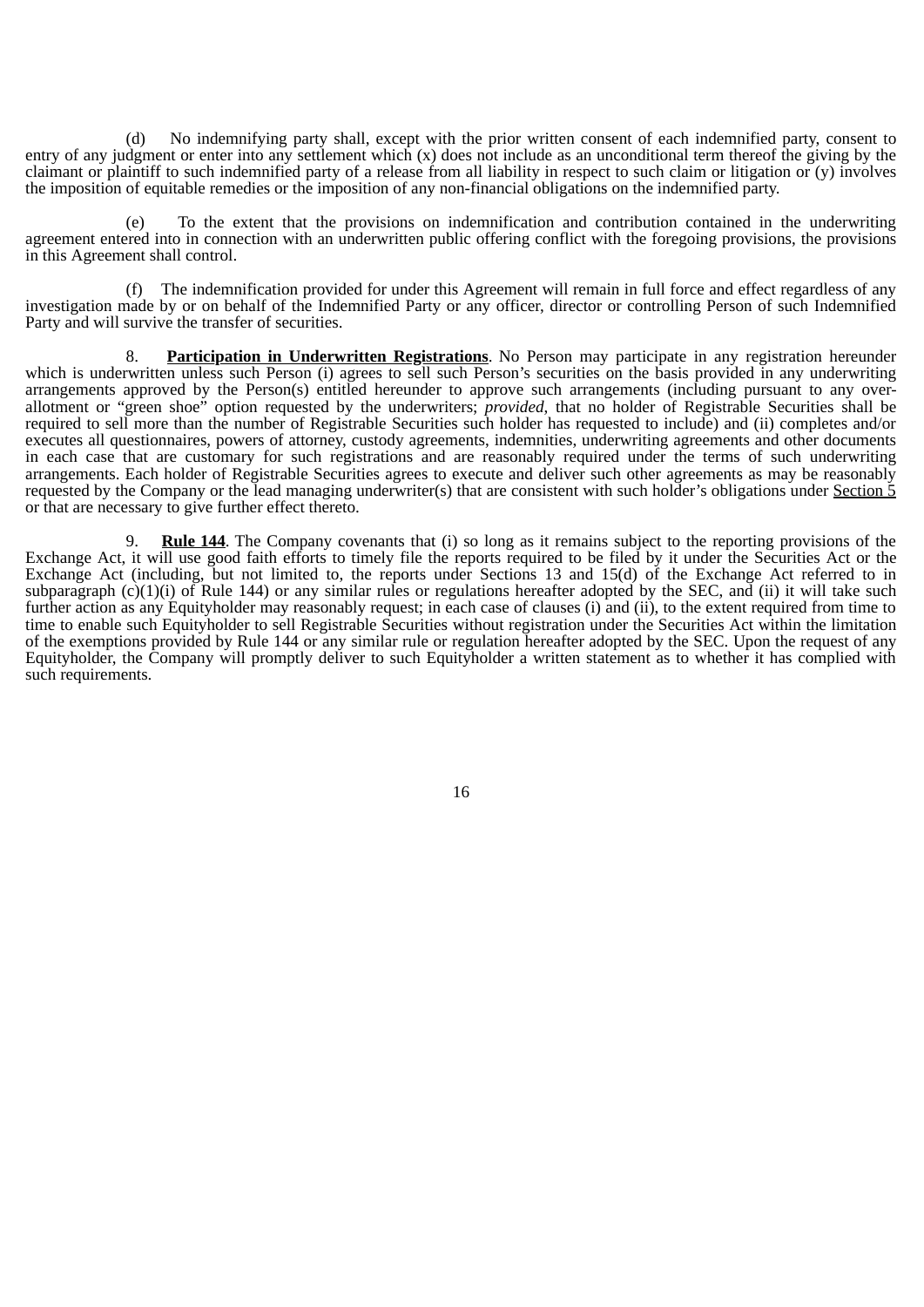#### 10. **Miscellaneous**.

(a) Costs and Expenses. Except with respect to Registration Expenses (which shall be subject to Section 6 hereof), each of the parties hereto agrees to pay the expenses incurred by it in connection with the negotiation, preparation, execution and delivery of this Agreement and the consummation of the transactions contemplated hereby, including the fees and expenses of counsel to such party.

(b) Governing Law; Severability. This Agreement, together with any claim or defense arising out of or based upon this Agreement or relating to the subject matter hereof, and the rights of the parties hereunder shall in all respects be governed by, interpreted, and construed in accordance with, and all rights and remedies hereunder shall be governed by, the laws of the State of New York (without regard to any conflict of law provisions that would result in the application of the laws of another jurisdiction). If it is determined by a court of competent jurisdiction that any provision of this Agreement is invalid, illegal or unenforceable under applicable law, such provision shall be invalid, illegal or unenforceable only in such jurisdiction and only to the extent of such prohibition or invalidity, without invalidating the remainder of this Agreement.

(c) Amendment and Waiver. Except as otherwise expressly provided herein, this Agreement may be amended, modified, or waived only upon the approval of the Company and the Equityholders. The waiver by any party of a breach of any provision of this Agreement shall not operate or be construed as a further or continuing waiver of such breach or as a waiver of any other or subsequent breach. No failure on the part of any party to exercise, and no delay in exercising, any right, power or remedy hereunder shall operate as a waiver thereof, nor shall any single or partial exercise of such right, power or remedy by such party preclude any other or further exercise thereof or the exercise of any other right, power or remedy. No course of dealing between or among the parties hereto shall be deemed effective to modify, amend or discharge any part of this Agreement or any rights or obligations of any such party or such holder under or by reason of this Agreement. The observance of any provision of this Agreement may be waived in writing by the party that will lose the benefit of such provision as a result of such waiver.

(d) Notices. All notices, demands and other communications to be given and delivered under or by reason of provisions under this Agreement shall be in writing and shall be deemed to have been duly given or made (a) as of the date when personally delivered, (b) on the date delivered, if delivered by facsimile or email (provided, that notice is also sent by one the methods described in clauses (a), (c) or (d)), (c) five (5) Business Days after being mailed by registered or certified mail (postage prepaid, return receipt requested) or (d) one (1) Business Day after being sent by overnight courier (providing proof of delivery), in each case to the addresses or email addresses set forth below (or at such other address for a party as shall be specified in a notice given in accordance with this Section 10(d)):

If to the Equityholders: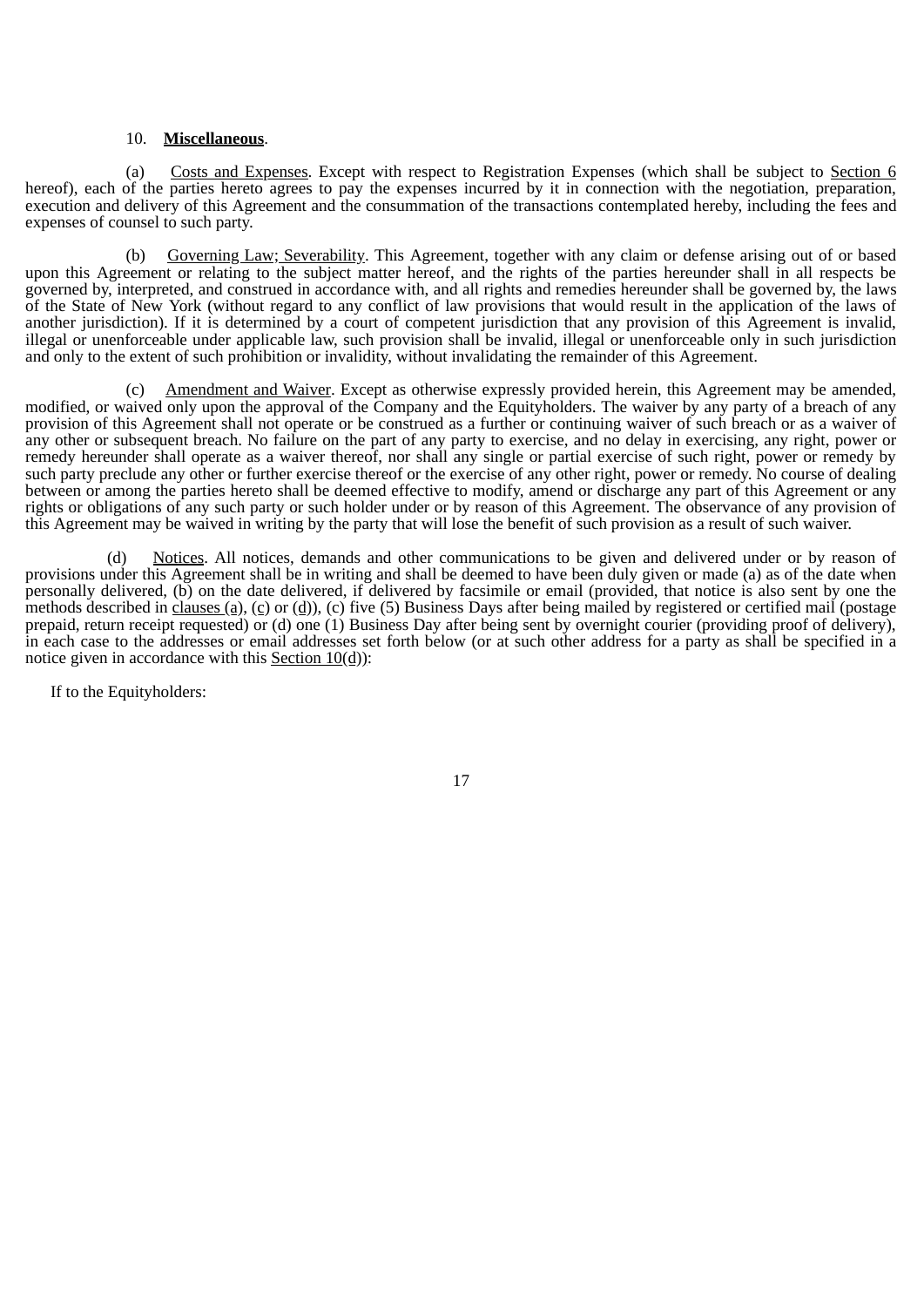c/o Wafra Inc. 345 Park Avenue, 41st Floor New York, NY 10154-0101 Attn: Alderbas Adel Attn: Healey Fergus Attn: Notices Legal Email: altlegalnotices@wafra.com

With a copy to (which shall not constitute notice):

Fried, Frank, Harris, Shriver & Jacobson LLP One New York Plaza New York, New York 10004 Attn: Andrew Colosimo; Shant Manoukian Tel: (212) 859-8868 Email: andrew.colosimo@friedfrank.com; shant.manoukian@friedfrank.com

If to the Company:

750 Park of Commerce Drive, Suite 210 Boca Raton, FL 33487 Attn: Director, Legal Department Email: legal@digitalbridge.com

With a copy to (which shall not constitute notice):

Sullivan & Cromwell LLP 1888 Century Park East Los Angeles, California 90067 Attn: Alison S. Ressler Email: resslera@sullcrom.com

(e) Complete Agreement; Counterparts. This Agreement constitutes the entire agreement, and supersedes all other agreements and understandings, both written and oral, among the parties or any of them, with respect to the subject matter hereof. Other than as expressly contained herein, the parties hereto have made no other representations and warranties to each other. This Agreement may be executed by any one or more of the parties hereto in any number of counterparts (which may include counterparts delivered by any standard form of telecommunication), each of which shall be deemed to be an original, but all such counterparts shall together constitute one and the same instrument. Any signature to this Agreement may be delivered by facsimile, electronic mail (including pdf) or any electronic signature complying with the U.S. federal ESIGN Act of 2000 or other transmission method, and any counterpart so delivered shall be deemed to have been duly and validly delivered and be valid and effective for all purposes to the fullest extent permitted by applicable law. Each of the parties hereto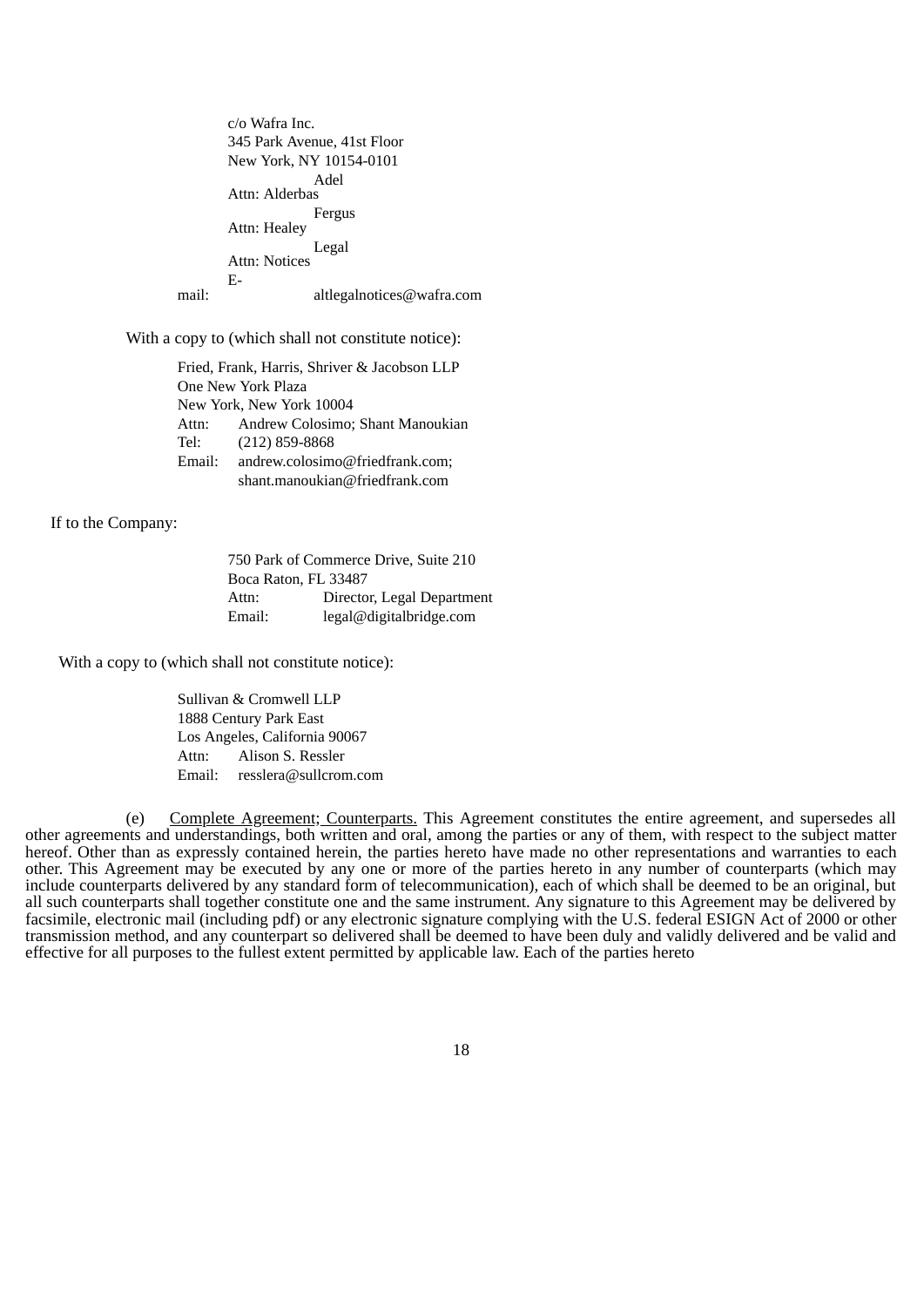represents and warrants to the other parties that it has the corporate or other capacity and authority to execute this Agreement through electronic means and there are no restrictions for doing so in that party's constitutive documents.

(f) Descriptive Headings, etc. In this Agreement, unless otherwise specified or where the context otherwise requires:

(i) The headings are inserted for convenience only and will not be construed as a part of this Agreement or serve as a limitation or expansion on the scope of any term or provision of this Agreement;

(ii) words importing any gender shall include other genders;

(iii) words importing the singular only shall include the plural and vice versa;

(iv) the words "include", "includes" or "including" shall be deemed to be followed by the words "without limitation":

(v) the words "hereof," "herein" and "herewith" and words of similar import shall, unless otherwise stated, be construed to refer to this Agreement as a whole and not to any particular provision of this Agreement;

(vi) references to "Exhibits," "Sections" or "Schedules" shall be to Exhibits, Sections or Schedules of or to this Agreement;

(vii) references to any Person include the successors and permitted assigns of such Person;

(viii) the use of the words "or," "either" and "any" shall not be exclusive;

(ix) references to "\$" or "dollars" means the lawful currency of the United States of America;

(x) unless the defined term "Business Days" is used, references to "days" in this Agreement refer to calendar days;

(xi) references to any agreement, contract or schedule, unless otherwise stated, are to such agreement, contract or schedule as amended, modified or supplemented from time to time in accordance with the terms hereof and thereof; and

(xii) the parties hereto have participated jointly in the negotiation and drafting of this Agreement; accordingly, in the event an ambiguity or question of intent or interpretation arises, this Agreement shall be construed as if drafted jointly by the parties hereto, and no presumption or burden of proof shall arise favoring or disfavoring any party hereto by virtue of the authorship of any provisions of this Agreement.

Remedies. The Equityholders shall have all rights and remedies set forth in this Agreement and all of the rights that such Person has under any applicable law. All remedies hereunder are cumulative and are not exclusive of any other remedies provided by law.

(h) Dispute Resolution. Without limiting the rights of any party under clause (k) below, each of the parties irrevocably submits to the exclusive jurisdiction of the United States District Court for the Southern District of New York located in the borough of Manhattan in the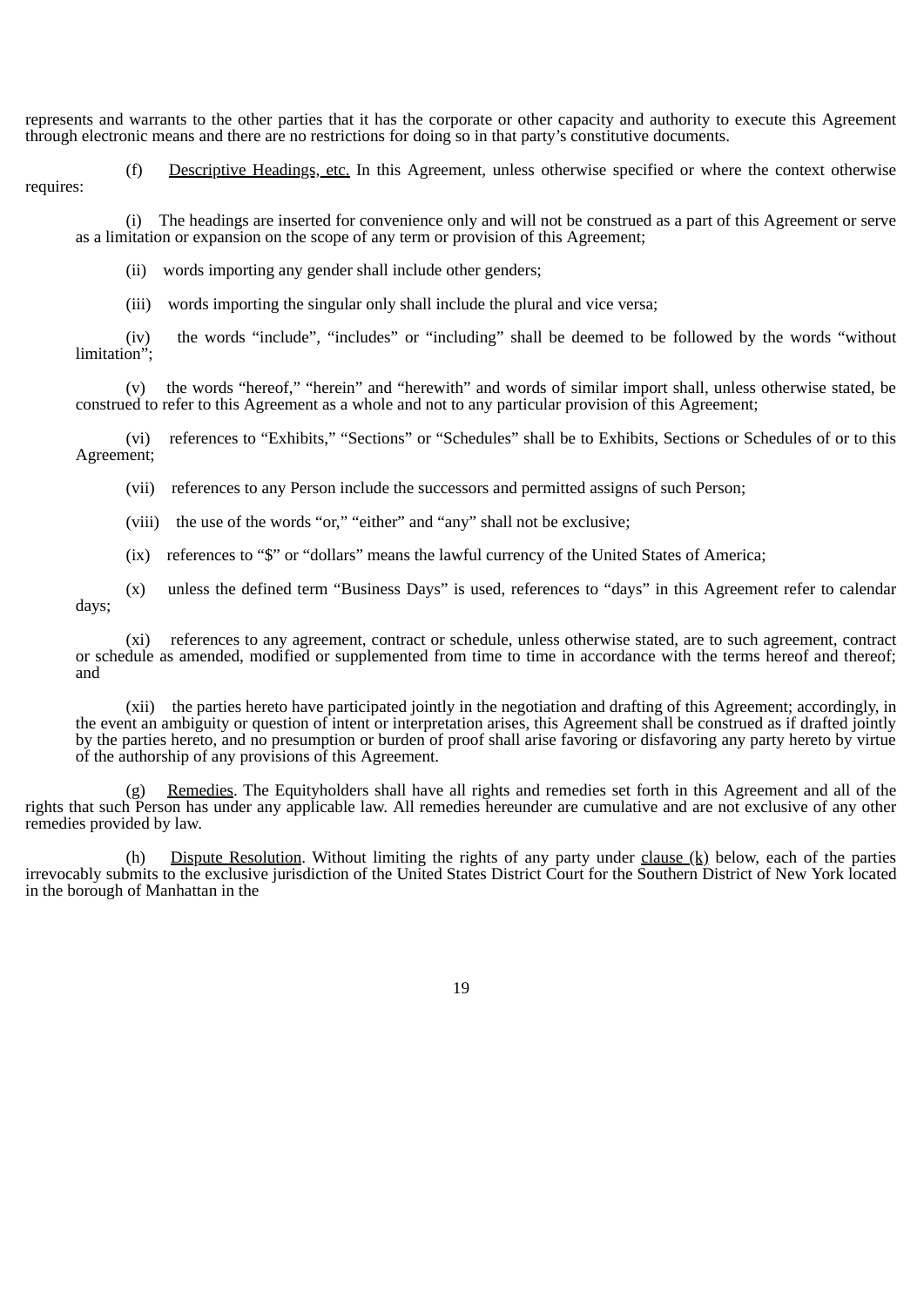City of New York, or if such court does not have jurisdiction, the Supreme Court of the State of New York, New York County, for the purposes of any suit, action or other proceeding arising out of this Agreement or any transaction contemplated hereby. To the extent that service of process by mail is permitted by applicable Law, each party irrevocably consents to the service of process in any such suit, action or other proceeding in such courts by the mailing of such process by registered or certified mail, postage prepaid, at its address for notices provided for herein. Nothing herein shall affect the right of any Person to serve process in any other manner permitted by Law. Each of the parties irrevocably and unconditionally waives any objection to the laying of venue of any action, suit or proceeding arising out of this Agreement or the transactions contemplated hereby in (a) the United States District Court for the Southern District of New York or (b) the Supreme Court of the State of New York, New York County, and hereby further irrevocably and unconditionally waives and agrees not to plead or claim in any such court that any such action, suit or proceeding brought in any such court has been brought in an inconvenient forum. The parties hereby irrevocably and unconditionally waive trial by jury in any legal action or proceeding relating to this Agreement or any other agreement entered into in connection therewith and for any counterclaim with respect thereto.

Successors and Assigns. Except as otherwise provided herein, this Agreement shall bind and inure to the benefit of and be enforceable by the Company, the Equityholders and each of their respective successors in interest. In addition, the provisions of this Agreement which are for the benefit of the Equityholders are also for the benefit of, and enforceable by, Permitted Transferees of the Equityholders that execute a joinder to this Agreement in the form attached hereto as Exhibit A (whether or not such joinder is countersigned by the Company).

(j) No conflicts. The Company has not entered into any agreement that is inconsistent with the rights granted to the Equityholders in this Agreement. The Company shall not hereafter enter into any agreement with respect to its securities that conflicts in any material respects with the rights granted to the Equityholders in this Agreement.

(k) Specific Performance. The parties agree that irreparable damage may occur in the event that any of the provisions of this Agreement were not performed in accordance with their specific terms or were otherwise breached. Accordingly, the parties agree that, in addition to any other remedies, each party shall be entitled to seek to enforce the terms of this Agreement by a decree of specific performance without the necessity of proving the inadequacy of money damages as a remedy. Each party hereby waives any requirement for the securing or posting of any bond in connection with such remedy. Each party further agrees that no such party shall oppose the granting of an injunction or specific performance as provided herein on the basis that any other party has an adequate remedy at law or that an award of specific performance is not an appropriate remedy for any reason at law or equity.

(l) MFN Notice. The Company shall notify the Equityholders if it grants any registration rights to any other holder that has the effect of establishing registration rights or otherwise benefits such holder (other than as set forth herein) in a manner more favorable in any material respect than the rights and benefits established in favor of the Equityholders pursuant hereto.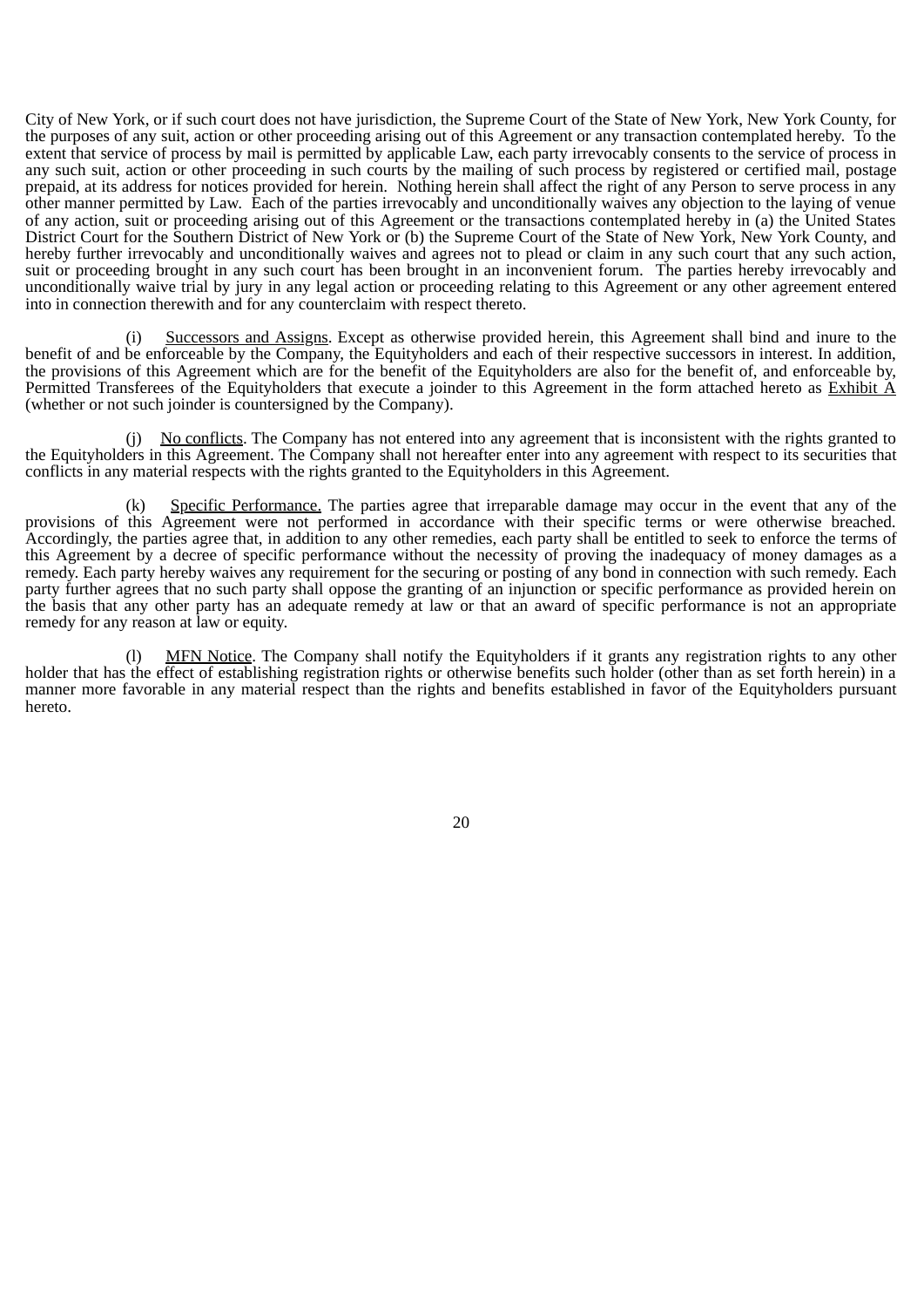11. **Opt-Out Requests**. The Equityholders shall have the right, at any time and from time to time (including after receiving information regarding any potential public offering), to elect to not receive any notice that the Company otherwise is required to deliver pursuant to this Agreement by delivering to the Company a written statement signed by the Equityholders that they do not want to receive any notices hereunder (an "Opt-Out Request"); in which case, and notwithstanding anything to the contrary in this Agreement, the Company shall not be required to, and shall not, deliver any notice or other information required to be provided to the Equityholders hereunder to the extent that the Company reasonably expects such notice or information would result in the Equityholders acquiring material non-public information within the meaning of Regulation FD promulgated under the Exchange Act. An Opt-Out Request may state a date on which it expires or, if no such date is specified, shall remain in effect indefinitely. The Equityholders may revoke such request at any time, and there shall be no limit on the ability of the Equityholders to issue and revoke subsequent Opt-Out Requests; *provided*, that the Equityholders shall use commercially reasonable efforts to minimize the administrative burden on the Company arising in connection with any such Opt-Out Requests.

\* \* \* \* \* \* \* \* \*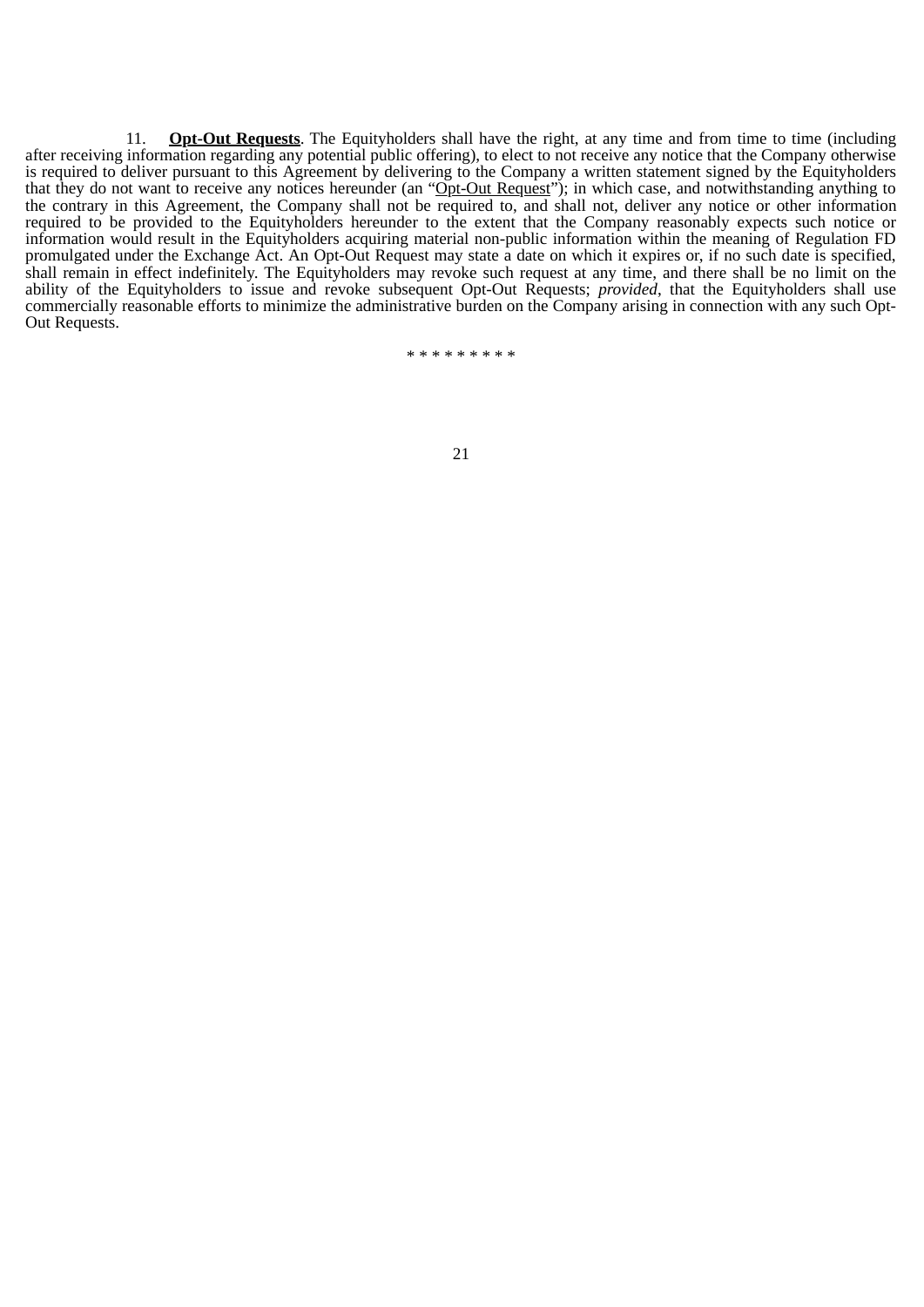**IN WITNESS WHEREOF**, the parties hereto have executed this Registration Rights Agreement as of the date first above written.

## **COMPANY:**

DigitalBridge Group, Inc.

By: /s/ Jacky Wu Name: Jacky Wu Title: President Executive Vice

# **EQUITYHOLDERS:**

| Wafra Strategic Holdings LP |                             |  |
|-----------------------------|-----------------------------|--|
| By:                         | WSH GP LLC                  |  |
| Its:                        | General Partner             |  |
|                             |                             |  |
|                             | By: /s/Fergus Healy         |  |
|                             | Name: Fergus Healy          |  |
|                             | Title: Authorized Signatory |  |
|                             |                             |  |

[*Signature Page to Registration Rights Agreement*]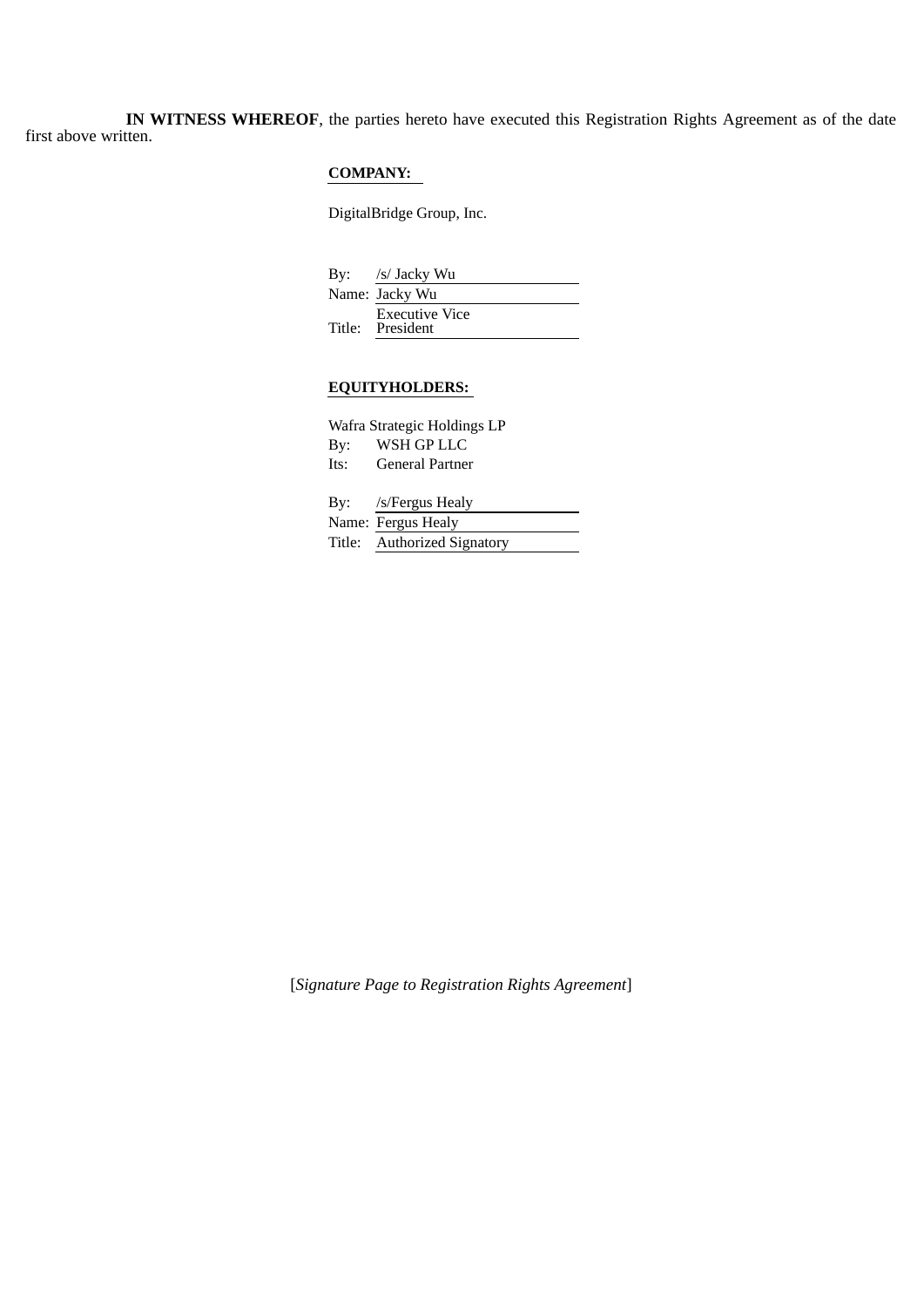## **EXHIBIT A**

#### **FORM OF JOINDER TO REGISTRATION RIGHTS AGREEMENT**

THIS JOINDER to the Registration Rights Agreement, dated as of \_\_, 2022, by and among DigitalBridge Group, Inc., a Maryland corporation (the "Company") and the Equityholders party thereto (the "Registration Rights Agreement"), is made and entered into as of [●], by and among the Company, the Equityholders and **[●]** ("Holder"). Capitalized terms used herein but not otherwise defined shall have the meanings set forth in the Registration Rights Agreement.

WHEREAS, Holder has acquired certain Registrable Securities [from [\_\_\_\_\_\_\_\_\_\_\_\_\_]] / [in connection with the exercise of certain Warrants held by Holder].

NOW, THEREFORE, in consideration of the mutual covenants contained herein and other good and valuable consideration, the receipt and sufficiency of which are hereby acknowledged, the parties to this Joinder hereby agree as follows:

(A)  $\Delta$ greement to be Bound. Holder hereby agrees that upon execution of this Joinder, it shall become a party to the Registration Rights Agreement and shall be fully bound by, and subject to, all of the covenants, terms and conditions of the Registration Rights Agreement as though an original party thereto and shall be deemed an Equityholder for all purposes thereof.

(B) Successors and Assigns. Except as otherwise provided herein, this Joinder shall bind and inure to the benefit of and be enforceable by the Company, the Equityholders and their respective successors, heirs and assigns and Holder and its successors, heirs and assigns.

(C) Counterparts. This Joinder may be executed in separate counterparts each of which shall be an original and all of which taken together shall constitute one and the same agreement.

(D) Notices. For purposes of Section  $10(d)$  of the Registration Rights Agreement, all notices, demands or other communications to the Holder shall be directed to:

#### **[Name] [Address]**

(E) Governing Law. This Agreement, together with any claim or defense arising out of or based upon this Agreement or relating to the subject matter hereof, shall in all respects be governed by, interpreted, and construed in accordance with, and all rights and remedies hereunder shall be governed by, the laws of the State of New York (without regard to any conflict of law provisions that would result in the application of the laws of another jurisdiction).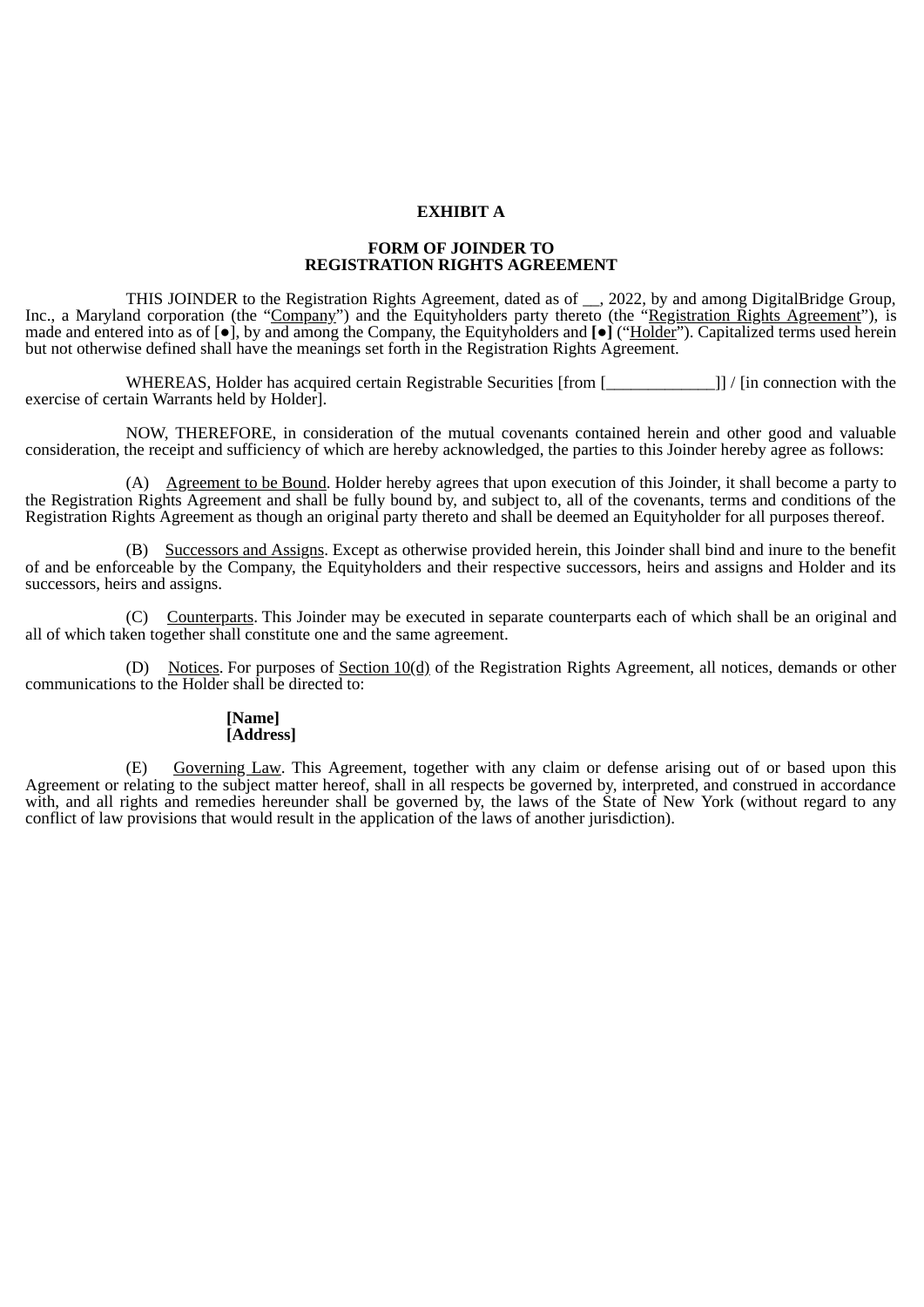(F) Descriptive Headings. The descriptive headings of this Joinder are inserted for convenience only and do not constitute a part of this Joinder.

\* \* \* \* \*